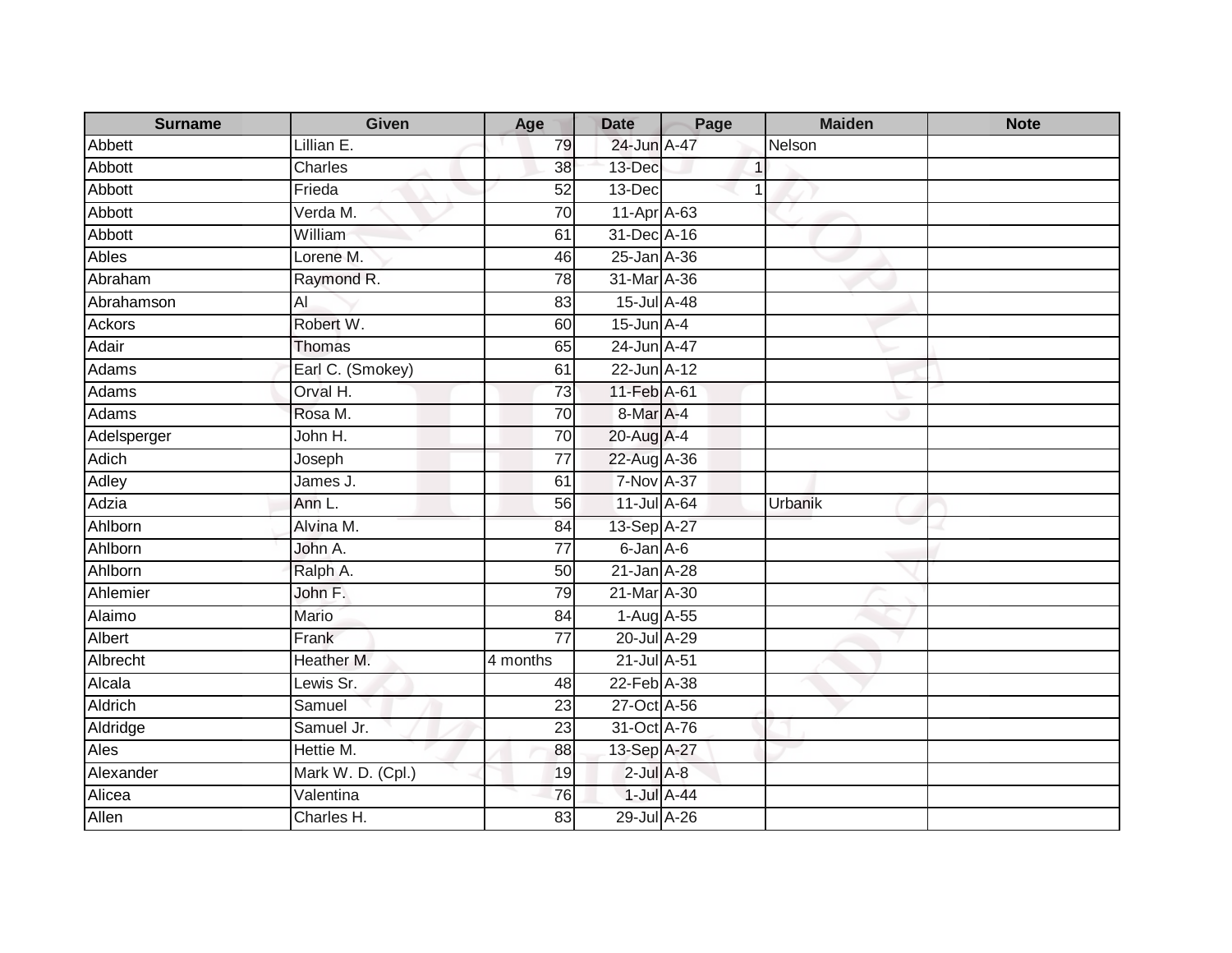| Allen        | Sherman                | 50              | 28-Jan A-41      |                |  |
|--------------|------------------------|-----------------|------------------|----------------|--|
| Alred        | <b>Benton</b>          | 34              | 11-Oct A-39      |                |  |
| Amick        | Clara Irene            | 74              | 8-Feb A-53       |                |  |
| Anderkovics  | Helen                  | 80              | 12-Jul A-25      |                |  |
| Anderkovics  | <b>Steve</b>           | $\overline{84}$ | 13-Aug A-37      |                |  |
| Anderson     | Alfred R.              | $\overline{75}$ | 25-Nov A-81      |                |  |
| Anderson     | Edith                  | 76              | 4-Nov A-42       |                |  |
| Anderson     | Elizabeth M.           | 81              | 30-Aug A-23      |                |  |
| Anderson     | Harold E.              | 60              | 23-Mar A-21      |                |  |
| Anderson     | L. B.                  | $\overline{51}$ | 28-Nov A-52      |                |  |
| Anderson     | Lillian P.             |                 | $2$ -Feb $A-11$  |                |  |
| Anderson     | Robert J Jr.           | 33              | 8-Sep A-35       |                |  |
| Anderson     | Ruth H.                | 53              | 26-May A-63      |                |  |
| Anderson     | <b>Stanley Richard</b> | 34              | 16-Mar A-4       |                |  |
| Anderson     | William P.             | 63              | 5-Apr A-31       |                |  |
| Andrejich    | Srbo                   | 55              | 5-May A-46       |                |  |
| Andrzejewski | Edward J.              | 65              | $9$ -Aug $A$ -8  |                |  |
| Angel        | Victoria P.            | 71              | 28-Nov A-52      |                |  |
| Angelich     | $\overline{V}$ ida     |                 | 22-Mar A-16      |                |  |
| Anghel       | Eli (Angel)            | 82              | 6-Aug A-31       |                |  |
| Antkiewicz   | Walter T. Sr. (Dave)   | 68              | 7-Mar A-52       |                |  |
| Antokowiak   | Antoinette             | 89              | 4-Jan A-22       |                |  |
| Antonovich   | Anna                   | 80              | $7$ -Jul $A$ -26 |                |  |
| Archambeault | Pat L.                 | 24              | 11-Jul A-64      |                |  |
| Ardreakis    | Constantin (Gus)       | 91              | $11-Apr$ A-63    |                |  |
| Ares         | Cora P.                |                 | $9$ -Jan $A$ -8  |                |  |
| Armstrong    | Craig Lee              | 28              |                  | 10-Oct 1, A-40 |  |
| Armstrong    | George E.              | 79              | 27-Sep A-16      |                |  |
| Armstrong    | Louis (Due Dal)        | 37              | 20-Oct A-43      |                |  |
| Armstrong    | Maude (Erwin)          | 77              | 12-Mar A-20      |                |  |
| Arnston      | Joseph E.              | 79              | 15-Sep A-43      |                |  |
| Arvay        | Helena                 | 76              | 4-Oct A-18       |                |  |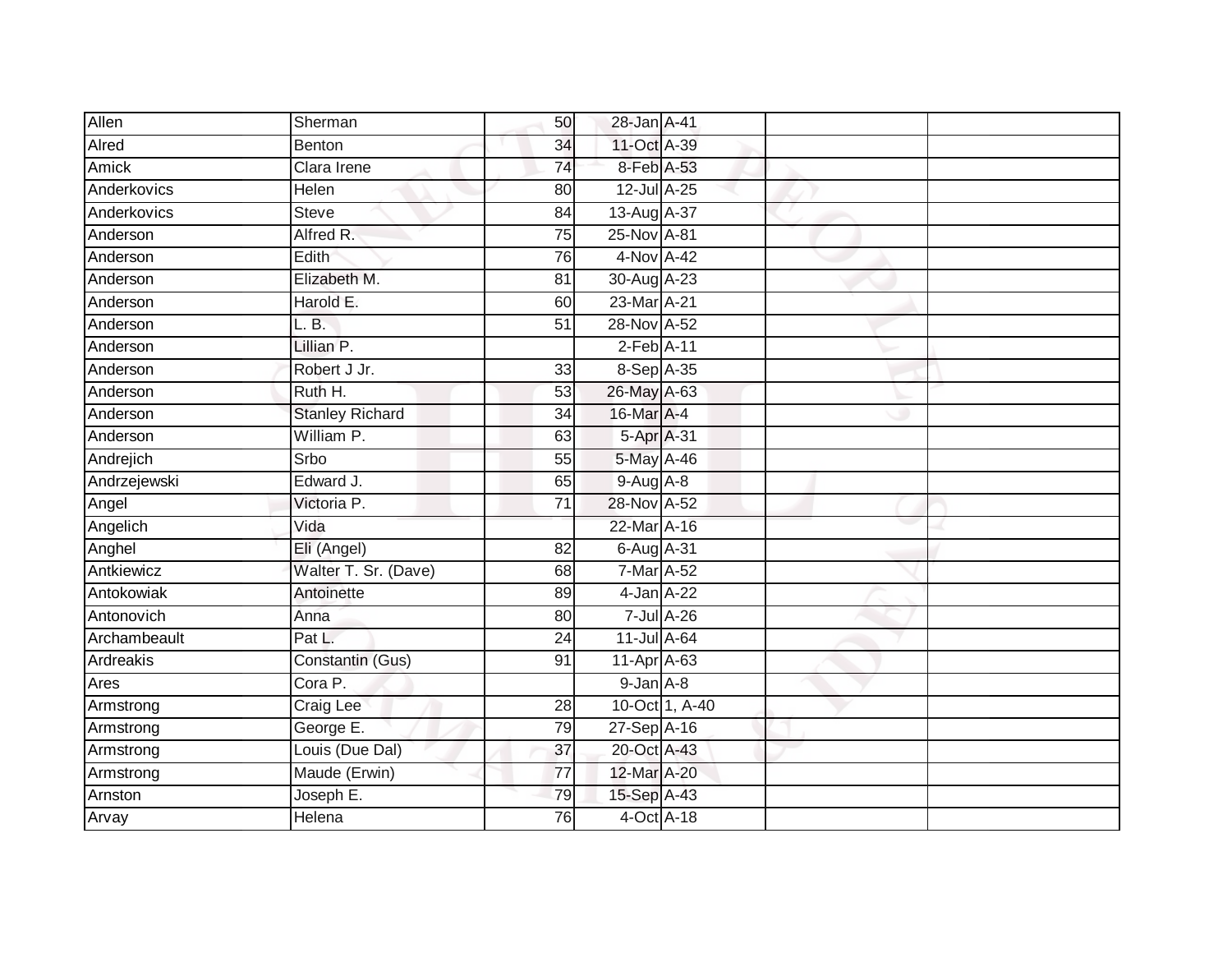| Arvin          | <b>Bess</b>           | 73              | 5-Aug A-28         | Waller      |  |
|----------------|-----------------------|-----------------|--------------------|-------------|--|
| Ash            | Anne (Dr.)            | 71              | 10-Feb A-21        |             |  |
| Ashby          | Elfra                 | 89              | 15-Dec A-35        |             |  |
| Ashby          | Otis B.               | $\overline{71}$ | 8-Dec A-61         |             |  |
| Ashley         | Virginia R.           | 44              | 3-Jun A-24         |             |  |
| Ashton         | Margaret A. (Dr)      | 86              | 2-Apr A-6          | Longnecker  |  |
| Aspman         | Kurt                  | 57              | $4$ -Jun $A$ -6    |             |  |
| Asztalos       | Albert J.             | 48              | 28-Oct A-51        |             |  |
| Aubert         | Caspar                | 62              | 4-Oct A-18         |             |  |
| Augustine      | Peter                 | 66              | 25-Jul A-78        |             |  |
| Auld           | Lalla A.              | 80              | 30-Sep A-27        |             |  |
| Austgen        | Edward P.             | 81              | $4$ -Jun $A$ -6    |             |  |
| Austin         | David W.              | 32              | $1-Mar$ A-6        |             |  |
| Austin         | John                  | 16              | 4-Apr A-57         |             |  |
| Auwerda        | Effie                 | 79              | 26-Apr A-23        |             |  |
| Ayres          | Lenwood               | 41              | 12-Jul             | $\mathbf 1$ |  |
| <b>Babbitt</b> | George H.             | 56              | 5-Nov A-24         |             |  |
| <b>Babler</b>  | Frank E.              | 27              | 24-Mar A-10        |             |  |
| <b>Bader</b>   | Jelena                | 69              | 11-Nov A-63        |             |  |
| Bagan          | Joseph M.             | 59              | 23-Mar A-21        |             |  |
| Bahleda        | Frank Sr.             | 83              | 11-Jul A-64        |             |  |
| <b>Baile</b>   | T. Nagle (Sparky)     | $\overline{74}$ | $8$ -Oct $A$ -8    |             |  |
| <b>Bailey</b>  | Callista              | 76              | 25-May A-12        |             |  |
| <b>Bailey</b>  | Frankie               | 24              | $9-Aug$            | $\mathbf 1$ |  |
| <b>Bailey</b>  | Oscar                 | 59              | $9-Aug$            |             |  |
| <b>Bailey</b>  | Stella R.             | 66              | $7 - Apr$ $A - 38$ |             |  |
| <b>Baily</b>   | Dawn B.               | 84              | $1-Apr$ A-24       |             |  |
| Bajusz         | Anna                  | 83              | $22$ -Oct A-6      |             |  |
| <b>Baker</b>   | Maude E.              | 84              | 1-Nov A-39         |             |  |
| <b>Baker</b>   | Sophie R.             | 78              | 5-Sep A-23         |             |  |
| <b>Baker</b>   | William               | 65              | 9-Aug A-8          |             |  |
| <b>Baldwin</b> | Horace (Scott) (Hoss) | $\overline{29}$ | 28-May A-28        |             |  |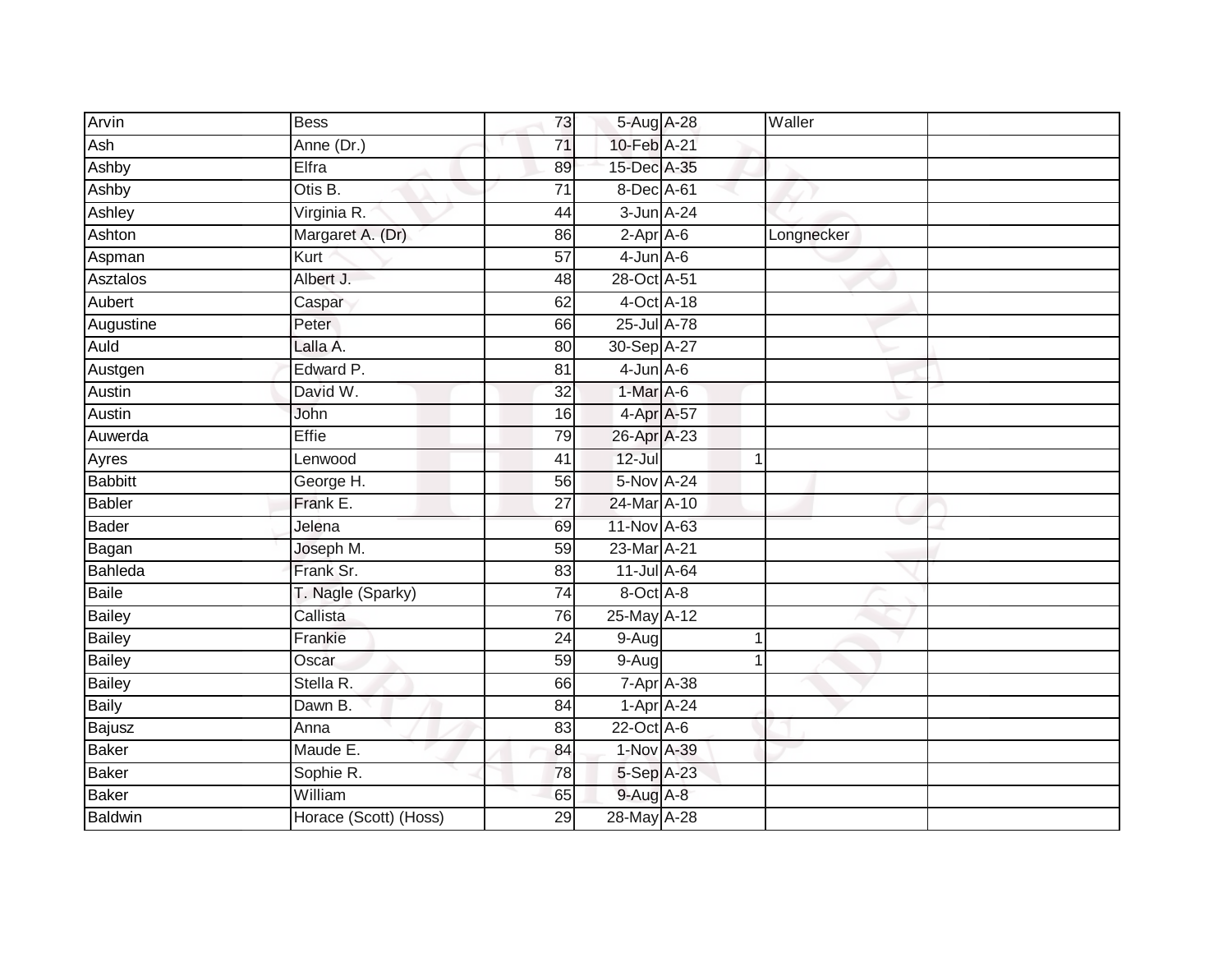| <b>Bales</b>   | $\overline{Ray}$ | 59              | 30-Jul A-8                  |   |  |
|----------------|------------------|-----------------|-----------------------------|---|--|
| Balka          | Mary A.          |                 | 8-Sep A-35                  |   |  |
| Ball           | George L.        | $\overline{22}$ | 18-Mar A-20                 |   |  |
| Balog          | Steve P.         | 63              | 26-Nov A-20                 |   |  |
| Balogh         | John J.          | 63              | 18-Nov A-60                 |   |  |
| Balskovich     | John Raymond     | 10              | 11-Oct A-39                 |   |  |
| Balta          | Julius J.        | 62              | $20$ -Jan $A-8$             |   |  |
| <b>Baltrus</b> | John C.          | 67              | 5-Oct A-4                   |   |  |
| Balyeat        | Daniel J.        | 82              | $7 - Jan A - 36$            |   |  |
| Bame           | Alex T.          | 63              | 3-Feb A-18                  |   |  |
| Ban            | Mary             |                 | $17$ -Feb $\overline{A-4}$  |   |  |
| Banach         | Mary             | 89              | 4-Oct A-18                  |   |  |
| Banach         | Valeria          | 95              | $7 - Jun$ A-6               |   |  |
| Banas          | Joseph           | 82              | 13-Aug A-37                 |   |  |
| Bancroft       | Jessie L.        | $\overline{75}$ | 26-Dec A-78                 |   |  |
| Bandstra       | Theodore         | 58              | 8-Sep A-35                  |   |  |
| Bandwich       | Annette J.       | 59              | 19-Sep A-61                 |   |  |
| Banis          | Eleanor          | 85              | 21-Mar A-30                 |   |  |
| Banks          | <b>Ruth Gray</b> |                 | 30-Sep A-27                 |   |  |
| Banyai         | Frank Sr.        | 89              | $17$ -Feb $\overline{A}$ -4 |   |  |
| Barabas        | Marge            | 53              | $21$ -Jun $A-8$             |   |  |
| Barak          | <b>Theresa</b>   | 84              | 20-Jul A-29                 |   |  |
| Baran          | Maryanna         | 87              | 20-Oct A-43                 |   |  |
| Baranowski     | Sally T.         |                 | 3-Dec A-14                  |   |  |
| Barder         | John J.          | 73              | 31-Aug A-14                 |   |  |
| <b>Barker</b>  | Millard Edward   | 51              | $17$ -Feb $\overline{A-4}$  |   |  |
| Barker         | Ruth             | 76              | 17-Jun A-37                 |   |  |
| <b>Barlage</b> | Robert           | 68              | 22-Mar A-16                 |   |  |
| Barna          | Sam              | 83              | 25-Oct A-39                 |   |  |
| Barnes         | Myrtle O.        | $\overline{77}$ | 25-Jun A-28                 |   |  |
| Barnes         | Sharon M.        | 29              | 7-Jul A-26                  |   |  |
| <b>Barnes</b>  | Young            | 50              | 30-Apr                      | 1 |  |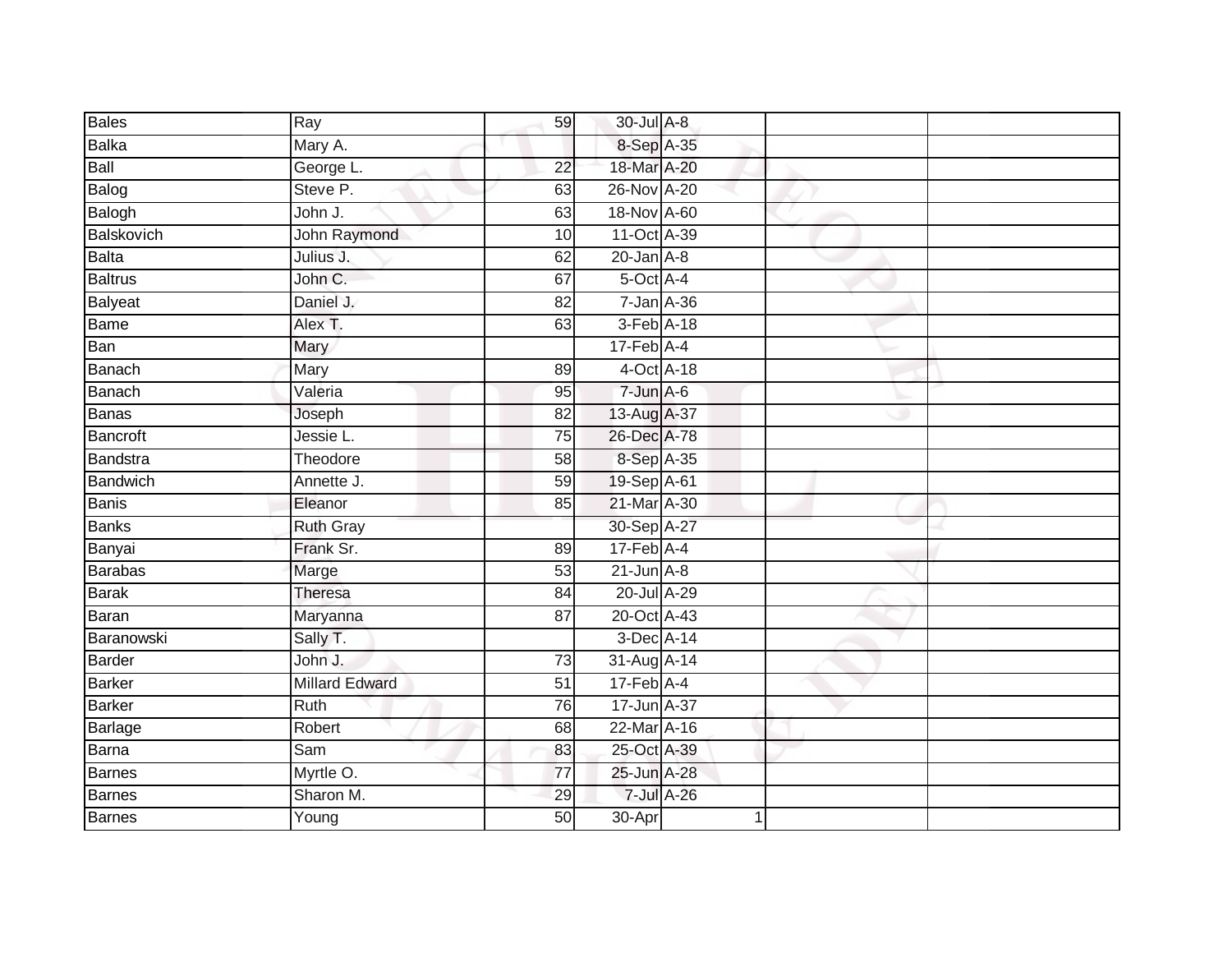| <b>Barnett</b> | Daniel M.       | 68              | 4-Feb A-36                  |          |  |
|----------------|-----------------|-----------------|-----------------------------|----------|--|
| Barnett        | Gilbert M.      | 62              | 29-Nov A-6                  |          |  |
| Barnett        | Mabel           | 60              | $7-Sep$ A-43                |          |  |
| Barnhart       | Agnes J.        | 86              | 3-Mar A-52                  |          |  |
| Barocia        | Hugo            | $\overline{24}$ | $15$ -Mar $\overline{A}$ -6 |          |  |
| Baron          | Bernard P.      | 63              | 8-Oct A-8                   |          |  |
| Barr           | Floyd Z.        | $\overline{72}$ | 9-Dec A-47                  |          |  |
| Barr           | Lester F.       | 76              | 15-Apr A-41                 |          |  |
| Barragan       | Peter           | 19              | 6-Jul                       |          |  |
| Barrett        | Charles         | 75              | 28-Mar A-30                 |          |  |
| Barrie         | William (Bill)  | 66              | $26$ -Jul $A-8$             |          |  |
| Barron         | Carl J.         | $\overline{57}$ | 9-Nov A-21                  |          |  |
| Barrow         | Charles O.      | 49              | 17-Mar A-36                 |          |  |
| Barry          | Doin            | 81              | 7-Jan A-36                  |          |  |
| <b>Barsich</b> | Mary E.         | 89              | 27-Dec A-15                 |          |  |
| <b>Bartest</b> | Helen M.        | $\overline{42}$ | 16-Feb A-12                 |          |  |
| Basala         | Peter           | 69              | 21-Sep A-14                 |          |  |
| <b>Bass</b>    | Austra          | 42              | 19-Jul A-10                 |          |  |
| Bass           | Clarence        | 78              | $25$ -Feb $A$ -6            |          |  |
| <b>Bass</b>    | Mabel M.        | 69              | 15-Nov A-36                 |          |  |
| <b>Bastin</b>  | Fred Sr.        | 61              | 20-Jun A-58                 |          |  |
| Bates          | Earl            | 38              | $14$ -Jun $A-8$             |          |  |
| Batterman      | Albert          | 82              | $23$ -Feb $A-8$             |          |  |
| Battle         | Robert          | 40              | 20-Jul A-29                 |          |  |
| Beanblossom    | Edna Mae        | 75              | 11-Oct A-39                 |          |  |
| <b>Beck</b>    | Robert E.       | 44              | 26-Jul A-8                  |          |  |
| <b>Becker</b>  | August C.       | 75              | 29-Jan A-45                 |          |  |
| <b>Beckett</b> | Edison P. (Ted) | 74              | 10-May A-4                  |          |  |
| Becze          | Susanna         | 90              | 31-Dec A-16                 |          |  |
| Begala         | <b>Steve</b>    | 85              | 27-May A-56                 |          |  |
| Begalla        | Andrew          | 94              | 11-Jul A-64                 |          |  |
| <b>Behrens</b> | Alice E.        | 89              | 9-Nov A-21                  | Hartmann |  |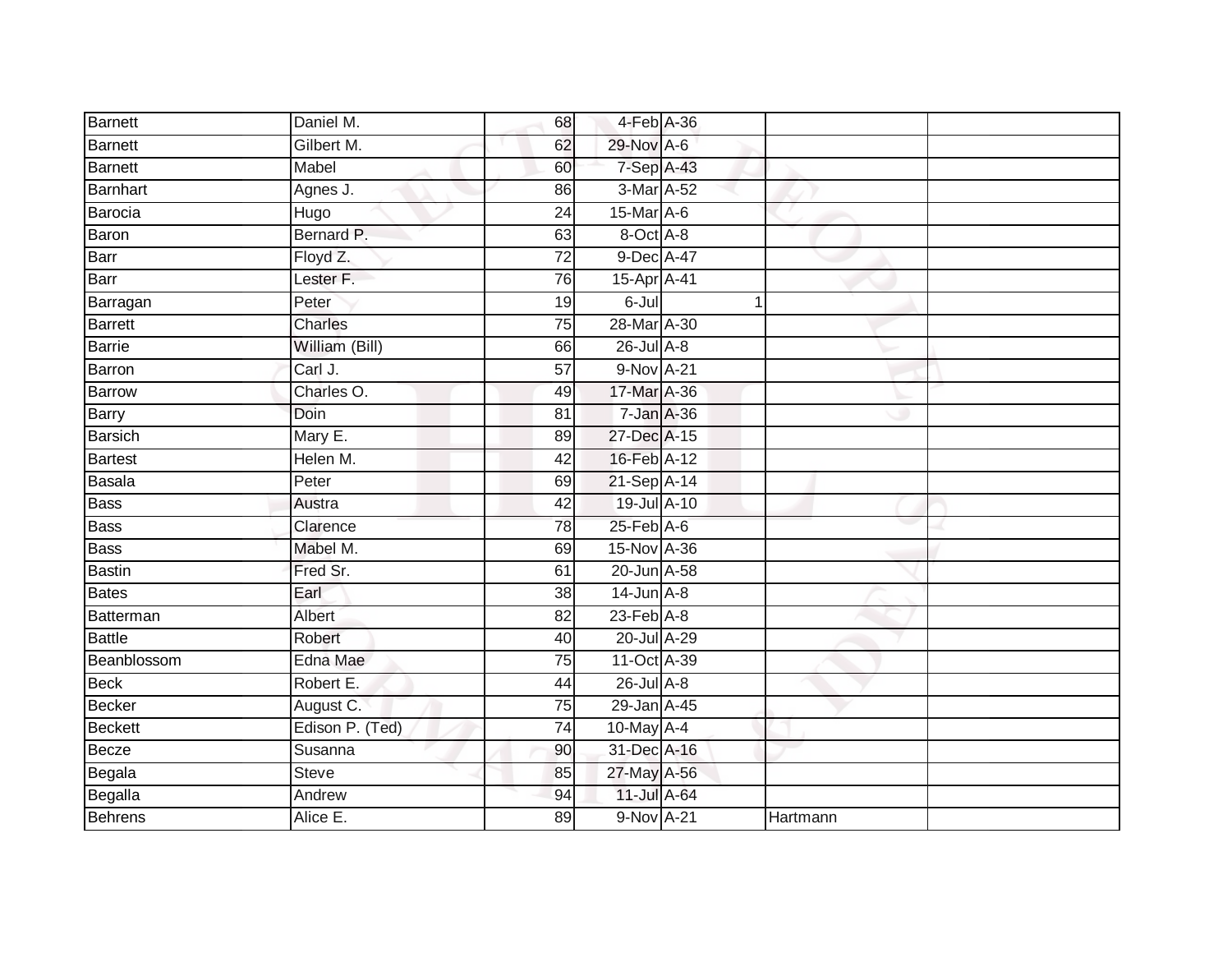| Beier          | Vesper V.                 | 78              | $1$ -Jun $A-4$     |            |   |  |
|----------------|---------------------------|-----------------|--------------------|------------|---|--|
| Beiriger       | William                   | 95              | 15-Feb A-54        |            |   |  |
| Belak          | John                      | 81              | 7-Apr A-38         |            |   |  |
| Belcher        | Edna F.                   | 56              | 22-Aug A-36        |            |   |  |
| Bell           | Amelia C.                 | $\overline{88}$ | 21-Jul A-51        |            |   |  |
| Bell           | Dorothy                   | 54              | 12-Aug A-36        |            |   |  |
| <b>Belle</b>   | John                      | $\overline{22}$ | 19-Feb             |            | 1 |  |
| Beloshapka     | Alvina                    | 66              | 31-Oct A-76        |            |   |  |
| <b>Bement</b>  | Sara M.                   | $\overline{75}$ | 11-Oct A-39        |            |   |  |
| Bender         | Hylah R.                  | 90              | 18-Apr A-50        |            |   |  |
| Bender         | Kenneth (Leroy)           | 49              | 5-Dec A-75         |            |   |  |
| Bender         | Mary E.                   | 64              | 22-Dec A-38        |            |   |  |
| Bendt          | Michael                   | 23              | 29-Mar             |            | 1 |  |
| Beneake        | Emma                      | 75              | 25-Mar A-32        |            |   |  |
| Benedict       | Julia                     |                 | 18-Jan A-52        |            |   |  |
| Bengel         | Bernard (Sister P.H.J.C.) | 69              | 12-Aug A-36        |            |   |  |
| Benjamin       | Carlton H.                | $\overline{74}$ | $2$ -Jan $A-32$    |            |   |  |
| Benko          | Michael                   | 67              | 6-May A-51         |            |   |  |
| Bennett        | Ben A.                    |                 | 11-Aug A-49        |            |   |  |
| Bennett        | <b>Bennie</b>             | $\overline{34}$ | $28 - Jun$         |            | 1 |  |
| Bennett        | Carl M.                   | 66              | 22-Apr A-48        |            |   |  |
| Bennett        | Charles T.                |                 | 15-Oct A-31        |            |   |  |
| Bennett        | Ethel M.                  | 78              | 5-Jan A-31         |            |   |  |
| Bennett        | <b>Ivy Louise</b>         | 82              | 15-Jan A-22        |            |   |  |
| Bennett        | Robert Lee                | 33              | $20$ -Aug $A$ -4   |            |   |  |
| Bennett        | Russell M.                | 63              | $3-Nov A-52$       |            |   |  |
| Bennett        | Tommie                    | $\overline{32}$ | 25-May A-12        |            |   |  |
| Bennett        | Vesta E.                  | $\overline{70}$ | 16-Feb A-12        |            |   |  |
| <b>Bennett</b> | William E.                | 59              |                    | 5-Jul A-23 |   |  |
| <b>Bennett</b> | Wonder                    | $\overline{77}$ | $6 - Apr$ $A - 18$ |            |   |  |
| Benninghoff    | Raymond                   | 38              | 20-Sep A-16        |            |   |  |
| <b>Beno</b>    | Andrew                    | 76              | 22-Apr A-48        |            |   |  |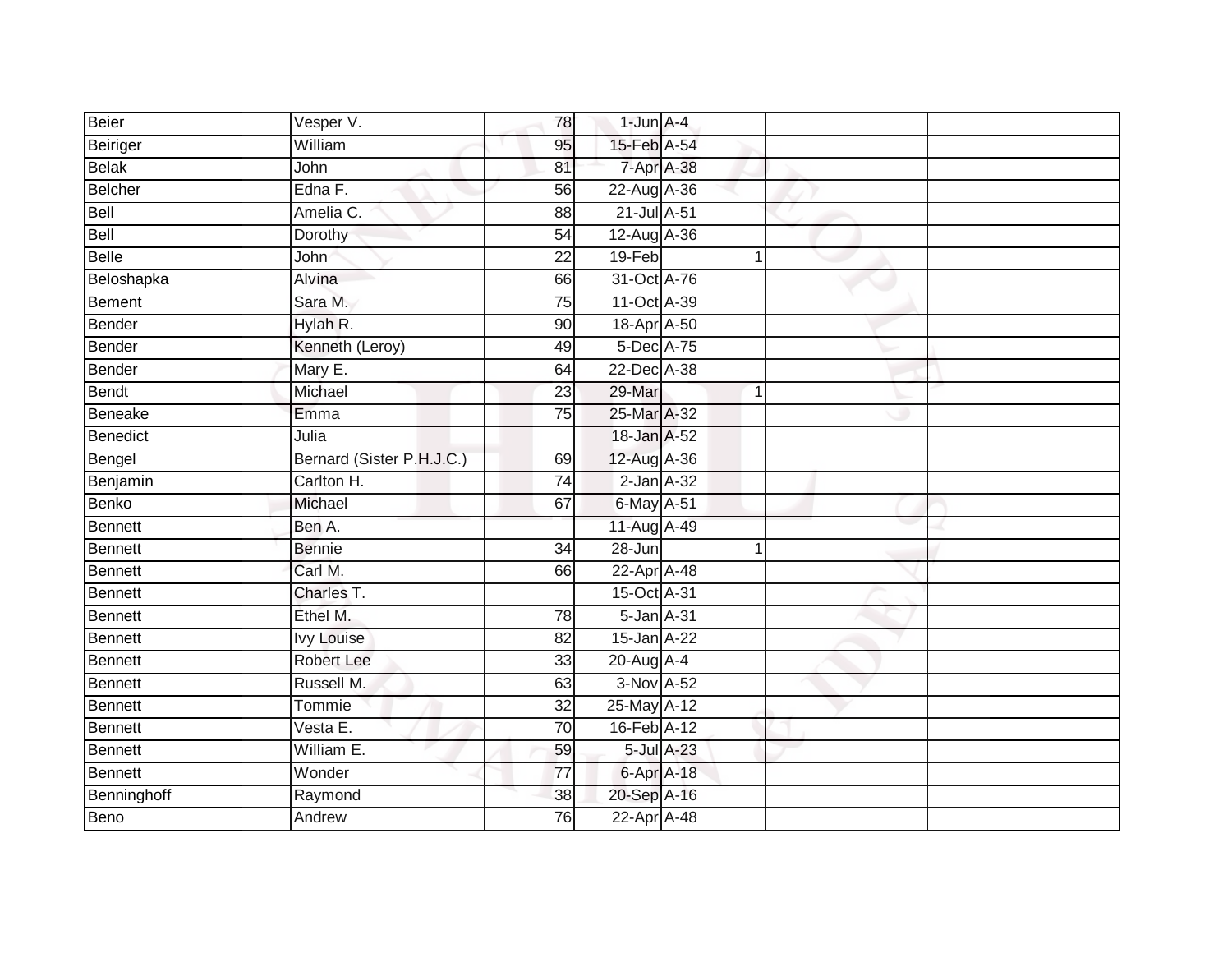| Benson          | Charles D.         | 84              | 23-May A-79      |                  |            |  |
|-----------------|--------------------|-----------------|------------------|------------------|------------|--|
| Benson          | Patrick M.         | 28              | 10-May A-4       |                  |            |  |
| Bente           | Norman David       | $\overline{20}$ |                  | 5-Oct 1, A-4     |            |  |
| <b>Beratis</b>  | Peter              | 76              | 28-Oct A-51      |                  |            |  |
| Bercelli        | Andrew S.          | 48              | $2$ -Aug A-6     |                  |            |  |
| Berdine         | Elsie M.           | 86              |                  | $1$ -Jul $A$ -44 |            |  |
| Berg            | Edward P.          | 60              | 16-Dec A-42      |                  |            |  |
| Berg            | Herbert O.         | $\overline{72}$ | 28-Sep A-29      |                  |            |  |
| Berg            | Leta M.            | 64              | 20-Aug A-4       |                  |            |  |
| Berger          | Hartvig (Harry)    | 98              | 11-Mar A-10      |                  |            |  |
| Berger          | Theresa            | 57              | 8-Dec A-61       |                  |            |  |
| Bergman         | Nannetta May       | $\overline{72}$ | 28-Oct A-51      |                  |            |  |
| Bergstrom       | Lars August        | 2 days          | 7-Jun A-6        |                  |            |  |
| Berland         | Orvin R.           | 64              | 25-Mar A-32      |                  |            |  |
| Berquist        | George E.          | 73              | 22-Nov A-14      |                  |            |  |
| Berry           | Ferol W.           | 76              |                  | 5-Jul A-23       |            |  |
| Berryman        | <b>Allison Amy</b> | 16 days         | 6-Aug A-31       |                  |            |  |
| Bertin          | Delbert J.         | 75              | 12-Dec A-62      |                  |            |  |
| Besterda        | Tillie             | 95              | 29-Apr A-26      |                  |            |  |
| Betles          | Josephine          | $\overline{77}$ | 22-Feb A-38      |                  | Lukawski   |  |
| <b>Bexfield</b> | Eskie E.           | 65              | 8-Oct A-8        |                  |            |  |
| Beyer           | Casimer A.         | 73              | 9-Nov A-21       |                  |            |  |
| Beyer           | Edward A.          | 85              | 28-Apr A-20      |                  |            |  |
| Beyer           | Mary               | 50              | 17-Sep A-18      |                  |            |  |
| Bialker         | Hugo               | 78              | 3-Aug A-21       |                  |            |  |
| Bialoglowicz    | Celia              | 92              | $10$ -Aug A-4    |                  | White      |  |
| <b>Bicanic</b>  | Joseph L.          | $\overline{84}$ | 19-Oct A-12      |                  |            |  |
| <b>Bickel</b>   | <b>Delbert</b>     | 58              | 18-Mar A-20      |                  |            |  |
| Bickell         | Jessie M.          | 85              | $25$ -Feb $A$ -6 |                  |            |  |
| Bieda           | <b>Bernice</b>     | 57              | 22-Feb A-38      |                  |            |  |
| Biederman       | Hannah E.          | 93              |                  | 4-Feb A-36       |            |  |
| Biederman       | Hazel R.           | $\overline{72}$ | 20-May A-32      |                  | <b>Rub</b> |  |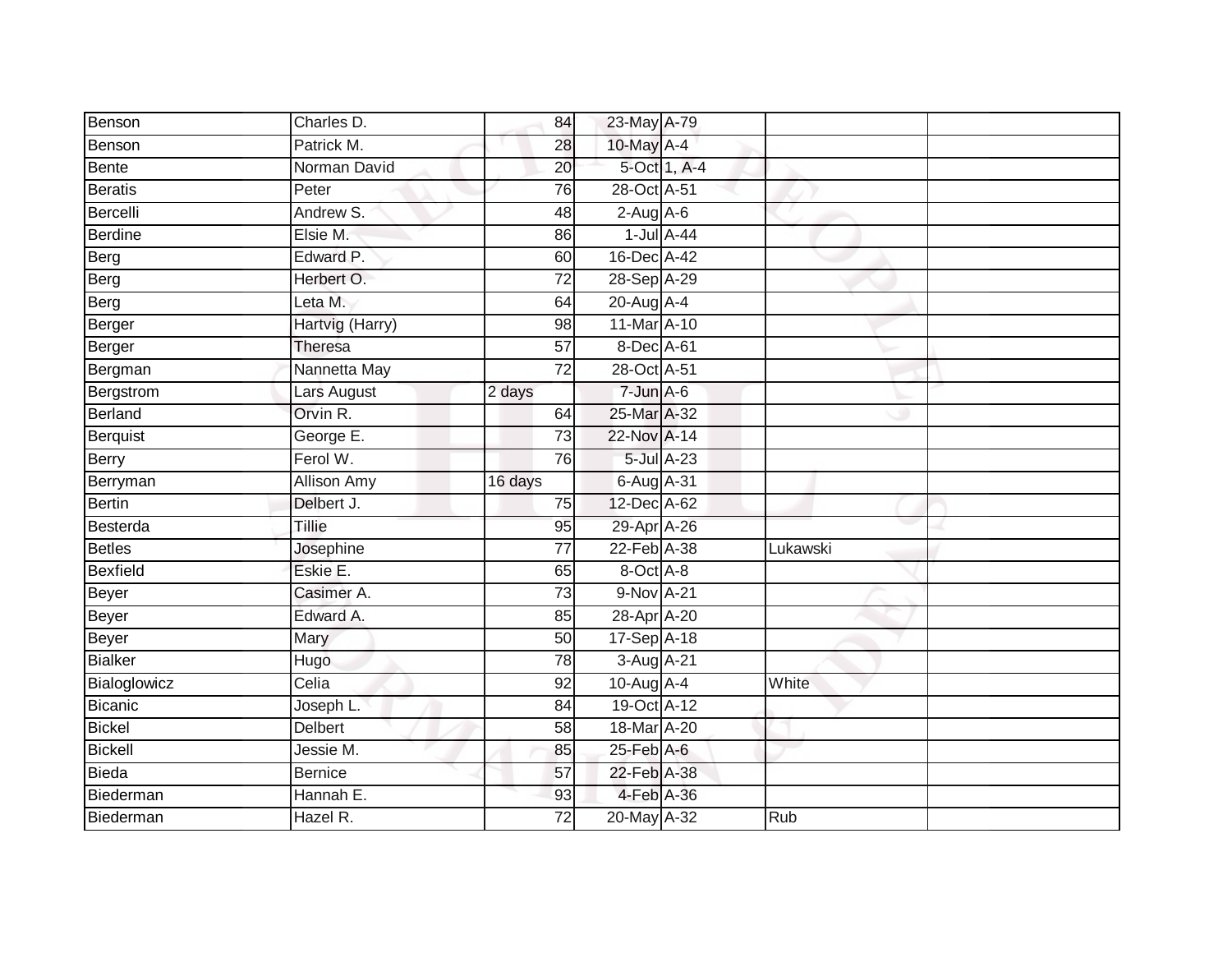| Biehl            | Julia             | 88              | 27-Sep A-16      |             |  |
|------------------|-------------------|-----------------|------------------|-------------|--|
| Biel             | Mary M.           |                 | 19-Feb A-45      |             |  |
| Biel             | Stephen J.        | 72              | 26-Nov A-20      |             |  |
| Bielecki         | Vincent           | 75              | 10-Aug A-4       |             |  |
| <b>Bielfeldt</b> | William H.        | 66              | 28-Sep A-29      |             |  |
| Bielski          | Phyllis S.        | 82              | $2$ -Jan $A-32$  |             |  |
| Bigham           | Shatella          | 4 months        | 19-May A-62      |             |  |
| <b>Bilka</b>     | Michael           | 80              | 20-May A-32      |             |  |
| <b>Billings</b>  | Mabel             | 82              | 24-Aug A-4       |             |  |
| <b>Billings</b>  | Mildred M.        | 62              | 25-Apr A-39      |             |  |
| <b>Bilo</b>      | Fannie            | 78              | 13-Dec A-29      | Wanio       |  |
| <b>Bilski</b>    | Mary C.           | 91              | 12-Mar A-20      |             |  |
| <b>Biro</b>      | Stella            | 56              | 25-Jul A-78      | Kielczewski |  |
| <b>Bis</b>       | Mary              | 89              | 12-May A-51      |             |  |
| <b>Bisada</b>    | Leo               | 69              | 29-Sep A-63      |             |  |
| <b>Biscan</b>    | Phillip J. Sr.    | $\overline{53}$ | 3-Oct A-34       |             |  |
| <b>Bish</b>      | Robert W.         | 52              | 18-Jan A-52      |             |  |
| <b>Bishop</b>    | Jacob C.          | 46              | 5-Oct A-4        |             |  |
| <b>Bishop</b>    | William R.        | 68              | $2$ -Jun $A-45$  |             |  |
| <b>Bittner</b>   | George P.         | 60              | 2-Mar A-4        |             |  |
| <b>Bivins</b>    | Charles R.        | 53              | 30-Sep A-27      |             |  |
| Bixenman         | <b>Betty Ruth</b> | $\overline{48}$ | $1$ -Jun $A-4$   |             |  |
| Bjorklund        | <b>Judith Ann</b> | 29              | 3-May A-27       |             |  |
| <b>Black</b>     | Helen M.          | 85              | 9-Apr A-33       | Woods       |  |
| <b>Black</b>     | Ila B.            | 53              | $16$ -Jan $A$ -6 |             |  |
| <b>Blackman</b>  | William           | 59              | 6-Aug A-31       |             |  |
| <b>Blair</b>     | Orville C.        | 50              | 13-Oct A-20      |             |  |
| Blakeman         | Leora Belle       | 70              | 12-Feb A-38      |             |  |
| Blamery          | <b>Betty Lou</b>  | 57              | 28-Oct A-51      |             |  |
| Blanchard        | George A.         | 52              | 5-Feb A-22       |             |  |
| Blanchard        | Marie M.          |                 | 19-Feb A-45      | Jusko       |  |
| Blanford         | Lydia Peggy       | 78              | 18-Aug A-39      |             |  |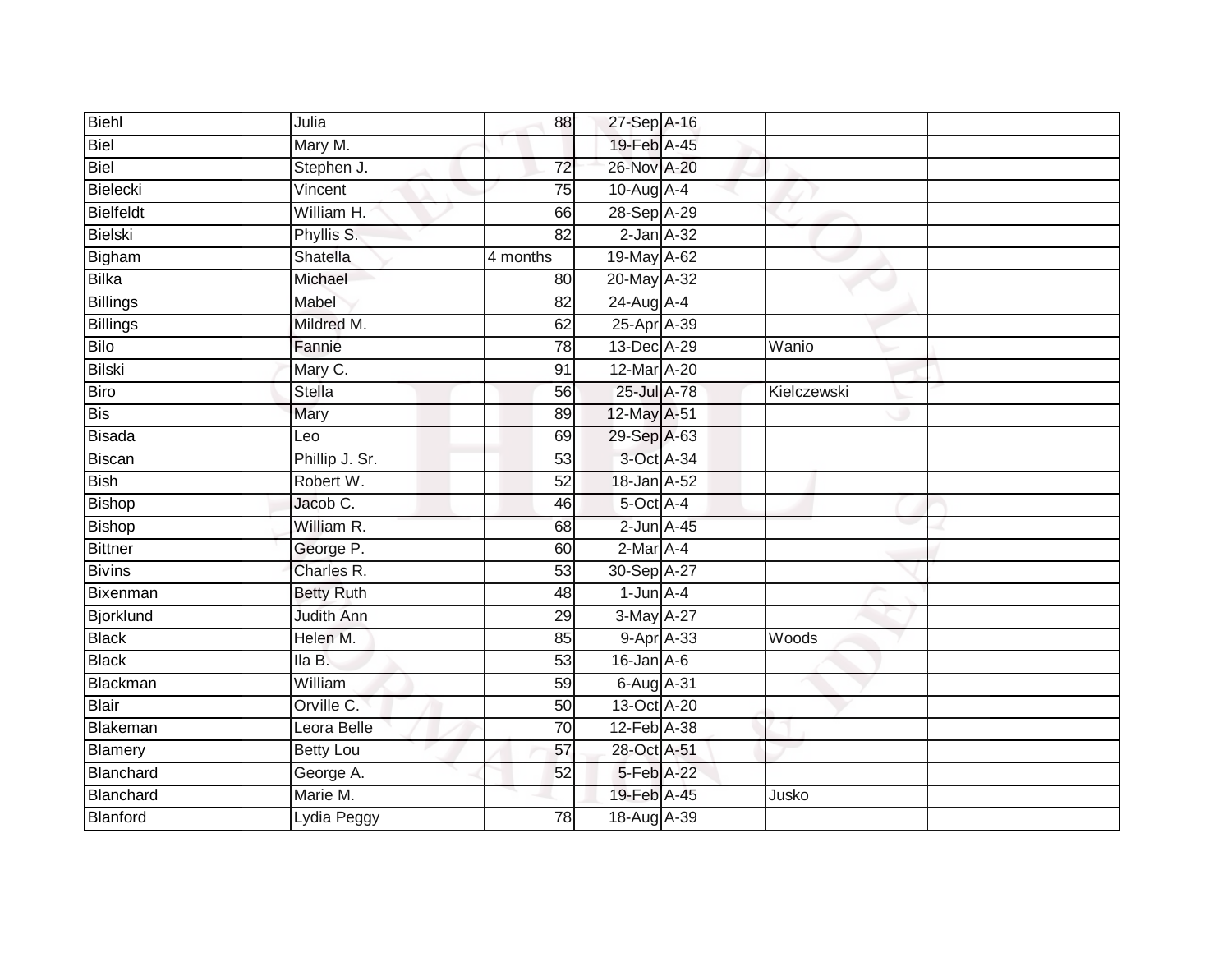| Blazej            | Frank J. (Gus Blaze) | 64              | 27-Dec A-15                  |               |     |  |
|-------------------|----------------------|-----------------|------------------------------|---------------|-----|--|
| Blecha            | Margaret Anna        | 65              | 15-Jul A-48                  |               |     |  |
| <b>Blight</b>     | Ronald W.            | 41              |                              | 2-Feb 1, A-11 |     |  |
| Blizzard          | E. Ruth              | 52              | $17$ -Oct $\overline{A}$ -57 |               |     |  |
| <b>Block</b>      | David                | 68              | 18-Jul A-34                  |               |     |  |
| Bloom             | Edward T.            | 84              | 7-Sep A-43                   |               |     |  |
| Bobalik           | <b>Brent Michael</b> | 3 days          | 4-Aug A-39                   |               |     |  |
| <b>Bobalik</b>    | David Alan           | 23              | 1-Aug A-55                   |               |     |  |
| <b>Bobby</b>      | Robert M.            | 46              | 20-Sep A-16                  |               |     |  |
| <b>Bobich</b>     | Anton                | 85              | 15-Jul A-48                  |               |     |  |
| Bobrowski         | Bob J.               | 77              | 21-Oct A-38                  |               |     |  |
| Bodie             | Anna                 |                 | $23$ -Feb $A-8$              |               |     |  |
| Bodnar            | Josephine            | 16              | 19-Oct A-12                  |               |     |  |
| Bogert            | Judy C.              | 34              | 21-Mar A-30                  |               |     |  |
| <b>Bogielczyk</b> | Cecelia              | 84              | 15-Mar A-6                   |               |     |  |
| Bogielczyk        | George               | 90              | 6-Oct A-36                   |               |     |  |
| <b>Bohlin</b>     | Joanne               | 40              | 20-Feb A-8                   |               |     |  |
| <b>Bohling</b>    | Elizabeth            | 93              | $9-Aug$ $A-8$                |               |     |  |
| <b>Bohocik</b>    | Mike G.              | 52              | 14-Nov A-57                  |               |     |  |
| Bojda             | Gertrude H.          | 53              | 18-Jul A-34                  |               |     |  |
| <b>Bokori</b>     | Frank L.             | 71              | 10-Dec A-44                  |               |     |  |
| <b>Bolda</b>      | John A.              | 68              | 22-Jan A-44                  |               |     |  |
| Bolda             | Rose V.              | 82              | 22-Feb A-38                  |               |     |  |
| Bolen             | Paul T.              | 27              | 3-May A-27                   |               |     |  |
| Bolinger          | Gertrude A.          | $\overline{77}$ | 28-Jun A-18                  |               |     |  |
| <b>Bolling</b>    | Hermie E.            | 60              | 25-Jan A-36                  |               |     |  |
| <b>Bolz</b>       | <b>Bertha</b>        | $\overline{78}$ | $2$ -Jul $A-8$               |               |     |  |
| Bonaventura       | Barbara A.           | 31              | 26-Dec A-78                  |               | Ben |  |
| Bonilla           | Alejandra            | 35              | 15-Jul A-48                  |               |     |  |
| <b>Bono</b>       | Gertrude W.          | 68              | 16-May A-78                  |               |     |  |
| Booker            | Silas                | 81              | 22-Nov A-14                  |               |     |  |
| <b>Boone</b>      | Mary M.              | 72              | 20-Sep A-16                  |               |     |  |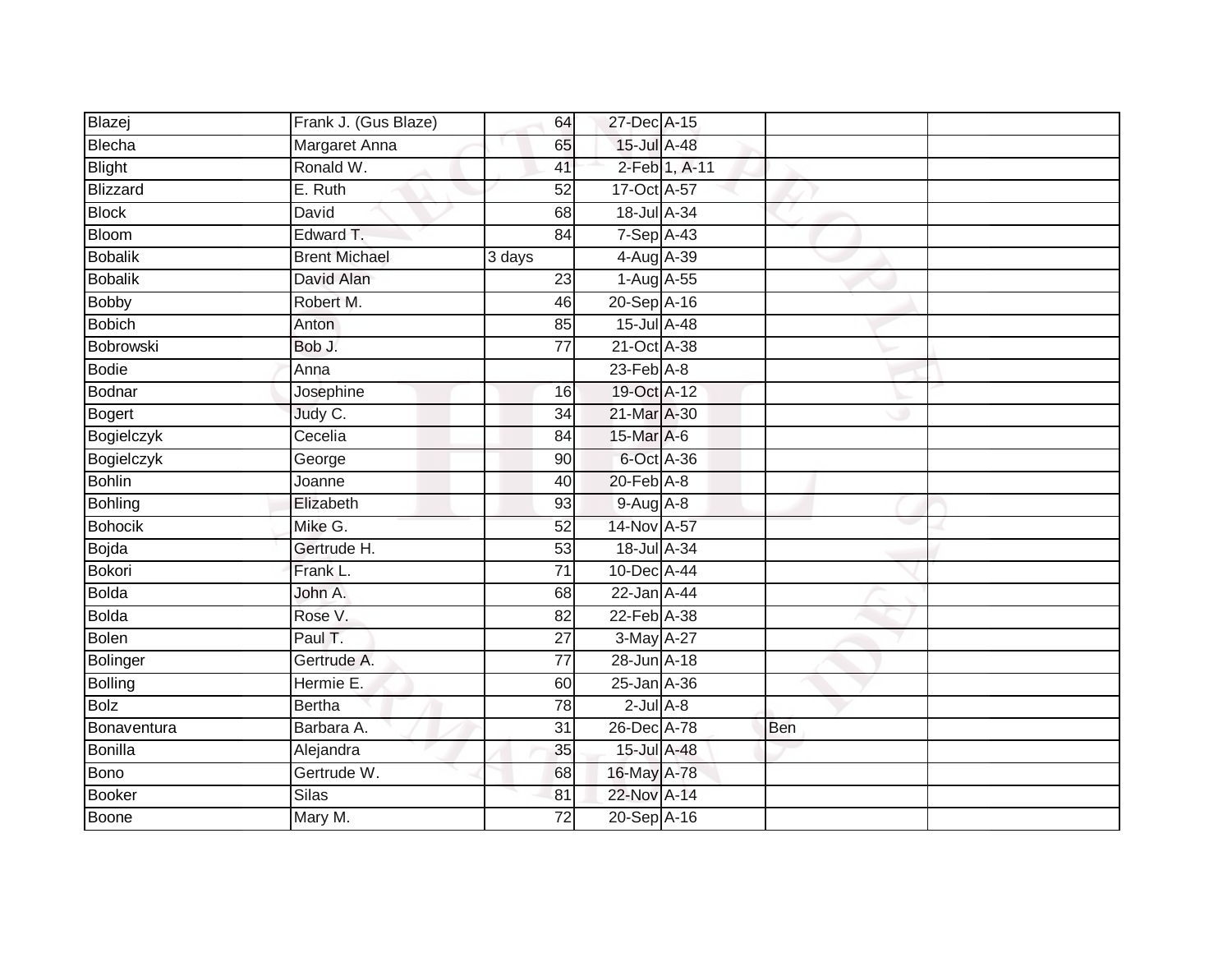| Boonstra         | Helen             | 85              | 4-Jan A-22      |        |  |
|------------------|-------------------|-----------------|-----------------|--------|--|
| Boonstra         | Henry             | 75              | 13-Feb A-27     |        |  |
| Borger           | Emma              | 85              | 13-Oct A-20     |        |  |
| Borgetti         | Natalina          | $\overline{71}$ | 1-Aug A-55      |        |  |
| <b>Borjas</b>    | Marcelina P.      | $\overline{88}$ | 8-Nov A-15      |        |  |
| Borowski         | Agnes A.          | $\overline{70}$ | 30-Nov A-14     |        |  |
| Borowski         | Jack A.           | 22              | 13-Aug A-37     |        |  |
| <b>Boryla</b>    | Feliksa           | 91              | 18-Oct A-39     |        |  |
| Bos              | John P.           | 64              | 16-Apr A-12     |        |  |
| Boszormenyi      | Katherine (Buzzy) |                 | 20-Sep A-16     | Barna  |  |
| Bothwell         | Ransom D.         | 55              | 31-Mar A-36     |        |  |
| Bothwell         | Robert O.         | 55              | 20-May A-32     |        |  |
| <b>Botma</b>     | Menno             | 76              | 25-Mar A-32     |        |  |
| <b>Botsko</b>    | Michael           | 53              | 20-Sep          | 1      |  |
| Bouny            | Catherine         | 70              | 21-Oct A-38     | Arendt |  |
| Bousman          | Wayne O.          | 74              | 5-Sep A-23      |        |  |
| Bowen            | William A.        | $\overline{57}$ | $2$ -Jan $A-32$ |        |  |
| Bowman           | Carey             | 3               | $2-Aug$ A-6     |        |  |
| Box              | Stanley W.        | 60              | 5-Nov A-24      |        |  |
| Boyd             | Eugene            | 46              | 30-May A-45     |        |  |
| Boyd             | Herschel W.       | 16              | 7-May A-20      |        |  |
| Boyd             | Vern G.           | $\overline{82}$ | 30-Apr A-37     |        |  |
| Boyer            | Glenn D.          | 73              | 24-Jun A-47     |        |  |
| <b>Boyer</b>     | Robert P.         | 30 <sup>1</sup> | 28-Dec          |        |  |
| <b>Boyle</b>     | Mary Rodwell      | 90              | $2$ -Jan $A-32$ | McCoy  |  |
| <b>Bozarth</b>   | Erma Leona        | 69              | 5-Jan A-31      |        |  |
| <b>Brabbs</b>    | Doris J.          | 39              | 16-Sep A-52     |        |  |
| <b>Bradash</b>   | Elia              | 81              | 8-Mar A-4       |        |  |
| <b>Bradberry</b> | Edna Floss        | 82              | 9-Nov A-21      |        |  |
| Bradburn         | Burton H.         | 77              | 8-Jan A-43      |        |  |
| <b>Bradtke</b>   | Larry S.          | 8               | $11$ -Jun $A-8$ |        |  |
| <b>Brady</b>     | Kenneth E.        | 18              | 27-Jan A-32     |        |  |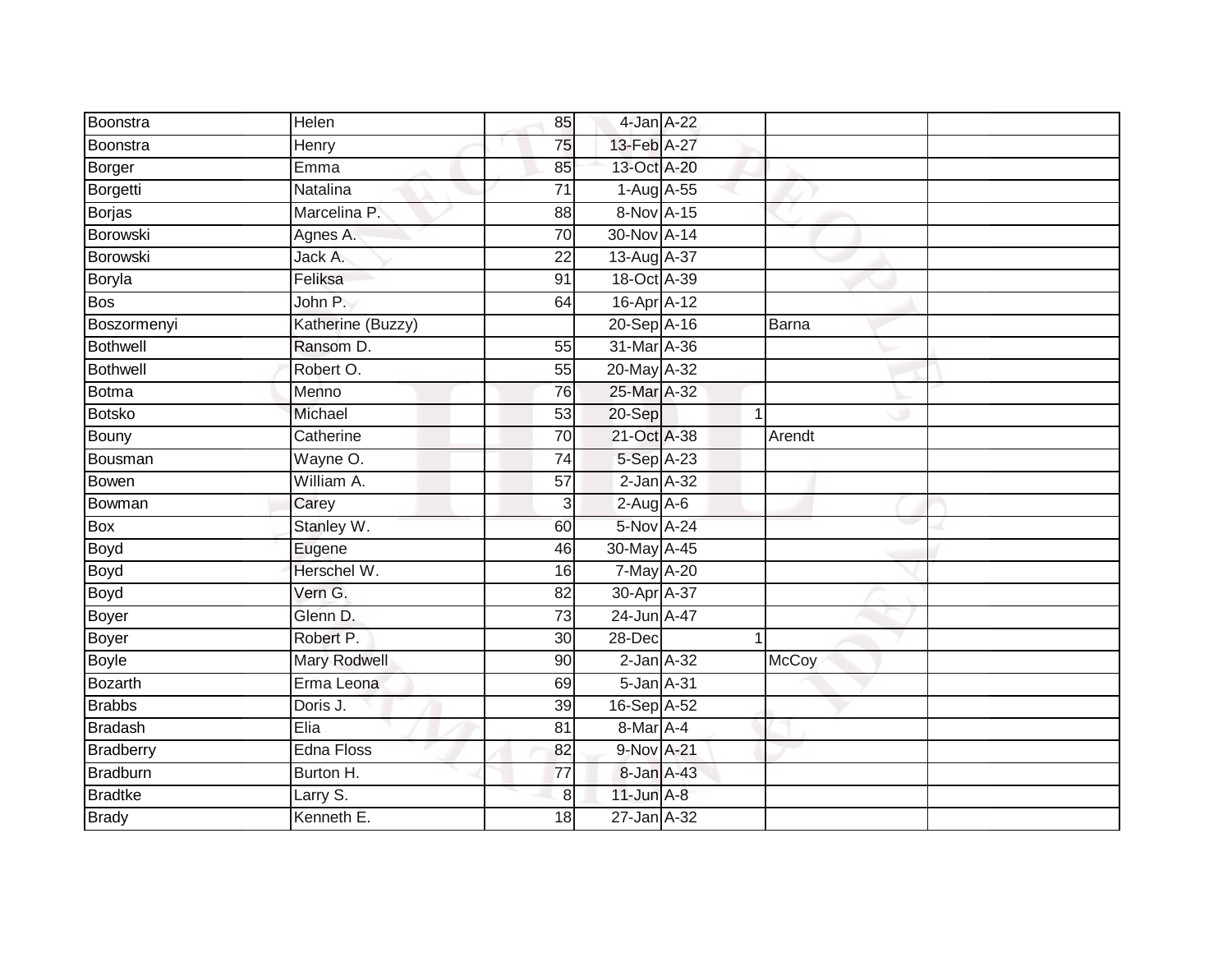| <b>Braga</b>     | Jack (Jacob)          | 87              | 2-Sep A-41        |                |       |                                  |
|------------------|-----------------------|-----------------|-------------------|----------------|-------|----------------------------------|
| <b>Brandt</b>    | Donald C.             | 64              | 22-Feb A-38       |                |       |                                  |
| <b>Brandt</b>    | William J.            | 81              | 15-Feb A-54       |                |       |                                  |
| Braun            | William E.            | 74              | 13-May A-37       |                |       |                                  |
| Brazina          | John W. (Matulis)     | 89              | 25-Aug A-12       |                |       |                                  |
| Breclaw          | <b>Bertha</b>         | 80              | 3-Mar A-52        |                |       |                                  |
| Breclaw          | Elizabeth H.          | 54              | 29-Oct A-47       |                |       |                                  |
| Bremer           | Henry R.              | 35              | 29-Jun A-18       |                |       |                                  |
| Brennan          | Joseph P.             | 64              | 8-Jan A-43        |                |       |                                  |
| Brennan          | Mary Leonore (Sister) |                 | 19-Dec A-58       |                |       |                                  |
| Breuker          | Dale H.               | $\overline{24}$ |                   | 17-Nov 1, A-63 |       | Picture of incident<br>included. |
| Brewer           | Elsie M.              | $\overline{77}$ | 17-Dec A-48       |                |       |                                  |
| Brickel          | Luke (Rev., SC.J.)    | 63              | $27$ -Apr $A$ -6  |                |       |                                  |
| Bridegroom       | Orville P.            | 51              | 23-Aug A-12       |                |       |                                  |
| Bridgeman        | Claties E.            |                 | 22-Jan A-44       |                |       |                                  |
| <b>Briggs</b>    | Flossie E.            | 80              | 12-Mar A-20       |                |       |                                  |
| <b>Brink</b>     | Henry J.              | 49              | $5$ -Oct $A$ -4   |                |       |                                  |
| <b>Brinkmann</b> | Elroy G.              | 62              | 22-Nov A-14       |                |       |                                  |
| <b>Brinsky</b>   | Joseph Stephen        | 67              | 7-May A-20        |                |       |                                  |
| <b>Brnicky</b>   | Andrew J.             | 65              | 4-Apr A-57        |                |       |                                  |
| Broche           | Grace I.              | 76              | 21-May A-40       |                |       |                                  |
| Brockman         | Merle R.              | $\overline{77}$ | $13$ -Apr $A$ -12 |                |       |                                  |
| <b>Broderick</b> | <b>Helen</b>          | 69              | 9-Sep A-47        |                |       |                                  |
| Broertjes        | <b>Myrtle</b>         | 81              | 27-Jan A-32       |                | Groat |                                  |
| <b>Brokovich</b> | Rowena                | 63              | 17-Sep A-18       |                |       |                                  |
| <b>Bronas</b>    | George                | 59              | 12-Mar A-20       |                |       |                                  |
| Brondyke         | Evelyn M.             | 67              | 11-Mar A-10       |                |       |                                  |
| <b>Brooks</b>    | Ida M.                | 81              | 7-Oct A-10        |                |       |                                  |
| <b>Bross</b>     | John A.               | 60              | 1-Dec A-32        |                |       |                                  |
| Brown            | Amelia M.             | 84              | 15-Apr A-41       |                |       |                                  |
| <b>Brown</b>     | Carl D.               | 62              | $2$ -Jan $A$ -32  |                |       |                                  |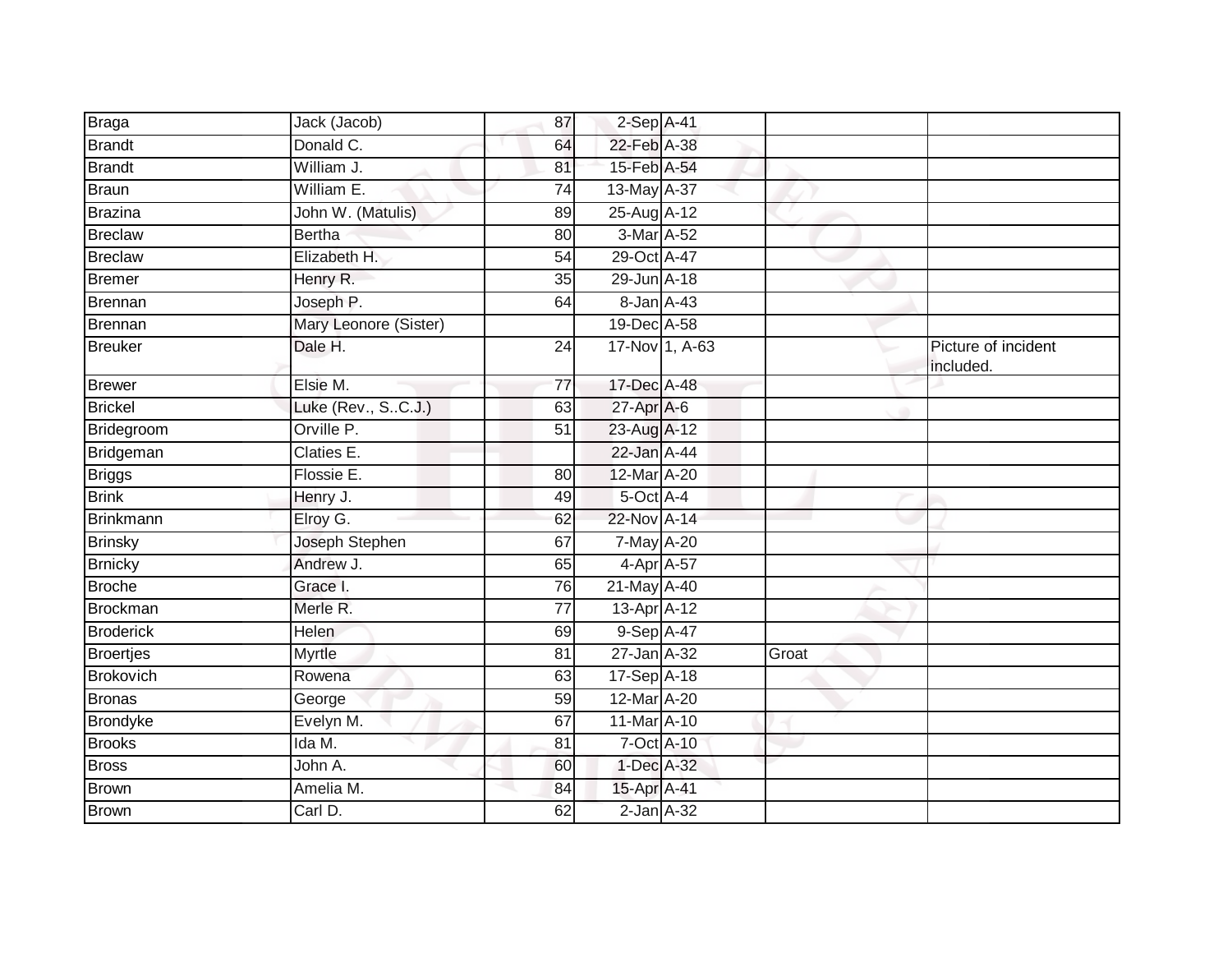| Brown             | Eliza                  | 56              | 6-Jun A-87       |             |                        |
|-------------------|------------------------|-----------------|------------------|-------------|------------------------|
| <b>Brown</b>      | Frank J. (Dr.)         | 76              | 8-Mar A-4        |             |                        |
| <b>Brown</b>      | Ida Mae                | 49              | 6-May A-51       |             |                        |
| <b>Brown</b>      | John                   | 90              | 31-Oct A-76      |             |                        |
| <b>Brown</b>      | Johnnie C.             | 47              | 4-May A-14       |             |                        |
| <b>Brown</b>      | Julie Anne (Miller)    | 64              | 28-Oct A-51      |             |                        |
| <b>Brown</b>      | Laura L.               | 17              | 4-Oct A-18       |             |                        |
| <b>Brown</b>      | <b>Margaret King</b>   | 97              | $12$ -Jan $A-8$  |             |                        |
| <b>Brown</b>      | Michael W.             | 30              | 13-Dec A-29      |             |                        |
| <b>Brown</b>      | Theodore Roosevelt Jr. | 15              | 21-Oct A-38      |             |                        |
| <b>Brown</b>      | <b>Velma May</b>       | 81              | $1-Aug$ $A-55$   | Avery       |                        |
| <b>Brown</b>      | Velma May              | 81              | 30-Jul A-8       |             |                        |
| Brownewell        | Sherman                | 87              | 24-Oct A-63      |             |                        |
| <b>Brownfield</b> | Patricia               | 38              | 8-Dec A-61       |             |                        |
| <b>Bruin</b>      | Helen                  | 69              | 10-Feb A-21      |             |                        |
| Brundage          | Tracy                  | 65              | 29-Jun A-18      | Schildhouse |                        |
| <b>Bruno</b>      | Winifred M.            | $\overline{55}$ | 12-Jul A-25      |             |                        |
| <b>Bruntak</b>    | Cecilia                | 89              | 4-Jan A-22       |             |                        |
| <b>Bryant</b>     | Eula Mae               | 51              | 8-Jan A-43       |             |                        |
| <b>Brydon</b>     | Ivan V.                | 68              | 28-Jun A-18      |             |                        |
| <b>Bryrock</b>    | Antoinette             | 85              | 8-Feb A-53       |             |                        |
| <b>Bubala</b>     | Joseph B.              |                 | 30-Aug A-23      |             |                        |
| <b>BuBonovich</b> | Paul                   | 67              | 16-Apr A-12      |             |                        |
| Buchanana         | Victor W.              | 25              | $24$ -Feb $A$ -6 |             |                        |
| <b>Bucheck</b>    | Bruno A.               | 73              | 7-Mar A-52       |             | Also listed as Buczek. |
| <b>Bucheck</b>    | John J.                | 69              | 10-Oct A-40      |             |                        |
| <b>Buckley</b>    | Zella                  | 78              | 31-Mar A-36      |             |                        |
| <b>Buckmaster</b> | Ivan L.                | 65              | $12$ -Oct $A$ -6 |             |                        |
| <b>Buckner</b>    | Margaret K.            | 87              | 27-Aug A-33      |             |                        |
| Buczyna           | Joseph A. (Rev.)       | 67              | $13$ -Jan $A-3$  |             |                        |
| Buczynski         | Robert                 | 75              | 22-Apr A-48      |             |                        |
| <b>Buehler</b>    | Carl E.                |                 | 26-Nov A-20      |             |                        |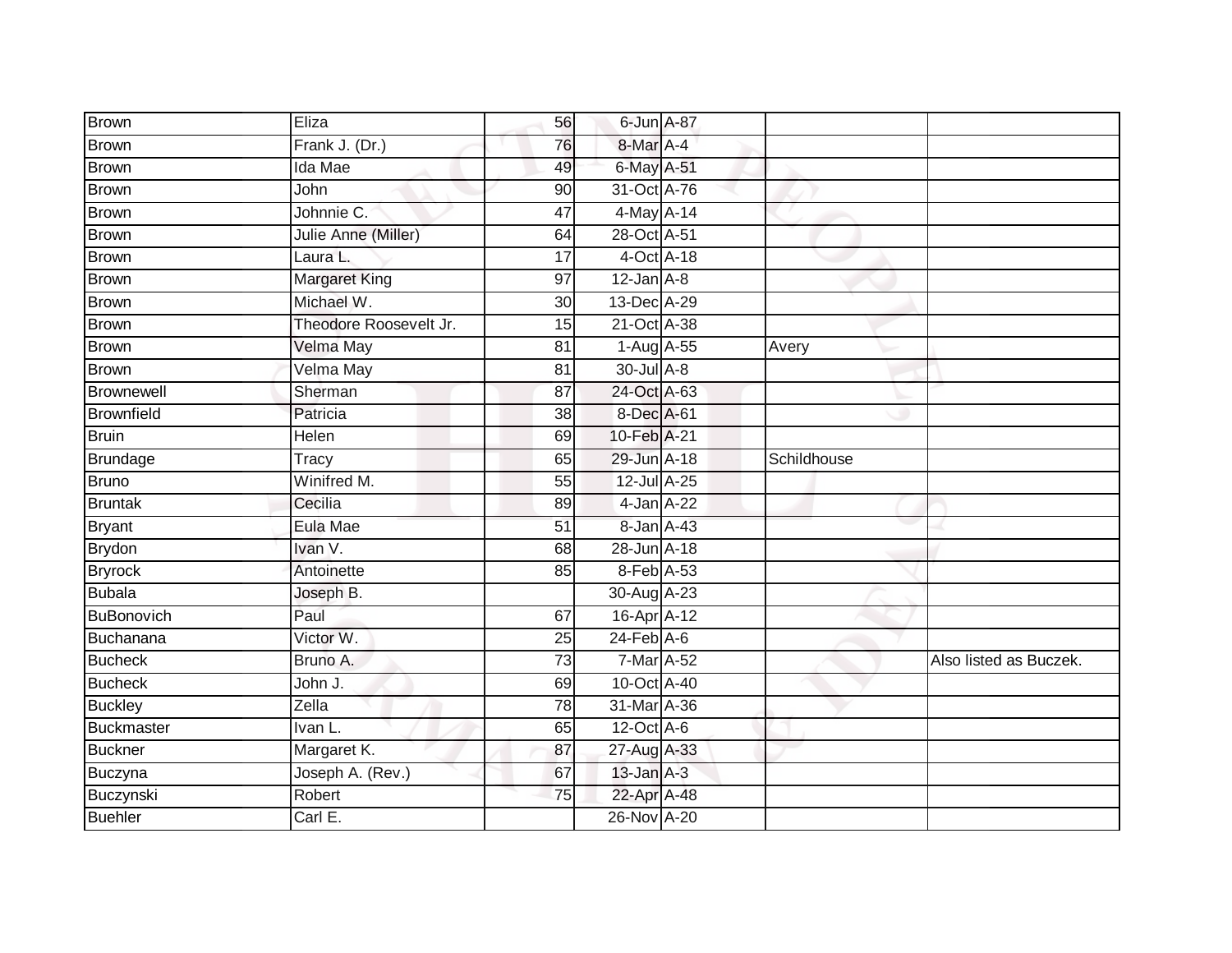| Bugajski       | Peter John            | 61              | 7-Dec A-12        |        |                         |
|----------------|-----------------------|-----------------|-------------------|--------|-------------------------|
| <b>Bukovac</b> | Matt                  | 74              | 5-Apr A-31        |        |                         |
| <b>Bulczak</b> | <b>Edward Allen</b>   | 38              | 29-Mar A-4        |        |                         |
| <b>Buls</b>    | Erwin J.              | 68              | 16-Nov A-14       |        |                         |
| <b>Bult</b>    | Hilbert A.            | 52              | 13-Jun A-54       |        |                         |
| <b>Bult</b>    | Janet C.              | 59              | 26-Aug A-6        |        |                         |
| Bultema        | Chester               | 61              | 30-May A-45       |        |                         |
| Bultema        | Julius                | 65              | 4-Feb A-36        |        |                         |
| Burch          | Jean J.               | 53              | 29-Aug A-24       |        |                         |
| <b>Burger</b>  | Edna A.               |                 | 8-Aug A-22        |        |                         |
| <b>Burgess</b> | Norma E.              | 70              | 17-Oct A-57       |        |                         |
| Burgos         | Santiago              | $\overline{47}$ | $23$ -Feb $A-8$   |        |                         |
| Burgwald       | Christel              | 39              | 27-Sep A-16       | Sencaj |                         |
| <b>Burke</b>   | Ben E.                | 61              | $21$ -Jun $A-8$   |        |                         |
| <b>Burke</b>   | Edward                | 66              | 11-Jul A-64       |        |                         |
| Burks          | Limmie J.             | 57              | 28-Dec A-16       |        |                         |
| <b>Burks</b>   | Neddie                |                 | 5-Feb A-22        |        |                         |
| <b>Burnham</b> | Marshall S.           | 71              | 26-Dec A-78       |        |                         |
| <b>Burns</b>   | Floyd L. Sr. (Barney) | $\overline{77}$ | 21-Oct A-38       |        |                         |
| <b>Burress</b> | John                  | 82              | 24-Oct A-63       |        | Also listed as Burriss. |
| <b>Burt</b>    | J.C.                  | 36              | 7-Apr             |        |                         |
| Burton         | Calvin R.             | 82              | 25-Apr A-39       |        |                         |
| <b>Burton</b>  | Joseph Earl           | 56              | 12-Feb A-38       |        |                         |
| <b>Busche</b>  | John George           | 68              | 15-Dec A-35       |        |                         |
| <b>Bush</b>    | Louana P.             | 90              | 21-Nov A-32       |        |                         |
| Bushemi        | Marion J. (Rep.)      | $\overline{71}$ | <b>7-Nov A-37</b> |        | Picture included.       |
| <b>Butkus</b>  | Victor P.             | 83              | 6-Jan A-6         |        |                         |
| <b>Butler</b>  | Russell F.            | 85              | $1-Apr$ A-24      |        |                         |
| Butler         | Sallie E.             | 85              | 22-Sep A-26       |        |                         |
| Buxton         | Theresa               | 83              | 19-Jan A-8        |        |                         |
| <b>Byrne</b>   | Joseph                | 50              | 8-Mar A-4         |        |                         |
| Cadman         | Florence E.           | 82              | 19-Apr A-39       |        |                         |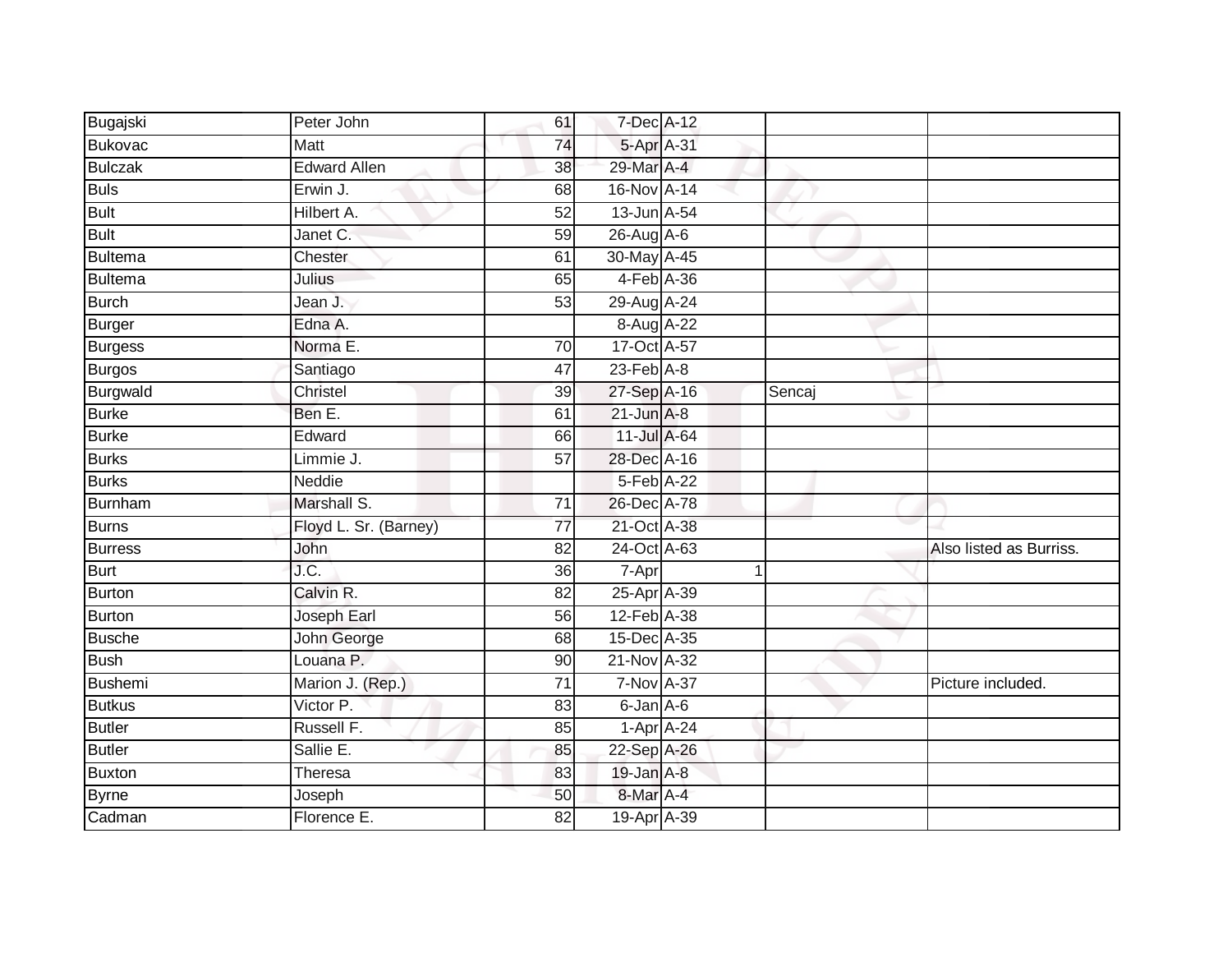| Cairns      | David A.            | 62              | 11-Nov A-63                 |                    |                           |
|-------------|---------------------|-----------------|-----------------------------|--------------------|---------------------------|
| Calhoun     | Allen Jr.           |                 | 5-Dec A-75                  |                    |                           |
| Caltea      | Ben B.              | 91              | 11-Feb A-61                 |                    |                           |
| Campbell    | Anna E.             | 81              | 19-Mar A-31                 |                    |                           |
| Campbell    | Lester Sr.          | 64              | 15-Jul A-48                 |                    |                           |
| Camper      | Ada Mae             | 74              | $25$ -Feb $A$ -6            |                    |                           |
| Camper      | Lyle                | 79              | $25$ -Jul $A-78$            |                    |                           |
| Camplin     | George E.           | 65              | 14-Sep A-29                 |                    |                           |
| Canady      | Percy W.            | 83              | 30-Jun A-53                 |                    |                           |
| Canfield    | Thomas R.           | $\overline{28}$ | 12-Aug A-36                 |                    |                           |
| Cannon      | Charles             | 65              | 8-Sep A-35                  |                    |                           |
| Cantrell    | Claude F.           | 86              |                             | $7 -$ Jul $A - 26$ |                           |
| Cap         | <b>Mary Ann</b>     | 80              | 17-May A-6                  |                    |                           |
| Capachulias | <b>Demetrios</b>    | 94              | 24-Dec A-33                 |                    |                           |
| Carley      | Earl G.             | 59              | $25$ -Feb $\overline{A}$ -6 |                    |                           |
| Carley      | Samuel F.           | 73              | 7-Dec A-12                  |                    |                           |
| Carlson     | Henry (Jack)        | 39              | 11-Jan A-30                 |                    |                           |
| Carlson     | Russell E.          | 61              | 24-Dec A-33                 |                    |                           |
| Carlson     | Verna V.            | 74              | $21 - Jan$ $A-28$           |                    |                           |
| Carlson     | <b>Violet Grace</b> | $\overline{73}$ | 6-Aug A-31                  |                    |                           |
| Carlyle     | John H. Jr.         | 62              | 14-Oct A-53                 |                    |                           |
| Carpen      | William J.          | 73              | 6-Dec A-24                  |                    | Also listed as Karpenski. |
| Carr        | Donald G.           | 37              |                             | $9 - Apr$ $A - 33$ | Picture included.         |
| Carr        | James               | 32              | 13-Jan                      |                    |                           |
| Carr        | Lelia               | 84              | 5-Sep A-23                  |                    |                           |
| Carr        | Leslie              | 85              | $5-Sep$ A-23                |                    |                           |
| Carr        | <b>Shirley Ann</b>  | $\overline{28}$ | 17-Nov A-63                 |                    |                           |
| Carrasco    | Ramon L. Sr.        | 72              | 28-Nov A-52                 |                    |                           |
| Carrillo    | Jose D.             | 59              |                             | 3-Oct A-34         |                           |
| Carroll     | Marion              | 71              | 24-May A-13                 |                    |                           |
| Carroll     | Milda               | 67              |                             | 4-Jul A-51         |                           |
| Carroll     | <b>Prince Ella</b>  | 64              | 5-Sep A-23                  |                    |                           |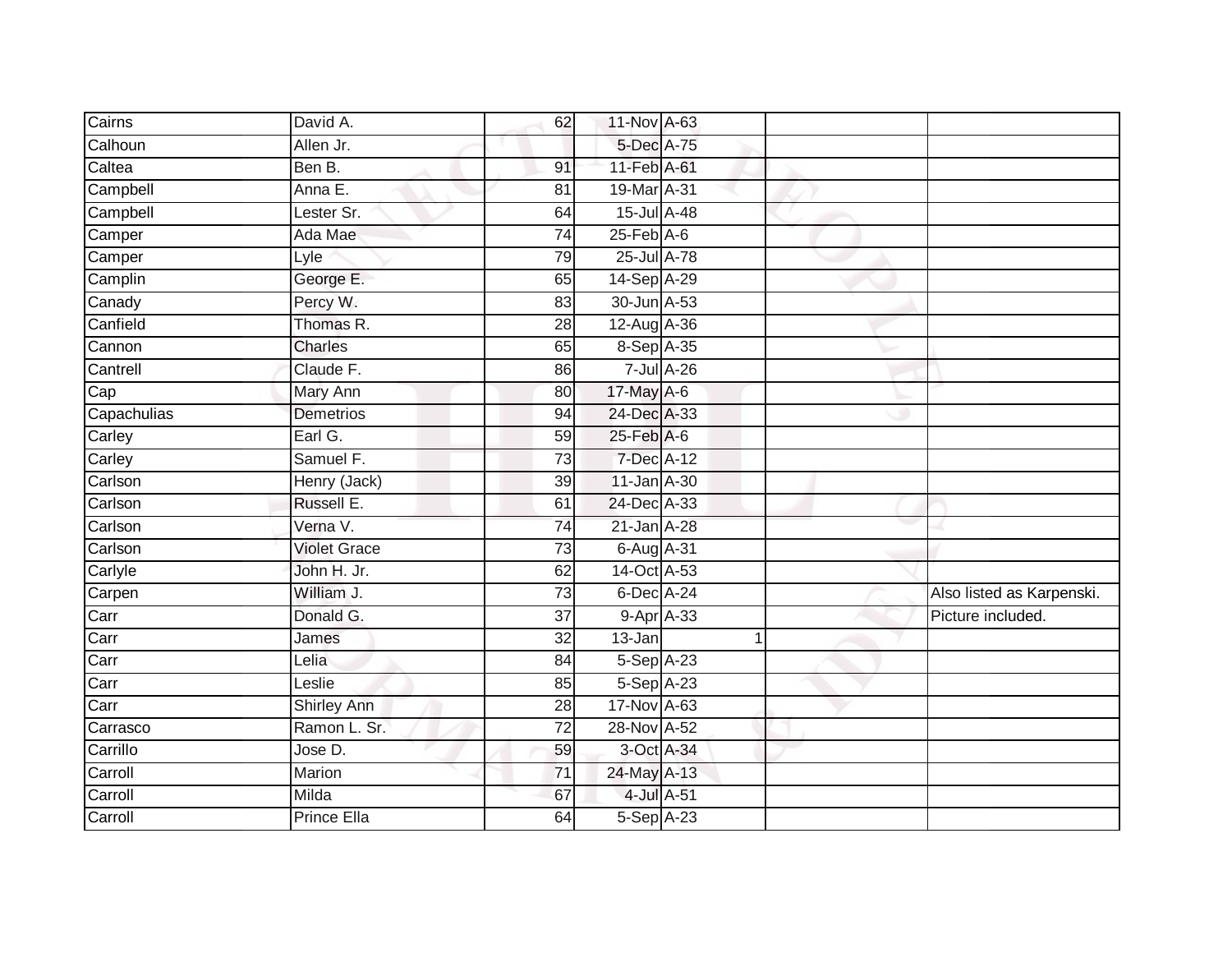| Carter           | Marion            | 61              | 4-Jan A-22      |        |  |
|------------------|-------------------|-----------------|-----------------|--------|--|
| Casey            | James V.          | 82              | 28-Sep A-29     |        |  |
| Casey            | Ruth E.           | 68              | 29-Feb A-30     |        |  |
| Casson           | Kathryn J.        | 25              | $9-Aug$ $A-8$   |        |  |
| Castellanos      | Juan              | 48              | 30-Sep A-27     |        |  |
| Castetter        | Kenneth L. (Klee) | 58              | 30-Mar A-14     |        |  |
| Castillo         | Leopoldo          | $\overline{74}$ | 12-Nov A-24     |        |  |
| Catey            | Irma              | 74              | 27-Sep A-16     | Parish |  |
| Catron           | Jerry E.          | $\overline{37}$ | 22-Dec A-38     |        |  |
| Cattledge        | Avery L.          |                 | 8-Feb A-53      |        |  |
| Cavallo          | Anne              | 51              | 8-Oct A-8       |        |  |
| Cavitt           | William           | 85              | 8-Dec A-61      |        |  |
| Cearing          | <b>Hattie</b>     | 75              | 29-Jun A-18     |        |  |
| Cechovic         | Anna M.           |                 | 7-Mar A-52      |        |  |
| Cengel           | Anna              | 92              | 2-Sep A-41      |        |  |
| Cerajewski       | Edmund J.         | 60              | 2-Jan A-32      |        |  |
| Cervantes        | Reymundo          | $\overline{31}$ | 13-Dec A-29     |        |  |
| Chambers         | Frank E.          | 79              | 23-Feb A-8      |        |  |
| Chambers         | Howard A.         | 79              | 16-Sep A-52     |        |  |
| Chancellor       | Kathy Ann         | $\overline{18}$ | 12-Mar A-20     |        |  |
| Chapin           | John B.           | 63              | 15-Nov A-36     |        |  |
| Chaples          | Edward            | 63              | $15$ -Jun $A-4$ |        |  |
| Chappell         | Vernie            | 83              | 25-Apr A-39     |        |  |
| Chappy           | George            | 80              | 22-Jan A-44     |        |  |
| Charles          | Roy W.            | 76              | 7-Dec A-12      |        |  |
| Chavez           | Antonia           | 64              | 10-Mar A-56     |        |  |
| Cherven          | John Sr.          |                 | 26-Mar A-43     |        |  |
| <b>Childers</b>  | Eleanor           | 86              | 1-Aug A-55      |        |  |
| <b>Childress</b> | Mary              | 76              | 6-May A-51      |        |  |
| Chilla           | Michael           |                 | 22-Aug A-36     |        |  |
| Chizmar          | Olga              | 59              | 28-Oct A-51     |        |  |
| Chojnicki        | Josephine         |                 | 22-Sep A-26     |        |  |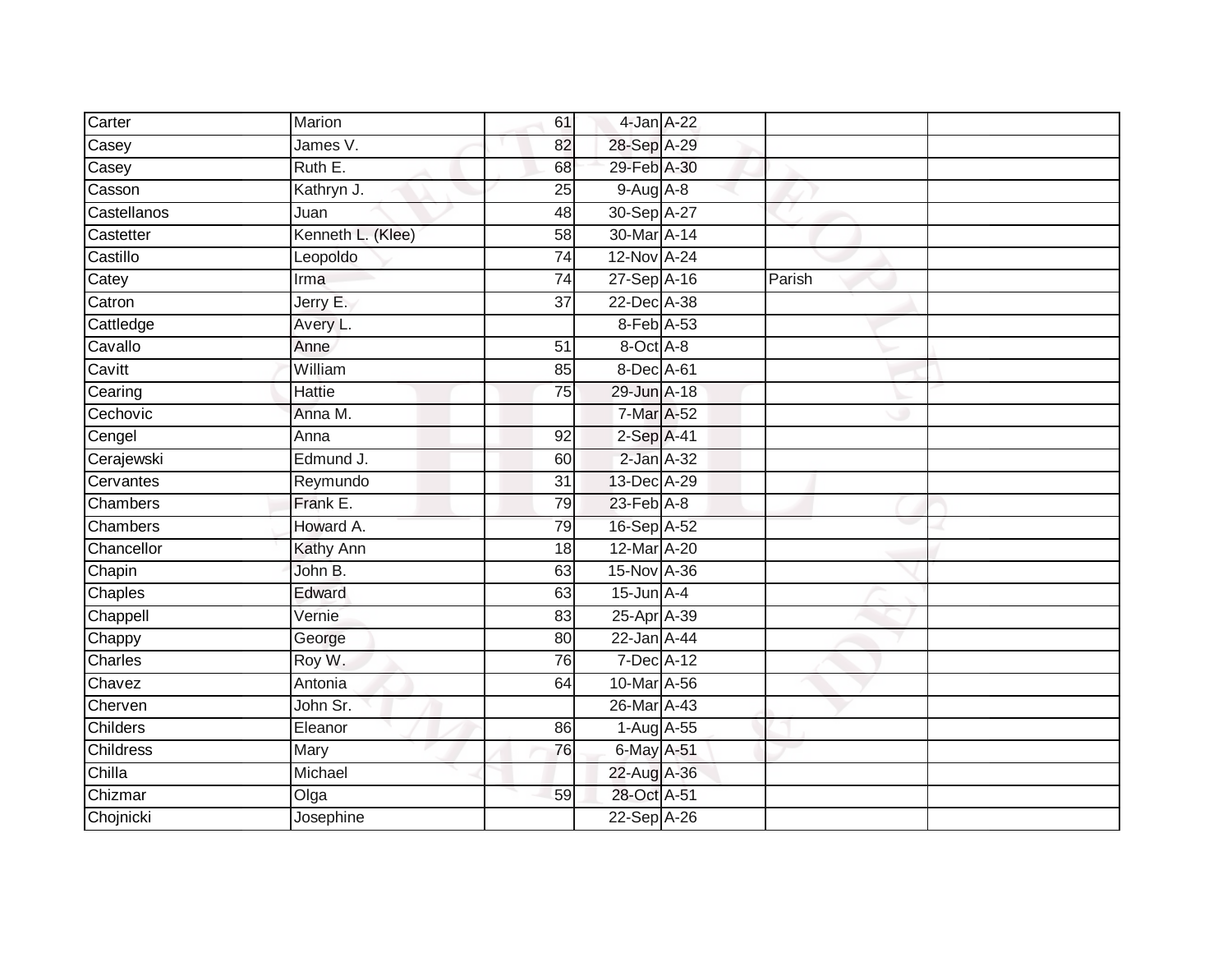| Chorba       | Mary            | 84              | 8-Apr A-28       |              |                |  |
|--------------|-----------------|-----------------|------------------|--------------|----------------|--|
| Christiansen | Lillian         | 75              | $4$ -Jun $A$ -6  |              |                |  |
| Christman    | Robert          | 50              | 12-Apr           | $\mathbf{1}$ |                |  |
| Chruby       | Thomas D.       | 18              | 17-Aug A-14      |              |                |  |
| Church       | Roger A.        | $\overline{50}$ | $20$ -Jan $A-8$  |              |                |  |
| Ciarlo       | John R.         | 44              | 5-Mar A-36       |              |                |  |
| Cierszewski  | Jennie          | 77              | $13-Aug$ $A-37$  |              |                |  |
| Ciesla       | Nancy L.        | 5               | 25-Jul A-78      |              |                |  |
| Cioni        | James H.        | 59              | $6$ -Dec $A$ -24 |              |                |  |
| Clanton      | Selena Rose     |                 | 19-Nov A-4       |              |                |  |
| Clarett      | Almore (AI)     | 71              | 18-Jan A-52      |              |                |  |
| Clark        | Chad Alan       | 20 months       | 21-Oct A-38      |              |                |  |
| Clark        | Ernest R.       | 76              | 16-Sep A-52      |              |                |  |
| Clark        | Eva             | 90              | 21-May A-40      |              |                |  |
| Clark        | Harley D. Sr.   | $\overline{74}$ | 23-Feb A-8       |              |                |  |
| Clarke       | Gerald A.       | 76              | 17-Dec A-48      |              |                |  |
| Clay         | James           | 63              | 16-Jan A-6       |              |                |  |
| Clayton      | Cecilia (Fauth) |                 | 26-May A-63      |              | <b>Brenkus</b> |  |
| Clayton      | Roy A.          |                 | 8-Nov A-15       |              |                |  |
| Clements     | Oscar W.        | 77              | 22-Jan A-44      |              |                |  |
| Clifford     | Ethel K.        | 71              | 15-Apr A-41      |              |                |  |
| Clifford     | Thomas H. Sr.   | 90              | 9-Aug A-8        |              |                |  |
| Clinton      | Richard N.      | 17              | 28-Dec A-16      |              |                |  |
| Close        | Paul J.         | 68              | $9-Aug$ A-8      |              |                |  |
| Clowers      | Lula            |                 | 1-Oct A-14       |              |                |  |
| Coates       | Arthur H.       |                 | 25-Jan A-36      |              |                |  |
| Cobb         | Dorothy Ann     | 20              | 21-Oct A-38      |              |                |  |
| Cochran      | Richard J.      | 68              | 22-Mar A-16      |              |                |  |
| Coffman      | Curt            | 91              | 19-Feb A-45      |              |                |  |
| Coffman      | <b>Doris</b>    | 43              | 10-Jun A-30      |              |                |  |
| Coffman      | James E.        | 82              | 29-Feb A-30      |              |                |  |
| Coker        | Florence G.     | 67              | 21-Jul A-51      |              |                |  |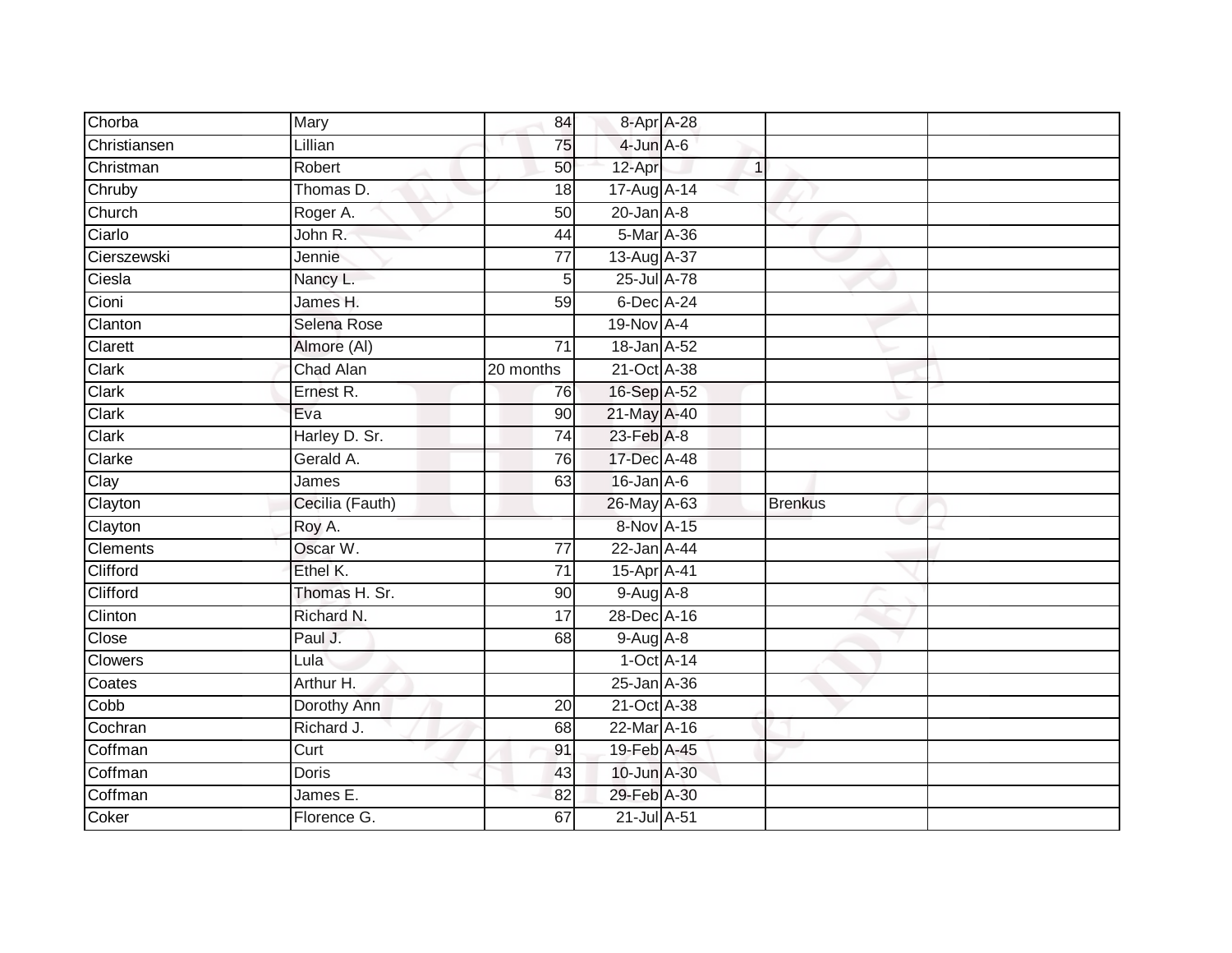| Colburn        | Lawrence H.          | 78              | 6-Oct A-36       |                |               |  |
|----------------|----------------------|-----------------|------------------|----------------|---------------|--|
| Cole           | <b>Delta</b>         | 65              | $1$ -Jun $A-4$   |                |               |  |
| Cole           | Genevieve            | 85              | 22-Jan A-44      |                |               |  |
| Coleman        | Jerry                | 8               | $1-Jun$          | $\mathbf 1$    |               |  |
| Colgrave       | Helen V.             | 65              | $20$ -Aug $A$ -4 |                | <b>Newton</b> |  |
| Collie         | Ronald               | 40              | $23$ -Mar        | $\overline{1}$ |               |  |
| Collins        | Caroline             | $\overline{75}$ | $14$ -Jun $A-8$  |                |               |  |
| Collins        | Charles R.           | 78              | $1-Sep$ A-34     |                |               |  |
| <b>Collins</b> | Hazel L.             | 56              | 21-Jan A-28      |                |               |  |
| Collins        | Karen Sylaine        | 18              | 12-Aug A-36      |                |               |  |
| Collins        | Richard P. (Rip)     | 61              | $3$ -Dec $A$ -14 |                |               |  |
| Collins        | Ronald E.            | 20              | 18-Mar A-20      |                |               |  |
| Combes         | Frances A.           | 69              | 11-Aug A-49      |                |               |  |
| Combs          | Eddie                | 69              | 29-Sep A-63      |                |               |  |
| Comeno         | Agnes                | $\overline{57}$ | 16-Apr A-12      |                |               |  |
| Comer          | Richard G.           | 41              | $26$ -Jan $A-6$  |                |               |  |
| Comstock       | <b>Kenneth David</b> | $\overline{35}$ | 2-Aug 1, A-6     |                |               |  |
| Conant         | Ann                  | 76              | 13-Feb A-27      |                |               |  |
| Conley         | Laura                | 85              | 17-Sep A-18      |                |               |  |
| Conley         | Laura Eleanor        | 58              | 5-Dec A-75       |                |               |  |
| Connelly       | Annie P.             | $\overline{73}$ | 25-Jan A-36      |                |               |  |
| Connor         | Laura R.             | 88              | 1-Dec A-32       |                |               |  |
| Connors        | <b>John Aaron</b>    | 74              | $21$ -Jun $A-8$  |                |               |  |
| Conrad         | Lydia                | 79              | 10-Mar A-56      |                |               |  |
| Contelo        | Eva J.               |                 | 14-Nov A-57      |                |               |  |
| Conterio       | John Thomas          | 21              | $1-SepA-34$      |                |               |  |
| Contrerras     | Augustina            | 96              | 1-Oct A-14       |                |               |  |
| Conway         | <b>Bernice</b>       |                 | 7-Sep A-43       |                |               |  |
| Cook           | Anna C.              |                 | 28-Mar A-30      |                |               |  |
| Cook           | Jim                  | 87              | 9-May A-58       |                |               |  |
| Cooke          | Rhoda J.             | 73              | 10-May A-4       |                |               |  |
| Coombs         | Gladys               |                 | 3-Dec A-14       |                |               |  |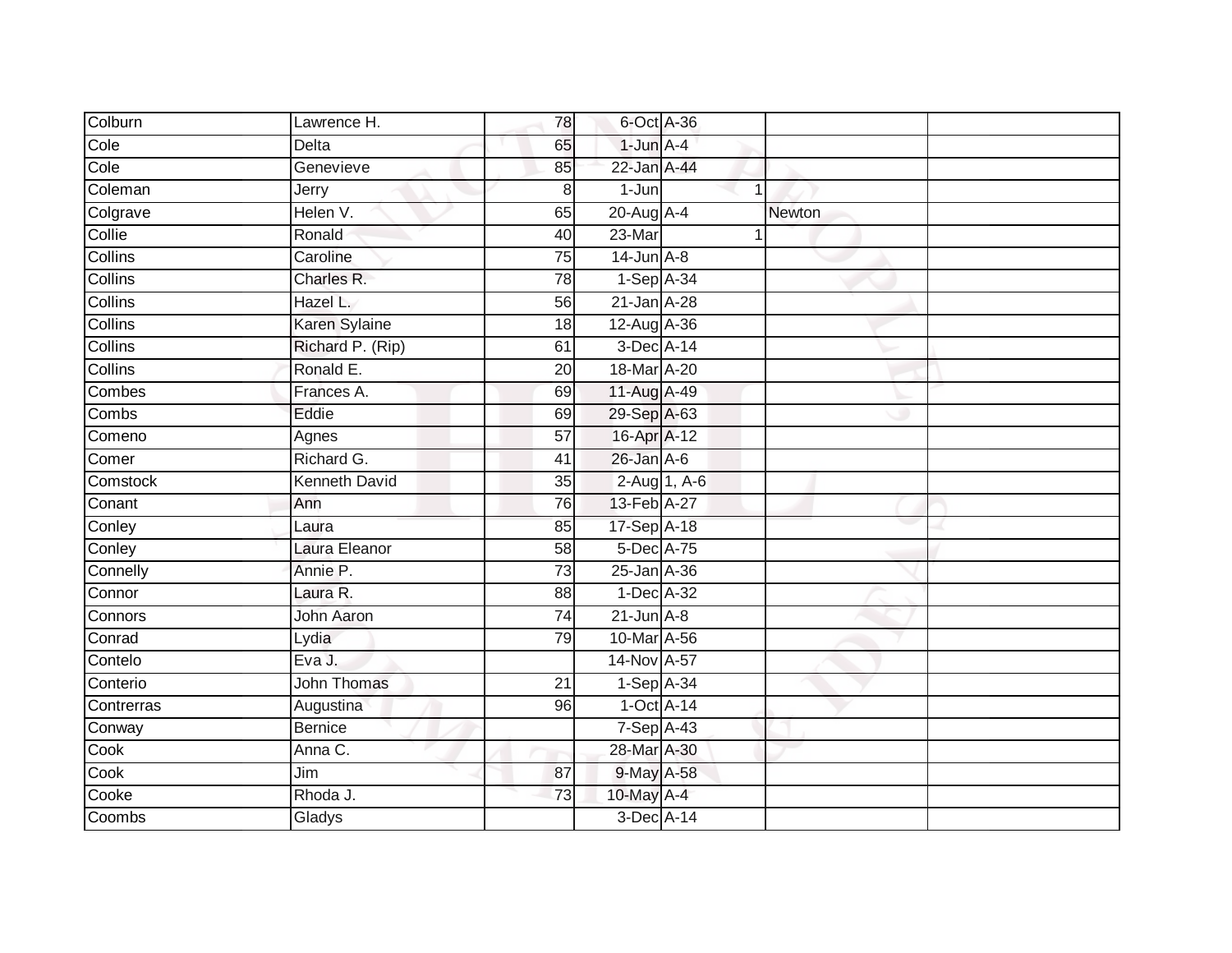| Copeland                  | Carol W.                | 54                   | 15-Jan A-22                 |              |           |  |
|---------------------------|-------------------------|----------------------|-----------------------------|--------------|-----------|--|
| Copple                    | C. William (Pat)        | 69                   | 22-Aug A-36                 |              |           |  |
| Corey                     | Leroy                   | 61                   | 9-Dec                       | $\mathbf{1}$ |           |  |
| Corie                     | Leroy (Bill)            | 61                   | 5-Dec A-75                  |              |           |  |
| Corning                   | Harry D.                | 69                   | $12$ -Jan $A-8$             |              |           |  |
| Cosgrove                  | Dorothea L.             | 57                   | 29-Dec A-54                 |              |           |  |
| Costa                     | <b>Teresa</b>           | 84                   | 15-Dec A-35                 |              |           |  |
| Costakis                  | Mary                    | 78                   | 16-Feb A-12                 |              |           |  |
| Costello                  | Mary E.                 | 54                   | 28-Jun A-18                 |              |           |  |
| Costino                   | <b>Anthony Mitchell</b> | $\frac{1}{3}$ months | 15-Nov A-36                 |              |           |  |
| Costley                   | Edward J.               | 62                   | 27-Oct A-56                 |              |           |  |
| Cotrell                   | Joe                     | $\overline{22}$      | 16-Aug A-23                 |              |           |  |
| Counihan                  | Johanna C.              | 83                   | 16-May A-78                 |              |           |  |
| Couwenhoven               | Cornelius               | 79                   | 25-Mar A-32                 |              |           |  |
| Cox                       | Alice I.                |                      | 11-Apr A-63                 |              |           |  |
| Cox                       | Raymond L.              | 74                   | 18-Jan A-52                 |              |           |  |
| Coyle                     | Frank C.                |                      | 13-Dec                      | $\mathbf{1}$ |           |  |
| Craft                     | Pearley M.              | $\overline{71}$      | 13-Dec A-29                 |              |           |  |
| Cramer                    | Oscar I.                | 89                   | 10-Feb A-21                 |              |           |  |
| Crane                     | Wilbur G.               | 86                   | 15-Aug A-36                 |              |           |  |
| Crawford                  | Charles A.              | 58                   | 20-Apr A-35                 |              |           |  |
| Crawford                  | Charles E.              | $\overline{71}$      | $19$ -Jan $A-8$             |              |           |  |
| Crawford                  | Evah Wyman              | 90                   | 15-Nov A-36                 |              |           |  |
| Creswell                  | Leslie Dale             | 26                   | 22-Oct A-6                  |              |           |  |
| Creviston                 | Jean                    | $\overline{39}$      | 11-Apr A-63                 |              |           |  |
| Creviston                 | Joan                    | 45                   | 18-Feb A-55                 |              |           |  |
| Crider                    | Rilla L.                | 54                   | 8-Jan A-43                  |              |           |  |
| $\overline{\text{Cripe}}$ | William (Bob)           | 58                   | $17$ -Feb $\overline{A}$ -4 |              |           |  |
| Croker                    | Hilda T.                | 80                   | $6$ -Feb $A$ -16            |              |           |  |
| Crontz                    | Robert C.               | 56                   | 9-May A-58                  |              |           |  |
| Cross                     | Bernice J.              | 54                   | 30-Jun A-53                 |              | Katauskas |  |
| Cross                     | Charles Sr.             | 65                   | $2$ -Jan $A-32$             |              |           |  |
|                           |                         |                      |                             |              |           |  |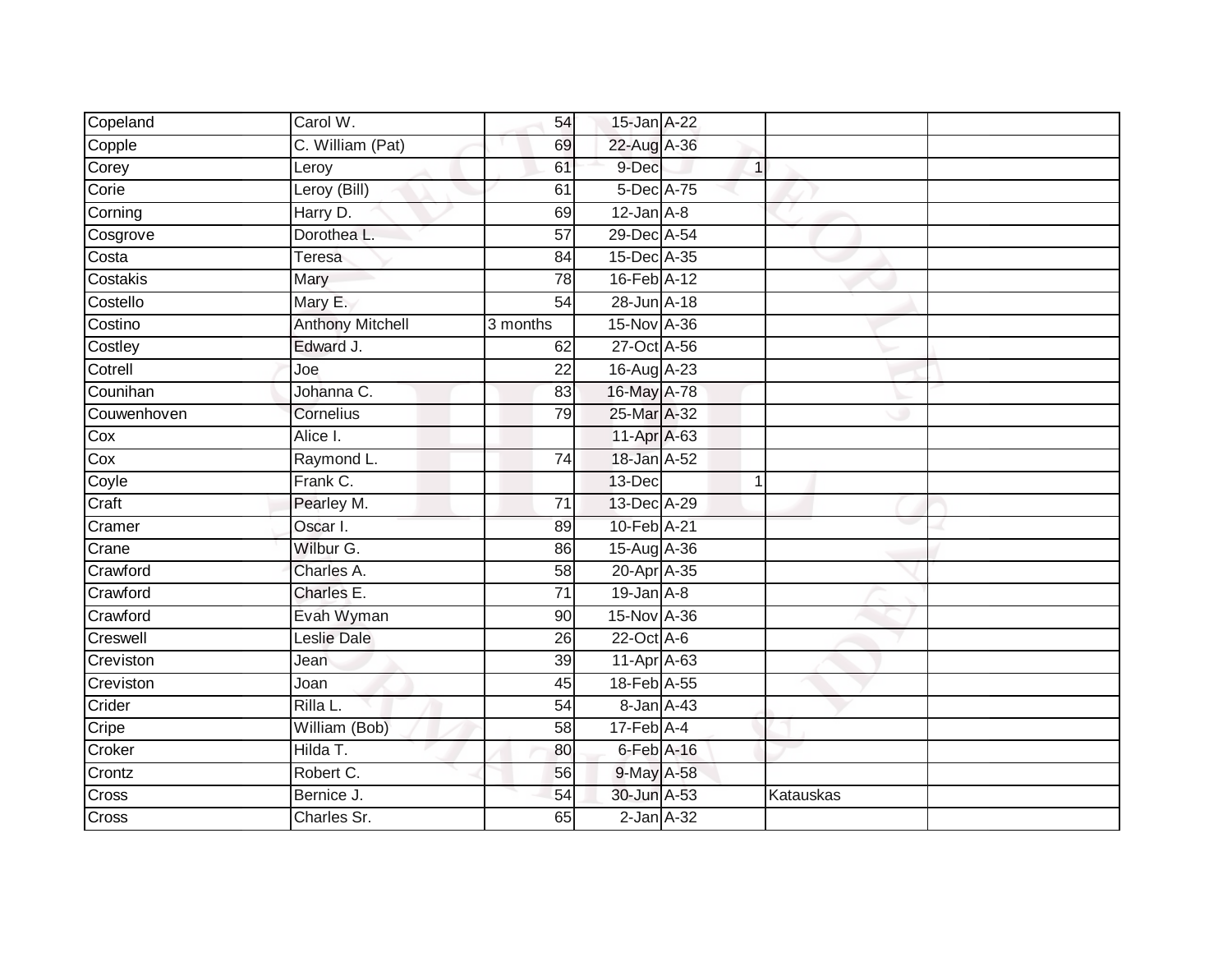| Cross          | Edward A.           | 85              | 26-Aug A-6      |            |          |                   |
|----------------|---------------------|-----------------|-----------------|------------|----------|-------------------|
| Crosser        | Girden (Shortie)    | 76              | 19-Aug A-20     |            |          |                   |
| Crouch         | Ruth E.             | $\overline{71}$ | 27-Jan A-32     |            |          |                   |
| Crowden        | Charles A.          | 51              | $2$ -Jul $A-8$  |            |          |                   |
| Croxton        | Dean                | 64              | 24-Jun A-47     |            |          |                   |
| Cruz           | Victoria            | 66              | $7 - Jun$ A-6   |            |          |                   |
| Csomor         | Susanna             | $\overline{71}$ | 6-Jan A-6       |            | Feleki   |                   |
| Cudak          | Kasimir L.          | 87              | 20-Aug A-4      |            |          |                   |
| Culic          | Ilija (Eli)         | 67              | 30-May A-45     |            |          |                   |
| Cullinane      | Estelle             |                 | 8-Nov A-15      |            | Piehocki |                   |
| Cummings       | Nellie E.           | 83              | $7$ -Mar A-52   |            |          |                   |
| <b>Cummins</b> | <b>Elsie Maxine</b> | 54              | $1-Sep$ A-34    |            |          |                   |
| Cummins        | Henry (Zeke)        | 59              | 18-Jul A-34     |            |          |                   |
| Cunningham     | Howard G. (Pat)     |                 | 16-Aug A-23     |            |          | Picture included. |
| Cunningham     | William S.          | 91              | 15-Nov A-36     |            |          |                   |
| Cusick         | John                | 66              | $13$ -Jan $A-3$ |            |          |                   |
| Cynganowski    | Mary                | 96              | 4-Apr A-57      |            |          |                   |
| Cyrkiel        | Michael F.          | 54              | 4-Jan A-22      |            |          |                   |
| Czapczyk       | Stanley T.          | 50              |                 | 1-Jul A-44 |          |                   |
| Czapla         | John V.             | 61              | $9$ -Jan $A$ -8 |            |          |                   |
| Dabrowski      | Frank               |                 | 22-Aug A-36     |            |          |                   |
| Dado           | Alice M.            | 56              | 26-Sep A-87     |            |          |                   |
| Dado           | Frank J. Sr.        | 88              | 14-Oct A-53     |            |          |                   |
| Dahms          | Henry F.            | 72              | 29-Feb A-30     |            |          |                   |
| Damjandovich   | Joka                | 42              | $9-Aug$ A-8     |            |          |                   |
| Damron         | Melynda Grace       | 7               | 3-Mar A-52      |            |          |                   |
| Dan            | Theodore Sr.        | 87              | 28-Mar A-30     |            |          |                   |
| Danchi         | Michael             | 63              | 12-Jul A-25     |            |          |                   |
| Daniel         | Thomas W.           | 86              | 18-Jan A-52     |            |          |                   |
| Daniels        | <b>Flint</b>        | 90              | 14-Oct A-53     |            |          |                   |
| Daniels        | Marie Ada           | 64              | 15-Apr A-41     |            |          |                   |
| <b>Daniels</b> | Raymond O.          | 65              | 9-Mar A-4       |            |          |                   |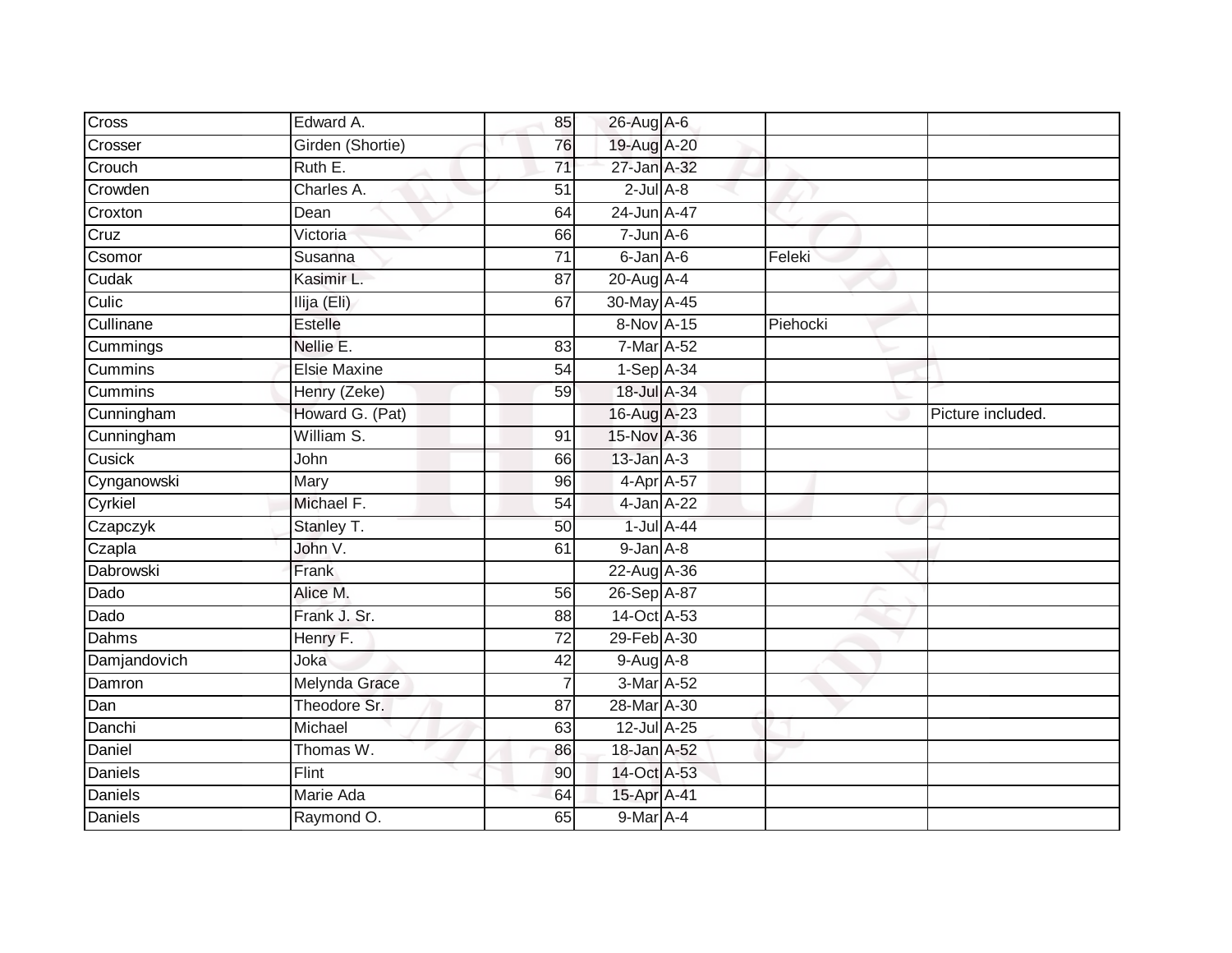| Danisiewicz     | John T.         | 74              | 22-Jan A-44       |                |                  | Also listed as Danewicz. |
|-----------------|-----------------|-----------------|-------------------|----------------|------------------|--------------------------|
| Danko           | Anna            | 75              | 30-Jul A-8        |                |                  |                          |
| Dase            | Florence E.     | 70              | 22-Mar A-16       |                |                  |                          |
| Daszkiewicz     | <b>Betty</b>    | 69              | 23-Aug A-12       |                | Pochron          |                          |
| Davidson        | Harold (Davie)  | 47              | 29-Aug A-24       |                |                  |                          |
| <b>Davies</b>   | Jane R.         | $\overline{73}$ | 15-Oct A-31       |                |                  |                          |
| Davis           | Elijah          | 64              | 25-Nov A-81       |                |                  |                          |
| Davis           | Eugene          | 74              | 28-Mar A-30       |                |                  |                          |
| Davis           | Grace           | 76              | 9-Feb A-4         |                | Jackson          |                          |
| Davis           | Jennie Fern     |                 | 19-May A-62       |                | <b>Brunswick</b> |                          |
| Davis           | Laura C.        | 82              | 5-Apr A-31        |                |                  |                          |
| Davis           | Lee S.          | 76              | 8-Sep A-35        |                |                  |                          |
| Davis           | Liller          | 70              | 22-Oct A-6        |                |                  |                          |
| Davis           | Lynell (Nell)   | 18              | 17-Sep A-18       |                |                  |                          |
| <b>Davis</b>    | <b>Martin</b>   | 69              | 29-Feb A-30       |                |                  |                          |
| Davis           | Richard A.      | 72              | 7-May A-20        |                |                  |                          |
| Davis           | Willie          | 87              | $1-Oct$ $A-14$    |                |                  |                          |
| Dawson          | John J.         | 62              | 20-Dec A-30       |                |                  |                          |
| Day             | Larry O.        | 32              | 12-Nov A-24       |                |                  |                          |
| Day             | Leland (Don)    | 22              |                   | 22-Nov 1, A-14 |                  |                          |
| Day             | Melvin R.       | 66              | 10-Sep A-20       |                |                  |                          |
| Deak            | Charles Sr.     | $\overline{87}$ | 30-Apr A-37       |                |                  |                          |
| Dearborn        | Jean A.         | 91              | $29-Nov$ A-6      |                |                  |                          |
| Deasy           | James R.        | 68              | 28-Sep A-29       |                |                  |                          |
| <b>DeBold</b>   | George J.       | 68              | 18-Jun A-33       |                |                  |                          |
| <b>DeBruler</b> | <b>Rufus</b>    | 77              | 17-Oct A-57       |                |                  |                          |
| DeCamp          | Katherine M.    | 85              | 19-Jul A-10       |                |                  |                          |
| Decker          | Anna            | $\overline{71}$ | 7-Sep A-43        |                | Cheknis          |                          |
| Decker          | Janet           | 59              | $12$ -Apr $A$ -14 |                |                  |                          |
| Decker          | Walter J. Sr.   | 65              | 2-Jan A-32        |                |                  |                          |
| Deecken         | Allyn E.        | 51              | 12-Apr            | 1              |                  |                          |
| Deffenbaugh     | $\overline{Cy}$ | 69              | $19$ -Jan $A-8$   |                |                  |                          |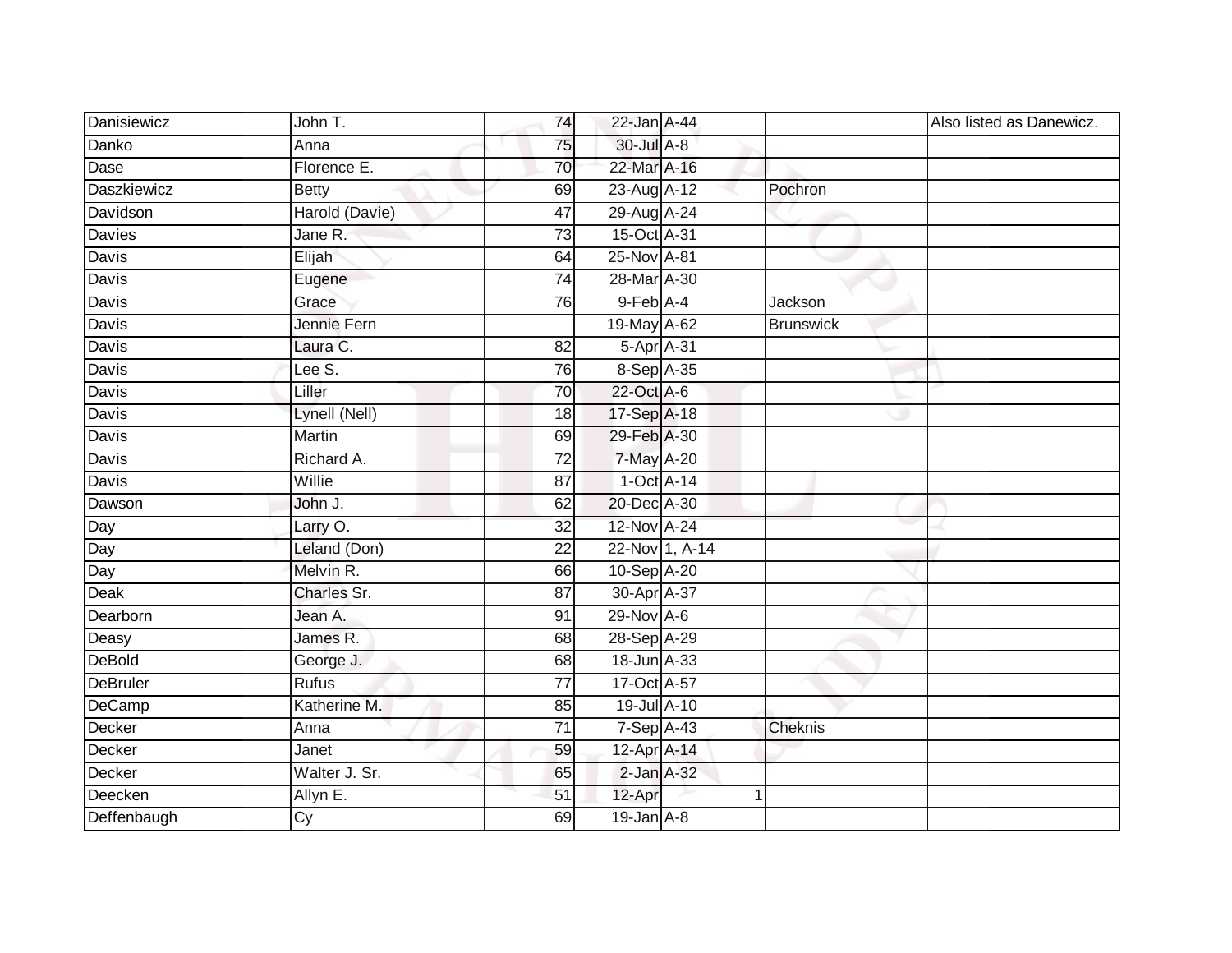| <b>DeFries</b> | Henry         | 97                        | 10-Sep A-20                 |                       |  |
|----------------|---------------|---------------------------|-----------------------------|-----------------------|--|
| <b>Deikus</b>  | Tillie        | 63                        | 27-Oct A-56                 | Kurowski              |  |
| Deiotte        | Louis A.      | 69                        | 7-Jul A-26                  |                       |  |
| DeJong         | Mary C.       | 75                        | 21-Nov A-32                 | Rosowicz              |  |
| Delaney        | Rose          | $\overline{82}$           | $20$ -Feb $A-8$             |                       |  |
| DeLau          | Frieda        | 68                        | 5-Apr A-31                  |                       |  |
| DeLong         | Bertha A.     | 71                        | $4$ -Oct $\overline{A}$ -18 |                       |  |
| DeLong         | William       | 77                        | 15-Aug A-36                 |                       |  |
| Delph          | Duane         | 20                        | 30-Aug                      |                       |  |
| Demlong        | Clarence G.   | 50                        | 3-Mar A-52                  |                       |  |
| Demo           | John E.       | $\overline{77}$           | 6-May A-51                  |                       |  |
| Demonja        | Peter L.      | 78                        | 16-Feb A-12                 |                       |  |
| <b>DeNeal</b>  | Harold R.     | 67                        | 29-Jun A-18                 |                       |  |
| Dentz          | William J.    | 82                        | 6-Jan A-6                   |                       |  |
| <b>DePorto</b> | Jacob C.      | $\overline{75}$           | 19-Apr A-39                 |                       |  |
| Deresch        | Harry V.      | 59                        | 15-Mar A-6                  |                       |  |
| Derski         | Victoria      | 89                        | 7-Nov A-37                  |                       |  |
| Desky          | Howard        | 64                        | $15-Sep$ A-43               |                       |  |
| <b>D'Este</b>  | William       | 69                        | 13-Dec A-29                 |                       |  |
| Deutsch        | Alice G.      | 52                        | 28-Mar A-30                 |                       |  |
| <b>DeValk</b>  | Katie         | 61                        | 19-Dec A-58                 |                       |  |
| <b>DeVries</b> | Gerald        | 68                        | 17-Sep A-18                 |                       |  |
| <b>DeVries</b> | Maude         | 71                        | 3-Feb A-18                  |                       |  |
| Dewes          | Marie A.      | $\overline{74}$           | 16-Mar A-4                  |                       |  |
| Dewey          | Albert (Doc)  | $\overline{71}$           | 6-Aug A-31                  |                       |  |
| <b>DeWitt</b>  | Everett       | 75                        | 21-Mar A-30                 |                       |  |
| <b>Dexter</b>  | David W.      | 11                        | $6$ -Jul $A$ -4             |                       |  |
| DeYoung        | Effie         | 75                        | 29-Sep A-63                 |                       |  |
| DeYoung        | <b>Helen</b>  | 85                        | 24-May A-13                 | <b>Vander Giessen</b> |  |
| Diamond        | Abraham       | 70                        | 13-Sep A-27                 |                       |  |
| <b>Dick</b>    | Steven Jeffry | $3 \frac{1}{2}$<br>months | 21-Sep A-14                 |                       |  |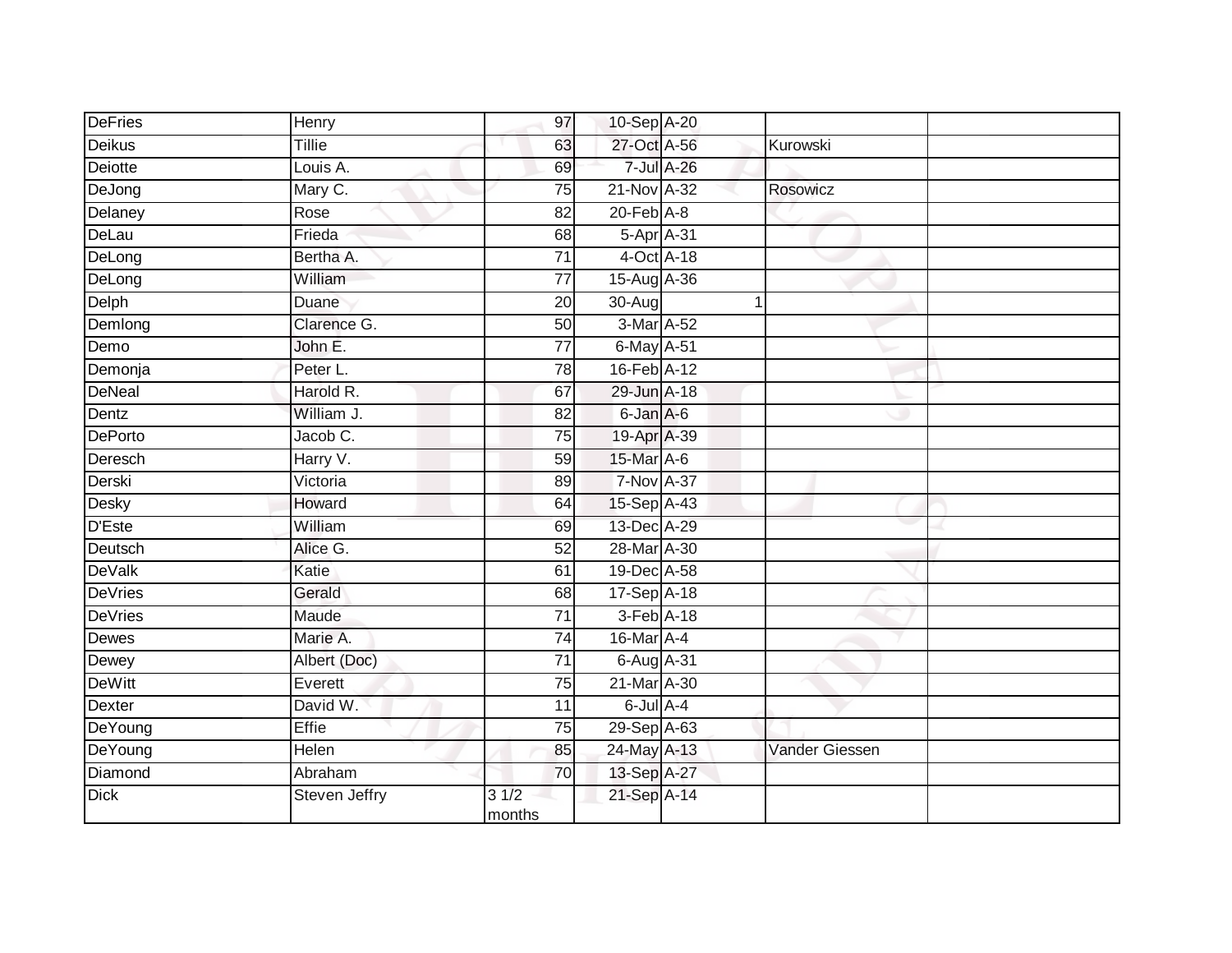| <b>Dickson</b>  | Leonard O. (Cowboy)  | 69              | 11-Jul A-64      |                |         |                         |
|-----------------|----------------------|-----------------|------------------|----------------|---------|-------------------------|
| Diddie          | Merle                | 66              | 20-Apr A-35      |                |         |                         |
| Diehl           | Robert C. (Bob)      | 65              | 23-Jul A-12      |                |         |                         |
| DiFilippo       | <b>Nick</b>          | 77              | $19$ -Jan $A-8$  |                |         |                         |
| <b>Dillard</b>  | Elva C.              | 86              | 13-May A-37      |                |         |                         |
| <b>Dillard</b>  | John                 | 50              | 3-Dec            | $\mathbf{1}$   |         |                         |
| Dillon          | Grace K.             | 79              | 26-Sep A-87      |                |         |                         |
| <b>Dills</b>    | <b>Patricia Ruth</b> | 46              | 13-May A-37      |                |         |                         |
| Dimitroff       | Namon                |                 | 17-Oct A-57      |                |         |                         |
| Dinga           | Rhonda               | 21/2            | 29-Aug A-24      |                |         |                         |
| <b>Dittrich</b> | Minnie               | 87              | 3-May A-27       |                |         |                         |
| Dixenman        | <b>Betty Ruth</b>    | 48              | 31-May A-16      |                |         |                         |
| Dixon           | Mabel D.             | 80              | 24-Jun A-47      |                |         |                         |
| <b>Dluzak</b>   | Mary E.              | 76              | 17-Nov A-63      |                |         |                         |
| Dobay           | John                 | $\overline{84}$ | 22-Dec A-38      |                |         |                         |
| Dobrzanski      | Konstanty            | 85              | 27-Jul A-22      |                |         |                         |
| Dohrman         | Robert C.            | 62              | 24-Jun A-47      |                |         |                         |
| Doktorsky       | Abraham I. (Dr.)     | 63              | 12-Apr A-14      |                |         |                         |
| Domazet         | Katharine            | 58              | 4-Feb A-36       |                |         |                         |
| Dombrowski      | Josephine            | 54              | 27-May A-56      |                | Fortuna |                         |
| <b>Dominick</b> | Martha               | 82              | 18-Jun A-33      |                |         |                         |
| Domke           | Roy F.               | $\overline{75}$ | $24$ -Feb $A$ -6 |                |         |                         |
| Domyanovich     | Emma                 | 88              | 22-Jan A-44      |                |         | Also listed as Dominic. |
| Donnowitz       | Irene M.             | 47              | 5-Mar A-36       |                |         |                         |
| Donovan         | Frances E.           | 75              | $8$ -Jun $A$ -4  |                |         |                         |
| Donovan         | Sarah                | 69              | 25-Apr A-39      |                | Pitzele |                         |
| Doolady         | John W.              | $\overline{71}$ | 3-Feb A-18       |                |         |                         |
| Dormady         | Helen K.             | 70              | 28-Dec A-16      |                |         |                         |
| Doss            | Earlie               | 67              | 8-Jan A-43       |                |         |                         |
| Dougherty       | Daniel (Sen.)        | 70              | 3-Oct            | $\overline{1}$ |         | Picture included.       |
| Doyle           | Patrick T.           | 38              | 14-Jan A-10      |                |         |                         |
| Doyle           | William              | $\overline{30}$ | 24-Dec           | 1              |         |                         |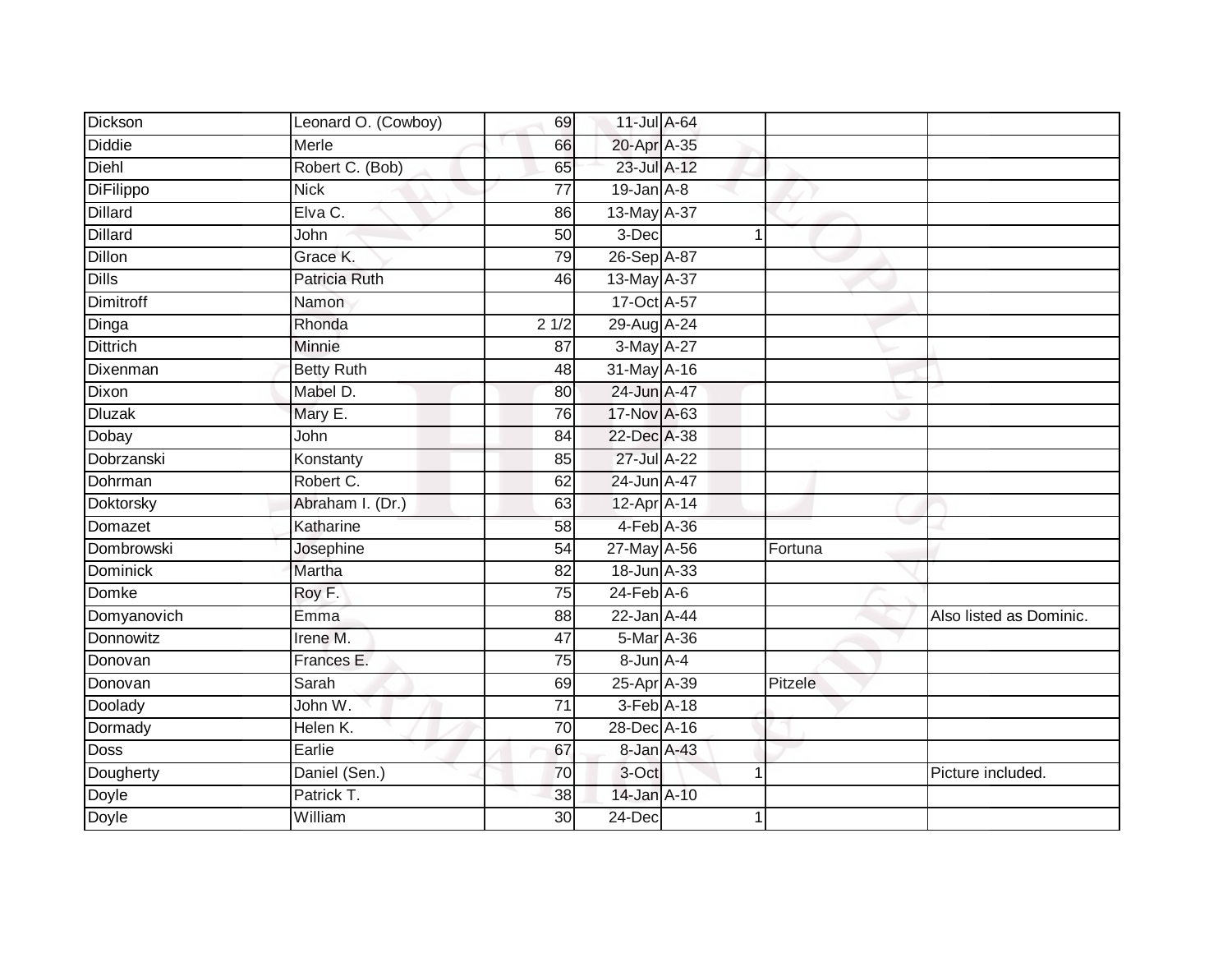| Dozier         | Patsy Ann                         | 31              | 5-Nov A-24       |             |           |                   |
|----------------|-----------------------------------|-----------------|------------------|-------------|-----------|-------------------|
| <b>Drake</b>   | Linda Jean                        | 47              | 12-Sep A-30      |             |           |                   |
| <b>Dreher</b>  | Helen A.                          | 76              | 27-Jan A-32      |             |           |                   |
| <b>Drever</b>  | Jerry Lee                         | 25              | $16-Nov$         | $\mathbf 1$ |           |                   |
| <b>Drozd</b>   | Sophia (Sister Mary<br>Agnestine) | 59              | 8-Aug A-22       |             |           | Picture included. |
| Drozda         | <b>Helen</b>                      |                 | 28-Dec A-16      |             |           |                   |
| <b>Drusz</b>   | <b>Sally Mae</b>                  | 84              | 22-Oct A-6       |             |           |                   |
| Drwal          | Margaret                          | $\overline{56}$ | 20-Jun A-58      |             |           |                   |
| Dubrovich      | John                              | 63              | 15-Nov A-36      |             |           |                   |
| <b>Duckett</b> | Earl R.                           |                 | $16$ -Jan $A$ -6 |             |           |                   |
| <b>Dudas</b>   | Mary                              | 79              | 28-Oct A-51      |             |           |                   |
| <b>Dudley</b>  | leta                              | 59              | 29-Sep A-63      |             |           |                   |
| Dudo           | Michael J.                        | 64              | 15-Nov A-36      |             |           |                   |
| Dudzinski      | Aniela                            | 61              | $1$ -Jul $A$ -44 |             |           |                   |
| Duff           | Blandford                         | 70              | 31-Aug A-14      |             |           |                   |
| Dufrain        | Jessie Lee                        | 82              | 5-Feb A-22       |             |           |                   |
| <b>DuFrain</b> | Vernon                            | 80              | 1-Nov A-39       |             |           |                   |
| Duggins        | Virginia D.                       | 59              | 9-Apr A-33       |             |           |                   |
| Duha           | Camillus (John)                   | 54              | 27-Feb A-43      |             |           |                   |
| <b>Dulla</b>   | Victor Sr.                        | 80              | 27-Jul A-22      |             |           |                   |
| <b>Dulski</b>  | Jennie                            | 85              | 16-May A-78      |             |           |                   |
| Duncan         | James                             | 56              | 16-Nov A-14      |             |           |                   |
| Dunn           | Thomas W.                         | 22              | 28-Dec           | 1           |           |                   |
| Durant         | John Rodriguez                    | 72              | $4$ -Jun $A$ -6  |             |           |                   |
| Durham         | Elmeer L.                         | $\overline{54}$ | 10-Jun A-30      |             |           |                   |
| Durochik       | Michael                           | 63              | 7-Dec A-12       |             |           |                   |
| <b>Dust</b>    | Steven G.                         | $\overline{25}$ | 30-Dec A-4       |             |           |                   |
| Dybel          | Anna                              | 79              | 22-Aug A-36      |             |           |                   |
| <b>Dybel</b>   | Eleanor M.                        | 60              | 29-Mar A-4       |             | Cieplucha |                   |
| Dye            | $\overline{V}$ ida L.             | 90              | 5-Jan A-31       |             | Constable |                   |
| Dykiel         | Josephine                         | 92              | 17-May A-6       |             |           |                   |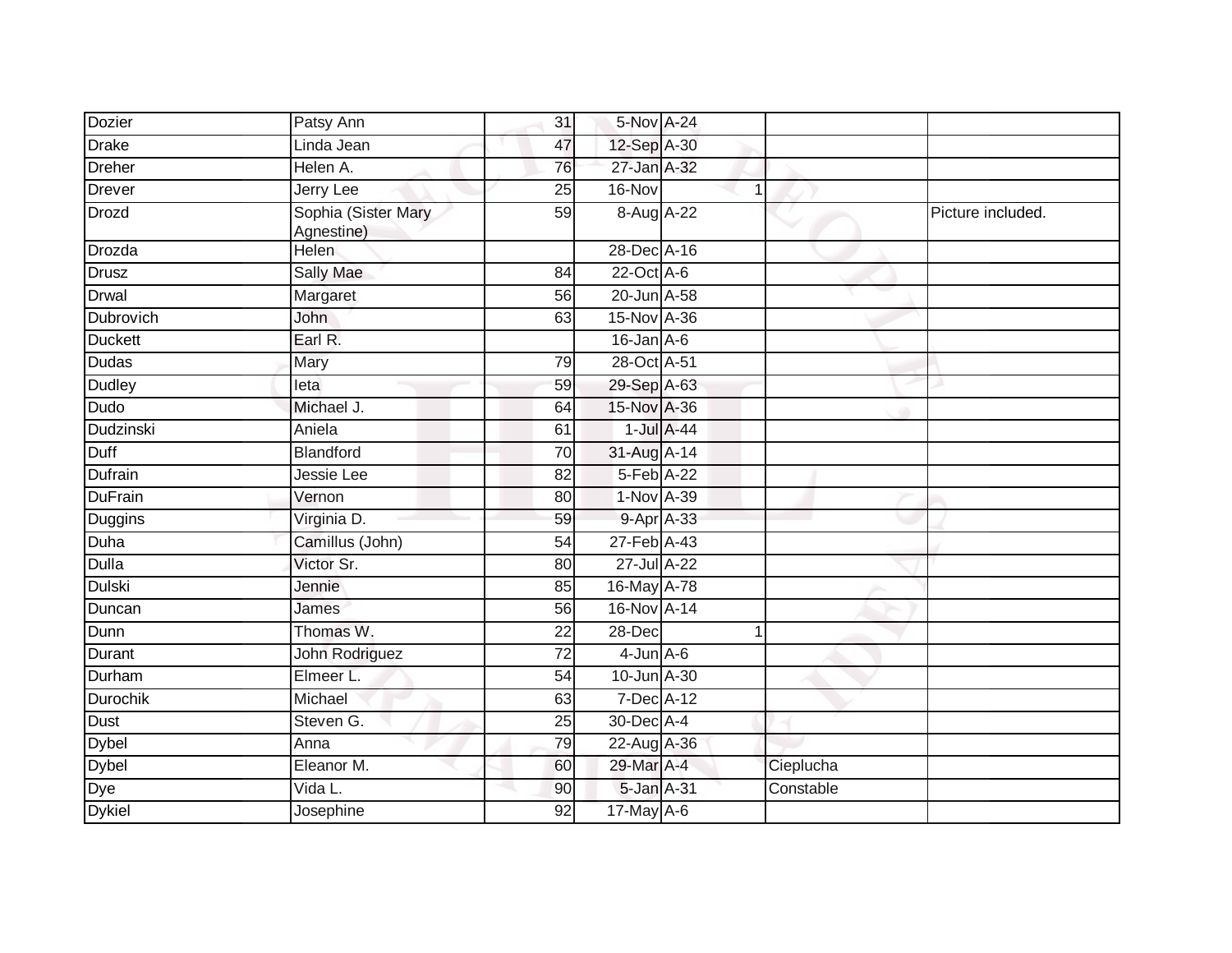| Dykstra              | Cornelius A.            | 79              | 18-Oct A-39                |       |  |
|----------------------|-------------------------|-----------------|----------------------------|-------|--|
| Dykstra              | Jacob                   | 77              | 31-Aug A-14                |       |  |
| <b>Dykstra</b>       | Martin C.               | 46              | 15-Jan A-22                |       |  |
| <b>Dziadon</b>       | Victoria                | 21/2            | 1-Sep A-34                 |       |  |
| <b>Dzialakiewicz</b> | Stephen                 | 83              | 31-Oct A-76                |       |  |
| Dzurovcik            | <b>Mike</b>             | 82              | 24-Sep A-22                |       |  |
| Earley               | <b>William Franklin</b> | 66              | 3-Dec A-14                 |       |  |
| East                 | Joann                   | 43              | 17-Dec A-48                | Eveld |  |
| Easterling           | <b>Delthine</b>         | 25              | 22-Jan A-44                |       |  |
| Eberhardt            | Helen M.                | 72              | 27-Feb A-43                |       |  |
| Eberle               | Richard L.              | 51              | 14-Jul A-41                |       |  |
| Ebert                | Gerald F.               | 67              | $26$ -Aug $A$ -6           |       |  |
| Edison               | Thomas                  | 64              | 1-Aug A-55                 |       |  |
| Edmiston             | Vernon M.               | 74              | $11-AprA-63$               |       |  |
| Edwards              | Mary E.                 |                 | 24-Feb A-6                 |       |  |
| Edwards              | Vernon W.               | 58              | 18-Jan A-52                |       |  |
| Edwards              | Wesley                  | $\overline{36}$ | 21-Mar A-30                |       |  |
| Edwards              | William                 | 74              | $17$ -Feb $\overline{A-4}$ |       |  |
| Eeutsch              | Alice G.                | 52              | 26-Mar A-43                |       |  |
| Efron                | Mary                    | 69              | 20-Aug A-4                 |       |  |
| Egger                | Vanton D.               | 82              | 31-Mar A-36                |       |  |
| Egnatz               | Charles                 | 64              | 23-May A-79                |       |  |
| Eichenseher          | Ethel M.                | 55              | 21-Sep A-14                |       |  |
| Eichner              | Margaret L.             | 75              | 11-Jan A-30                |       |  |
| Ekholm               | Alma                    | 81              | $12$ -Jan $A-8$            |       |  |
| Ekvall               | Marjorie H.             | 85              | 21-May A-40                |       |  |
| Elberth              | Golden                  | $\overline{72}$ | 19-May A-62                |       |  |
| Elder                | James B.                | 37              | 10-Nov A-30                |       |  |
| Elliott              | Carl                    | 83              | 17-Oct A-57                |       |  |
| Elliott              | <b>Rhea Mae</b>         | 65              | 11-Jan A-30                |       |  |
| Ellis                | Naomi G.                | 62              | 16-Feb A-12                |       |  |
| <b>Ellis</b>         | Robert                  | $\overline{77}$ | 21-Oct A-38                |       |  |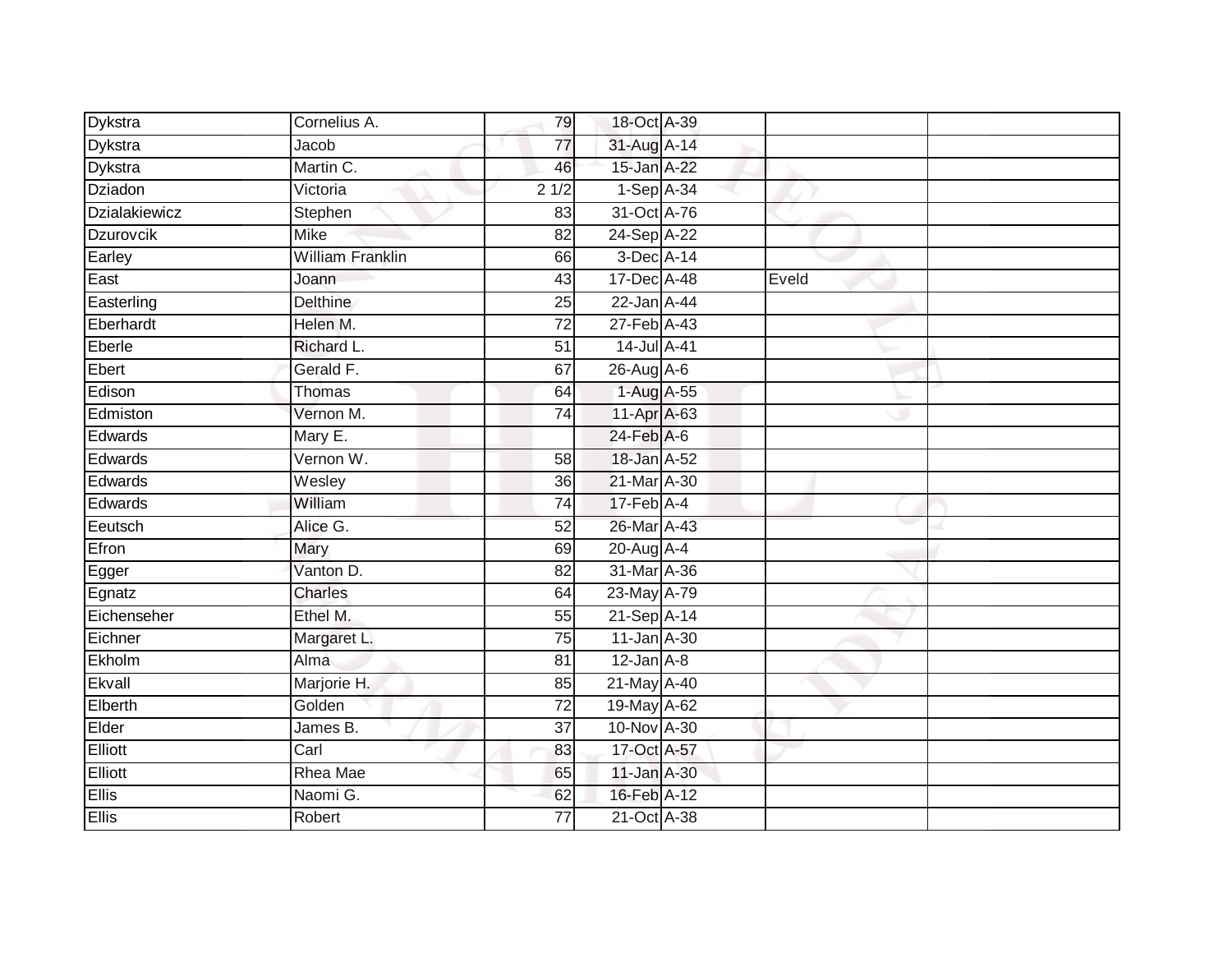| <b>Ellis</b> | Ruben                 | 60              | 22-Feb A-38     |  |  |
|--------------|-----------------------|-----------------|-----------------|--|--|
| Ellison      | John W.               | 76              | 29-Jan A-45     |  |  |
| Emanuel      | Sophie S.             | 83              | 11-Oct A-39     |  |  |
| Emerson      | Lucille               | 92              | 12-Feb A-38     |  |  |
| Emin         | Ismail (James Ally)   | 75              | 10-Nov A-30     |  |  |
| Emmerth      | Harold G.             | 58              | 1-Nov A-39      |  |  |
| Engel        | Fritz C.              | 61              | $11$ -Jun $A-8$ |  |  |
| England      | Theodore              | 23              | 1-Feb           |  |  |
| Engle        | Ellen                 | 87              | 12-Mar A-20     |  |  |
| Engle        | Ruth                  | 85              | 12-Aug A-36     |  |  |
| English      | Leona                 | $\overline{71}$ | 4-Jul A-51      |  |  |
| Engyel       | Theresa               | 95              | 23-Nov A-33     |  |  |
| Ennis        | Josephine             | $\overline{77}$ | 26-Sep A-87     |  |  |
| Ensweiler    | Walter P.             | 79              | $13$ -Jan $A-3$ |  |  |
| Erb          | Charles               | $\overline{32}$ | 9-Dec           |  |  |
| Ericksen     | Robert M.             | 51              | 29-Dec A-54     |  |  |
| Erickson     | S. Mercedes           | 65              | $2$ -Nov $A-14$ |  |  |
| Esboldt      | Victoria F.           | 88              | 20-Apr A-35     |  |  |
| Eskoff       | Alex                  | 67              | 29-Apr A-26     |  |  |
| Esquibel     | Demecio Sr.           | 73              | 14-Nov A-57     |  |  |
| Etter        | Earle W.              | 80              | $20$ -Jan $A-8$ |  |  |
| Etter        | Elizabeth W.          |                 | $7 - Jun A - 6$ |  |  |
| Evanoff      | John Sr.              | 63              | 18-Mar A-20     |  |  |
| Evans        | Annissa               | $\overline{4}$  | 7-May           |  |  |
| Evans        | Gurdon C.             | 65              | 12-Apr A-14     |  |  |
| Evans        | Russell G.            | $\overline{72}$ | 8-Aug A-22      |  |  |
| Evans        | Treva M.              | 66              | 5-Mar A-36      |  |  |
| Evans        | Walter G.             | 68              | 5-Apr A-31      |  |  |
| Evansin      | Mary                  | 83              | 18-Nov A-60     |  |  |
| Evens        | Fern Ardella Hasley   | 79              | 20-Jun A-58     |  |  |
| Everly       | Berdina M.            | 69              | 10-Aug $A-4$    |  |  |
| Evoy         | <b>Charles Philip</b> | 75              | 12-Mar A-20     |  |  |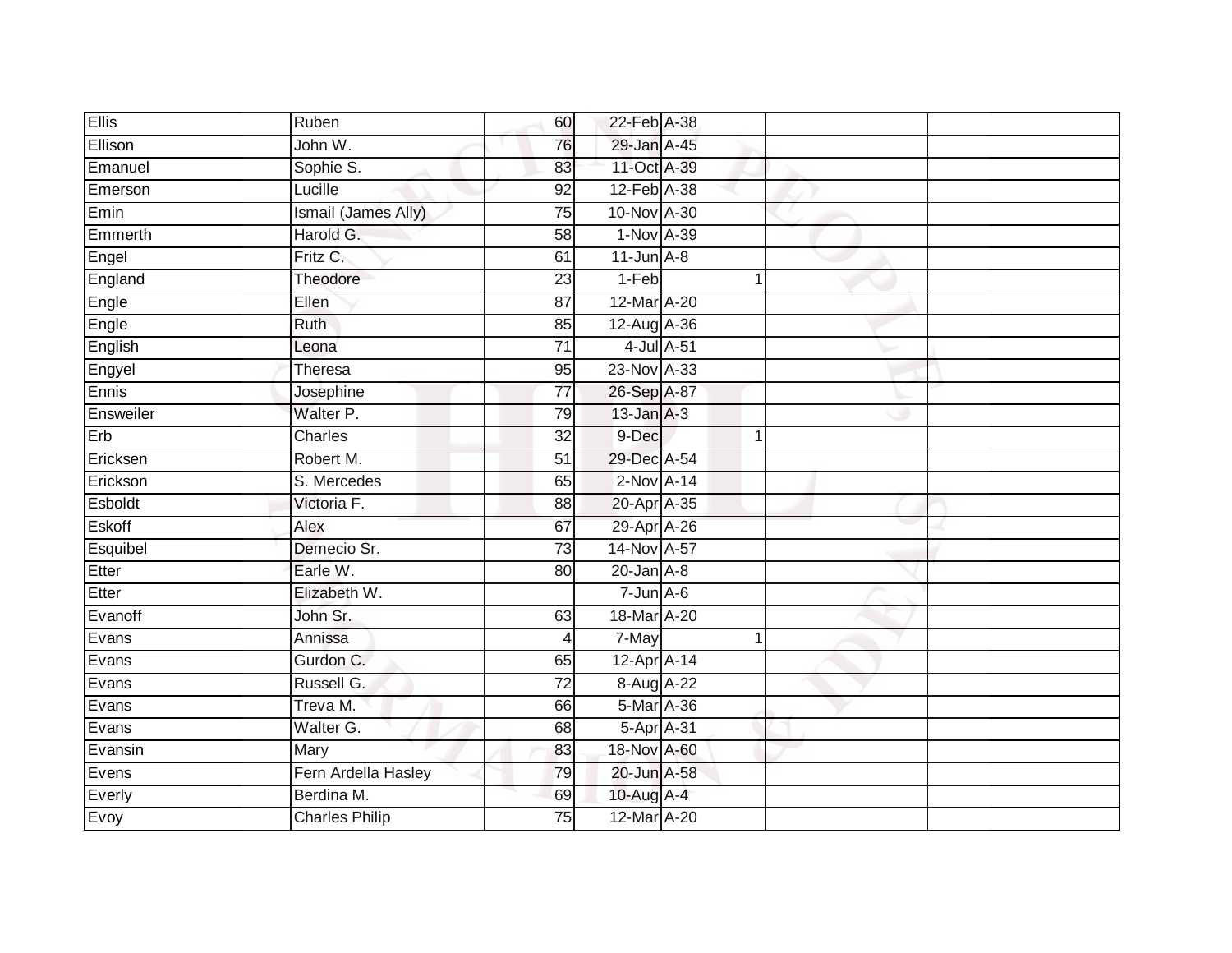| Ewbanks     | Mildred                   | 74              | 8-Nov A-15                 |                      |                |                   |
|-------------|---------------------------|-----------------|----------------------------|----------------------|----------------|-------------------|
| Ewen        | Henry                     | 96              | 19-Apr A-39                |                      |                |                   |
| Eyber       | Norman G.                 | 41              | 4-Jan A-22                 |                      |                |                   |
| Eylander    | Clara                     | 79              | $15$ -Jun $A$ -4           |                      |                |                   |
| Fabris      | Aristede                  | 61              | 25-Aug A-12                |                      |                |                   |
| Fabris      | Joseph A.                 | 61              | 23-Aug A-12                |                      |                |                   |
| Factory     | Loretta                   | 51              | 13-Dec A-29                |                      |                |                   |
| Fajrowski   | Rose                      | 73              | 29-Nov A-6                 |                      | Pinanski       |                   |
| Fanchally   | Teresa M.                 | 80              | 16-Mar A-4                 |                      |                |                   |
| Farago      | Ethel L.                  | $\overline{58}$ | 15-Apr A-41                |                      |                |                   |
| Farmer      | Inos M.                   | 62              | 18-Jul A-34                |                      |                |                   |
| Farmer      | Jeanette S.               | 68              | $9$ -Feb $\overline{A}$ -4 |                      |                |                   |
| Fary        | Edward M.                 | 41              | 31-Dec A-16                |                      |                |                   |
| Fary        | Natalie J.                | 41              | 29-Mar A-4                 |                      |                |                   |
| Fast        | Amelea                    | 18              | 28-Dec                     | -1                   |                |                   |
| Favoino     | Gabriel John              | 49              | 14-Jul A-41                |                      |                | Picture included. |
| Fayle       | Mabel Downing (Mrs. J.R.) | 95              | 20-Jun A-58                |                      |                |                   |
| Feasel      | Myrtle M.                 | 68              | 2-Nov A-14                 |                      |                |                   |
| Fedor       | Jean                      | 56              | 13-Jul A-20                |                      |                |                   |
| Fehlberg    | Henry C.                  | 68              | $1$ -Jul $A$ -44           |                      |                |                   |
| Fekete      | Alex                      | 70              | 14-May A-10                |                      |                |                   |
| Feley       | Edmund H.                 | $\overline{51}$ | $1-Jun$                    | $\blacktriangleleft$ |                |                   |
| Ference     | Mary                      | 85              | 12-May A-51                |                      |                |                   |
| Ferguson    | Aaron                     | 37              | 13-Sep A-27                |                      |                |                   |
| Ferguson    | <b>Bernice</b>            | 60              | 14-Nov A-57                |                      | <b>Bartels</b> |                   |
| Ferguson    | <b>Donald Alaster</b>     | 54              | 4-Feb A-36                 |                      |                |                   |
| Ferguson    | Ovie                      | 66              | 22-Feb A-38                |                      |                |                   |
| Ferrantella | Mary M.                   | 75              | 18-Jan A-52                |                      |                |                   |
| Ferrell     | Kimberly S.               | 11              | 13-Dec A-29                |                      |                |                   |
| Fetters     | Catherine L.              | 70              | 23-Nov A-33                |                      |                |                   |
| Fiala       | <b>Nina</b>               | 69              | 12-Oct A-6                 |                      |                |                   |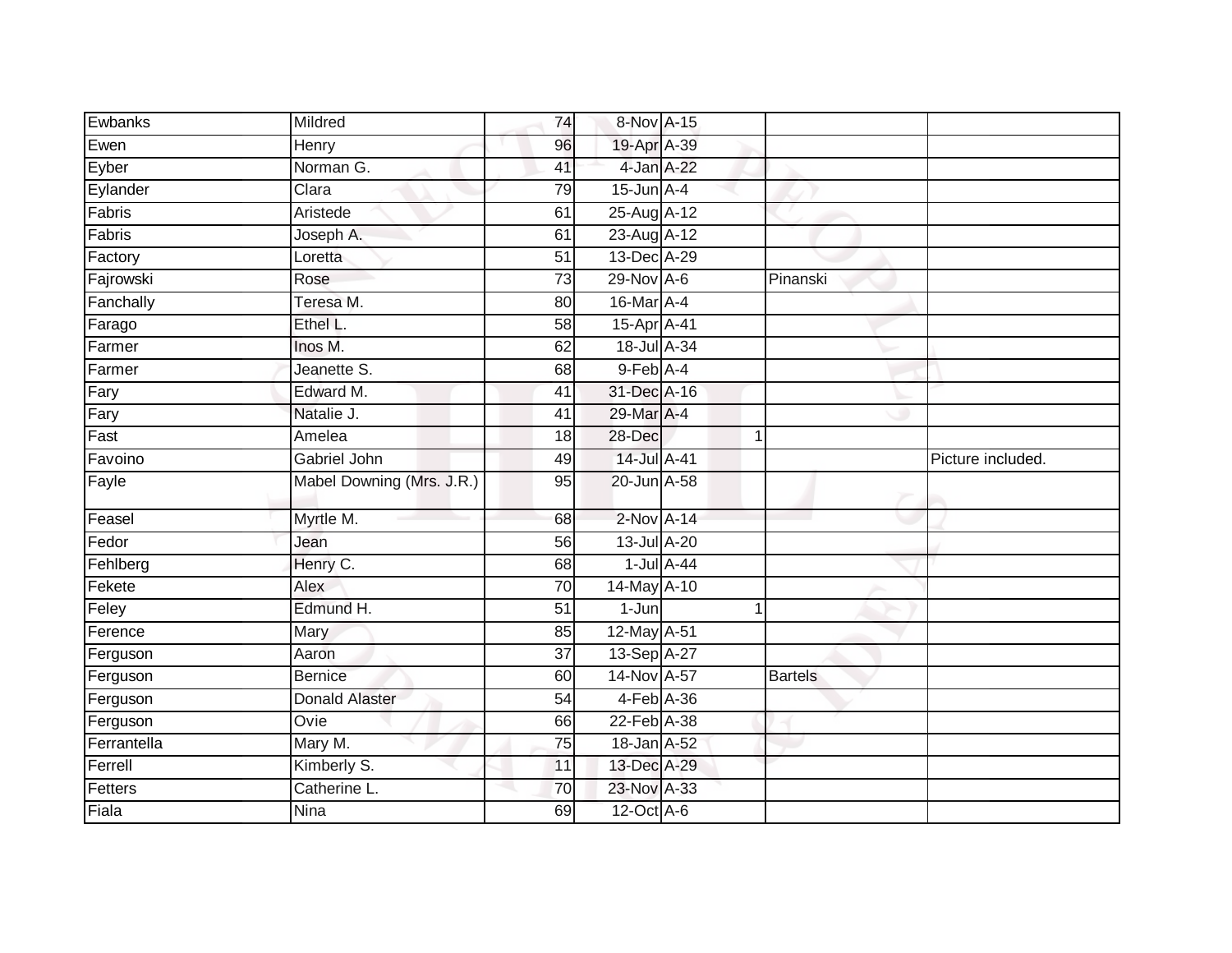| Fickert     | Marjorie          | 66              | 18-Jul A-34      |                  | <b>Jenkins</b> |  |
|-------------|-------------------|-----------------|------------------|------------------|----------------|--|
| Fiegenschuh | Madeline G.       |                 | 27-Jan A-32      |                  | Gastel         |  |
| Field       | Robert F.         | 69              | 19-Apr A-39      |                  |                |  |
| Figueroa    | Frank J. Jr.      | 51              | 17-Dec A-48      |                  |                |  |
| Figueroa    | Manuel R.         | $\overline{54}$ | 31-Oct A-76      |                  |                |  |
| Fink        | Mary Eva Morrison | 91              | 28-Apr A-20      |                  |                |  |
| Finlayson   | Agnes M.          | 84              | 4-Nov A-42       |                  |                |  |
| Finley      | Thelma            |                 | 27-Jun A-53      |                  |                |  |
| Finnegan    | Robert C.         | 54              | 14-Oct A-53      |                  |                |  |
| Firme       | Joseph P.         | 74              | 10-Sep A-20      |                  |                |  |
| Fischback   | Eric              | 73              | 6-Jun A-87       |                  |                |  |
| Fischer     | Charles           | 83              | $4-Feb$ $A-36$   |                  |                |  |
| Fisher      | Arthur P. (Rev.)  | 76              | $17$ -Feb $A$ -4 |                  |                |  |
| Fisher      | Herbert D.        | 74              | 27-Jul A-22      |                  |                |  |
| Fisher      | Leonard Sr.       | 60              | 8-Sep A-35       |                  |                |  |
| Fisher      | Rodney L.         | 19              |                  | 15-Apr 1, A-41   |                |  |
| Fishman     | Sarah             | 86              | 17-Aug A-14      |                  |                |  |
| Fistrovich  | <b>Barbara</b>    | 63              |                  | $1$ -Jul $A$ -44 | Horvat         |  |
| Fitzgerald  | Helen             | 57              | 28-Dec A-16      |                  | Anderson       |  |
| Fitzgerald  | Lillian           |                 | 31-Oct A-76      |                  |                |  |
| Flanagan    | Martin F.         | $\overline{57}$ | 28-Sep A-29      |                  |                |  |
| Fleischer   | Frank C. Sr.      | 82              | 21-Jan A-28      |                  |                |  |
| Fleming     | Richard           | 74              | 20-Dec A-30      |                  |                |  |
| Flickinger  | Rose              |                 | 18-Mar A-20      |                  |                |  |
| Flores      | Gregorio          | 71              | 12-Sep A-30      |                  |                |  |
| Flores      | Perla             | 23              | $16$ -Jan $A-6$  |                  |                |  |
| Flores      | Rube R.           | 42              | 25-Jul A-78      |                  |                |  |
| Florian     | Rose              | 90              | 18-May A-15      |                  |                |  |
| Floyd       | Barbara L.        | 24              | 25-Aug A-12      |                  |                |  |
| Fodemski    | Richard J.        | 28              | 3-Dec            |                  | $\mathbf{1}$   |  |
| Fogarty     | <b>Mary Ellen</b> | 63              | 22-Dec A-38      |                  |                |  |
| Foley       | <b>Diana</b>      | $\overline{14}$ | $25$ -Oct        |                  | 1              |  |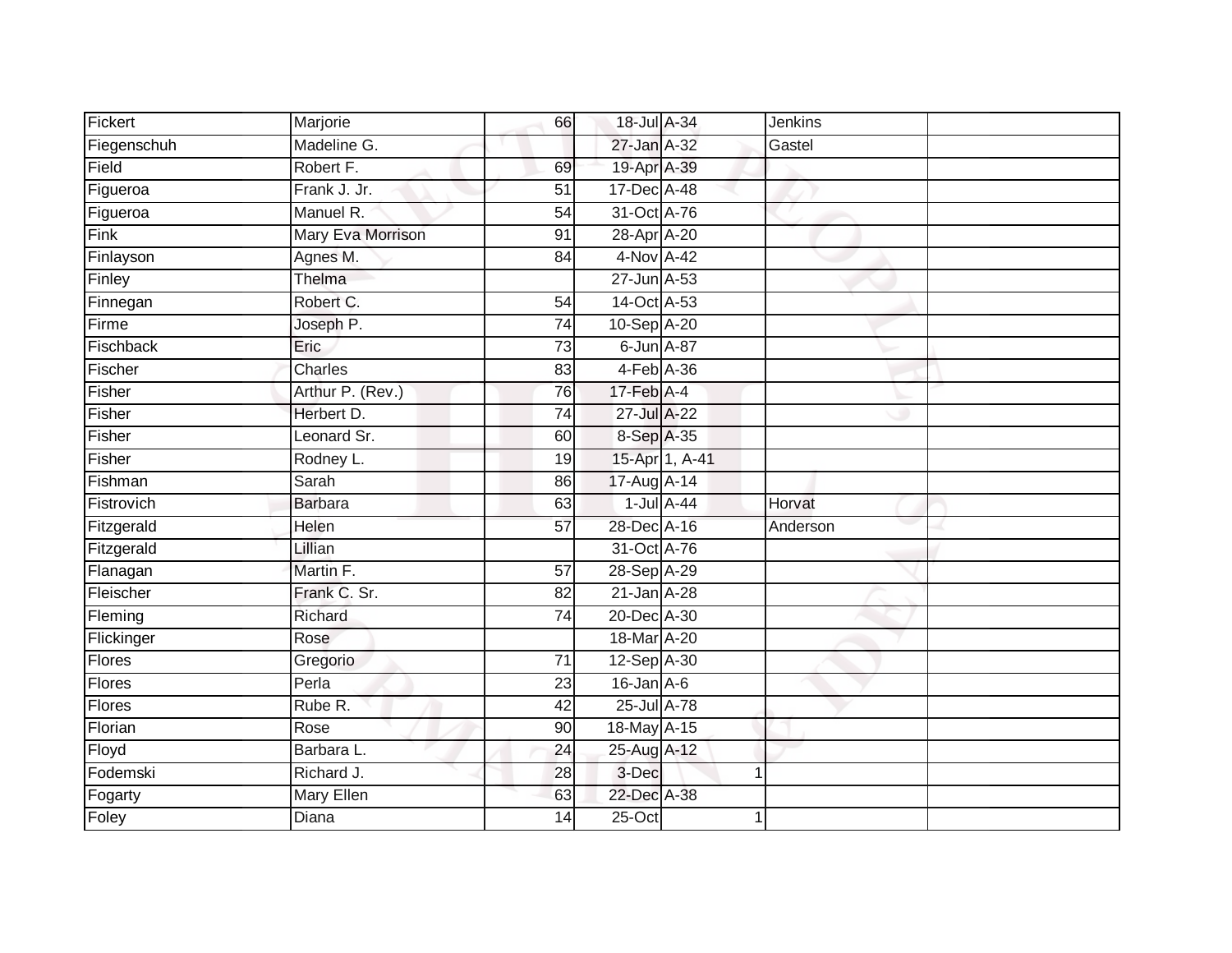| Foltz       | Edna M.          | 83              | 8-Sep A-35       |            |       |  |
|-------------|------------------|-----------------|------------------|------------|-------|--|
| Fontanyi    | Frank            | $\overline{77}$ | 20-Jun A-58      |            |       |  |
| Ford        | Charles A.       | 78              | 9-Nov A-21       |            |       |  |
| Ford        | Lucille          | 67              | 25-Jan A-36      |            |       |  |
| Ford        | Mary             | $\overline{70}$ | 20-Jul A-29      |            | Kozak |  |
| Ford        | Shirley Jean     | 39              | 20-Dec A-30      |            |       |  |
| Forester    | Renee Lynn       | $\,6$           |                  | 4-Jul A-51 |       |  |
| Forney      | <b>Brian</b>     | 21              | 8-Nov A-15       |            |       |  |
| Fortuin     | John             | 67              | 26-Oct A-27      |            |       |  |
| Foss        | Lucille L.       | 63              |                  | 9-Jul A-39 |       |  |
| Foster      | Edward W.        | 60              | 16-May A-78      |            |       |  |
| Foster      | L. Austin (Pat)  | 67              | $23$ -Apr $A$ -6 |            |       |  |
| Foster      | Max L.           | 59              | 10-Feb A-21      |            |       |  |
| Fox         | Angeline L.      | 81              | 16-Jul A-10      |            |       |  |
| $F$ ox      | Ethel            | $\overline{74}$ | 1-Mar A-6        |            |       |  |
| Fox         | Hayden J.        | 75              | 11-Jan A-30      |            |       |  |
| Foy         | Ernest J.        | 91              | 28-Oct A-51      |            |       |  |
| Frame       | Charles P.       | 63              | 21-Dec A-21      |            |       |  |
| Francia     | Peter            | 81              | 3-Feb A-18       |            |       |  |
| Franek      | Wendel           | 86              | 10-Dec A-44      |            |       |  |
| Frank       | Fred G.          | 87              | 29-Nov A-6       |            |       |  |
| Frank       | Marvin A.        | 35              | 12-Sep A-30      |            |       |  |
| Franken     | George           | 72              | 28-Sep A-29      |            |       |  |
| Frankiewicz | <b>Stanley</b>   | 87              | 10-Aug A-4       |            |       |  |
| Franklin    | Jean             | 54              | 10-Jun A-30      |            |       |  |
| Frankovich  | Robert           | 39              | 18-Jul A-34      |            |       |  |
| Franzle     | Ethel            | 85              | 3-Dec A-14       |            |       |  |
| Frazier     | Shirley D.       | 39              | 17-May A-6       |            |       |  |
| Frederick   | Harriet B.       | 56              | 1-Mar A-6        |            |       |  |
| Freed       | Fannie           | 90              | 29-Feb A-30      |            |       |  |
| Freeman     | Ernest Hopey Sr. | 69              | $13$ -Jan $A-3$  |            |       |  |
| Freeman     | Evelyn R.        | 75              | 23-Dec A-6       |            |       |  |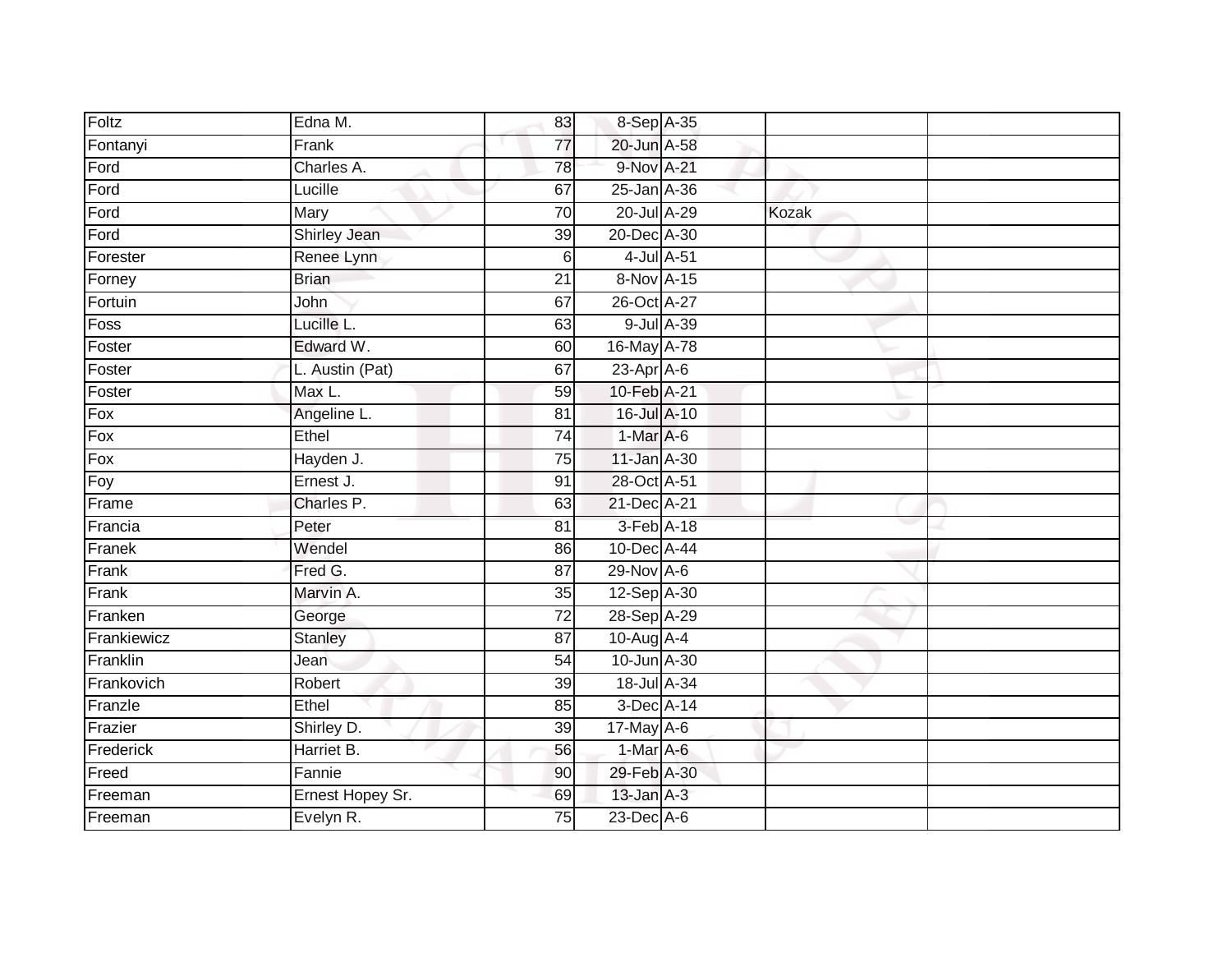| Freese    | Curtis               | 64              | 27-Jun A-53     |            |         |                   |
|-----------|----------------------|-----------------|-----------------|------------|---------|-------------------|
| Freese    | Jeannette            | 62              | 27-Jun A-53     |            |         |                   |
| Frey      | Martha B.            | 76              | 7-Jun A-6       |            |         |                   |
| Frias     | Marjorie A.          | 61              | 3-Jun A-24      |            |         |                   |
| Friddle   | <b>Karen Marta</b>   | $\overline{74}$ | 4-May A-14      |            |         |                   |
| Friedland | Peter                | 69              | 15-Mar A-6      |            |         |                   |
| Friedman  | Kate                 | 81              | 27-Oct A-56     |            |         |                   |
| Frilay    | Herman W. (Cpt.)     | 96              | 25-Mar A-32     |            |         |                   |
| Frith     | Jessie M.            | $\overline{57}$ | 16-May A-78     |            |         |                   |
| Frost     | <b>Morris</b>        | 68              | $7-Sep$ A-43    |            |         | Picture included. |
| Frostick  | James B.             | 62              | 3-Feb A-18      |            |         |                   |
| Fry       | Georgia (Tina)       | 54              | $4$ -Jun $A$ -6 |            | Pozo    |                   |
| Frye      | Larry F. (Tec. Sgt.) | 28              | 26-Dec A-78     |            |         |                   |
| Fryer     | Robert R.            | 54              |                 | 8-Jul A-30 |         |                   |
| Fuhrman   | Ethel M              | $\overline{73}$ | 28-May A-28     |            |         |                   |
| Fulka     | Joseph A.            | 85              |                 | 9-Apr A-33 |         |                   |
| Fuller    | Richard E.           | 70              | 14-Oct A-53     |            |         |                   |
| Fultz     | Allen C.             | 44              | 25-Jun A-28     |            |         |                   |
| Fultz     | <b>Delbert</b>       | 56              | 22-Oct A-6      |            |         |                   |
| Funk      | Delmas R.            | 67              | 21-Dec A-21     |            |         |                   |
| Gabrich   | Krista               | 89              | 22-Jul A-22     |            | Segvich |                   |
| Gabriello | Angelo               | 55              | 8-Jan A-43      |            |         |                   |
| Gabry     | Ted A.               | 66              | 10-Nov A-30     |            |         |                   |
| Gaczewski | Anna                 | 76              | 29-Feb A-30     |            |         |                   |
| Gadzinski | Zygmund (Ziggy)      | 72              | 10-Mar A-56     |            |         |                   |
| Gaffney   | Theodore             | $\overline{71}$ | 1-Mar A-6       |            |         |                   |
| Gaida     | Walter J.            | 55              | 18-Jul A-34     |            |         |                   |
| Gaidos    | Michael S.           | 69              | 16-Jul A-10     |            |         |                   |
| Gaisser   | Julius M.            | 76              | 30-Jul A-8      |            |         |                   |
| Gajdos    | Michael              | 66              | 30-Jan A-18     |            |         |                   |
| Galbo     | Ignac                | 75              | 13-Dec A-29     |            |         |                   |
| Galbraith | John                 | 85              | 9-Feb A-4       |            |         |                   |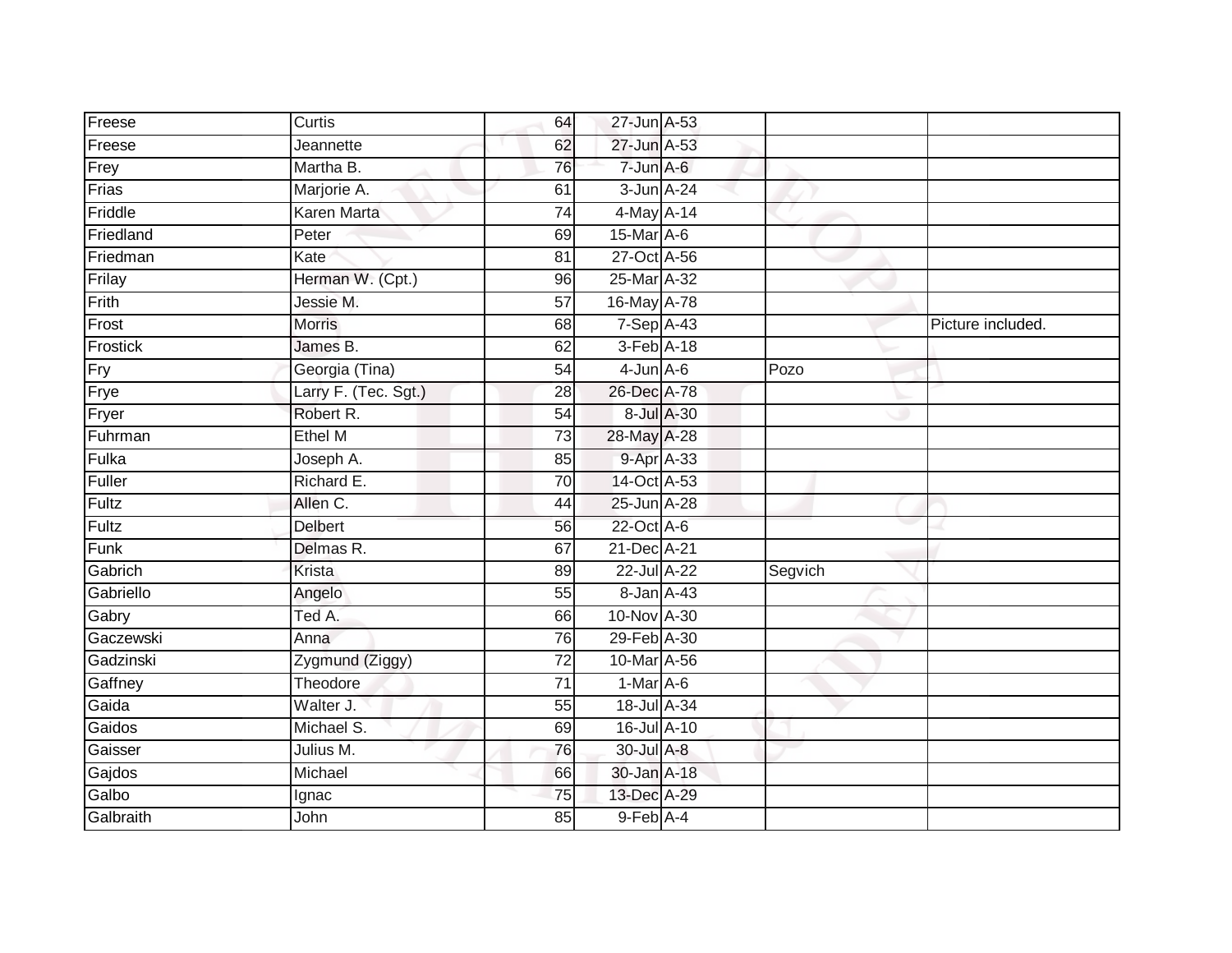| Gale       | Walter V.                | 76              | 5-Apr A-31         |   |                |  |
|------------|--------------------------|-----------------|--------------------|---|----------------|--|
| Gallagher  | Anna                     | 65              | 18-Apr A-50        |   |                |  |
| Gallas     | Joseph V.                | 64              | 28-Jul A-34        |   |                |  |
| Gallivan   | Thomas H.                |                 | 25-Apr A-39        |   |                |  |
| Galvond    | Lauran H.                | 56              | 26-Aug A-6         |   |                |  |
| Gan        | Stan Cy (Cyganiewicz)    | 43              | $14$ -Jun $A-8$    |   |                |  |
| Gangard    | <b>Charles Frederick</b> | 64              | $2-Nov$ A-14       |   |                |  |
| Gannon     | Mary Margaret            | 48              | 14-Mar A-24        |   |                |  |
| Garcia     | David                    | 19              | 31-Aug A-14        |   |                |  |
| Garcia     | E. Antonio               | 76              | $12$ -Jan $A-8$    |   |                |  |
| Garcia     | Elva                     | $\overline{17}$ | 29-Jan             | 1 |                |  |
| Garcia     | Rose Elia                | 23              | 10-May A-4         |   |                |  |
| Gardner    | Donald C.                |                 | 27-Feb A-43        |   |                |  |
| Gargas     | Edward                   | 53              | 15-Jul A-48        |   |                |  |
| Gargas     | Yvonne Elizabeth         | 51              | 5-Feb A-22         |   |                |  |
| Garnica    | Luis                     |                 | 17-Mar A-36        |   |                |  |
| Garofalo   | Frank                    | $\overline{55}$ | 23-May A-79        |   |                |  |
| Garr       | Ann                      | 65              | 28-Jun A-18        |   |                |  |
| Garraffa   | Salvatore A.             | 64              | 9-Aug A-8          |   |                |  |
| Garrett    | Lucious                  | 12              | $13 - Jun$         |   |                |  |
| Garrison   | <b>Helen</b>             | 71              | 29-Apr A-26        |   |                |  |
| Garten     | Sylvia M.                | 49              | 16-Apr A-12        |   | Rokicki        |  |
| Garvey     | Homer                    | 80              | $4-Feb$ $A-36$     |   |                |  |
| Garza      | Armendina Maria          | 61              | 29-Mar A-4         |   |                |  |
| Garza      | Jeronimo T. Sr.          | $\overline{53}$ | $19$ -Jan $A-8$    |   |                |  |
| Gaskey     | William T.               | 71              | $10-Auq$ A-4       |   |                |  |
| Gasparovic | Ann                      |                 | $7 - Apr$ $A - 38$ |   |                |  |
| Gatons     | Naomi                    | 88              | 26-Nov A-20        |   |                |  |
| Gaudin     | Margaret                 | 51              | 21-Nov A-32        |   | <b>Siatta</b>  |  |
| Gauler     | John V.                  | 64              | 22-Nov A-14        |   |                |  |
| Gavit      | Alma                     | 83              | $21$ -Jun $A-8$    |   | <b>Bucksot</b> |  |
| Gavit      | Georgia                  |                 | 30-May A-45        |   |                |  |
|            |                          |                 |                    |   |                |  |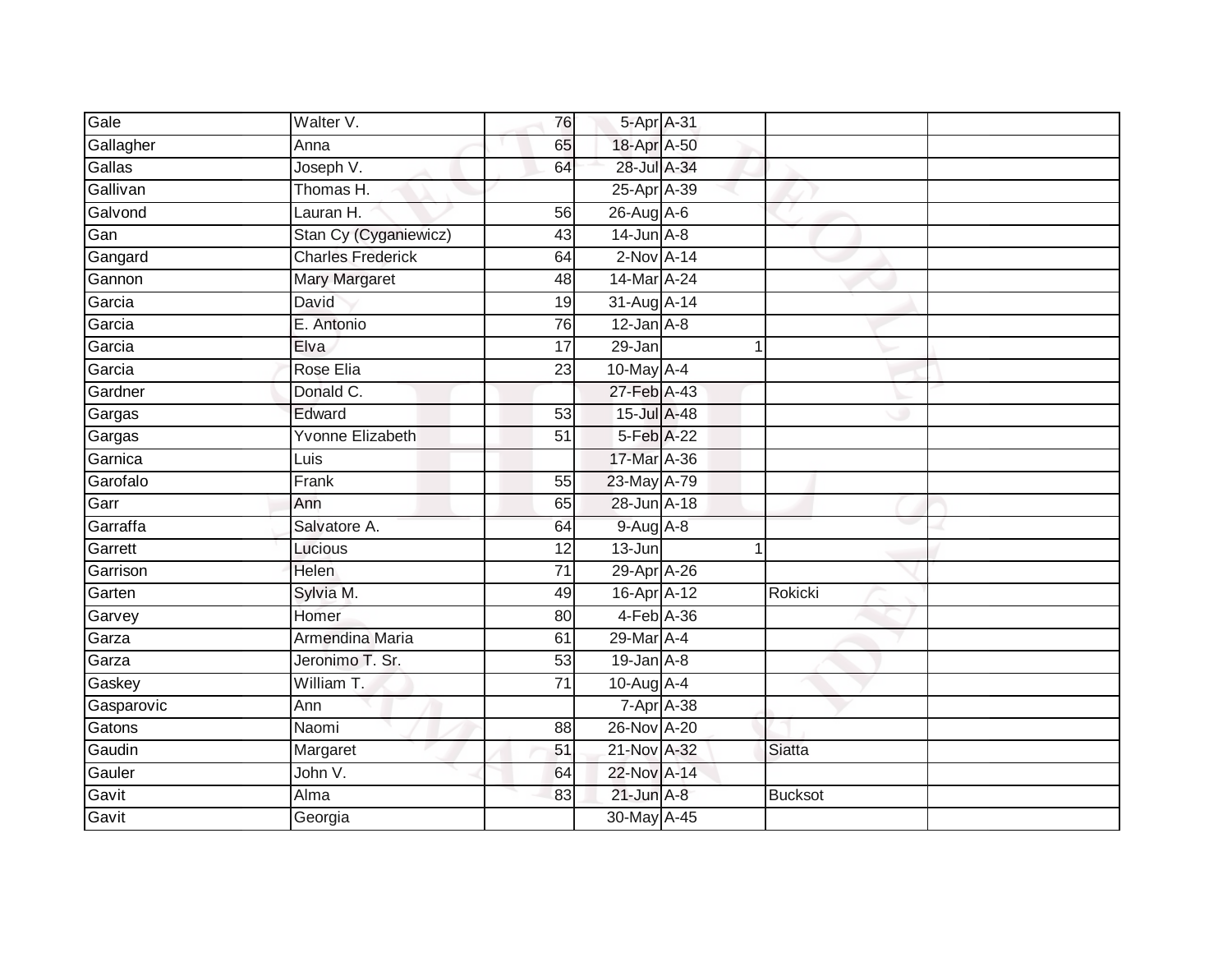| Gavrilov  | Soka             | 76              | 22-Feb A-38      |          |  |
|-----------|------------------|-----------------|------------------|----------|--|
| Gavura    | Veronica         | 83              | 27-Jan A-32      |          |  |
| Gawlik    | Charles J. (Cap) | 67              | 14-Jul A-41      |          |  |
| Gazdick   | Cyril B.         | 60              | 22-Sep A-26      |          |  |
| Gazdik    | Joseph W.        | $\overline{73}$ | 19-Sep A-61      |          |  |
| Gearring  | <b>Ruby Mae</b>  | 49              | $3-Feb$ A-18     |          |  |
| Gears     | William L.       | 67              | 12-Mar A-20      |          |  |
| Gebala    | Walter           | 82              | $16$ -Jan $A$ -6 |          |  |
| Geddes    | Samuel J.        | 75              | 6-Oct A-36       |          |  |
| Gemer     | Michael          | 85              | $1-Sep$ A-34     |          |  |
| Genovese  | Antonio          | 82              | 15-Jul A-48      |          |  |
| Gerike    | Loretta M.       | 64              | 10-Mar A-56      |          |  |
| Gerlach   | Rueben B.        | 84              | 31-Oct A-76      |          |  |
| Gershman  | Isaac            |                 | 9-Dec A-47       |          |  |
| Gerulis   | Ella M.          | 63              | 4-Jan A-22       |          |  |
| Gettler   | Frank            | 76              | 7-Jan A-36       |          |  |
| Geyer     | George A.        | $\overline{73}$ | $2$ -May $A$ -66 |          |  |
| Giese     | Gladys M.        | 67              | 25-Aug A-12      |          |  |
| Gilb      | Jerome           | 33              | 6-Jul            |          |  |
| Gilchrist | Wilma F.         | 66              | 7-Jan A-36       | Warfield |  |
| Gillis    | Clements P.      | 63              | 17-Aug A-14      |          |  |
| Gilstrap  | Vernon H.        | 60              | 31-Aug A-14      |          |  |
| Glankovic | Andrew J.        |                 | 21-Sep A-14      |          |  |
| Glaros    | Kiki             |                 | 22-Mar A-16      |          |  |
| Glass     | Glyn Ellen       | 46              | 27-Dec A-15      |          |  |
| Glavin    | Harold           | 70              | $29-Mar$         |          |  |
| Glick     | Edward G.        | 83              | 13-Dec A-29      |          |  |
| Glover    | Milton           | 76              | 4-Nov A-42       |          |  |
| Glowacki  | Florian J.       | 50              | 11-Feb A-61      |          |  |
| Glueckert | Marie            | 79              | 21-Nov A-32      |          |  |
| Gluth     | Lena             | 102             | 2-Nov A-14       |          |  |
| Goatcher  | Loal             | $\overline{51}$ | 5-Mar            |          |  |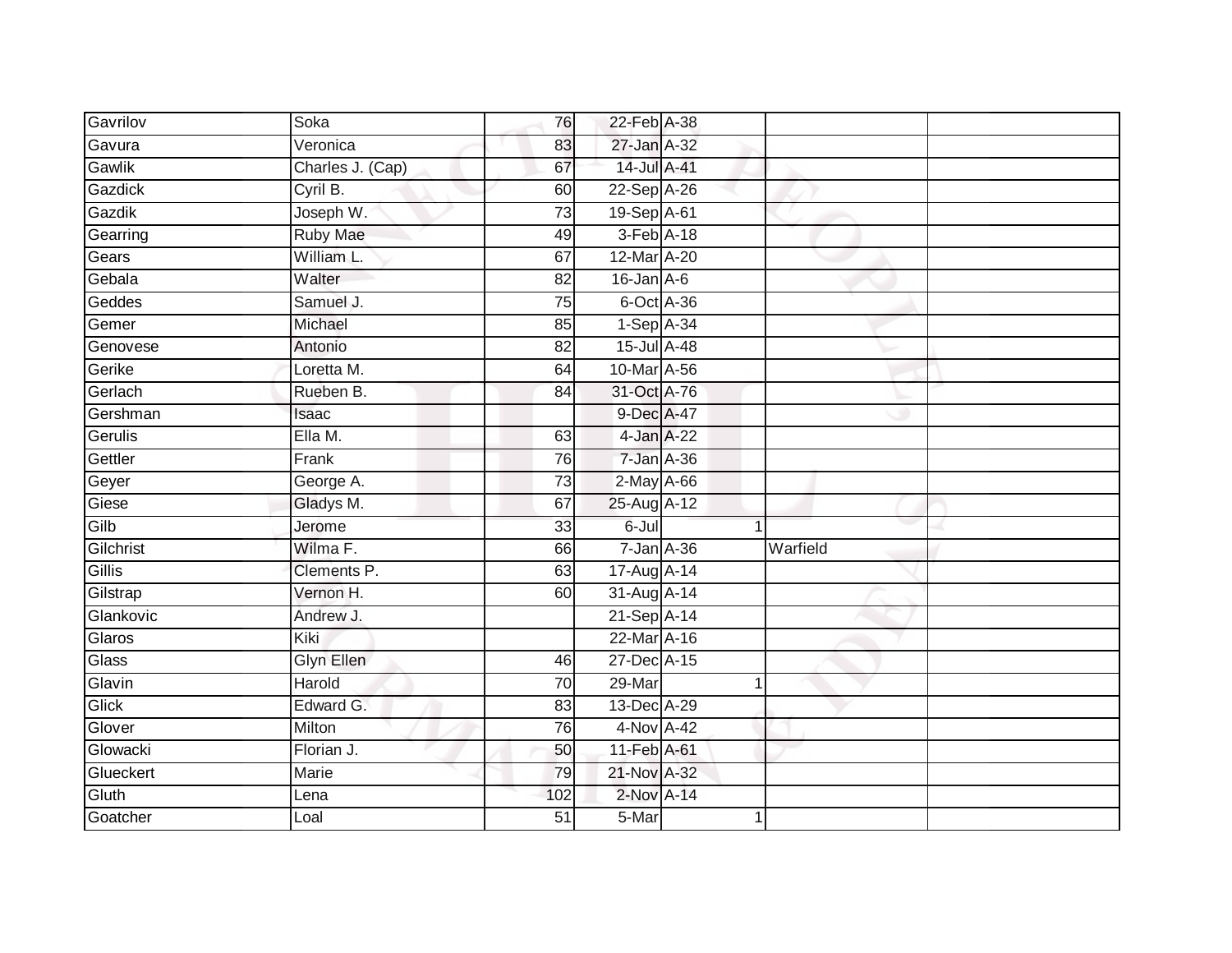| Goble       | Ruby P.          | 80              | $26$ -Jan $A$ -6            |   |              |
|-------------|------------------|-----------------|-----------------------------|---|--------------|
| Goebel      | Herman W.        | 78              | $27$ -Apr $\overline{A}$ -6 |   |              |
| Goerg       | Arthur W.        | 67              | 20-Feb A-8                  |   |              |
| Goetz       | Brenda L.        | 19              | 20-Feb                      | 1 |              |
| Goginsky    | Peter J.         | 62              | $20$ -Feb $A-8$             |   |              |
| Golarz      | Helen A.         | 68              | 18-Jun A-33                 |   |              |
| Gold        | Lillian R.       |                 | 21-Dec A-21                 |   |              |
| Golden      | Joseph (Doc)     | 75              | 8-Oct A-8                   |   |              |
| Golec       | Helen V.         | 63              | 3-Feb A-18                  |   | Eichmann     |
| Golla       | Clare A.         | 85              | $6$ -Jul $A-4$              |   |              |
| Gollihur    | Harry W.         | 95              | 20-Jun A-58                 |   |              |
| Golonka     | Mathew E.        | 60              | 29-Feb A-30                 |   |              |
| Gomez       | Peter Anthony    | 86              | 14-Oct A-53                 |   |              |
| Gonzales    | Rudolpho         | 21              | 14-Jun                      | 1 |              |
| Gonzalez    | Antonia          | $\overline{57}$ | 4-Oct                       |   | $\mathbf{1}$ |
| Gonzalez    | Emilio           | 52              | 30-Nov                      |   |              |
| Gonzalez    | Emma             | 72              | 25-Jun A-28                 |   |              |
| Gonzalez    | Rudolph (Rudy)   | 21              | $15$ -Jun $A-4$             |   |              |
| Good        | Mae McSparin     | 82              | 26-Jul A-8                  |   |              |
| Goodlander  | Alfred C. (Jack) | 64              | $7-Sep$ A-43                |   |              |
| Goodman     | Lillie           | 82              | 1-Dec A-32                  |   |              |
| Goodman     | Nancy (Margie)   | $\overline{58}$ | 5-Dec A-75                  |   |              |
| Gora        | Edward F.        | 59              | 18-Jan A-52                 |   |              |
| Gordon      | Lester           | 61              | 29-Apr A-26                 |   |              |
| Gosch       | Carolyn          | 87              | 11-Jul A-64                 |   |              |
| Goshay      | Thomas           | 28              | 27-Dec A-15                 |   |              |
| Gossetti    | Phillip M.       | $\overline{51}$ | $2$ -Dec $A$ -38            |   |              |
| Gotch       | Joseph V.        | 66              | 16-Aug A-23                 |   |              |
| Gottschling | Daniel           | 86              | 11-May A-8                  |   |              |
| Govorchin   | Anna             | 91              | 2-Dec A-38                  |   |              |
| Grabill     | Edwin H. Jr.     | 17              | 23-Apr 1, A-6               |   |              |
| Grabski     | Walter A.        | 69              | 16-Sep A-52                 |   |              |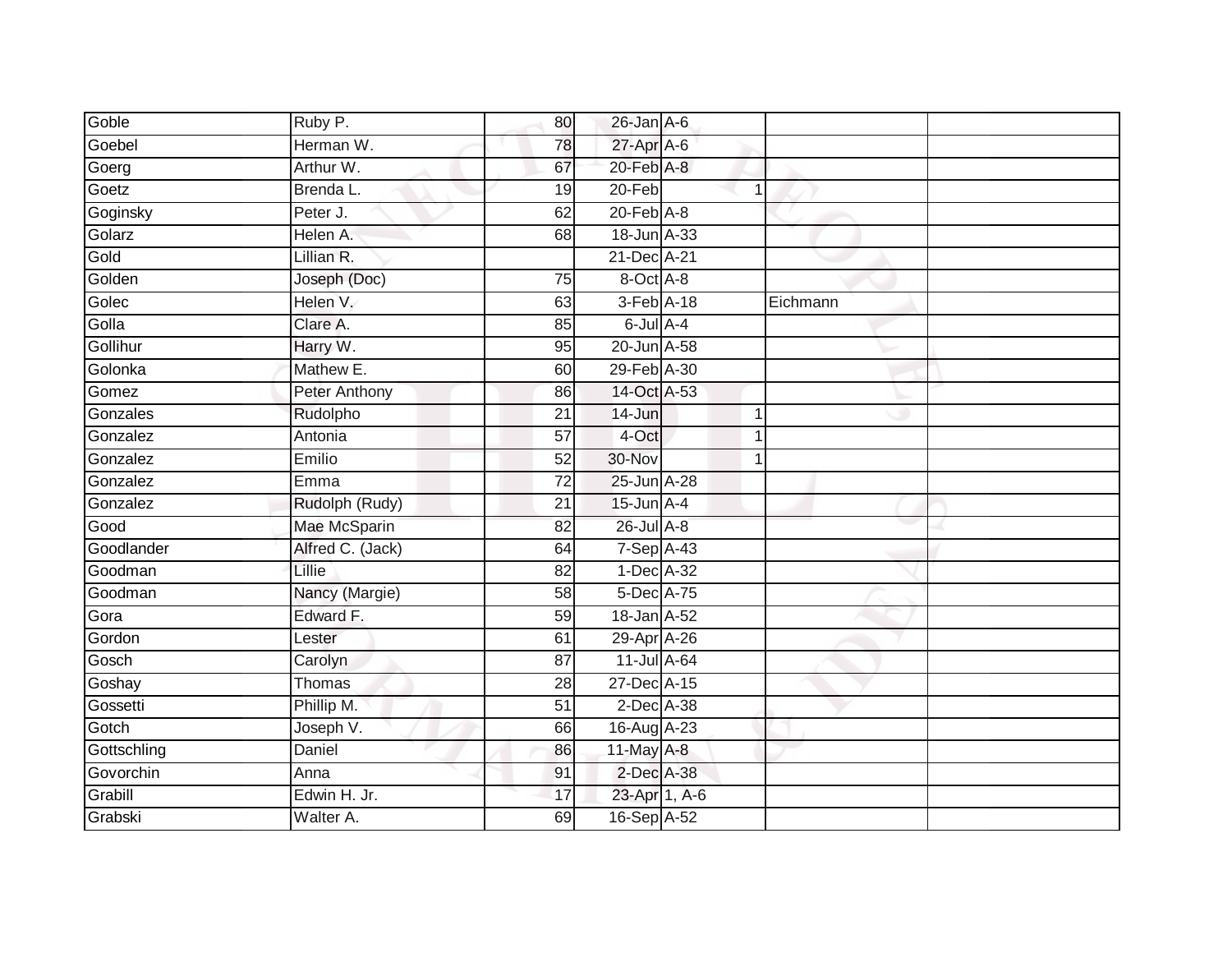| Graczyk  | Mary                 | 62              | 19-Feb A-45      |                |          |  |
|----------|----------------------|-----------------|------------------|----------------|----------|--|
| Grady    | John James           | 72              | 12-Dec A-62      |                |          |  |
| Graham   | Arthur E. Sr.        | 79              | 28-Mar A-30      |                |          |  |
| Graham   | Elisa (Bessie)       | 80              | 31-Mar A-36      |                |          |  |
| Graham   | <b>Ethel Blanche</b> | 85              | 23-Nov A-33      |                |          |  |
| Grambo   | Harry                | 80              | 17-Aug A-14      |                |          |  |
| Granack  | Joseph               | 88              | 15-Mar A-6       |                |          |  |
| Grandy   | Donald               | 68              | 8-Jan A-43       |                |          |  |
| Grapsas  | George               | 74              | 15-Jan A-22      |                |          |  |
| Graves   | Louis H.             | 66              | 5-Jan A-31       |                |          |  |
| Graves   | Marguerite H.        | 77              | 1-Nov A-39       |                |          |  |
| Graves   | William (Pete)       | 55              | 22-Aug A-36      |                |          |  |
| Gray     | Beulah B.            | 73              | 3-Aug A-21       |                | Swadley  |  |
| Gray     | Ronald E.            | 20              | 18-Jul A-34      |                |          |  |
| Grayczyk | Leonard J.           | $\overline{56}$ | 30-Nov A-14      |                |          |  |
| Grbelny  | John Robert          | 23              | $26 -$ Jul       | -1             |          |  |
| Grcevich | Frank                | 62              | 26-Oct A-27      |                |          |  |
| Grebisz  | Bazyli               | 85              | 10-May A-4       |                |          |  |
| Green    | Charles M.           | 72              | 10-Oct A-40      |                |          |  |
| Green    | James W.             | 46              | 14-Jul A-41      |                |          |  |
| Green    | Karean               | 48              | 26-Feb A-43      |                |          |  |
| Green    | Zenas D.             | $\overline{75}$ | 6-Jun A-87       |                |          |  |
| Gregory  | Nadia L.             | 50              | 30-Jul A-8       |                |          |  |
| Greiner  | James                | $\overline{27}$ | 7-Sep            | $\overline{1}$ |          |  |
| Grenchik | Jacob                | Infant          | $24$ -Feb $A$ -6 |                |          |  |
| Grenchik | Sarah                | Infant          | $24$ -Feb $A$ -6 |                |          |  |
| Grencik  | Eva                  | 64              | 26-Oct A-27      |                |          |  |
| Grennis  | Julia                | 84              | 24-May A-13      |                |          |  |
| Greven   | Anna                 |                 | 15-Nov A-36      |                | Koclanes |  |
| Greven   | Charles E.           | 58              | 5-Oct A-4        |                |          |  |
| Grezlak  | Adelbert J. (George) | 66              | $1-Aug$ $A-55$   |                |          |  |
| Grieger  | Gusta L.             | 88              | 11-Apr A-63      |                |          |  |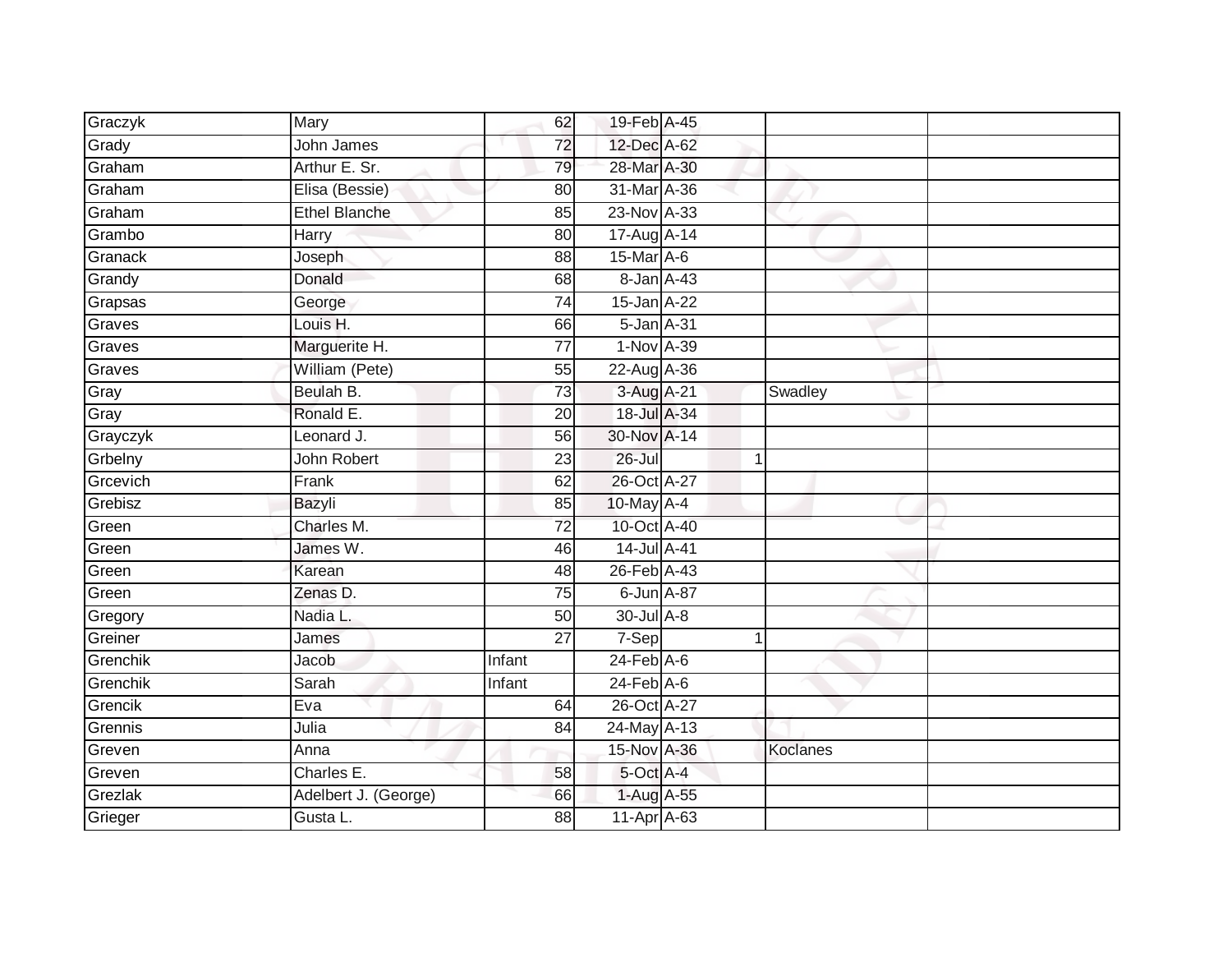| Griese      | Gertrude F.          | 70              | 18-Jun A-33     | Havengar     |  |
|-------------|----------------------|-----------------|-----------------|--------------|--|
| Griffin     | Catherine            | 80              | 5-May A-46      |              |  |
| Griffith    | Catherine            | 80              | 7-May A-20      |              |  |
| Grigalinaus | Elizabeth            | 84              | 29-Nov A-6      |              |  |
| Grigson     | Richard W.           | $\overline{75}$ | 19-Nov A-4      |              |  |
| Grillo      | Samuel (Dr.)         | 68              | 19-Feb          | $\mathbf{1}$ |  |
| Grimberg    | Ruth                 | 48              | 21-Jul A-51     | Delahanty    |  |
| Grimm       | Carol Linda Gray     | 26              | 19-Feb A-45     |              |  |
| Grimmer     | Joseph M.            | 56              | 15-Aug A-36     |              |  |
| Groberg     | Swan                 | 69              | 6-Jan           |              |  |
| Grodetz     | Jennie               | 84              | $13$ -Jan $A-3$ |              |  |
| Groff       | Donald R.            | 61              | 1-Sep A-34      |              |  |
| Groot       | Peter                | 60              | 8-Apr A-28      |              |  |
| Gross       | Clarence Sr. (Ted)   | 67              | 29-Mar A-4      |              |  |
| Gross       | James H.             | 68              | 1-Mar A-6       |              |  |
| Grosso      | John J.              | 59              | 27-Jan A-32     |              |  |
| Grothouse   | Leonard P.           | 54              | 5-Mar A-36      |              |  |
| Gruca       | Walter J. Sr.        | 62              | 21-Jan A-28     |              |  |
| Grudzien    | Walter S.            | 58              | 12-Sep          |              |  |
| Grunstein   | <b>Theresa Marie</b> | 11              | $2$ -Jul $A-8$  |              |  |
| Grutzius    | Peter T.             | 65              | 13-Dec A-29     |              |  |
| Guess       | Robert N.            | 49              | 17-Aug A-14     |              |  |
| Guiden      | Paul Sr.             | 73              | 13-Feb A-27     |              |  |
| Guiltanane  | Harold T.            | 60              | 24-Oct A-63     |              |  |
| Guiterrez   | Carmen C.            | 73              | $9-Nov$ A-21    |              |  |
| Gulajski    | Leon J.              | 77              | 5-Apr A-31      |              |  |
| Gullickson  | Russell (Rev.)       | 62              | $1-Oct$ A-14    |              |  |
| Gumkowski   | Henry A.             | 54              | 28-Jul A-34     |              |  |
| Gumulauski  | Helen                | 58              | 14-Jun A-8      |              |  |
| Gunska      | Mary A.              | 79              | 26-Oct A-27     |              |  |
| Gunther     | Frederick J.         | 72              | $1$ -Jun $A-4$  |              |  |
| Gussman     | Elizabeth M.         | 63              | 18-May A-15     |              |  |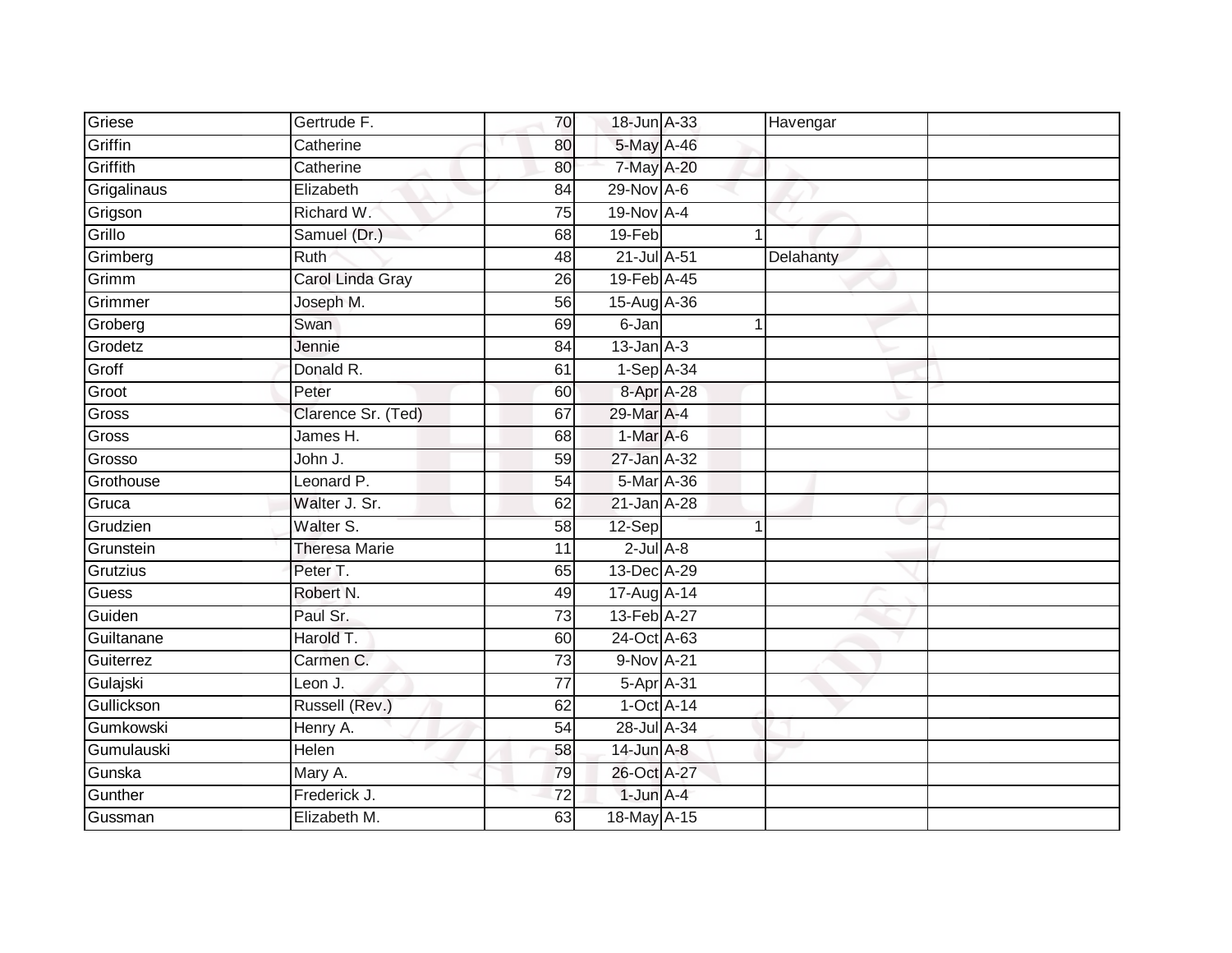| Gustafson    | <b>Bessie</b>       |                 | 25-Jun A-28     |         |  |
|--------------|---------------------|-----------------|-----------------|---------|--|
| Gutierrez    | Peter L.            | 75              | 12-Sep A-30     |         |  |
| Guttman      | Anna                | 66              | 1-Apr A-24      |         |  |
| Guy          | Derrel              | 23              | 24-Jun A-47     |         |  |
| Gzarny       | Raymond J.          | $\overline{33}$ | 7-Apr           | 1       |  |
| Haag         | Miller Sr.          | 68              | 8-Aug A-22      |         |  |
| Haas         | Edward J.           | 63              | 25-May A-12     |         |  |
| Haase        | Mina                | 78              | 21-Nov A-32     |         |  |
| Hackenburg   | James               | 54              | 9-Sep A-47      |         |  |
| Hadling      | Ralph               | 69              | $1-Feb$ A-26    |         |  |
| Haehnel      | Nedra J.            | 34              | 15-Nov A-36     |         |  |
| Hagen        | Fenton T.           | 61              | 10-Dec A-44     |         |  |
| Hager        | Robert (Rev.)       |                 | $2-Aug$         | 1       |  |
| Hajduch      | Pauline             | 64              | 29-Jul A-26     | Mizerik |  |
| <b>Halbe</b> | Fred J.             | $\overline{54}$ | 12-Sep A-30     |         |  |
| Halbert      | James O.            | 65              | 15-Mar A-6      |         |  |
| Hale         | John LeRoy          | 73              | 6-Dec A-24      |         |  |
| Haleskey     | George              | 28              | 5-Apr           | 1       |  |
| Hall         | Adolphes            | 78              | 20-Dec A-30     |         |  |
| Hall         | <b>Emily Louise</b> |                 | 6-Jun A-87      |         |  |
| Hall         | Irene A             | 57              | 8-Mar A-4       | Boring  |  |
| Hall         | Marshall L.         | 56              | 20-Oct A-43     |         |  |
| Hall         | Millard F. Sr.      | $\overline{87}$ | 11-Jul A-64     |         |  |
| Halpin       | E. John (Pvt.)      | 22              | 5-May A-46      |         |  |
| Halsey       | Gertrude Herron     | 96              | $6$ -Jan $A$ -6 |         |  |
| Hamacher     | Emma B.             | 79              | 27-Sep A-16     |         |  |
| Hammersmith  | Timothy             | 83              | 12-Mar A-20     |         |  |
| Hanas        | Mary                | 77              | 25-May A-12     |         |  |
| Hanchar      | John Sr.            | 75              | 27-May A-56     |         |  |
| Hanchar      | William J.          | 52              | 5-Jul A-23      |         |  |
| Hanico       | Raymond             | 63              | 2-Dec A-38      |         |  |
| Hanish       | Anna                | $\overline{90}$ | 23-Dec A-6      |         |  |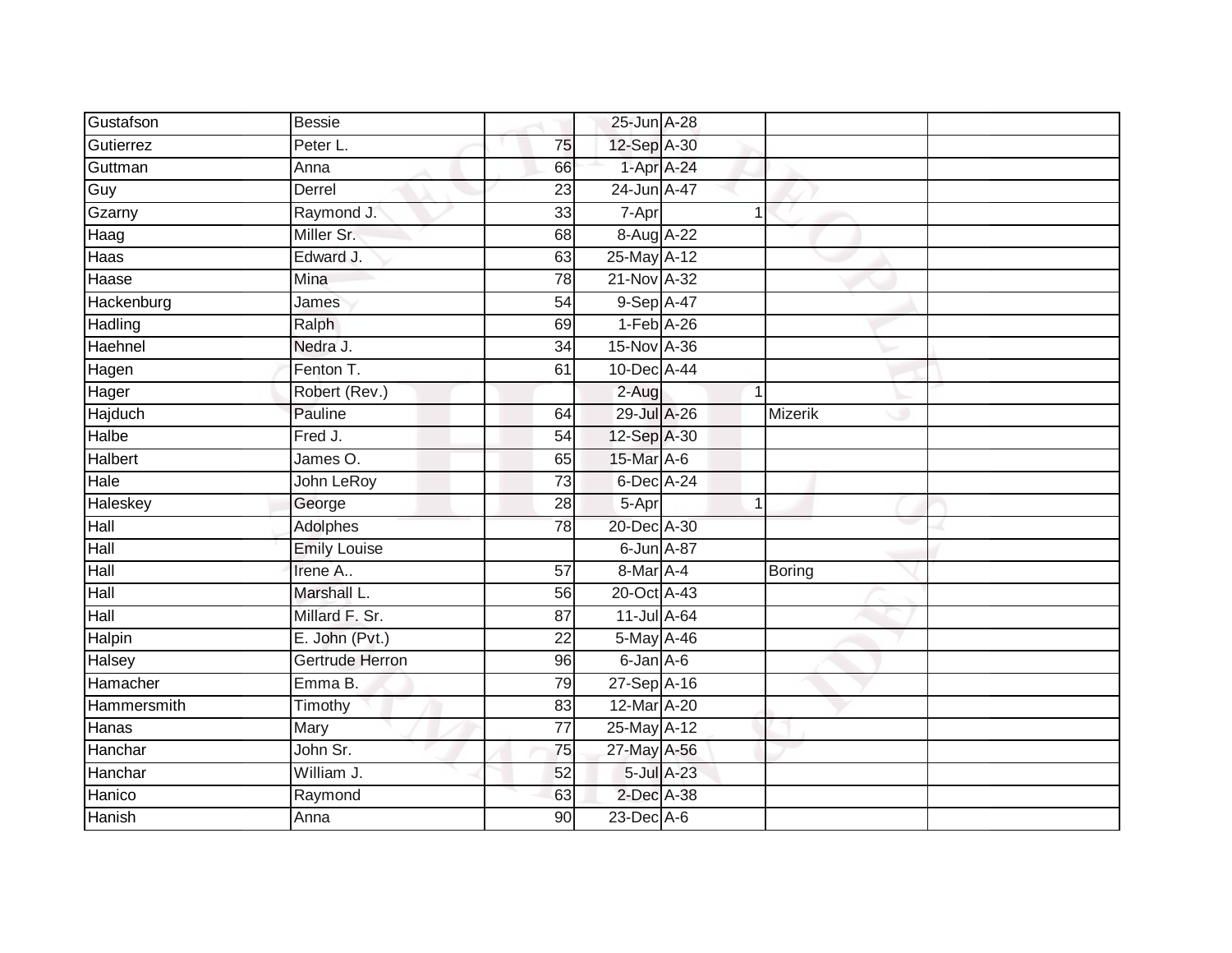| Hann            | Anna P.              | 85              | 29-Jul A-26      |                |        |  |
|-----------------|----------------------|-----------------|------------------|----------------|--------|--|
| Hannan          | John R.              | 63              | 28-Oct A-51      |                |        |  |
| Hansen          | Amanda F.            | 76              | 29-Feb A-30      |                | Krause |  |
| Hansen          | Rose                 | 79              | $11$ -Jun $A-8$  |                |        |  |
| Hanspard        | Isaac                | 45              |                  | 4-Oct A-18     |        |  |
| Hanula          | John L.              | 65              | 10-Oct A-40      |                |        |  |
| Hanyzewski      | Josephine            | $\overline{77}$ | 15-Aug A-36      |                |        |  |
| Harbaugh        | <b>Ross</b>          | 70              | $11$ -May $A-8$  |                |        |  |
| Harbin          | George               | $\overline{71}$ | 19-Sep A-61      |                |        |  |
| <b>Harbin</b>   | Luxola               |                 | 27-Dec A-15      |                |        |  |
| Harder          | Bee                  | 58              | 14-Oct A-53      |                |        |  |
| Harder          | <b>Daniel Elloit</b> | 18 days         | 25-Oct A-39      |                |        |  |
| Harding         | Lois A. Young        | 67              | 21-Oct A-38      |                |        |  |
| Hardison        | Aubrey E.            | $\overline{51}$ |                  | 4-Oct A-18     |        |  |
| <b>Hardwick</b> | William H.           | 65              | 19-Jul A-10      |                |        |  |
| <b>Harkabus</b> | Emil (Dick)          | 65              | 30-Aug A-23      |                |        |  |
| Harlacker       | John C.              | 50              | 14-Nov A-57      |                |        |  |
| Harlow          | <b>Kevin Duane</b>   | 18              |                  | 27-Jul 1, A-22 |        |  |
| Harman          | Edward               | 28              | 24-Mar A-10      |                |        |  |
| <b>Harms</b>    | Shirley I.           | 50              | 7-May A-20       |                |        |  |
| Harney          | <b>Terry Lee</b>     | 22              |                  | 30-Aug 1, A-23 |        |  |
| Harper          | Ronald               | 12              | 4-Jan            | 1              |        |  |
| Harrell         | Frederick H.         | 40              | 14-Oct A-53      |                |        |  |
| Harrier         | Lawrence A.          | 63              | 17-Mar A-36      |                |        |  |
| <b>Harris</b>   | Claude J.            | 73              |                  | 7-Oct A-10     |        |  |
| <b>Harris</b>   | Delmar L.            | 56              | $22-Feb$ $A-38$  |                |        |  |
| <b>Harris</b>   | Ester                | 67              | 28-Apr A-20      |                |        |  |
| Harris          | Fannie Mae           | 50              | 10-Aug A-4       |                |        |  |
| <b>Harris</b>   | Maggie C.            |                 | 21-Dec A-21      |                |        |  |
| Harris          | Mary                 | 75              | 11-Jan A-30      |                |        |  |
| Harris          | Prince E.            | 35              | 29-Apr A-26      |                |        |  |
| Harrison        | Lester J.            | 78              | $25$ -Feb $A$ -6 |                |        |  |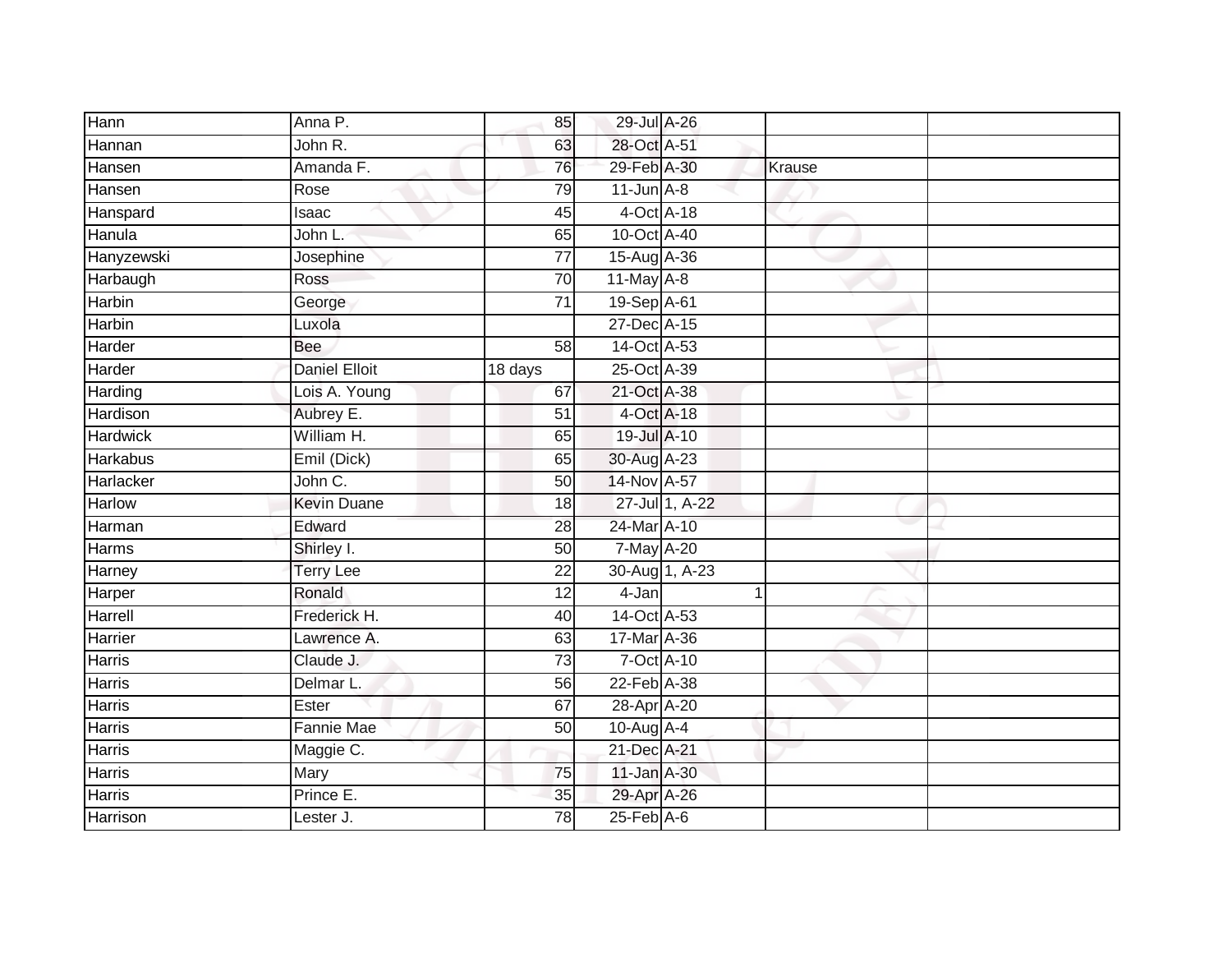| Hart            | Florence E.                     |                 | 9-Feb A-4        |        |  |
|-----------------|---------------------------------|-----------------|------------------|--------|--|
| Hart            | Rena                            | 65              | 26-Mar A-43      |        |  |
| Hart            | Stella F.                       | 67              | 16-Apr A-12      |        |  |
| Hartig          | Theresa                         |                 | 17-Mar A-36      | Mateia |  |
| Hartman         | John                            | $\mathbf 1$     | 23-Jul A-12      |        |  |
| <b>Hartsell</b> | Harry M.                        | 87              | 6-Jan A-6        |        |  |
| Harvey          | Delilah                         | $\overline{77}$ | 11-Jan A-30      |        |  |
| Harwell         | Grant E.                        |                 | $25$ -Feb $A$ -6 |        |  |
| <b>Hasiak</b>   | Peter                           | 82              | 26-Feb A-43      |        |  |
| <b>Hass</b>     | <b>Mildred Elizabeth Farrel</b> | 59              | 11-Jan A-30      |        |  |
| Hasse           | Lillian M.                      | 70              | 17-May A-6       |        |  |
| Hasselbring     | Gertrude M.                     | 71              | 21-Nov A-32      |        |  |
| Hasselgren      | Flora S.                        | 76              | 23-Nov A-33      |        |  |
| Hatala          | Joseph Sr.                      | 64              | 3-Jun A-24       |        |  |
| <b>Hatch</b>    | Lyman E.                        | 66              | 7-Apr A-38       |        |  |
| Hatch           | Mildred                         | 76              | 2-Nov A-14       |        |  |
| Hatch           | Russell E.                      | 29              | 23-Aug A-12      |        |  |
| <b>Hatfield</b> | Martha L.                       | 88              | 13-Jun A-54      |        |  |
| <b>Hauck</b>    | <b>Betty</b>                    | 46              | 11-Apr A-63      |        |  |
| Hauer           | <b>Albert William</b>           | 69              | 3-Mar A-52       |        |  |
| Hausknecht      | Clarence J.                     | 71              | 19-Dec A-58      |        |  |
| Hausknecht      | Helen C.                        |                 | 26-Dec A-78      |        |  |
| <b>Hawkins</b>  | Brooklyn J.                     | 67              | $2-Nov$ A-14     |        |  |
| <b>Hawkins</b>  | Edwin R.                        | 57              | 8-Jun A-4        |        |  |
| Haworth         | Raymond (Red)                   | 65              | $2-Apr$ $A-6$    |        |  |
| Hayes           | Clara                           | 90              | $2$ -May $A$ -66 |        |  |
| Hayes           | Harold M.                       | 73              | 21-May A-40      |        |  |
| Hayman          | Dorothy                         | 63              | 15-Dec A-35      |        |  |
| Haynes          | Elizabeth L.                    | 56              | 23-Aug A-12      |        |  |
| Hayworth        | Carl Joseph                     | 42              | 27-Dec A-15      |        |  |
| Heath           | John David                      | 64              | 15-Aug A-36      |        |  |
| Hebda           | Walter C.                       | 53              | 28-Nov A-52      |        |  |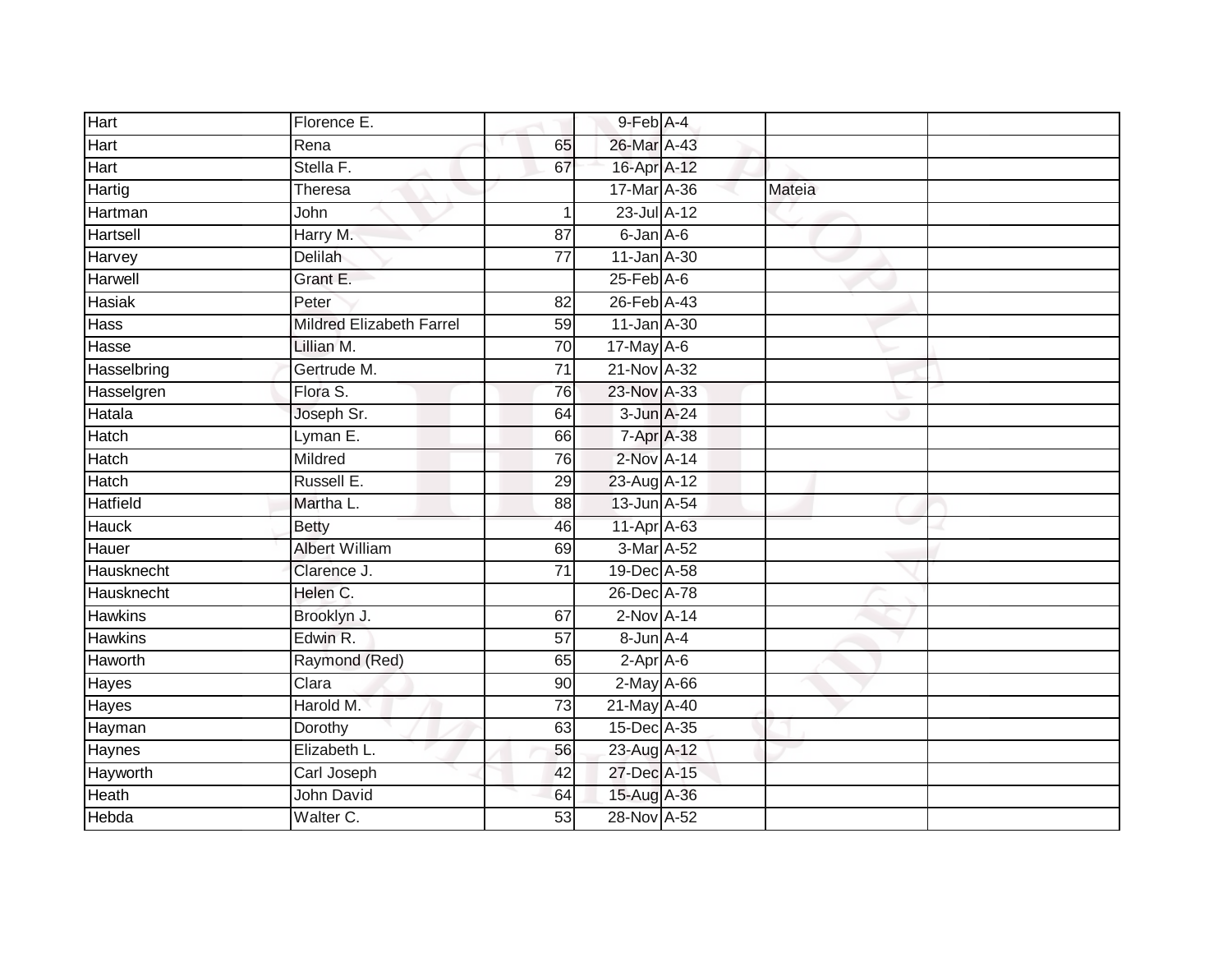| <b>Hedelius</b>  | Carl                | 84              | 4-Feb A-36          |         |                                  |
|------------------|---------------------|-----------------|---------------------|---------|----------------------------------|
| <b>Hedrick</b>   | Nelson F. (Budd)    | 53              | 23-May 1, A-79      |         | Picture of incident<br>included. |
| Heidtman         | Martin C. Sr.       | 81              | 10-May A-4          |         |                                  |
| Hein             | Francis             | 73              | 26-Apr A-23         |         |                                  |
| Heistand         | Virgil E.           | 65              | 25-Mar A-32         | v       |                                  |
| Helbig           | Clara               | 69              | 24-Sep A-22         |         |                                  |
| Held             | Sally               | 40              | 27-Dec A-15         |         |                                  |
| Helding          | Joseph A.           | 64              | 20-Jun A-58         |         |                                  |
| Helmer           | Arthur              | 70              | 9-Mar A-4           |         |                                  |
| Helton           | Richard E.          | 47              | 13-Oct A-20         |         |                                  |
| Heltsley         | Idalee              | 89              | 5-Oct A-4           |         |                                  |
| <b>Hendricks</b> | Josephine M.        | 63              | 31-Dec A-16         |         |                                  |
| Hendrickson      | Jennie H.           | 84              | 11-May A-8          |         |                                  |
| Hendrix          | John                | 40              | 15-Apr              | 1       |                                  |
| <b>Hendrix</b>   | Scott Jr.           | 50              | 16-May A-78         |         |                                  |
| Hendron          | Edward F.           | 91              | 9-Jul A-39          |         |                                  |
| Hendron          | Mary K.             | 53              | 12-Sep A-30         |         |                                  |
| <b>Heniades</b>  | Vasilious D. (Rev.) | 82              | 30-Aug A-23         |         |                                  |
| Henry            | Gloria              |                 | $\overline{5}$ -Aug |         |                                  |
| Henry            | John                | $\overline{75}$ | 7-Jan A-36          |         |                                  |
| Henry            | Raymond             |                 | 5-Aug               | 1       |                                  |
| Herak            | Dan                 | 53              | 19-Sep 1, A-61      |         |                                  |
| Herman           | George              | 86              | 28-Dec A-16         |         |                                  |
| Herman           | Marie R.            | 58              | 25-Aug A-12         | Matlock |                                  |
| Herman           | Paul                | $\overline{34}$ | 4-Mar A-45          |         |                                  |
| Hermann          | Yolanda             | 74              | $27$ -Apr $A$ -6    |         |                                  |
| Hernandez        | Juan                | 78              | 29-Jul A-26         |         |                                  |
| Herod            | AI J.               |                 | 21-Dec A-21         |         |                                  |
| Herr             | Helen M.            | 42              | 19-May A-62         |         |                                  |
| Herrera          | Felix               | 85              | 13-Jul A-20         |         |                                  |
| Herrmann         | Elizabeth L.        | 90              | 23-Jul A-12         |         |                                  |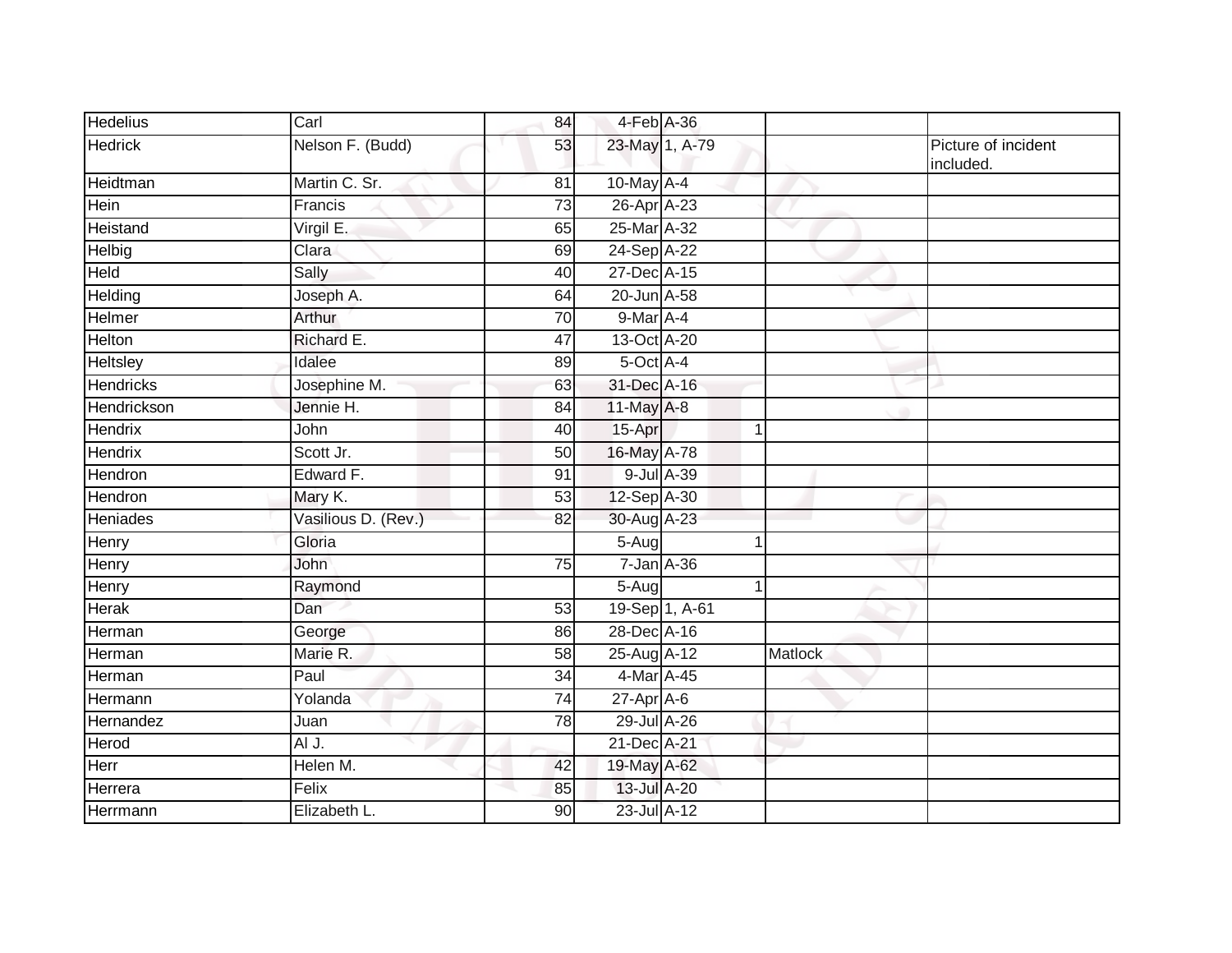| Herrmann        | William F.             | 89              | 12-Feb A-38                  |               |                   |
|-----------------|------------------------|-----------------|------------------------------|---------------|-------------------|
| Herron          | <b>James Edward</b>    | 44              | 20-Apr A-35                  |               |                   |
| Herschbach      | <b>Henry Fred</b>      | 87              | 5-Jan A-31                   |               | Picture included. |
| Hershey         | Irene P.               | 59              | 29-Apr A-26                  | <b>Boskey</b> |                   |
| Hershman        | May W.                 | 92              | 9-May A-58                   |               |                   |
| Hesgard         | Lewis                  | 79              | 12-Nov A-24                  |               |                   |
| Heskett         | Robert                 | 41              | 25-Oct A-39                  |               |                   |
| Hester          | Cora E.                | 83              | 9-Mar A-4                    |               |                   |
| Hestermann      | Paul                   | 11              | 4-Apr A-57                   |               |                   |
| Hetherington    | Alexander (Sandy)      | 46              | 31-Mar A-36                  |               |                   |
| Hickman         | Maude                  | 82              | $12$ -Mar $\overline{A}$ -20 |               |                   |
| Higgins         | Clara                  | 78              | 6-Dec A-24                   |               |                   |
| <b>Hilbrich</b> | Bernard J.             | 51              | $13$ -Jan $A-3$              |               |                   |
| Hill            | <b>Herbert William</b> | 63              | 18-Jul A-34                  |               |                   |
| Hill            | Kathleen K. (Katie)    | 55              | 22-Mar A-16                  |               |                   |
| Hill            | Mary R.                | 66              | 14-Nov A-57                  |               |                   |
| Hill            | May E.                 | 85              | 27-Oct A-56                  |               |                   |
| Hillegonds      | Cletus M.              | 81              | 9-Apr A-33                   |               |                   |
| Hinesley        | Roland C.              | $\overline{74}$ | 21-Dec A-21                  |               |                   |
| Hinkel          | Charles G.             | 81              | 22-Dec A-38                  |               |                   |
| <b>Hinkle</b>   | Carrie M.              | 84              | 18-Apr A-50                  |               |                   |
| Hinton          | Herbert F.             | 52              | 28-Mar A-30                  |               |                   |
| Hinton          | Ralph L.               | 66              | $5-Mar A-36$                 |               |                   |
| Hipp            | Lorraine M.            | 62              | $9$ -Mar $A$ -4              |               |                   |
| Hipshire        | William                | 67              | $19$ -Jan $A$ -8             |               |                   |
| <b>Hittle</b>   | Earl E.                | 71              | 4-Jan A-22                   |               |                   |
| <b>Hitzeman</b> | Bernard W.             | 80              | 18-Aug A-39                  |               |                   |
| <b>Hladek</b>   | Joseph Sr.             | 80              | 30-Dec A-4                   |               |                   |
| Hoagland        | Betty F.               | 39              | 18-May A-15                  |               |                   |
| <b>Hobbs</b>    | H. Von                 | 68              | 4-Nov A-42                   |               |                   |
| Hocevar         | John                   | 79              | 13-Feb A-27                  |               |                   |
| Hochstettler    | Nell M.                | 65              | 29-Aug A-24                  |               |                   |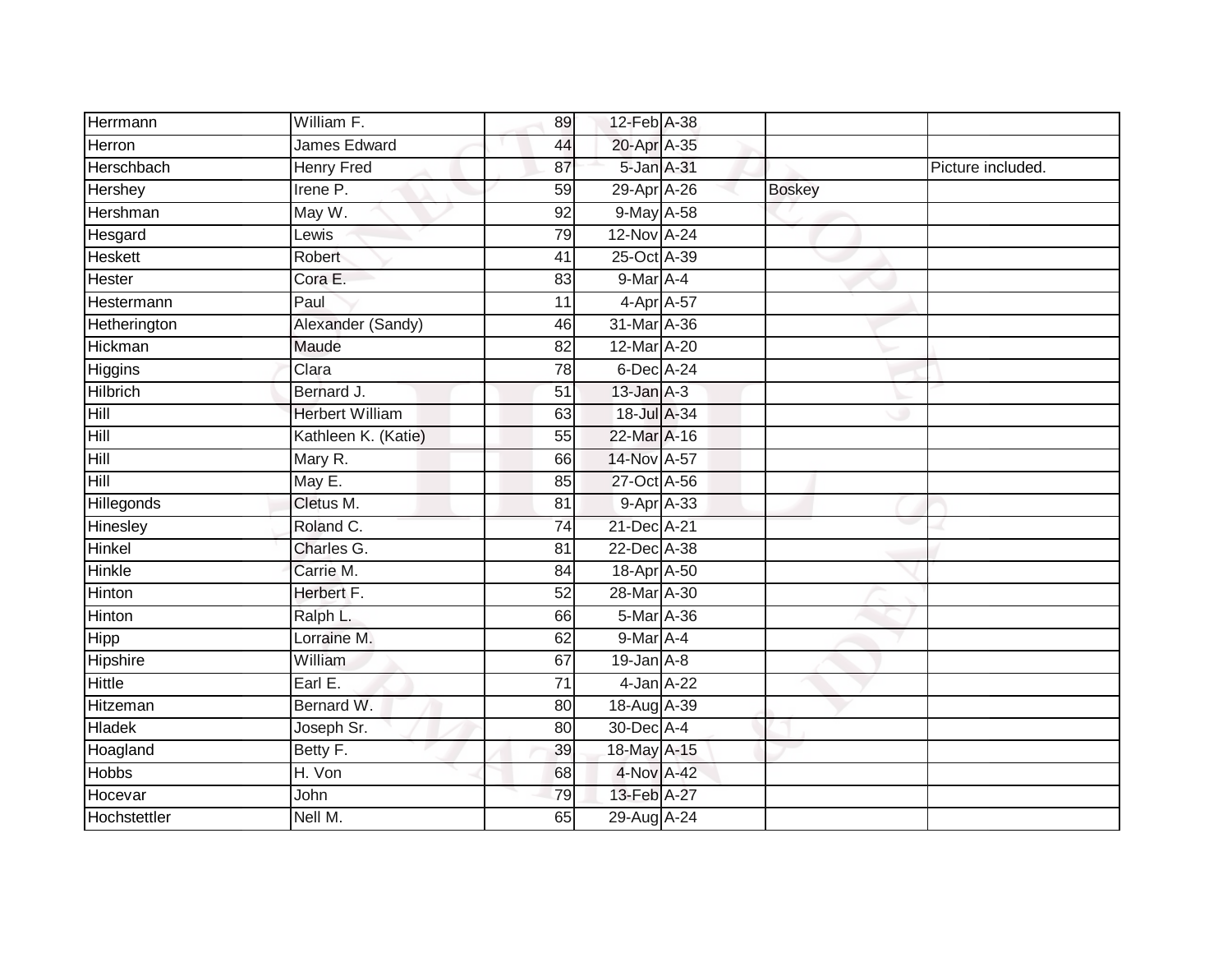| Hodge           | Rowland               | 64              | 11-Mar A-10      |   |  |
|-----------------|-----------------------|-----------------|------------------|---|--|
| Hoeppner        | Frank J.              | 80              | 22-Jan A-44      |   |  |
| Hoffman         | Jean A.               | $\overline{36}$ | 12-Dec A-62      |   |  |
| Hoffman         | Mabel M.              | 68              | 27-Oct A-56      |   |  |
| Hoggard         | Marshall W.           | $\overline{55}$ | 21-Jul A-51      |   |  |
| Holajter        | Michael Sr.           | 87              | 17-Aug A-14      |   |  |
| Holland         | Michael J.            | 21              | 9-Dec A-47       |   |  |
| Holleman        | John                  | 81              | 19-Apr A-39      |   |  |
| <b>Hollis</b>   | Lillian (Cindy)       | 55              | $16$ -Jan $A$ -6 |   |  |
| <b>Holliway</b> | Jack D.               | 44              | 26-Dec A-78      |   |  |
| Holloway        | Dorothy C.            | $\overline{57}$ | 27-Dec A-15      |   |  |
| Holme           | George Dennis (Denny) | 51              | 19-Apr A-39      |   |  |
| Holso           | George O.             | 80              | $11$ -Jun $A-8$  |   |  |
| Holtzman        | <b>Blanche (Mack)</b> | 80              | 5-Feb A-22       |   |  |
| Homer           | Mildred L.            | 64              | 17-May A-6       |   |  |
| Homer           | Raymond               | $\overline{71}$ | 29-Aug A-24      |   |  |
| Honderich       | <b>Henry Orville</b>  | $\overline{84}$ | 19-Dec A-58      |   |  |
| Honeycutt       | Thelma C.             | 57              | $4$ -Jan $A-22$  |   |  |
| Hood            | Lois                  | 89              | 8-Apr A-28       |   |  |
| Hooghuis        | Joseph                | 89              | 16-Feb A-12      |   |  |
| Hoover          | Richard D.            |                 | 15-Jan A-22      |   |  |
| Hope            | Bernard G.            | 59              | 4-Mar A-45       |   |  |
| <b>Hopkins</b>  | Halcyon               |                 | 24-Sep A-22      |   |  |
| Horn            | Rickey T.             | 26              | 15-Apr           |   |  |
| Horne           | Waldo (Bob)           | 59              | 5-Dec A-75       |   |  |
| Horner          | Robert W.             | $\overline{77}$ | 23-Jan A-24      |   |  |
| Horton          | Annie M.              | 83              | 31-Mar A-36      |   |  |
| Horvath         | Alma M.               | 74              | 26-Oct A-27      |   |  |
| Horvath         | John C.               | 49              | $9$ -Feb $A$ -4  |   |  |
| Houchin         | Floyd G.              | 63              | 12-Aug A-36      |   |  |
| Houtsma         | Candy                 | $\mathbf 2$     | 8-Jul            | 4 |  |
| Howard          | Arthur S.             | 67              | $2$ -Dec $A$ -38 |   |  |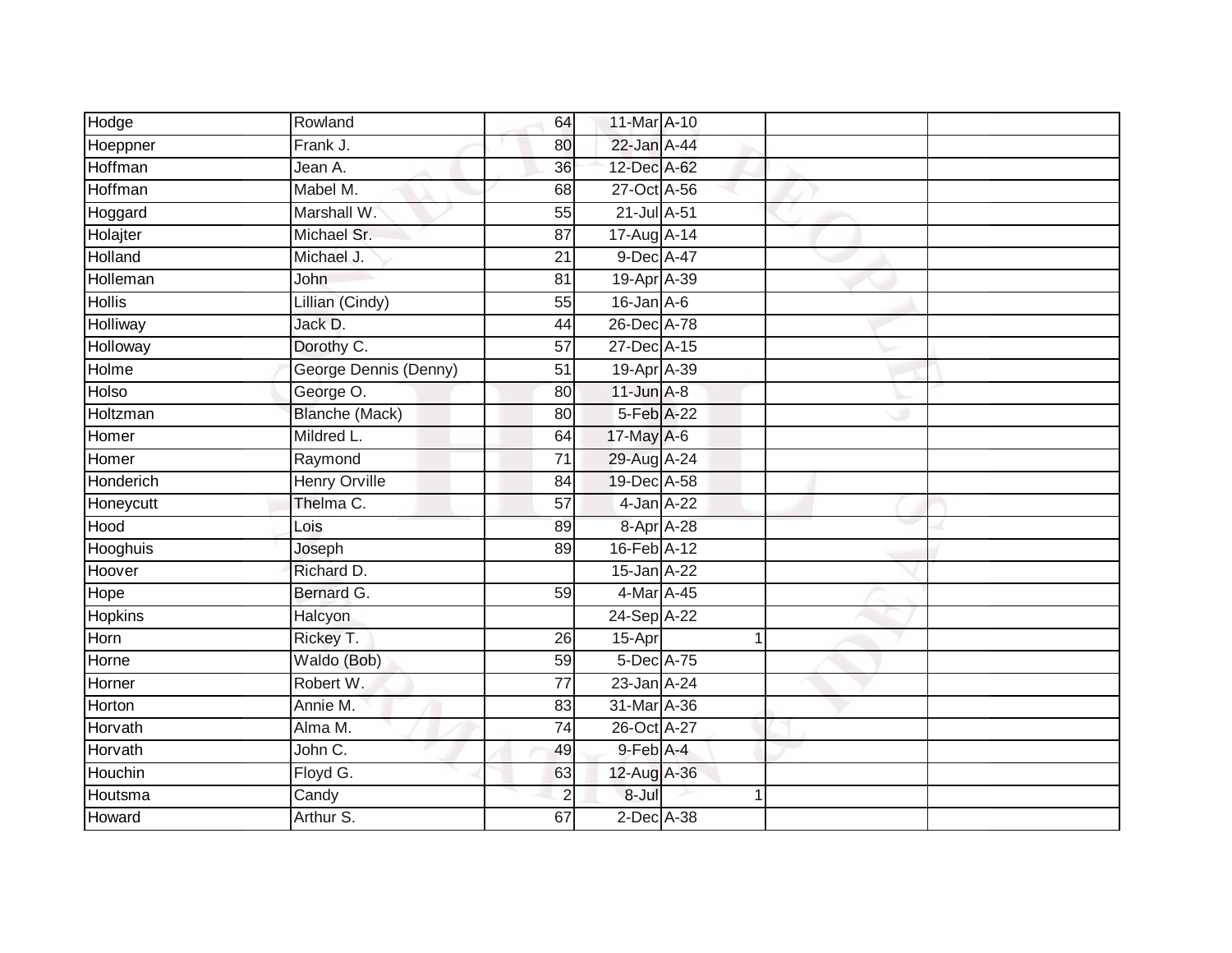| Howard         | Carey                 | 74              | 24-Jun A-47      |                |  |
|----------------|-----------------------|-----------------|------------------|----------------|--|
| Howard         | Raymond August        | 64              | 23-Nov A-33      |                |  |
| <b>Howell</b>  | Rachel A.             | 2 days          | 14-Jan A-10      |                |  |
| Howell         | Thomas E.             | 67              | 26-Dec A-78      |                |  |
| Howell         | <b>William Brace</b>  | $\overline{73}$ | 5-May A-46       |                |  |
| <b>Hric</b>    | John                  | 75              | 22-Apr A-48      |                |  |
| <b>Hrustyk</b> | Steve M.              | 64              | $2$ -Jul $A-8$   |                |  |
| Huard          | Judy R.               | 39              | 13-Apr A-12      |                |  |
| Hubbard        | <b>Brian Fredrick</b> |                 | 18-Mar A-20      |                |  |
| <b>Huber</b>   | Ethel E.              | $\overline{78}$ | 24-Jun A-47      |                |  |
| <b>Huckins</b> | Peter C. J.           | 21 months       | $11$ -May $A-8$  |                |  |
| Hucko          | Virginia Lynn         | 2 days          | 9-Jun A-39       |                |  |
| Hudson         | Vesta A.              | 72              | 10-Sep A-20      |                |  |
| <b>Huff</b>    | Angelque              | 4 months        | 10-May           |                |  |
| Huge           | Hilledina             | 76              | 15-Jan A-22      |                |  |
| Huizenga       | Anna                  | 84              | 15-Apr A-41      |                |  |
| Hull           | Eugene                | $\overline{41}$ | $1 - Jun$        | $\overline{1}$ |  |
| Hultberg       | Olga J.               | 69              | $5 - Jan A - 31$ |                |  |
| Humbert        | Geraldine M.          | 40              | 1-Mar A-6        | Trojnar        |  |
| <b>Humbert</b> | Richard E.            | 54              | 6-Jan A-6        |                |  |
| Humpher        | Verona                | 65              | $22$ -Oct $A-6$  |                |  |
| Humphrey       | <b>William Basil</b>  | 60              | $2-Aug$ A-6      |                |  |
| <b>Hunt</b>    | Richard Y.            | 75              | 5-Aug A-28       |                |  |
| Hunter         | Russell L.            | 63              | 25-Jan A-36      |                |  |
| Hurdish        | Richard R.            | 58              | $7 - Jun$ A-6    |                |  |
| <b>Hurst</b>   | Eugene Sanford        | 84              | 28-Sep A-29      |                |  |
| <b>Hurst</b>   | John A.               | 42              | $15-Apr$         | 1              |  |
| <b>Hurst</b>   | Lois E.               | 42              | 2-Mar            |                |  |
| Hussey         | Opal                  | 70              | 14-Mar A-24      |                |  |
| Hutchinson     | Herbert H.            | 48              | 7-May A-20       |                |  |
| Hutchinson     | Howard B.             | 81              | 25-Mar A-32      |                |  |
| <b>Huttle</b>  | Flossie               | 89              | $9-Aug$ $A-8$    |                |  |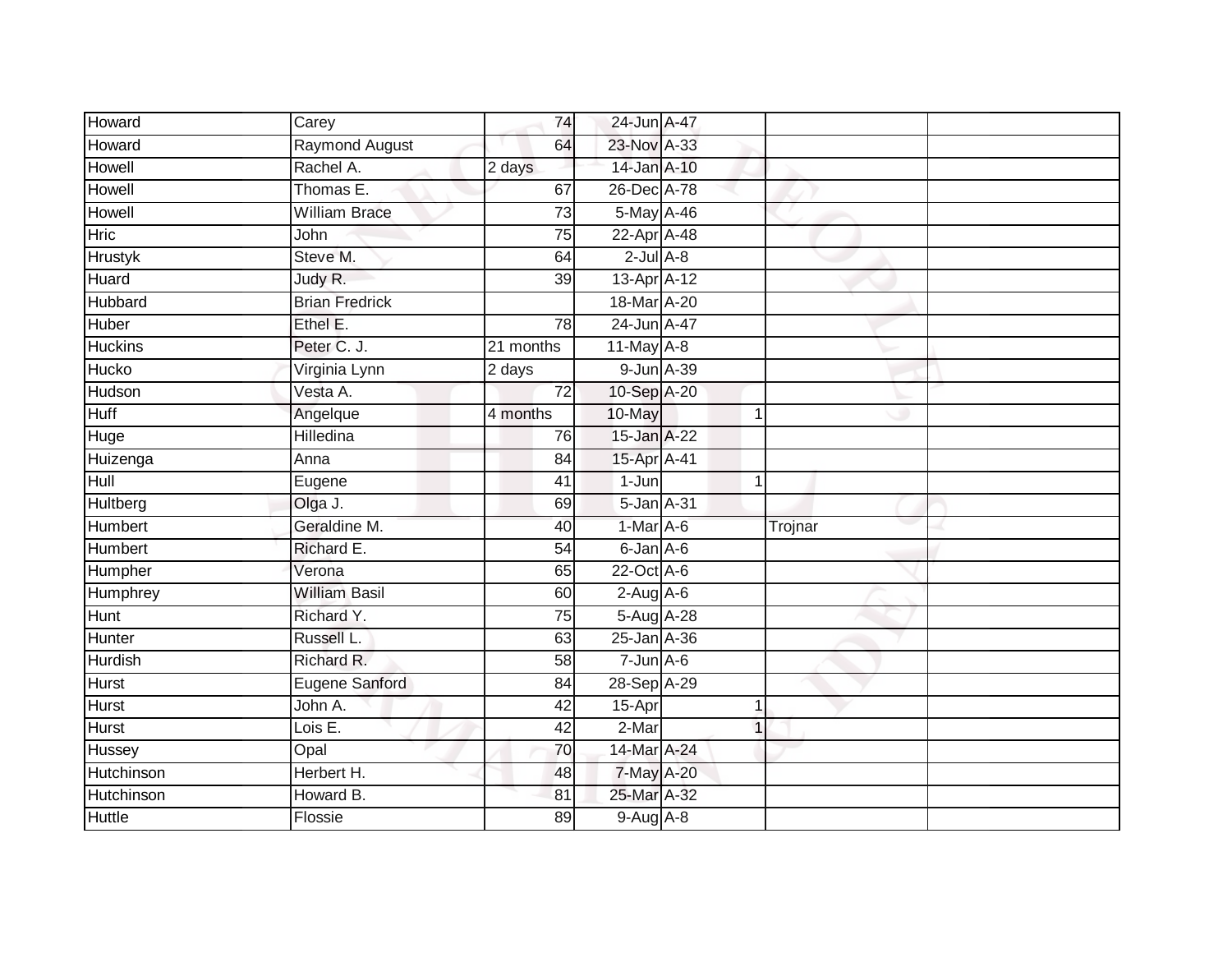| <b>Hutton</b>   | Charles R.             | 47              | 9-Jan A-8        |             |          |
|-----------------|------------------------|-----------------|------------------|-------------|----------|
| Huyser          | <b>Matthew</b>         | 75              | 19-Nov A-4       |             |          |
| Huzzie          | Victor L.              | 63              | 20-Oct A-43      |             |          |
| Hyland          | Thomas P.              | 72              | $23$ -Feb $A-8$  |             |          |
| <b>Hylek</b>    | Barbara                | $\overline{93}$ | 15-Mar A-6       |             |          |
| <b>Hylek</b>    | Ryan M.                | Infant          | 25-May A-12      |             |          |
| <b>Hylek</b>    | Walter                 | 61              | $15$ -Jun $A$ -4 |             |          |
| Hylen           | Harry A.               | 81              | 30-Apr A-37      |             |          |
| Hyrc            | John P.                | 67              | 17-Sep A-18      |             |          |
| Hyun            | Sang Kook              | 29              | 4-Apr A-57       |             |          |
| Ibach           | Florence               | 81              | 3-May A-27       |             |          |
| Idu             | Jacob (Jack) Jr.       | 52              | 12-Apr A-14      |             |          |
| Ignas           | Edward                 | 65              | 26-Jul A-8       |             |          |
| <b>Ihle</b>     | <b>Cort Henry</b>      | 84              | $1-Mar A-6$      |             |          |
| <b>Ilciwicz</b> | Frank H.               |                 | 1-Jun            | $\mathbf 1$ |          |
| <b>Iliff</b>    | James William          | 23              | 26-Jan 1, A-6    |             |          |
| Imer            | <b>Glenda Paulette</b> | $\overline{30}$ | 23-Jan A-24      |             | Grimmett |
| Imes            | Ward R. Jr. (Dick)     | 52              | 19-Aug A-20      |             |          |
| Ingram          | Lena                   | 92              | 15-Apr A-41      |             |          |
| Inman           | Helen S.               | 40              | $6$ -Jul $A$ -4  |             |          |
| Innes           | Albert (Scotty)        | 91              | 8-Dec A-61       |             |          |
| Isaacs          | Josephine              | 61              | 15-Aug A-36      |             |          |
| Ison            | Dewey A.               | 53              | 20-Oct A-43      |             |          |
| Ivan            | Margaret               |                 | $16$ -Jan $A-6$  |             | Coash    |
| Jabaay          | Dingeman               | 70              | $20$ -Feb $A$ -8 |             |          |
| Jablonski       | Michael                | 75              | $2$ -Dec $A$ -38 |             |          |
| Jackson         | <b>Carrie Mae</b>      | 78              | 27-Aug A-33      |             |          |
| Jackson         | Cecil L.               | 63              | 23-Aug A-12      |             |          |
| Jackson         | George R.              | 70              | 16-Nov A-14      |             |          |
| Jackson         | Luther C.              | 52              | 11-Jul A-64      |             |          |
| Jackson         | Sammie                 | $\overline{72}$ | 26-Feb A-43      |             |          |
| Jacobs          | Helen                  | 67              | 4-Oct A-18       |             |          |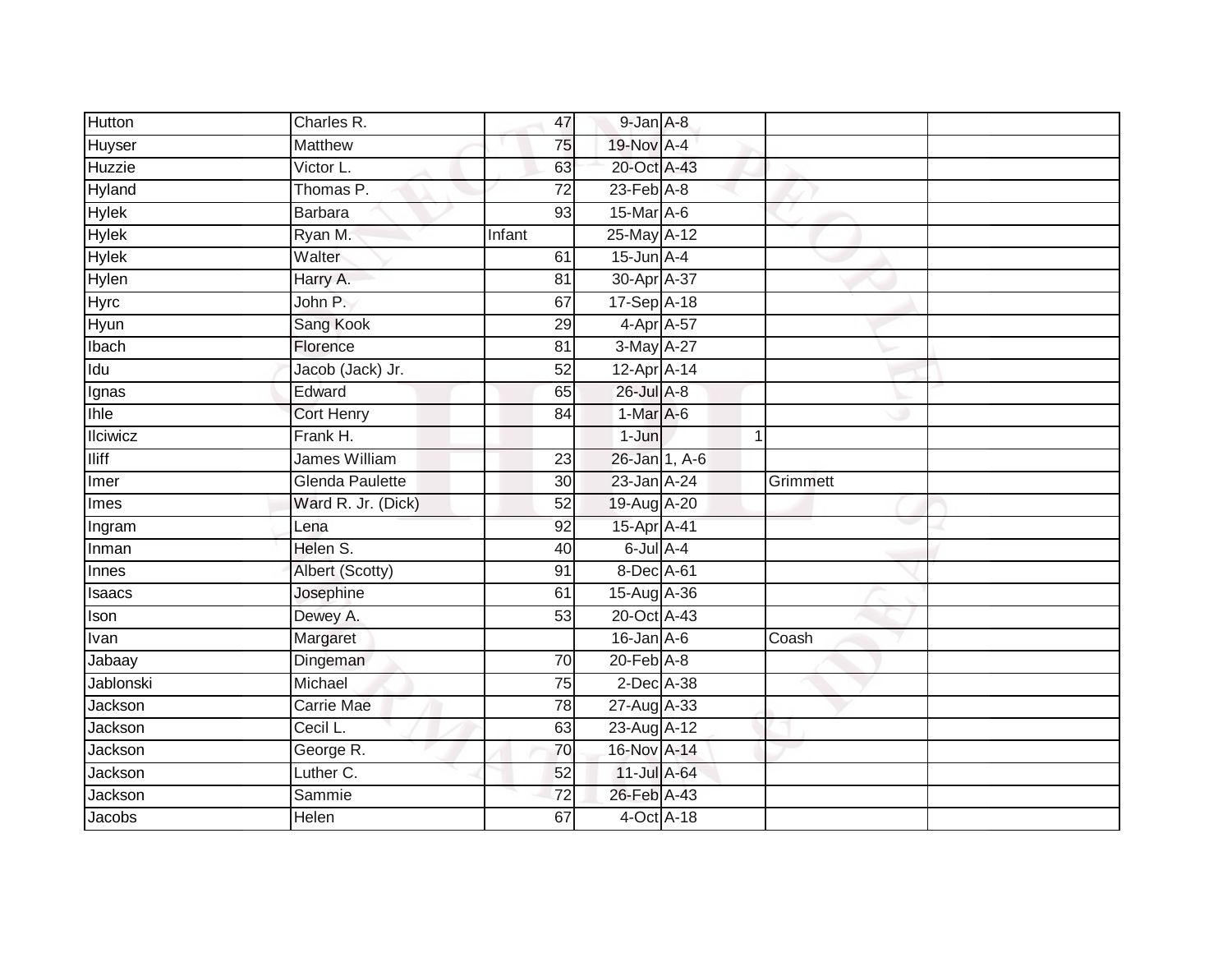| Ernfrid R.         | 98              |  |                                                                                                                                                                                                                                                                                                                                                                                                                                                                            |                            |
|--------------------|-----------------|--|----------------------------------------------------------------------------------------------------------------------------------------------------------------------------------------------------------------------------------------------------------------------------------------------------------------------------------------------------------------------------------------------------------------------------------------------------------------------------|----------------------------|
| Eugene             | 62              |  |                                                                                                                                                                                                                                                                                                                                                                                                                                                                            |                            |
| Robert J.          | 22              |  |                                                                                                                                                                                                                                                                                                                                                                                                                                                                            |                            |
| Stanley F.         | 68              |  |                                                                                                                                                                                                                                                                                                                                                                                                                                                                            |                            |
| Josephine          | 64              |  |                                                                                                                                                                                                                                                                                                                                                                                                                                                                            |                            |
| Josephine          | 70              |  |                                                                                                                                                                                                                                                                                                                                                                                                                                                                            |                            |
| <b>John Adams</b>  |                 |  |                                                                                                                                                                                                                                                                                                                                                                                                                                                                            |                            |
| John J.            | $\overline{78}$ |  |                                                                                                                                                                                                                                                                                                                                                                                                                                                                            |                            |
| John L.            | 50              |  |                                                                                                                                                                                                                                                                                                                                                                                                                                                                            |                            |
| Louise             | $\overline{72}$ |  | Zborowski                                                                                                                                                                                                                                                                                                                                                                                                                                                                  |                            |
| Catherine          | 87              |  |                                                                                                                                                                                                                                                                                                                                                                                                                                                                            |                            |
| Marie              | 58              |  | Wielgos                                                                                                                                                                                                                                                                                                                                                                                                                                                                    |                            |
| Thomas Jr.         | 49              |  |                                                                                                                                                                                                                                                                                                                                                                                                                                                                            |                            |
| Frank V.           | 69              |  |                                                                                                                                                                                                                                                                                                                                                                                                                                                                            |                            |
| Joseph             | 82              |  |                                                                                                                                                                                                                                                                                                                                                                                                                                                                            |                            |
| Isabelle           | 51              |  |                                                                                                                                                                                                                                                                                                                                                                                                                                                                            |                            |
| Walter C.          | $\overline{82}$ |  |                                                                                                                                                                                                                                                                                                                                                                                                                                                                            |                            |
| Ann H.             | 66              |  | Hozdovich                                                                                                                                                                                                                                                                                                                                                                                                                                                                  |                            |
| Vincent D.         | 83              |  |                                                                                                                                                                                                                                                                                                                                                                                                                                                                            |                            |
| <b>Bess Ora</b>    | 78              |  |                                                                                                                                                                                                                                                                                                                                                                                                                                                                            |                            |
| Walter R.          | 85              |  |                                                                                                                                                                                                                                                                                                                                                                                                                                                                            |                            |
| Charlotte          | $\overline{88}$ |  |                                                                                                                                                                                                                                                                                                                                                                                                                                                                            |                            |
| Edith D.           | 84              |  |                                                                                                                                                                                                                                                                                                                                                                                                                                                                            |                            |
| Ophelia            | 78              |  |                                                                                                                                                                                                                                                                                                                                                                                                                                                                            |                            |
| Helen              |                 |  |                                                                                                                                                                                                                                                                                                                                                                                                                                                                            |                            |
| Emma C.            | 75              |  |                                                                                                                                                                                                                                                                                                                                                                                                                                                                            |                            |
| Peter P.           | 60              |  |                                                                                                                                                                                                                                                                                                                                                                                                                                                                            |                            |
| Andrew             | 87              |  |                                                                                                                                                                                                                                                                                                                                                                                                                                                                            |                            |
| Stanley Sr.        | 81              |  |                                                                                                                                                                                                                                                                                                                                                                                                                                                                            | Also listed as Jovanovich. |
| Chester W. (Swede) | 68              |  |                                                                                                                                                                                                                                                                                                                                                                                                                                                                            |                            |
| Eugene             | 42              |  |                                                                                                                                                                                                                                                                                                                                                                                                                                                                            |                            |
|                    |                 |  | 27-Jun A-53<br>23-Nov A-33<br>29-Nov A-6<br>$22$ -Nov A-14<br>29-Dec A-54<br>24-Mar A-10<br>27-Jun A-53<br>12-Nov A-24<br>27-Dec A-15<br>3-Aug A-21<br>10-Oct A-40<br>1-Mar A-6<br>28-Sep A-29<br>12-Jul A-25<br>14-May A-10<br>7-May A-20<br>$2$ -Dec $A$ -38<br>16-Dec A-42<br>21-Mar A-30<br>8-Jan A-43<br>4-Apr A-57<br>20-Dec A-30<br>13-Jun A-54<br>19-Oct A-12<br>7-May A-20<br>28-Mar A-30<br>24-Dec A-33<br>2-Mar A-4<br>11-May A-8<br>28-Oct A-51<br>28-Apr A-20 |                            |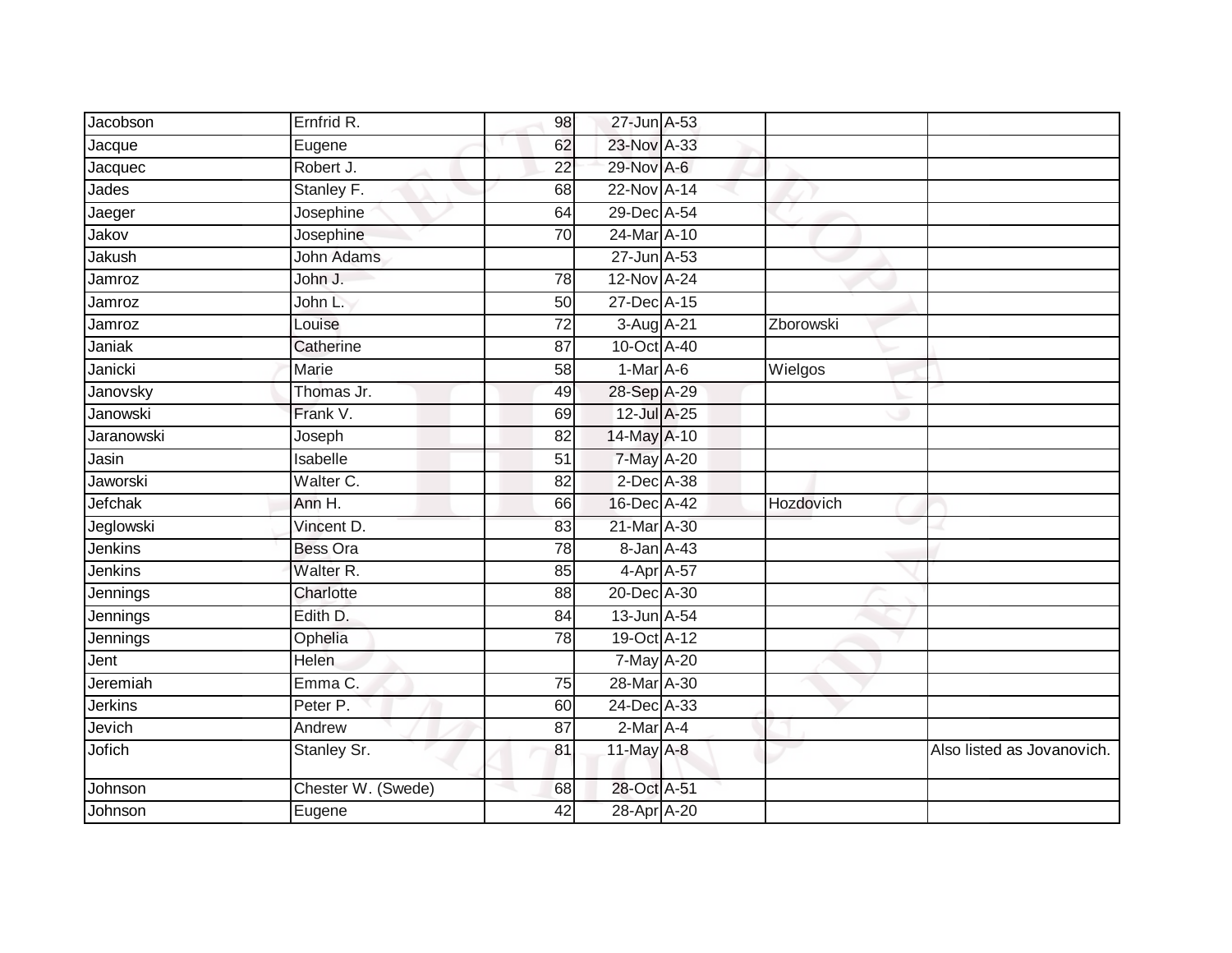| Johnson  | Felix W.            | 58              | 28-Jul A-34     |   |  |
|----------|---------------------|-----------------|-----------------|---|--|
| Johnson  | Gail N.             | 20              | 4-Oct A-18      |   |  |
| Johnson  | Garvis E.           | 66              | $2$ -Aug A-6    |   |  |
| Johnson  | Grady               | 75              | 27-Feb A-43     |   |  |
| Johnson  | Harold G.           | $\overline{34}$ | 28-Dec A-16     |   |  |
| Johnson  | James Harlen        | 79              | $15$ -Jun $A-4$ |   |  |
| Johnson  | Lucius              |                 | $23$ -Feb $A-8$ |   |  |
| Johnson  | Lute R.             | 78              | 13-Dec A-29     |   |  |
| Johnson  | Mary                |                 | 15-Apr A-41     |   |  |
| Johnson  | Mary Kathryn        | 66              | 17-Oct A-57     |   |  |
| Johnson  | Michael Christopher | 2 months        | 11-Apr A-63     |   |  |
| Johnson  | <b>Nettie Mae</b>   | 89              | 21-Jan A-28     |   |  |
| Johnson  | Ora                 | 72              | 15-Jul A-48     |   |  |
| Johnson  | Robert              | 29              | 9-Jan           | 1 |  |
| Johnson  | Robert P. (Bobby)   | 16              | 23-Aug A-12     |   |  |
| Johnson  | William             | 80              | 11-Jul A-64     |   |  |
| Johnston | Ambrose E.          | $\overline{82}$ | 29-Dec A-54     |   |  |
| Jones    | Alma M.             | 67              | $12$ -Jan $A-8$ |   |  |
| Jones    | Arthur T.           | 68              | 24-Jun A-47     |   |  |
| Jones    | <b>Edwin Leigh</b>  | $\overline{78}$ | 18-Jan A-52     |   |  |
| Jones    | Evelyn F.           | 51              | $2$ -Jul $A-8$  |   |  |
| Jones    | Francis L.          | 80              | 16-Aug A-23     |   |  |
| Jones    | J.B.                | 64              | $4-Nov A-42$    |   |  |
| Jones    | James A.            | 19              | $23$ -Feb $A-8$ |   |  |
| Jones    | James A.            | 31              | 8-Aug A-22      |   |  |
| Jones    | Laney J.            | 27              | 30-Sep A-27     |   |  |
| Jones    | Mitchell A.         | 61              | 4-Mar A-45      |   |  |
| Jones    | Ruby Joyce          | 35              | 18-Jun A-33     |   |  |
| Jongsma  | Elizabeth           | 82              | 4-Jan A-22      |   |  |
| Jostes   | Eugene B. Sr.       | 72              | 30-Dec A-4      |   |  |
| Jovanich | Dusan               | 54              | 15-Apr A-41     |   |  |
| Joyce    | Joseph P.           | 56              | 11-Jul A-64     |   |  |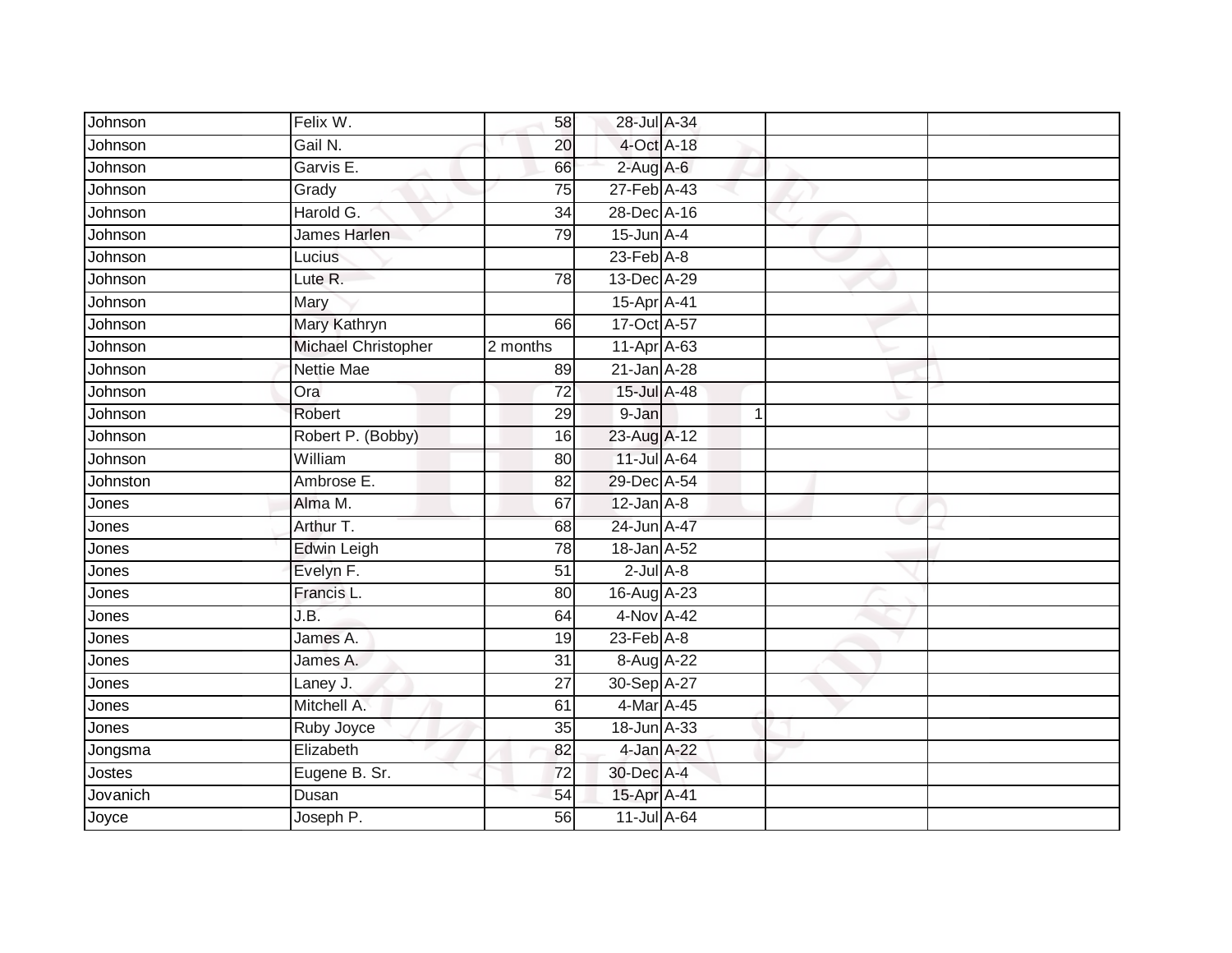| Juarez         | Trinidad          | 87              | 9-Mar A-4              |         |  |
|----------------|-------------------|-----------------|------------------------|---------|--|
| Judge          | Frank             |                 | 25-Aug A-12            |         |  |
| <b>Judnick</b> | Jack              | 79              | 8-Nov A-15             |         |  |
| Jung           | Oliver J.         | 74              | 2-Apr A-6              |         |  |
| Jurczak        | Rose M.           | 52              | 5-Dec A-75             | Panek   |  |
| Jurczak        | Walter S.         | 61              | $7-Sep\overline{A-43}$ |         |  |
| Jurecki        | <b>Helen</b>      | 87              | 3-Oct A-34             |         |  |
| <b>Jurik</b>   | Janet             | 21              | 19-Aug A-20            |         |  |
| Jusko          | John              | 83              | 19-Dec A-58            |         |  |
| Juszczak       | John              | 66              | $2$ -Jan $A-32$        |         |  |
| Kaine          | Mary E.           | 63              | $5-Mar A-36$           | Pesta   |  |
| Kajdi          | Adeline           | 53              | 27-Feb A-43            |         |  |
| Kalb           | Harry C.          | 76              | 25-Aug A-12            |         |  |
| Kalemba        | <b>Bernice</b>    |                 | 19-Sep A-61            |         |  |
| Kaleta         | Donald E.         | 47              | 24-Nov A-21            |         |  |
| Kaleta         | William S.        | 62              | 17-Aug A-14            |         |  |
| Kalinowski     | Mary              |                 | 3-Dec A-14             |         |  |
| Kalizae        | Anna D.           | 83              | 21-Nov A-32            |         |  |
| Kaminski       | Darrell H.        | 24              | 22-Mar A-16            |         |  |
| Kaminsky       | William E.        | $\overline{58}$ | 13-May A-37            |         |  |
| Kammer         | Carl              | $\overline{74}$ | 8-Feb A-53             |         |  |
| Kammerer       | Edmund            | 74              | 5-Oct A-4              |         |  |
| Kampenga       | Harvey            | 17              | $22$ -Mar              | 1       |  |
| Kamradt        | Edward J.         | 61              | 22-Oct A-6             |         |  |
| Kanady         | Anna              | 68              | 29-Aug A-24            |         |  |
| Kantor         | John S.           | 69              | 3-Aug A-21             |         |  |
| Kapetanovic    | Ann               | 63              | 26-Nov A-20            |         |  |
| Kaplan         | Morrie            | 57              | $16$ -Jan $A$ -6       |         |  |
| Kapnas         | Irene Barbara     | 23              | 8-Dec A-61             |         |  |
| Kappes         | <b>Bette Jean</b> | 48              | 22-Oct A-6             | Coleman |  |
| Kapturski      | Martha            | 78              | 8-Oct A-8              | Klebba  |  |
| Karey          | Laura E.          | 80              | 28-Jun A-18            |         |  |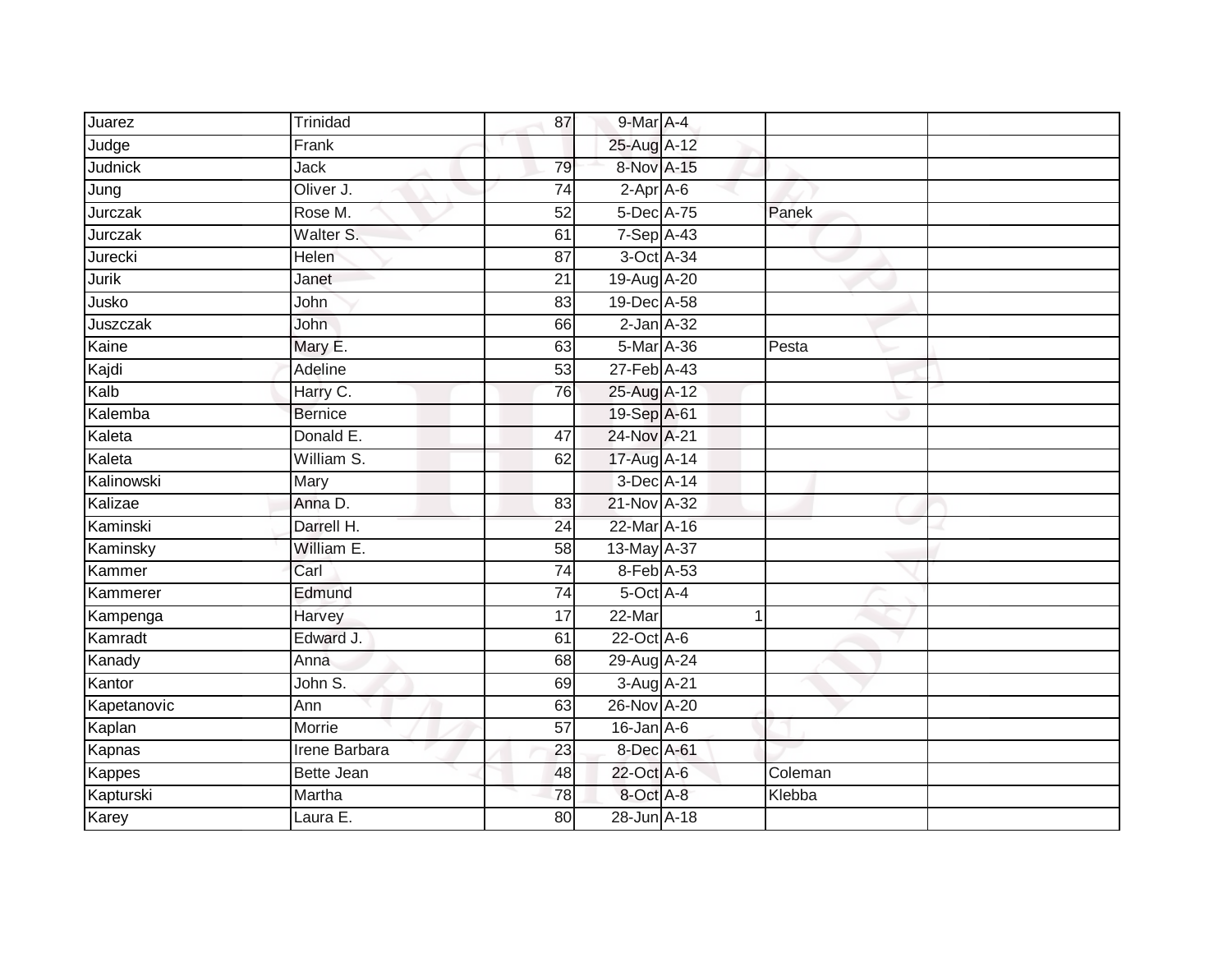| Karlson      | Lena J.              | 62              | 3-Jun A-24       |   |  |
|--------------|----------------------|-----------------|------------------|---|--|
| Karolik      | John E.              | 61              | 8-Jan A-43       |   |  |
| Karr         | Charles R.           | 65              | 22-Mar A-16      |   |  |
| Kasper       | Allan                | 52              | 2-Feb            | 1 |  |
| Kasprzak     | Raymond J. Sr.       | 63              | 13-Jun A-54      |   |  |
| Kasza        | Antonia              | 86              | 18-Jun A-33      |   |  |
| Kaszak       | Victoria E.          | 48              | $1$ -Jul $A$ -44 |   |  |
| Kaszuba      | Anthony              | 80              | 27-Sep A-16      |   |  |
| Kaszuba      | Thomas H.            | 85              | 28-Sep A-29      |   |  |
| Kaszuba      | Violet M.            | 57              | 7-Mar A-52       |   |  |
| Katsoulis    | Nicholas James       | 19              | 18-Apr A-50      |   |  |
| Kaufman      | <b>Christine Ann</b> | 20              | 18-Feb A-55      |   |  |
| Kavadas      | Tom J. (Effihios)    | 64              | $2$ -Mar $A$ -4  |   |  |
| <b>Kayes</b> | Anne Mae             | 69              | 6-Jun A-87       |   |  |
| Kayser       | <b>Susan Ellen</b>   | 28              | 1-Aug A-55       |   |  |
| Keck         | Charles B.           | 61              | 20-Dec A-30      |   |  |
| Keckich      | Nickolas W.          | $\overline{73}$ | $7 - Jun$ A-6    |   |  |
| Kedar        | Thomas S.            | 69              | 27-Jun A-53      |   |  |
| Keefe        | Opal E.              | 69              | 4-Apr A-57       |   |  |
| Keegan       | Ethel N.             | 81              | 22-Nov A-14      |   |  |
| Keilman      | Barbara B.           | 76              | 29-Sep A-63      |   |  |
| Keilman      | Henry G.             | 50              | $21$ -Jun $A-8$  |   |  |
| Keilman      | Henry J.             | 84              | 21-Apr A-28      |   |  |
| Keilman      | Shirley J.           | 51              | $16$ -Jan $A-6$  |   |  |
| Keith        | William C. (Dr.)     | 80              | 5-Mar A-36       |   |  |
| Kellar       | Stanley W.           | 47              | 31-Dec A-16      |   |  |
| Kemp         | Thomas J.            | 79              | 12-Feb A-38      |   |  |
| Kender       | Joseph E.            | 64              | 29-Mar A-4       |   |  |
| Kendra       | Karen A.             | 23              | $7 - Jun$ A-6    |   |  |
| Kendrick     | Harry L.             | 58              | 8-Jan A-43       |   |  |
| Kennedy      | Edward T.            | 68              | 11-Apr A-63      |   |  |
| Kennedy      | Eleanor M.           | $\overline{77}$ | 11-Nov A-63      |   |  |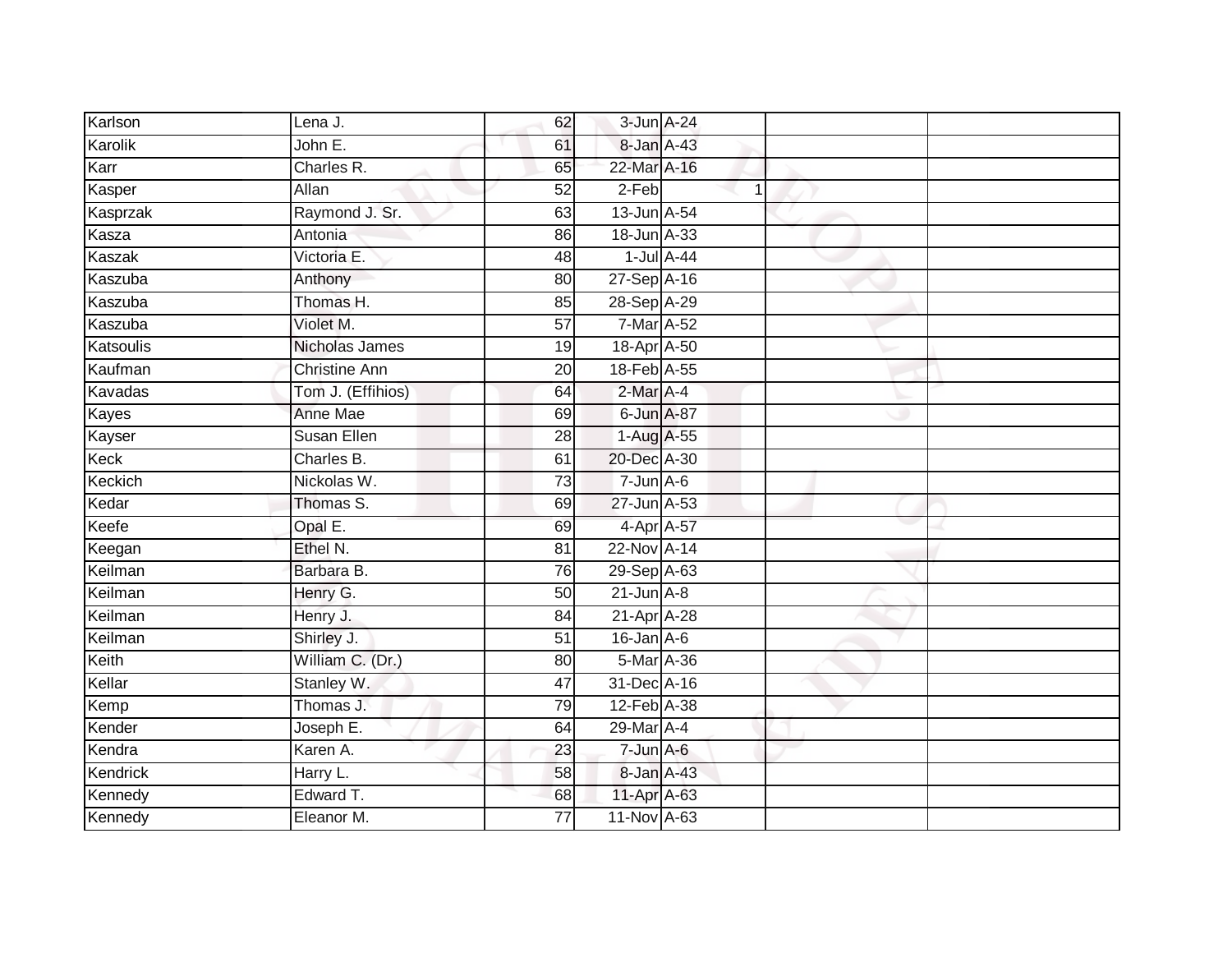| Kennedy      | John H.             | 70              | 3-May A-27      |  |  |
|--------------|---------------------|-----------------|-----------------|--|--|
| Kennedy      | <b>Marie</b>        | 68              | 27-Dec A-15     |  |  |
| Kennedy      | Nellie E.           | 87              | 7-Sep A-43      |  |  |
| Kensinger    | Walter M.           | 69              | 28-Nov A-52     |  |  |
| Kent         | Margaret V.         | $\overline{77}$ | $21$ -Jun $A-8$ |  |  |
| <b>Kepes</b> | Edward              | 79              | 7-Sep A-43      |  |  |
| Kesler       | LeRoy J.            | $\overline{71}$ | 31-Dec A-16     |  |  |
| Kessler      | Martha              | 62              | 9-Dec A-47      |  |  |
| Key          | Robert (Durby)      | 40              | 8-Dec A-61      |  |  |
| Kickert      | Elsie C.            | 79              | 24-Sep A-22     |  |  |
| Kickert      | <b>Harold Peter</b> | $\overline{37}$ | 8-Sep A-35      |  |  |
| Kidd         | Jean E.             | $\overline{37}$ | 28-Oct A-51     |  |  |
| Kiefer       | Joseph F.           | $\overline{74}$ | 6-Oct A-36      |  |  |
| Kindle       | Roy D.              | 76              | 19-Jul A-10     |  |  |
| King         | Charlie Jr.         | 79              | 5-Oct A-4       |  |  |
| King         | <b>Richard Lee</b>  | 44              | 22-Oct A-6      |  |  |
| Kinsey       | Josephine R.        |                 | 7-Nov A-37      |  |  |
| Kiraly       | John E.             | 51              | 13-Dec A-29     |  |  |
| Kisala       | Michael E.          | 59              | $13$ -Jan $A-3$ |  |  |
| Kisfalusi    | George              | 64              | 28-Jun A-18     |  |  |
| Kish         | August (Gus)        | 68              | 14-Jan A-10     |  |  |
| Kish         | Elizabeth           | 78              | 28-May A-28     |  |  |
| Kish         | Elizabeth A.        | 79              | 19-Sep A-61     |  |  |
| Kish         | Mary Louise         | 55              | 5-Aug A-28      |  |  |
| Kish         | <b>Steve</b>        | 79              | 18-Jan A-52     |  |  |
| Kiszenia     | Joseph              | $\overline{57}$ | 5-Dec A-75      |  |  |
| <b>Kitts</b> | <b>Ruth Naomi</b>   | 67              | 19-Mar A-31     |  |  |
| Klam         | Leroy               | 57              | $2-Aug$ $A-6$   |  |  |
| Klavas       | John E.             | 52              | 26-Jul A-8      |  |  |
| Klawitter    | Joseph F.           | 76              | 23-Jan A-24     |  |  |
| Klein        | John F.             | 81              | 18-May A-15     |  |  |
| Klein        | Margaret L.         | 65              | 22-Feb A-38     |  |  |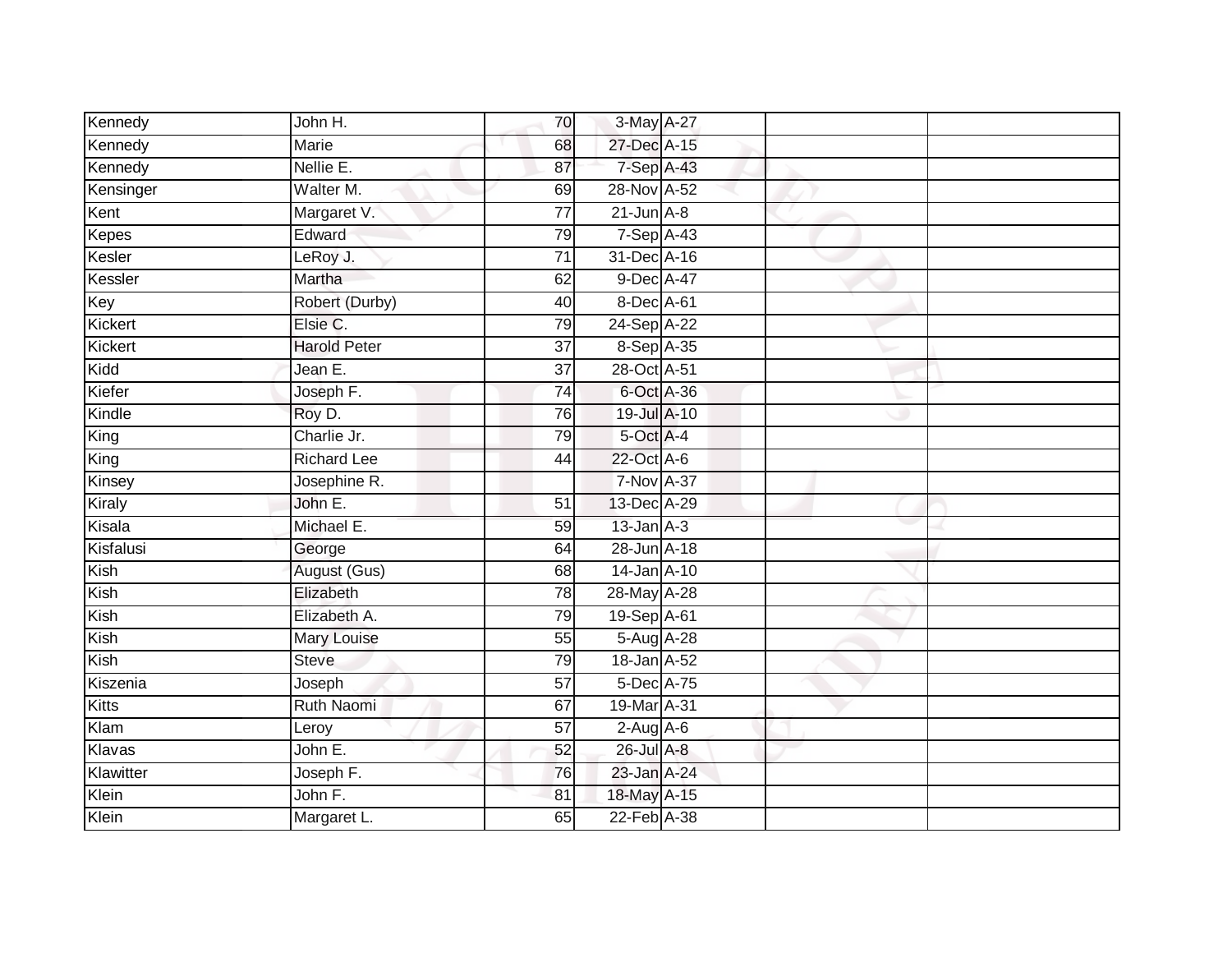| Klein        | Roland (Buck)         | 65              | 22-Jul A-22     |            |  |
|--------------|-----------------------|-----------------|-----------------|------------|--|
| Klekot       | Lottie J.             | 68              | $9-Aug$ $A-8$   |            |  |
| Klimek       | Joseph                | 86              | 15-Dec A-35     |            |  |
| Kline        | William F.            | 61              | 9-Feb A-4       |            |  |
| Klodzinski   | Eleanor G.            | $\overline{54}$ | $2$ -Feb $A-11$ |            |  |
| Klokocki     | Joseph                | 88              | 31-May A-16     |            |  |
| Klompmaker   | Herman Sr.            | 68              | 8-Jan A-43      |            |  |
| Klopsch      | Melvin P.             | $\overline{52}$ | 22-Nov A-14     |            |  |
| Klusmeir     | Irene                 | 80              | $23$ -Feb $A-8$ |            |  |
| Kmecza       | Mary                  | 99              | 24-Nov A-21     |            |  |
| Kmetyi       | Mary                  | $\overline{92}$ | 6-May A-51      |            |  |
| Knapp        | James E.              | 79              | 29-Feb A-30     |            |  |
| Knight       | Thomas                | 20              | 10-Feb A-21     |            |  |
| Knipp        | David J.              | $\overline{21}$ | 21-Dec A-21     |            |  |
| Koch         | William (Bill)        | $\overline{82}$ | $2$ -Feb $A-11$ |            |  |
| Koedyker     | Edwin                 | 67              | 4-Jan A-22      |            |  |
| Koedyker     | Jack W.               | 38              |                 | 4-Jul A-51 |  |
| Koester      | Fred A.               | 87              | 15-Feb A-54     |            |  |
| Kohli        | Eva                   | 27              | 16-Aug A-23     |            |  |
| <b>Kokos</b> | Darlyn                | $\overline{21}$ | 11-Nov A-63     |            |  |
| Kokot        | <b>Lillie May</b>     | 62              | 25-Jun A-28     |            |  |
| Kolar        | Michael Sr.           | 59              | 12-May A-51     |            |  |
| Kolb         | Philip M.             | 88              | 22-Nov A-14     |            |  |
| Kolina       | Andrew Sr.            | 88              | 26-May A-63     |            |  |
| Kolodziej    | Antoinette            | 45              | 28-Jun A-18     |            |  |
| Kolodziej    | Frances A.            | 88              | 8-Feb A-53      |            |  |
| Kolodziej    | John S.               | 67              | 29-Feb A-30     |            |  |
| Konuck       | George A.             | 71              | 29-Jul A-26     |            |  |
| Konvalinka   | Dorothy W.            | 70              | 29-Jan A-45     |            |  |
| Kooi         | <b>Bert</b>           | 68              | 14-Sep A-29     |            |  |
| Kooistra     | Garret (Skinny)       | 61              | 28-Oct A-51     |            |  |
| Kooy         | <b>Mary Braschler</b> | 84              | 18-May A-15     |            |  |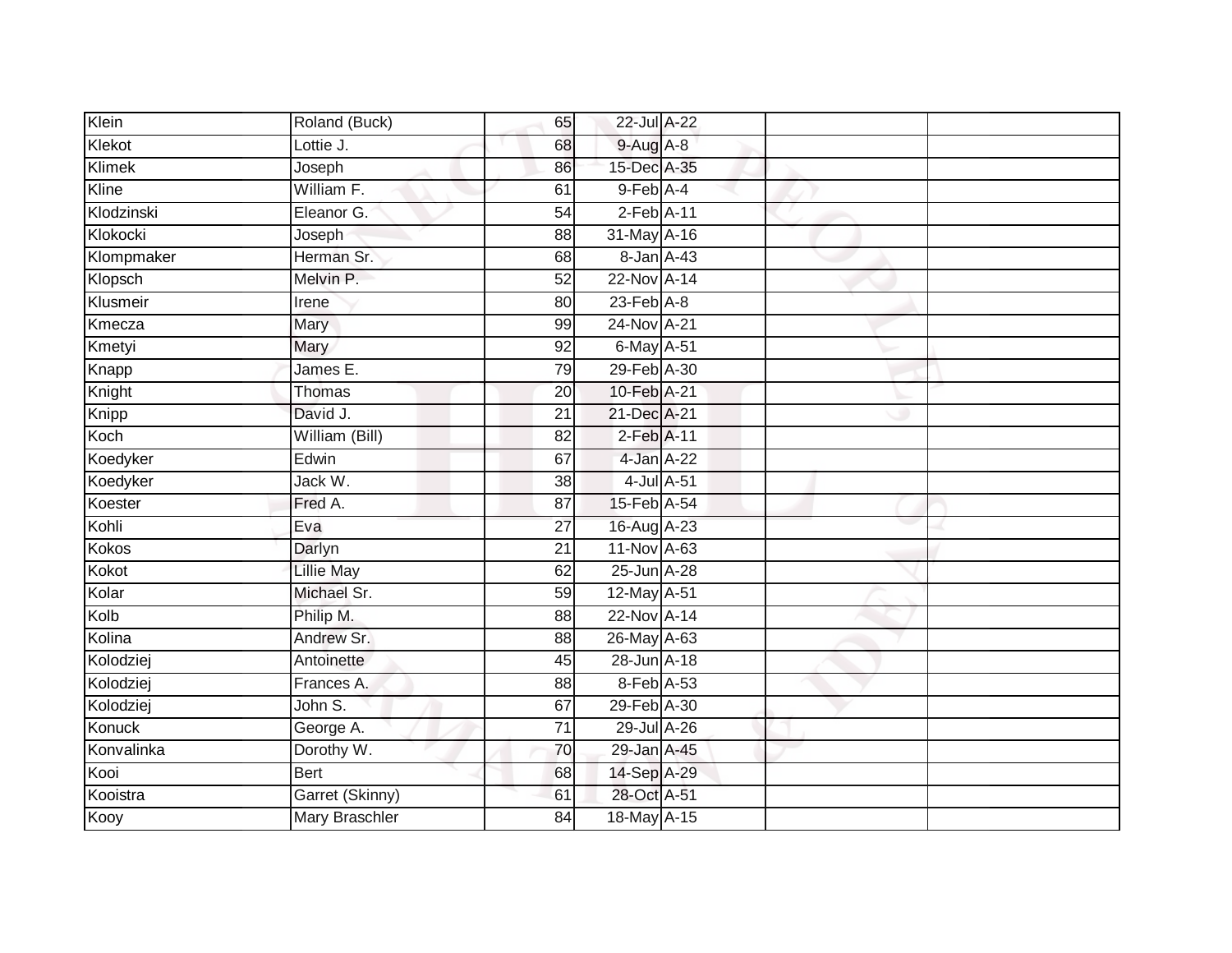| Kopaczewski   | Chester M.            | 53              | 18-Mar A-20     |                |          |  |
|---------------|-----------------------|-----------------|-----------------|----------------|----------|--|
| Koppelman     | Edward H.             | 77              | 4-Oct A-18      |                |          |  |
| Korem         | Joseph J.             | 83              | 2-Jun A-45      |                |          |  |
| Korem         | Josephine             | 83              | 15-Apr A-41     |                |          |  |
| Korns         | Clark Edmund Sr.      | $\overline{82}$ | 7-Oct A-10      |                |          |  |
| Koroluk       | <b>Steve Paul</b>     | 53              | 12-Dec A-62     |                |          |  |
| Korpas        | Louis                 | 65              | 22-Sep A-26     |                |          |  |
| <b>Kors</b>   | John P.               | 77              | 26-Sep A-87     |                |          |  |
| Kosakowski    | John J.               | 91              | 18-Aug A-39     |                |          |  |
| Kosky         | Louise A.             | 89              | 29-Aug A-24     |                |          |  |
| Kosteba       | Rose H.               | 57              | $27 - Dec$ A-15 |                | Supergan |  |
| Kostoff       | Costa                 | 55              | $21$ -Jun $A-8$ |                |          |  |
| Kostyo        | Steve Sr.             | 88              | 7-Sep A-43      |                |          |  |
| Kotas         | Mary                  | 95              | 25-Mar A-32     |                | Voyt     |  |
| Kotecki       | <b>Stella</b>         | $\overline{84}$ | 5-Oct A-4       |                |          |  |
| Kotlar        | John $\overline{F}$ . | 63              | 8-Apr A-28      |                |          |  |
| Kotyuk        | Gizella               | 65              | 27-Jul A-22     |                |          |  |
| Kouvel        | Thomas                | 78              | 16-Aug A-23     |                |          |  |
| Koval         | Anton P.              | 60              | 30-Nov A-14     |                |          |  |
| Kovalcik      | Ignac                 | 81              | 18-Jun A-33     |                |          |  |
| Kovan         | Andrew A.             | 65              | 20-Aug A-4      |                |          |  |
| Kovczun       | John                  | 64              | $6 - Jan$       |                |          |  |
| Kovich        | Mary                  | 65              | 15-Mar A-6      |                |          |  |
| Kowalski      | Stanley A.            | $\overline{57}$ | 4-Oct A-18      |                |          |  |
| Kowalski      | Walter                | 80              | 28-Mar A-30     |                |          |  |
| Kozacik       | Joseph S.             | 69              | 28-Jan A-41     |                |          |  |
| Kozak         | Zuzana                | $\overline{77}$ | 14-May A-10     |                |          |  |
| Koziolkiewicz | Mary                  | 80              | 14-Mar A-24     |                |          |  |
| Kozma         | Tibor                 | 66              | 25-Mar          | $\overline{1}$ |          |  |
| Krajewski     | Frank M.              | 49              | 23-Mar A-21     |                |          |  |
| Krakowski     | Edward S. (Rev.)      |                 | 18-Apr A-50     |                |          |  |
| Kralowetz     | William H.            | 79              | 29-Aug A-24     |                |          |  |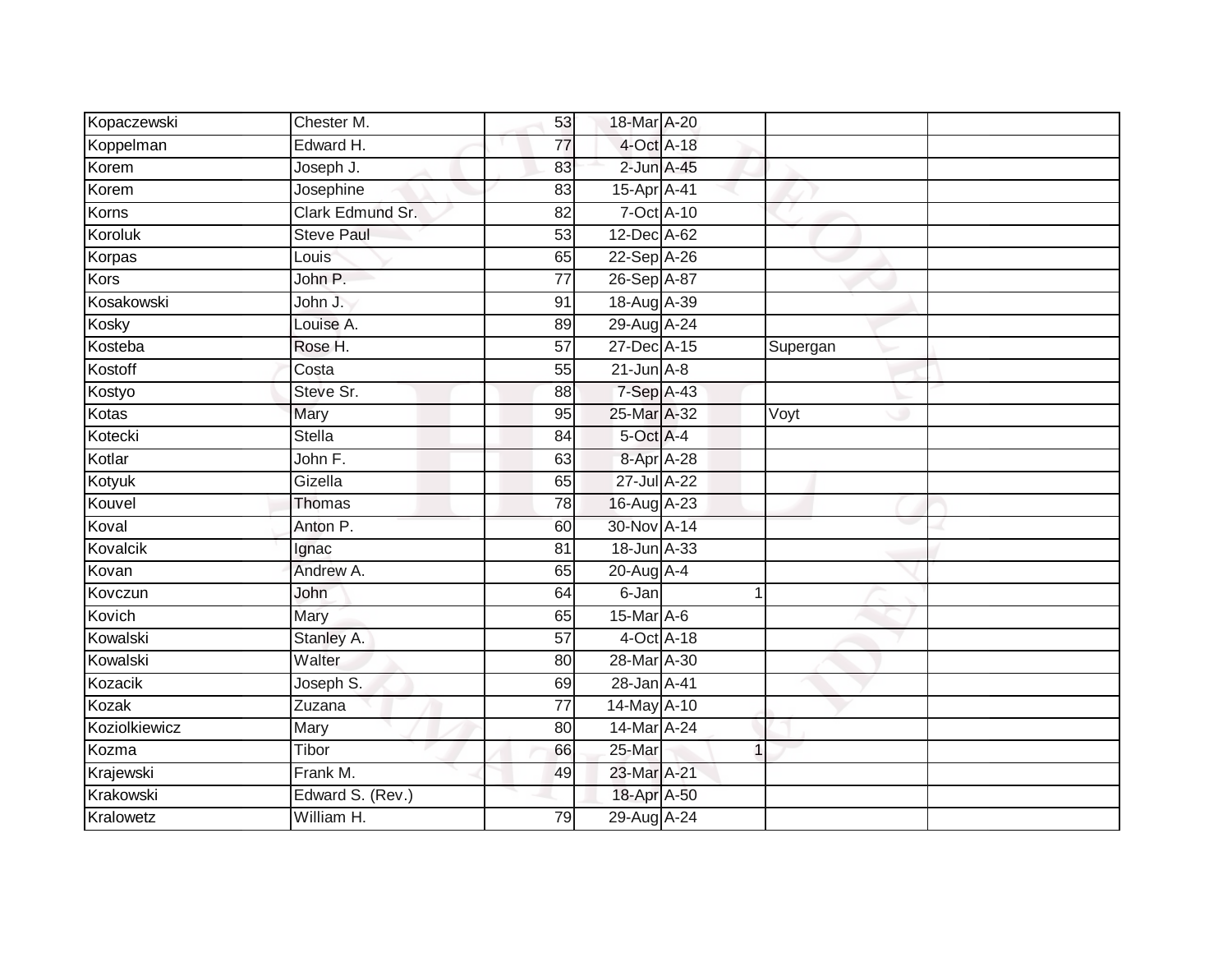| Kramer          | Gary           | 22              | 17-Aug           | 1 |        |  |
|-----------------|----------------|-----------------|------------------|---|--------|--|
| Kraneis         | Claire         | 66              | 30-Jun A-53      |   |        |  |
| Krapac          | Paul           | 79              | 18-Jan A-52      |   |        |  |
| Krasinski       | Steve T. Sr.   | 73              | 24-Oct A-63      |   |        |  |
| Kraska          | Stanley J.     | 75              | 9-Jun A-39       |   |        |  |
| Krass           | Jacob          | $\overline{92}$ | 19-Feb A-45      |   |        |  |
| Kratochvil      | Tony J.        | 60              | 18-Feb A-55      |   |        |  |
| Kratzer         | Tene           | 70              | 15-Jan A-24      |   |        |  |
| Krause          | Edward J.      | 67              | 25-Apr A-39      |   |        |  |
| <b>Kreis</b>    | Ralph W.       | 65              | 7-Apr A-38       |   |        |  |
| Kretz           | Mildred        | 66              | 12-Mar A-20      |   |        |  |
| Kretz           | Philip         | 70              | $1-Oct$ A-14     |   |        |  |
| Kretz           | Veronica       | 88              | 6-Oct A-36       |   |        |  |
| Kritsch         | Ervin C.       | 69              | $17$ -Feb $A$ -4 |   |        |  |
| <b>Krivanek</b> | Frank          | $\overline{82}$ | $1-Oct$ A-14     |   |        |  |
| Krizan          | Anna T.        | 89              | 5-Feb A-22       |   |        |  |
| Kroeker         | Anna I.        |                 | 18-Apr A-50      |   |        |  |
| Krol            | Joseph Sr.     | 60              | 9-Sep A-47       |   |        |  |
| Kroll           | Alan S.        | 30 <sup>°</sup> | 21-Jul A-51      |   |        |  |
| Kropp           | Helen D.       | $\overline{71}$ | 12-Sep A-30      |   |        |  |
| Krouse          | Edward J.      | 67              | 26-Apr A-23      |   |        |  |
| Krstevic        | <b>Mitre</b>   | 67              | 10-Feb           | 1 |        |  |
| Krudup          | Herman H.      | 83              | 24-Dec A-33      |   |        |  |
| Krueger         | August W.      | 85              | 18-May A-15      |   |        |  |
| Krupa           | Carolina       | 87              | $2-Sep$ A-41     |   |        |  |
| Kruszka         | Martin         | 85              | 9-Dec A-47       |   |        |  |
| Krysteck        | Elsie L.       | 62              | 18-Mar A-20      |   | Jansen |  |
| Kubacki         | Roy J.         | 49              | 22-Dec A-38      |   |        |  |
| <b>Kubeck</b>   | Francis B. Sr. | 55              | 9-Jun A-39       |   |        |  |
| Kubisz          | Walter         |                 | 9-Sep A-47       |   |        |  |
| <b>Kucek</b>    | Margaret M.    | 54              | 3-Sep A-37       |   |        |  |
| Kuchar          | <b>Tillie</b>  | 90              | 21-Sep A-14      |   |        |  |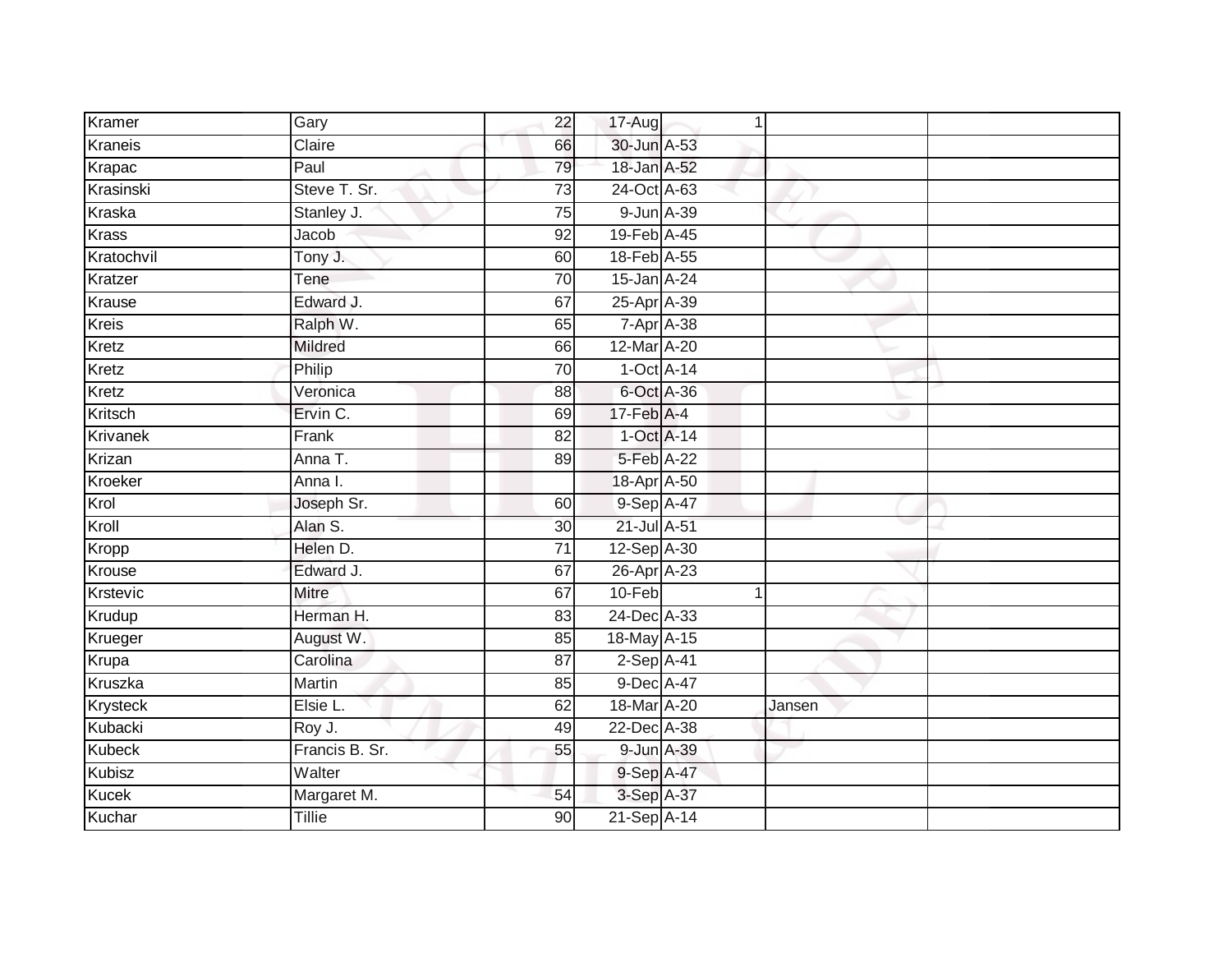| <b>Kuczek</b>  | Stanley           | 62              | 19-Aug A-20     |                |  |
|----------------|-------------------|-----------------|-----------------|----------------|--|
| Kuehl          | Edward            |                 | 7-Mar A-52      |                |  |
| Kuharski       | George M.         | 80              | $20$ -Feb $A-8$ |                |  |
| Kulig          | Katherine         | 89              | 30-Jan A-18     |                |  |
| Kunde          | <b>Helen</b>      | $\overline{78}$ | 30-Nov A-14     | Compton        |  |
| Kunde          | Walter A.         | 82              | 26-Mar A-43     |                |  |
| Kunka          | Catherine         | 79              | 25-Jan A-36     |                |  |
| Kunow          | Arthur E.         | 64              | 28-May A-28     |                |  |
| Kuraskiewicz   | Lorene (Kurke)    | 13              | 18-Aug A-39     |                |  |
| Kurcharski     | Helen T.          | 51              | 2-Sep A-41      |                |  |
| Kurowski       | Josephine         | 60              | $9-AugA-8$      | Nicpon         |  |
| Kurtales       | Afrodite          | 65              | 23-Aug A-12     |                |  |
| Kuryga         | Stanley W. Jr.    | 27              | 30-May A-45     |                |  |
| Kurzeja        | Robert F.         | 40              | 8-Dec A-61      |                |  |
| Kushneruk      | <b>Steve</b>      | 14              | 19-Apr          | $\overline{1}$ |  |
| <b>Kuss</b>    | George J. Sr.     | 83              | 29-Nov A-6      |                |  |
| Kustor         | Suzanna (Bede)    | 87              | 9-Jun A-39      |                |  |
| Kustron        | Walter            | 65              | 18-Jan A-52     |                |  |
| Kutcka         | Joseph S.         | 70              | 29-Nov A-6      |                |  |
| <b>Kutys</b>   | <b>Tillie</b>     | 74              | 26-Sep A-87     |                |  |
| <b>Kuzanek</b> | Jack A. (Capt.)   |                 | $28-Sep$        | 1              |  |
| Kwiatkowski    | Lillian           |                 | 21-Mar A-30     |                |  |
| Kyowski        | Edward A.         | 69              | 4-Feb A-36      |                |  |
| Labonc         | Louis             | $\overline{58}$ | 22-Feb A-38     |                |  |
| LaBuda         | Norbert Sr. (Bud) | 55              | 5-Mar A-36      |                |  |
| Lackey         | Mary A.           | 87              | 15-Oct A-31     |                |  |
| Lacy           | Glenn C.          | 63              | 28-Mar A-30     |                |  |
| Lagestee       | Peter             | 63              | 10-Mar A-56     |                |  |
| Lakes          | Julius J.         | 75              | 25-Jul A-78     |                |  |
| Lammering      | Edna $R$ .        | 86              | 28-Sep A-29     |                |  |
| Laney          | Lester Eugene     | 69              | 9-Jan A-8       |                |  |
| Langen         | Jennie B.         | 94              | $1-Nov A-39$    |                |  |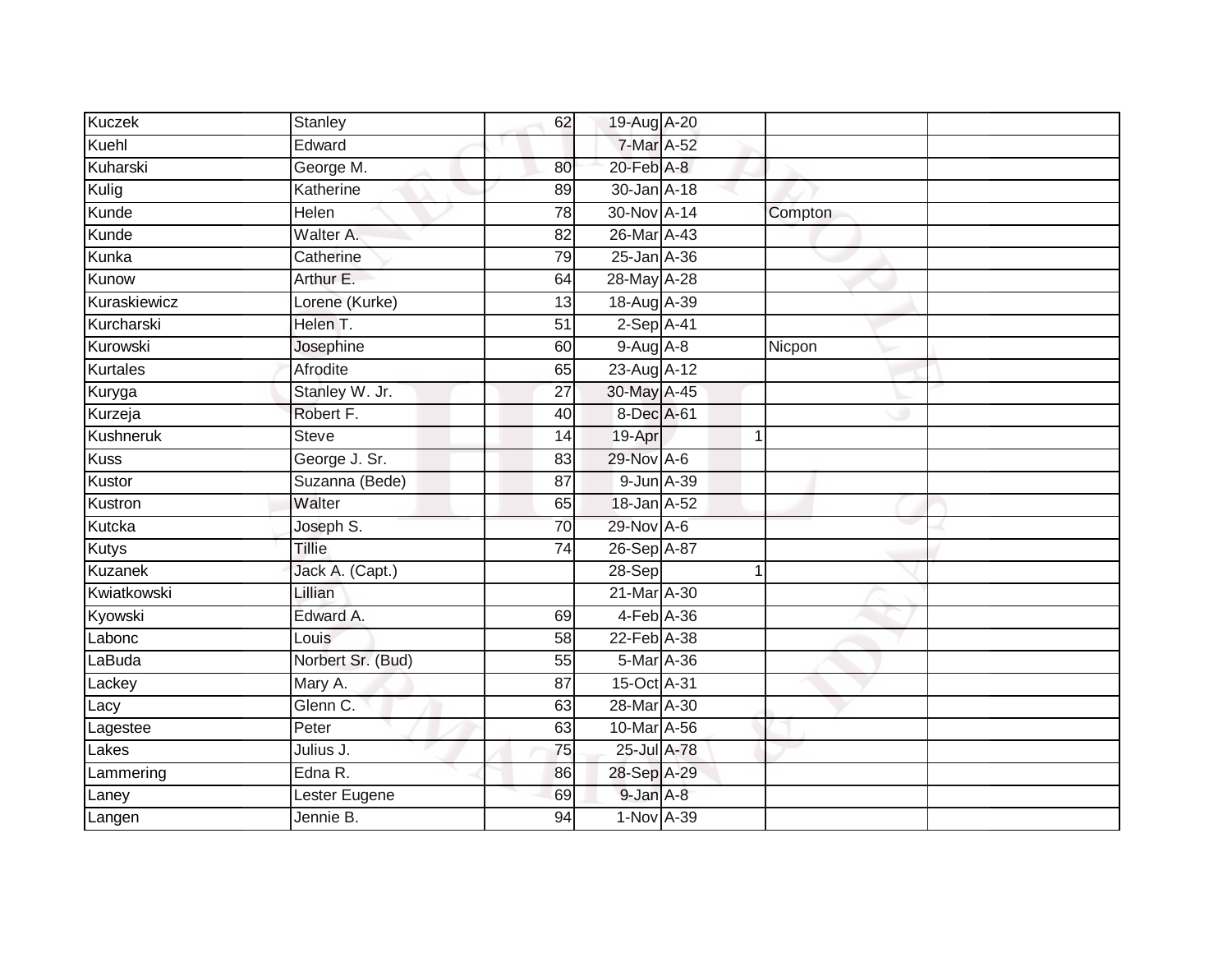| Langston   | Eddie Lue        | 73              | 6-Aug A-31       |                |  |
|------------|------------------|-----------------|------------------|----------------|--|
| LaNoue     | Emma L.          | 86              | 19-May A-62      |                |  |
| Lansdown   | Jesse            |                 | 13-Oct A-20      |                |  |
| Lansing    | Aratus Ray       | 77              | 22-Mar A-16      |                |  |
| Lansing    | Lorene           | 73              | $21$ -Jun $A-8$  |                |  |
| Lapkovitch | <b>Steve</b>     | 79              | $15$ -Jun $A$ -4 |                |  |
| LaPosa     | Ann E.           | 59              | 23-Jan A-24      |                |  |
| Lapunia    | Anna             | 79              | $2$ -Jan $A-32$  |                |  |
| Lareau     | Logan E.         | 70              | 14-Nov A-57      |                |  |
| Larkins    | Guy E.           | $\overline{78}$ | 3-Mar A-52       |                |  |
| Larkins    | Madylyn          | $\overline{77}$ | 26-Sep A-87      |                |  |
| LaSalle    | Vivian           | 80              | 29-Jan A-45      |                |  |
| Lascovich  | Mile             | 88              | 17-Nov A-63      |                |  |
| Lasher     | Thomas J.        | 55              | 26-Nov A-20      |                |  |
| Laskowski  | Jeanette         | $\overline{72}$ | 30-Jun A-53      |                |  |
| Laskowski  | Paul S.          | 48              | 12-Jul A-25      |                |  |
| LaSota     | Frank L.         | 57              | 16-Feb A-12      |                |  |
| Lathrop    | Jesse H.         | 73              | $2-Aug$ A-6      |                |  |
| Latiak     | Linda O.         | 25              | $2-Aug$ A-6      |                |  |
| Latour     | <b>Orpha Mae</b> | 36              | 25-May A-12      | <b>Beavers</b> |  |
| Latulip    | Kevin            | 19              | $14 -$ Jul       |                |  |
| Lawbaugh   | Walter H.        | 74              | 4-Jan A-22       |                |  |
| Lawler     | Deleen C.        |                 | 3-Oct A-34       |                |  |
| Lawlor     | Minnie           | 84              | $23$ -Feb $A-8$  | Koontz         |  |
| Lawrence   | William M.       | 59              | 22-Jul A-22      |                |  |
| Lawson     | Nellie G.        | 68              | 21-Apr A-28      |                |  |
| Lax        | Salone M.        | 73              | 7-Oct A-10       |                |  |
| Lay        | Danny R.         | 24              | 18-May A-15      |                |  |
| Lazar      | Zack             | 59              | 3-Feb A-18       |                |  |
| Lazzell    | Mabel L.         | 66              | 11-Nov A-63      |                |  |
| Leach      | Larry Wayne      | 25              | 7-Sep A-43       |                |  |
| Leasure    | Josephine M.     |                 | $17$ -Feb $A$ -4 |                |  |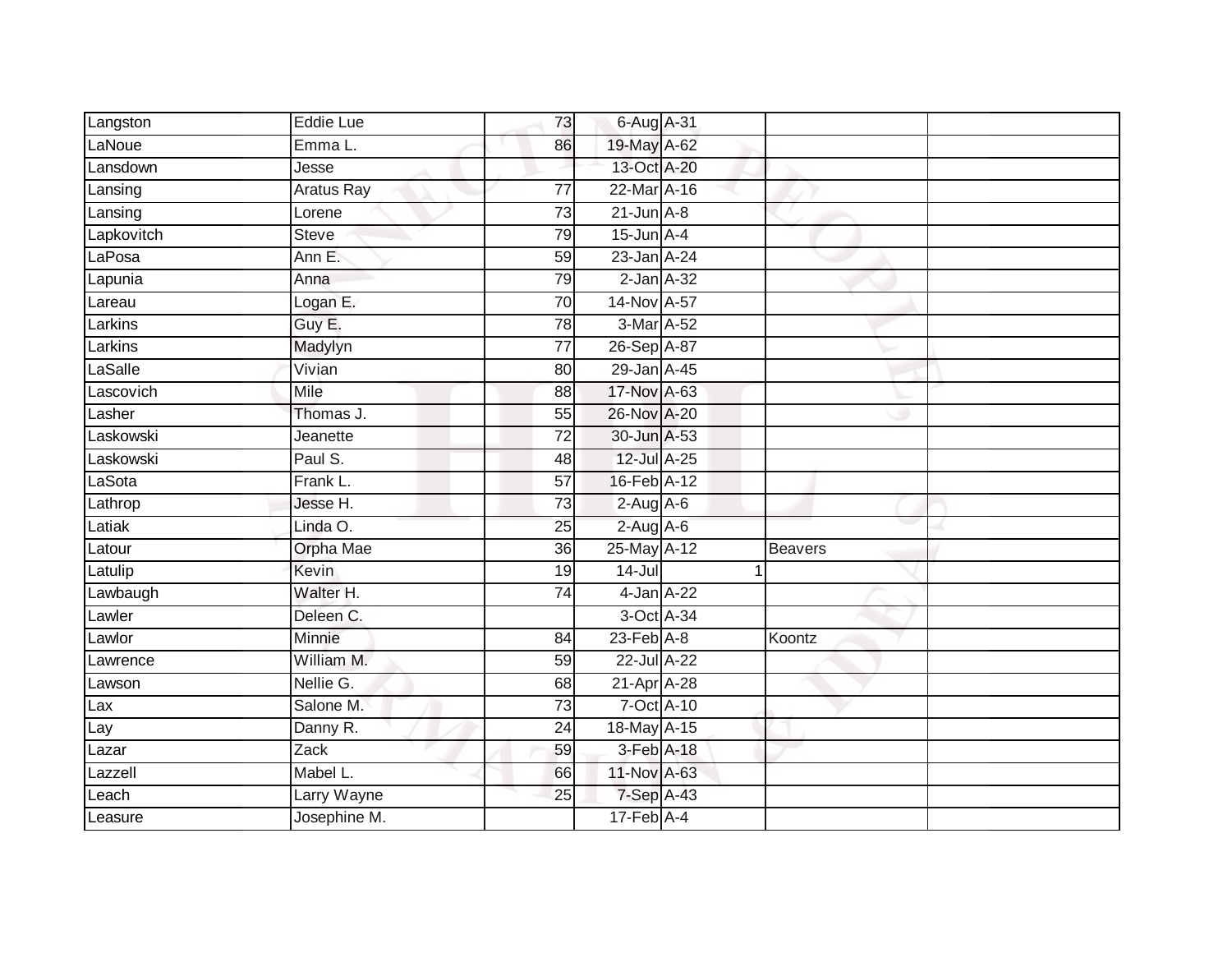| Lecyk       | John                  | 59              | 4-Apr A-57       |         |  |
|-------------|-----------------------|-----------------|------------------|---------|--|
| Ledbetter   | Dorothy               | 46              | 30-Apr A-37      |         |  |
| Ledbetter   | Oliver Ward Sr.       | $\overline{78}$ | 16-Aug A-23      |         |  |
| Lee         | <b>Harold William</b> | $\overline{71}$ | 8-Jan A-43       |         |  |
| Lee         | Margaret L:           | 64              | 19-Feb A-45      |         |  |
| Leech       | Sam (Stanley)         |                 | $11$ -Jun $A-8$  |         |  |
| Lehmann     | John F.               | 49              | $27$ -Apr $A$ -6 |         |  |
| Leimbach    | Arthur W.             | 53              | 19-Mar A-31      |         |  |
| Lenart      | Helga M.              | $\overline{51}$ | 11-Jul A-64      |         |  |
| LeNeave     | Jason B.              | 6 days          | 15-Oct A-31      |         |  |
| Lengyel     | <b>Helen Dorothy</b>  |                 | 13-Feb A-27      | Krisko  |  |
| Leonard     | George (Art)          | 71              | 19-Aug A-20      |         |  |
| Leonard     | James H.              | $\overline{77}$ | 4-Jan A-22       |         |  |
| Leone       | Joyce M.              | 51              | $2-Sep$ A-41     |         |  |
| LePell      | Ernest F.             | 66              | 8-Aug A-22       |         |  |
| Lepley      | Herman                | 79              | 18-Jun A-33      |         |  |
| Leshuk      | Peter                 | 88              | 3-Jun A-24       |         |  |
| Leskosky    | Alice                 | 61              | 22-Sep A-26      |         |  |
| Lesmeister  | Martha E.             | 79              | $9$ -Jan $A-8$   | Schrum  |  |
| Levin       | <b>Charles</b>        | 70              | 4-Oct A-18       |         |  |
| Levin       | Sidney L.             | 64              | 20-Jul A-29      |         |  |
| Levinson    | Rose                  | 73              | 12-Oct A-6       |         |  |
| Lewandowski | Frank X.              |                 | 27-Jun A-53      |         |  |
| Lewis       | Joseph                | 85              | 16-Feb A-12      |         |  |
| Lewis       | Lorraine              | 42              | $2$ -Jan $A-32$  |         |  |
| Lewis       | <b>Margery Dalton</b> |                 | 27-Jun A-53      |         |  |
| Lewis       | Pearl E.              | 85              | 19-Nov A-4       |         |  |
| Lewis       | Roy W.                | 61              | 6-Jul A-4        |         |  |
| Lewis       | Sadie                 | 75              | 25-Jan A-36      | Kennedy |  |
| Lewis       | <b>Tillie</b>         | 82              | 28-Sep A-29      |         |  |
| Lewis       | Violet A.             | 72              | 11-Feb A-61      |         |  |
| Lias        | Hosia                 | 76              | 24-Dec A-33      |         |  |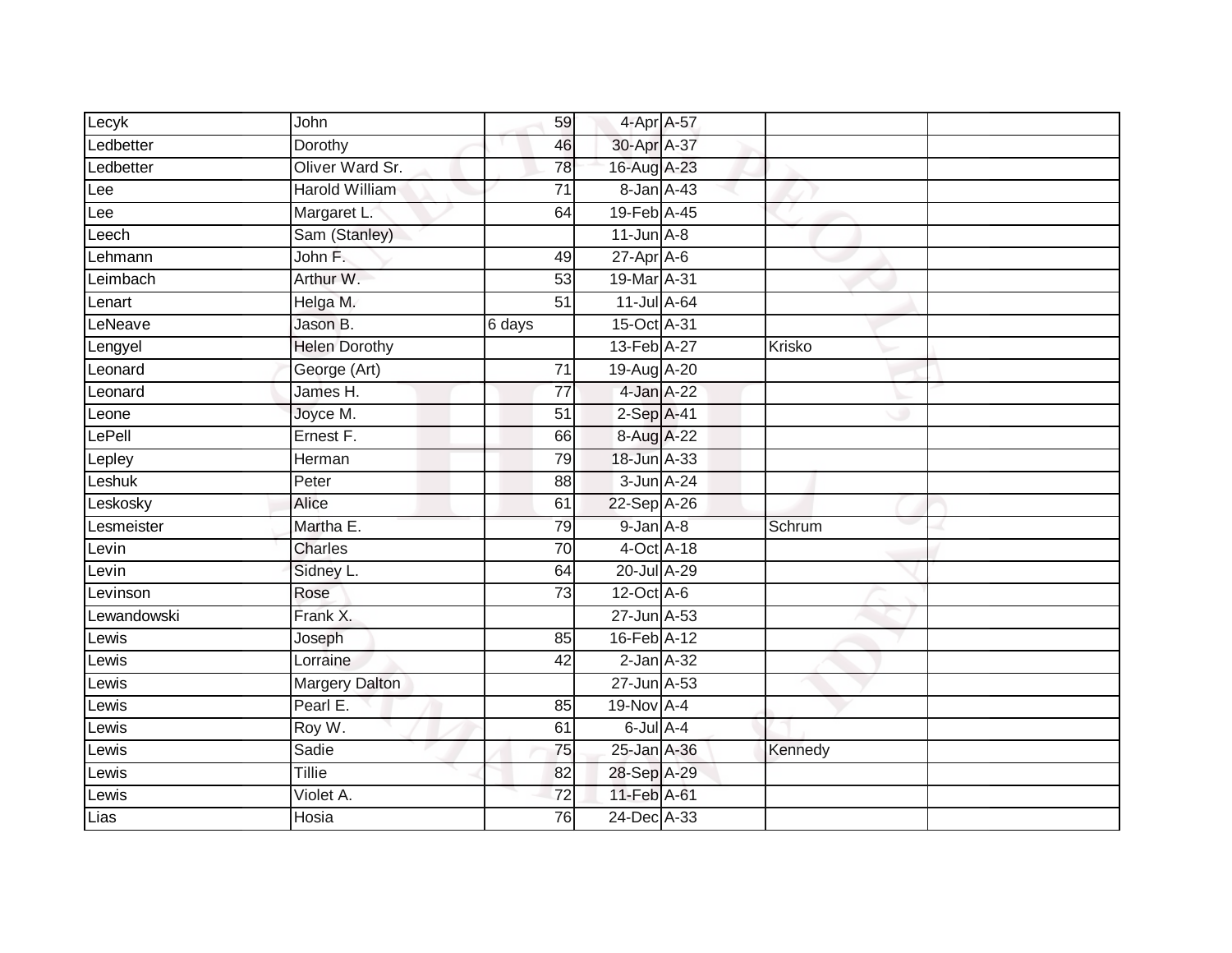| Liaskos    | John N.                | 81              | 27-Jul A-22        |            |        |  |
|------------|------------------------|-----------------|--------------------|------------|--------|--|
| Lidke      | Harry                  | 76              | 20-Aug A-4         |            |        |  |
| Lieberman  | <b>Shirley Rebecca</b> | 66              | 14-Jun A-8         |            |        |  |
| Liesenfelt | Andrew F.              | 74              | 10-Mar A-56        |            |        |  |
| Lightcap   | Clarence R.            |                 | 27-Feb A-43        |            |        |  |
| Lignell    | Elizabeth              | 74              | 27-May A-56        |            |        |  |
| Lilly      | Charles W.             | 58              | 16-May A-78        |            |        |  |
| Limbrick   | Emerson J.             | 44              | 12-Sep             |            |        |  |
| Lindhorst  | Deloris A.             | 60              | 20-Dec A-30        |            |        |  |
| Lindsay    | Loretta A.             | 38              | $1-Feb$ A-26       |            | Galocy |  |
| Ling       | Gladys E.              | 60              | 26-Jul A-8         |            |        |  |
| Linko      | John                   | $\overline{51}$ | 28-May A-28        |            |        |  |
| Lippincott | Marion A.              |                 | 29-Jun A-18        |            |        |  |
| Liptak     | Anastasia              | 93              | 16-Jan A-6         |            |        |  |
| Lobonoc    | John George            | 26              | 19-May A-62        |            |        |  |
| Locke      | John M.                | 62              | 1-Dec A-32         |            |        |  |
| Lockett    | Pecola                 | 68              | 15-Aug A-36        |            |        |  |
| Lockhart   | Sarah E.               | 69              | 14-Mar A-24        |            |        |  |
| Lohse      | August H.              | 85              | $2$ -Feb $A-11$    |            |        |  |
| Lohse      | Elmer C.               | 80              | 8-Apr A-28         |            |        |  |
| Lokanc     | Dorothy Louise         | 45              | $4$ -Jun $A$ -6    |            |        |  |
| Loney      | Cary A.                | $\overline{21}$ | $28 - Jan$         |            | 1      |  |
| Long       | Dale                   | 62              | 5-May A-46         |            |        |  |
| Long       | <b>Ella Walters</b>    | 93              | $7 - Apr$ $A - 38$ |            |        |  |
| Long       | Everett H.             | 67              | 18-May A-15        |            |        |  |
| Long       | <b>James Richard</b>   | 43              |                    | 9-Jul A-39 |        |  |
| Longbottom | Lillian R.             | $\overline{71}$ | 28-Nov A-52        |            |        |  |
| Lopez      | Charles J.             |                 | 15-Dec A-35        |            |        |  |
| Lopez      | Efren T. Jr.           | 14              | 8-Aug A-22         |            |        |  |
| Lopez      | Jesus                  |                 | 24-May A-13        |            |        |  |
| Love       | Clayton R.             | 68              | 19-Nov A-4         |            |        |  |
| Love       | Elizabeth Ann          | 34              | 8-Feb A-53         |            |        |  |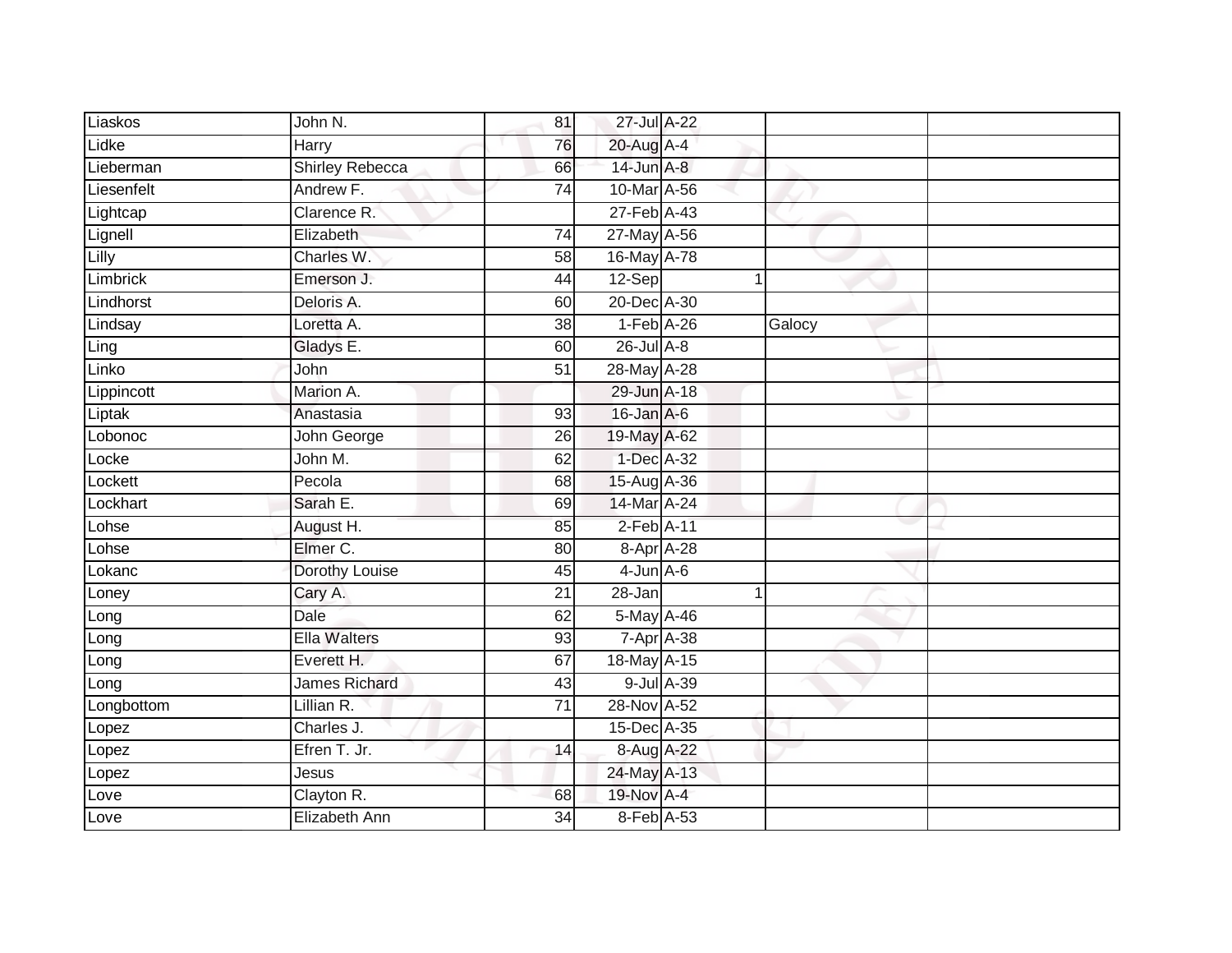| Love            | Joseph M.           | 58              | 27-Jan A-32  |          |  |
|-----------------|---------------------|-----------------|--------------|----------|--|
| Love            | Wilbur Juan         | 61              | 15-Nov A-36  |          |  |
| Lucas           | Alice A.            | 65              | 16-Feb A-12  |          |  |
| Lucas           | George R.           | 76              | 2-Mar A-4    |          |  |
| Lucas           | Robert A.           | 49              | 17-Sep A-18  |          |  |
| Luchene         | Bonnie I.           | $\overline{77}$ | 11-Oct A-39  |          |  |
| Lukoshavich     | Peter               | 84              | 30-Jan A-18  |          |  |
| Lukowicz        | Katherine           | 84              | 16-Apr A-12  |          |  |
| Lula            | Elizabeth F.        | 67              | 13-Dec A-29  |          |  |
| Lump            | Joseph              | 79              | $2-Nov$ A-14 |          |  |
| Luna            | <b>Timothy Shaw</b> | 23 months       | 28-Nov A-52  |          |  |
| Lundskog        | Sten P.             | 81              | 15-Sep A-43  |          |  |
| Lundstrom       | Axel W.             | 82              | 23-Apr A-6   |          |  |
| Lunkes          | Clarence A. (Cal)   | 66              | 16-Aug A-23  |          |  |
| Lunsford        | William R.          | $\overline{70}$ | 30-Jan A-18  |          |  |
| Lup             | Mary                | 68              | 6-Apr A-18   |          |  |
|                 |                     |                 |              |          |  |
|                 | Margaret            |                 | 25-Feb A-6   | Cheranko |  |
| Luptak          | Carl M.             | 85              | 16-Nov A-14  |          |  |
| Lutter          | Katherine           | 55              | 25-Oct A-39  |          |  |
| Lutton<br>Luzzi | Vincent             |                 | 4-Mar A-45   |          |  |
|                 | Marie Elizabeth     | 73              | 19-May A-62  |          |  |
| Lynch<br>Lynch  | Patrick             | $\overline{80}$ | 25-Jan A-36  |          |  |
| Lynn            | Marvin E.           | 62              | 26-Feb A-43  |          |  |
|                 |                     |                 |              |          |  |
|                 |                     |                 |              |          |  |
|                 |                     |                 |              |          |  |
|                 |                     |                 |              |          |  |
|                 |                     |                 |              |          |  |
|                 |                     |                 |              |          |  |
|                 |                     |                 |              |          |  |
|                 |                     |                 |              |          |  |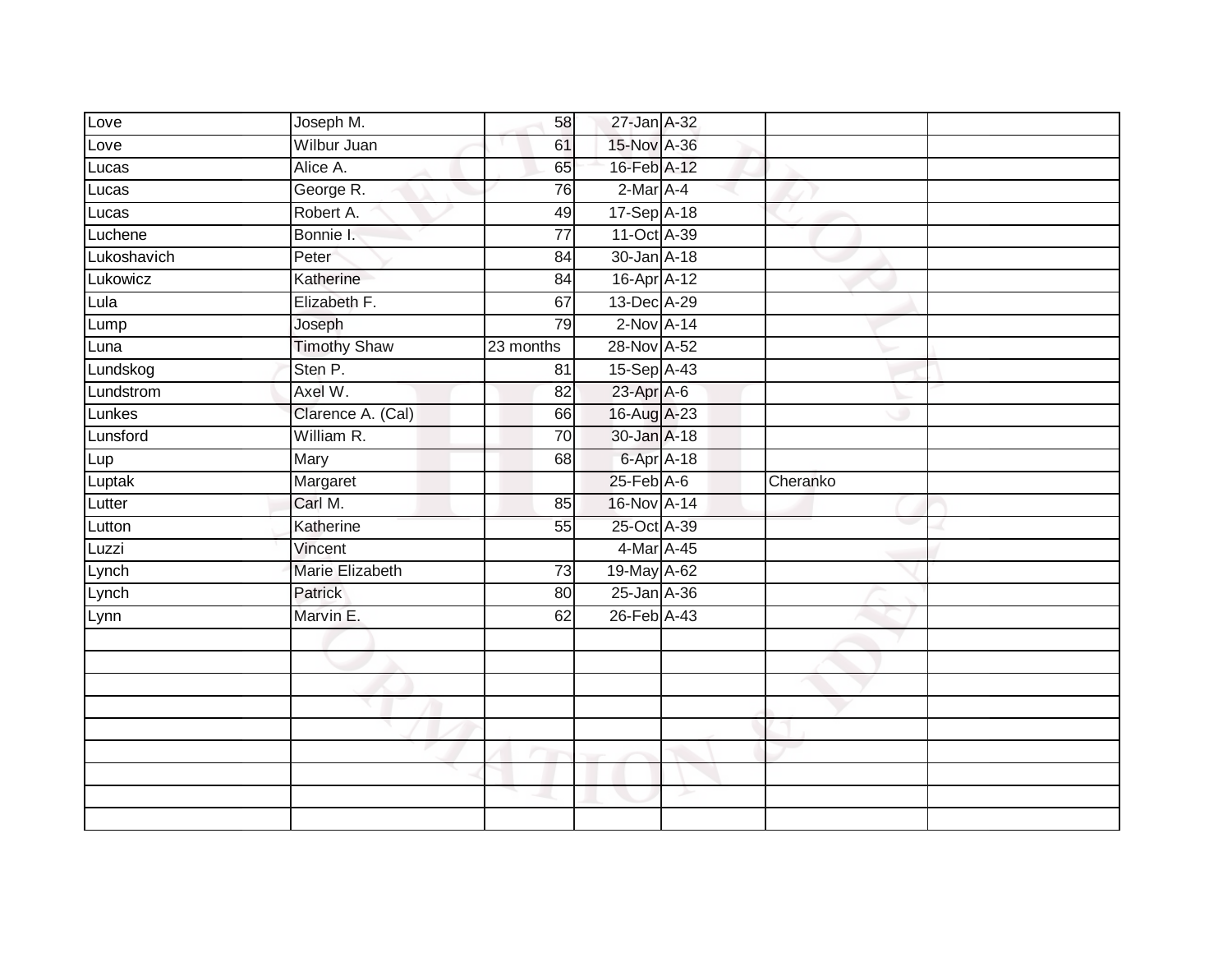| <b>Surname</b> | <b>Given</b>     | Age             | <b>Date</b>      | Page           | <b>Maiden</b> | <b>Note</b> |
|----------------|------------------|-----------------|------------------|----------------|---------------|-------------|
| Mace           | Edward P.        | 33              | 2-Feb A-11       |                |               |             |
| Macesich       | Mary             | 70              | 31-Aug A-14      |                |               |             |
| Maciejewski    | Pelagia          | 80              | $15$ -Jun $A-4$  |                |               |             |
| Maciejewski    | Walter J.        | 73              | 21-Nov A-32      |                |               |             |
| Macko          | Mary             |                 | 6-Dec A-24       |                |               |             |
| MacKowski      | Leon             | 77              | $26$ -Jul $A-8$  |                |               |             |
| MacNeil        | Daniel           | 25              | $6 - Aug$        |                |               |             |
| Maddox         | Richard B.       | $\overline{71}$ | 24-Dec A-33      |                |               |             |
| Madura         | Julia            | 83              | 5-Mar A-36       |                |               |             |
| Magallanes     | Elvira R.        | 70              | 4-Jul A-51       |                |               |             |
| Magdziasz      | Gertrude L.      | 65              | 6-May A-51       |                | Kasprzak      |             |
| Maggi          | Cesidio (Jessie) | 78              | 27-May A-56      |                |               |             |
| Maglish        | Mary             | 84              | 22-Apr A-48      |                |               |             |
| Magurany       | Mary             | 92              | 8-Aug A-22       |                |               |             |
| Mahan          | Russell          | 76              | 15-Jul A-48      |                |               |             |
| Mahon          | Frank R.         | 48              | $1$ -Jun $A-4$   |                |               |             |
| Mair           | Ray              | 80              | $7-Sep$ A-43     |                |               |             |
| Majaski        | John             | 87              | 14-Jan A-10      |                |               |             |
| Majestic       | Mary             | 86              | 10-Mar A-56      |                |               |             |
| Majewski       | Alice Blanche    | 46              |                  | 7-Jul A-26     |               |             |
| Majewski       | Lillian J.       | 52              | 26-Sep A-87      |                |               |             |
| Major          | Nira             | 43              | 15-Aug A-36      |                |               |             |
| Maki           | Ida              | 77              | 12-Mar A-20      |                |               |             |
| Malankakis     | Peter            | 82              | $26$ -Jan $A$ -6 |                |               |             |
| Malatin        | Martin           | 81              | 20-Dec A-30      |                |               |             |
| Malecki        | Roy R.           | 76              | 18-May A-15      |                |               |             |
| Malinowski     | Ruth G.          | 50              |                  | 14-Sep 1, A-29 |               |             |
| <b>Malloy</b>  | John J.          | 68              | 23-May A-79      |                |               |             |
| Malone         | Lydia            | 72              | 15-Apr A-41      |                |               |             |
| Maloventz      | Paul Jr.         | 63              | 14-Sep A-29      |                |               |             |
| Mandas         | Michael D.       | 86              | 11-Nov A-63      |                |               |             |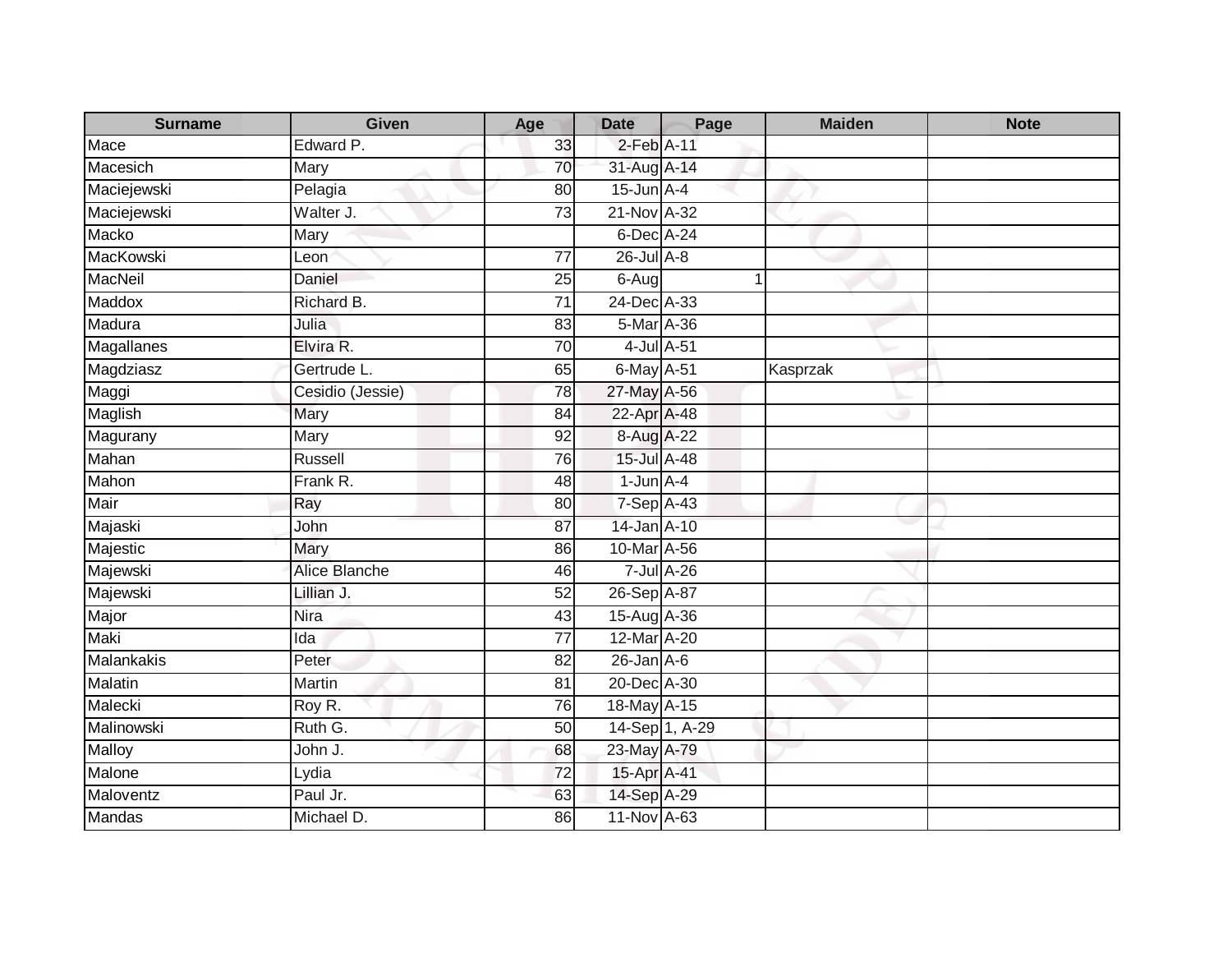| Mandich        | Eli                   | 67              | $16$ -Jan $A$ -6 |             |                   |
|----------------|-----------------------|-----------------|------------------|-------------|-------------------|
| Manley         | William H.            | 55              | $25$ -Feb $A$ -6 |             | Picture included. |
| Mannino        | Vito                  | $\overline{71}$ | 26-Feb A-43      |             |                   |
| Manter         | Goldie M.             | 81              | 5-Mar A-36       |             |                   |
| Mara           | Thomas                | 79              | 8-Apr A-28       |             |                   |
| <b>Marcus</b>  | Faye D.               | 72              | 15-Apr A-41      |             |                   |
| <b>Marek</b>   | Lillian               | 77              | 3-Mar A-52       | Darmofalski |                   |
| Marguerite     | Sharon E.             | 54              | $21$ -Jun $A-8$  |             |                   |
| Marich         | Frank                 | 57              | 20-Oct A-43      |             |                   |
| Marich         | <b>Thomas</b>         | $\overline{82}$ | 27-Oct A-56      |             |                   |
| Marino         | Josephine             | 83              | $12$ -Oct $A-6$  |             |                   |
| Marjai         | James                 | $\overline{70}$ | 31-Mar A-36      |             |                   |
| Markovich      | <b>Philip Michael</b> | 39              | 8-Nov A-15       |             |                   |
| <b>Marlatt</b> | Helen                 | 58              | 27-Aug A-33      |             |                   |
| <b>Marlow</b>  | Katherine             | 67              | 26-May A-63      |             |                   |
| Maroney        | Edward T.             |                 | 31-Dec A-16      |             |                   |
| Marquette      | Una C.                | $\overline{58}$ | 4-Mar A-45       |             |                   |
| Marrant        | Joseph C.             | $\overline{71}$ | 9-Feb A-4        |             |                   |
| Marsh          | Robert W.             | 60              | 12-Sep A-30      |             |                   |
| Marshall       | John J.               | 70              | 16-Sep A-52      |             |                   |
| Marshall       | Robert W.             | 87              | 12-Mar A-20      |             |                   |
| Martin         | Daniel                | 79              | 5-Oct A-4        |             |                   |
| <b>Martin</b>  | Doretta E.            | 76              | 10-Aug A-4       |             |                   |
| Martin         | Ethel V.              | 90              | 10-May A-4       |             |                   |
| Martin         | James Allen (Jim)     | 33              | 18-Jul A-34      |             |                   |
| <b>Martin</b>  | Michael Ray           | 28              | 30-Dec A-4       |             |                   |
| <b>Martin</b>  | Rosalind V.           | 48              | 20-Oct A-43      |             |                   |
| Martinovich    | Frank S.              | 85              | 24-Nov A-21      |             |                   |
| Martinsen      | Elmer                 | 49              | $14$ -Jan $A-10$ |             |                   |
| Matanovich     | Frances               | 95              | 28-Sep A-29      |             |                   |
| Mathieson      | Thomas A.             | 93              | 27-Aug A-33      |             |                   |
| Matkowicz      | Walter F.             | $\overline{78}$ | 27-May A-56      |             |                   |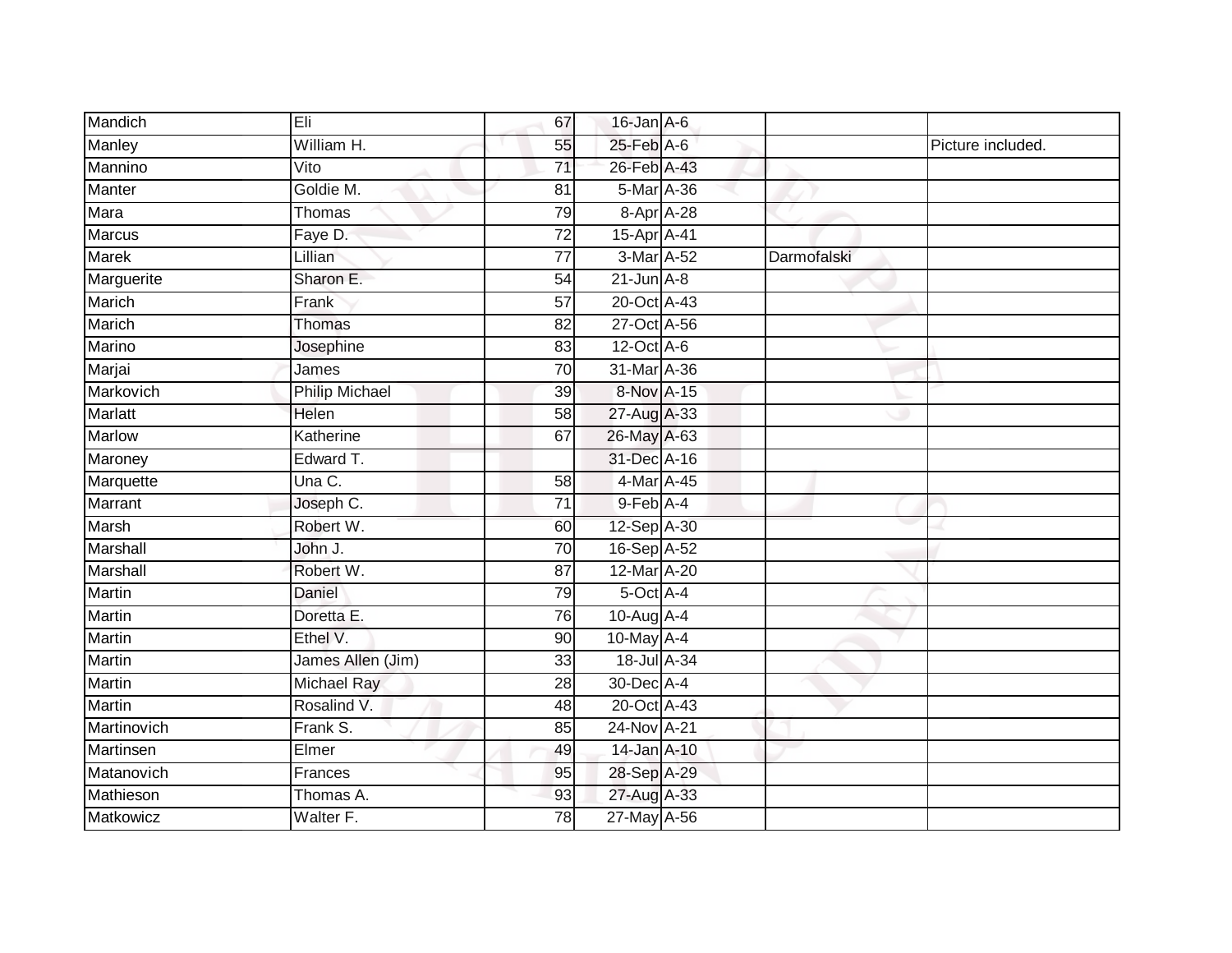| Matosec          | Mary                  |                 | 29-Jan A-45       |   |         |  |
|------------------|-----------------------|-----------------|-------------------|---|---------|--|
| Matovina         | <b>Nick</b>           | 63              | 22-Nov A-14       |   |         |  |
|                  |                       |                 |                   |   |         |  |
| Matson           | George Jr.            | 59              | 14-Jun A-8        |   |         |  |
| Mattingly        | <b>William Ernest</b> | 66              | 31-Aug A-14       |   |         |  |
| <b>Matusik</b>   | Willam R.             | 61              | $9-Aug$ $A-8$     |   |         |  |
| Mausen           | James K.              | 52              | 13-Jun A-54       |   |         |  |
| Maxwell          | Dorothy A.            | 73              | 25-Aug A-12       |   |         |  |
| May              | Roy                   | 56              | 11-Mar A-10       |   |         |  |
| Maybaum          | Russell               | 70              | 14-Nov A-57       |   |         |  |
| Maybe            | Edith A.              |                 | 22-Jun A-12       |   |         |  |
| Mayer            | Mabel D.              | 84              | 10-May A-4        |   |         |  |
| Mayerovitch      | Clara                 | 62              | 16-Mar A-4        |   |         |  |
| Mayorga          | Marie                 | 65              | 19-Jul A-10       |   |         |  |
| Maza             | Anna T.               | 63              | 10-Oct A-40       |   |         |  |
| Mazur            | George J.             | $\overline{71}$ | 14-Oct A-53       |   |         |  |
| Mazurkiewicz     | Frank T.              | 88              | 3-Feb A-18        |   |         |  |
| Mazurkiewicz     | Priscilla             |                 | $1-Mar A-6$       |   |         |  |
| <b>McAnally</b>  | Horace L. (Mac)       | 59              | 28-Jul A-34       |   |         |  |
| <b>McAnley</b>   | Bessie J.             |                 | 31-May A-16       |   |         |  |
| <b>McAnnally</b> | Nadine L.             | 40              | $2$ -May $A$ -66  |   |         |  |
| <b>McBee</b>     | Mabel                 | 86              | 12-Jul A-25       |   |         |  |
| <b>McBrayer</b>  | Thomas                | $\overline{24}$ | $14 - Jun$ 1, A-8 |   |         |  |
| McCabe           | Thomas L.             | 74              | 4-Apr A-57        |   |         |  |
| <b>McCall</b>    | Thelma L.             | 59              | 26-Apr A-23       |   | Grafton |  |
| <b>McCart</b>    | Connie                | 6               | $27 -$ Jul        |   |         |  |
| <b>McCart</b>    | Denise                | 4               | $27 -$ Jul        |   |         |  |
| <b>McCart</b>    | Gloria                | 26              | $27 -$ Jul        | 1 |         |  |
| <b>McCart</b>    | Willie                | 29              | 27-Jul            | 1 |         |  |
| <b>McCartin</b>  | Catherine J.          | 59              | 12-Sep A-30       |   |         |  |
| <b>McCauley</b>  | Sandra L.             | $\overline{27}$ | 3-Feb A-18        |   |         |  |
| <b>McCloskey</b> | Dorothy               | 59              | 26-Feb A-43       |   |         |  |
| <b>McCloud</b>   | <b>Jeffrey</b>        | $\overline{12}$ | 10-Mar A-56       |   |         |  |
|                  |                       |                 |                   |   |         |  |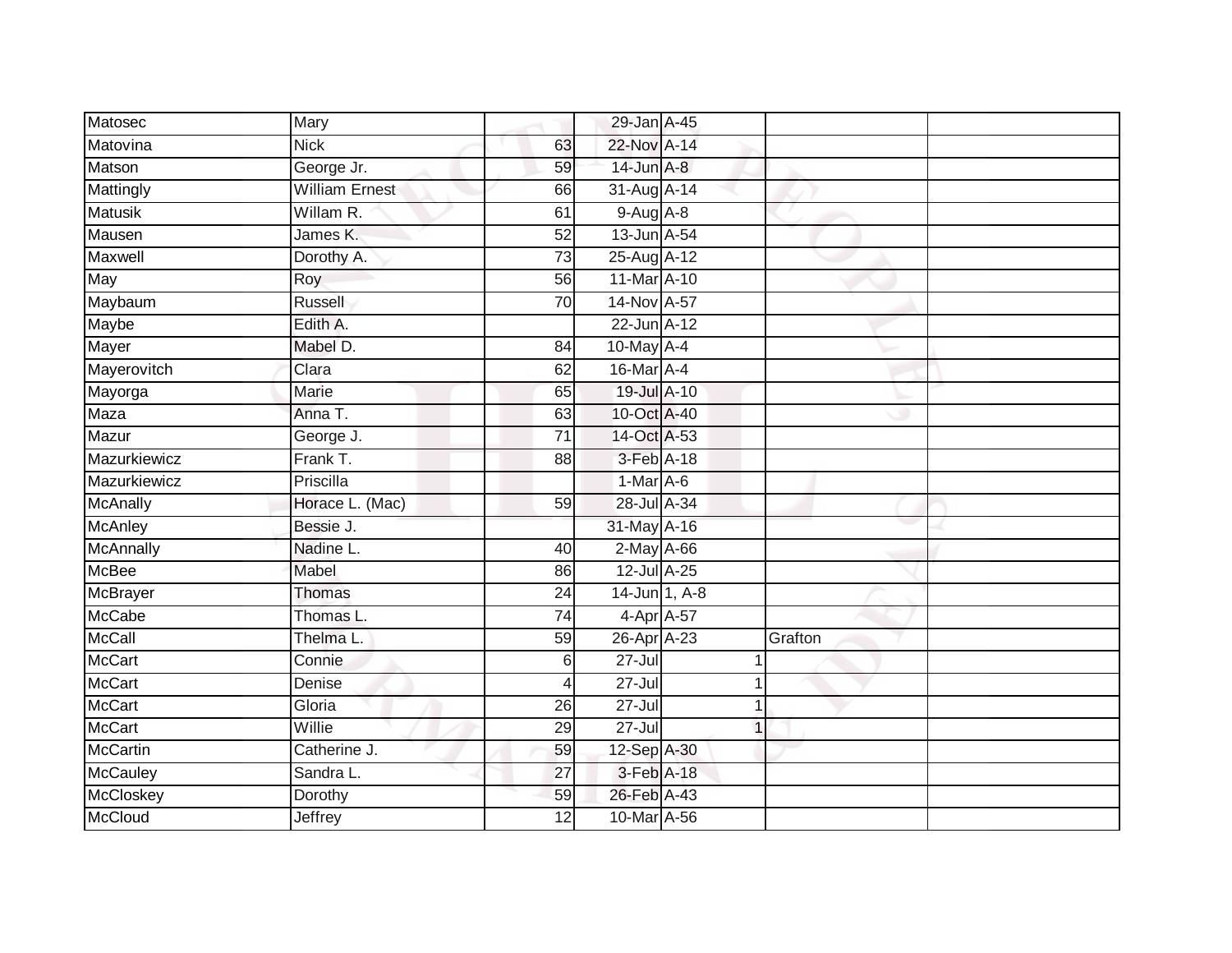| McClure                         | Anna V.                | 77              | 28-Sep A-29              |   |                |
|---------------------------------|------------------------|-----------------|--------------------------|---|----------------|
| <b>McClure</b>                  | Ethel                  | 63              | 25-Jun A-28              |   |                |
| <b>McClure</b>                  | Georgia Mae            | $\overline{72}$ | 9-Sep A-47               |   |                |
| McConnell                       | <b>Betty Lee</b>       | 49              | 7-Sep A-43               |   |                |
| McConnell                       | Diane M.               | $\overline{25}$ | $26$ -Jul $A-8$          |   | <b>Jenkins</b> |
| McConnell                       | John                   |                 | 25-Oct A-39              |   |                |
| McConnell                       | Pinella                |                 | 25-Oct A-39              |   |                |
| <b>McCormick</b>                | Charles P. Sr.         | 83              | 30-May A-45              |   |                |
| <b>McCormick</b>                | Lorene                 | 60              | 19-Jul A-10              |   |                |
| <b>McCoy</b>                    | Paul F.                | 70              | 30-Dec A-4               |   |                |
| <b>McCoy</b>                    | <b>Richard Alan</b>    | 47              | $6$ -Jul $A-4$           |   |                |
| <b>McCray</b>                   | William                | 62              | 17-Oct A-57              |   |                |
| McCreary                        | Carl                   | 71              | $4$ -Jun $A$ -6          |   |                |
| McDonald                        | Agnes                  | 96              | $20$ -Jan $A-8$          |   |                |
| McDonald                        | Andrew P. (Scotty)     | 83              | 25-Jun A-28              |   |                |
| McDonald                        | Ella                   |                 | 6-Jun A-87               |   |                |
| <b>McFall</b>                   | Clara M. (Korky)       |                 | 18-Aug A-39              |   | Korkhouse      |
| <b>McGee</b>                    | Michael D.             | $\overline{31}$ | 1-Jun                    | 1 |                |
| McGovern                        | George J. (Pete)       | 88              | 29-Feb A-30              |   |                |
|                                 |                        |                 |                          |   |                |
| <b>McGrath</b>                  | Michael                | $\overline{73}$ | 26-Oct A-27              |   |                |
| <b>McGroarty</b>                | John J.                | 62              | 22-Jan A-44              |   |                |
| McIntosh                        | Ethel                  | 54              | $5$ -Jul $A-23$          |   | Kukta          |
| McKinley                        | Grant C.               | 61              | 8-Jun A-4                |   |                |
| McKinnon                        | William                |                 | 30-Dec A-4               |   |                |
| McKown                          | Frances J.             | 55              | $21$ -Jan $A-28$         |   |                |
| McLaughlin                      | Marguerite C.          | 81              | $20$ -Feb $A-8$          |   |                |
|                                 | Phillip J.             | 49              | 17-Dec A-48              |   |                |
| McLaughlin<br>McLean            | Walter M.              | $\overline{72}$ | 6-Jun A-87               |   |                |
| McMahon                         | Joseph L.              | 51              | $2-Sep$ A-41             |   |                |
| <b>McMahon</b>                  | Nora Bridgett          | 84              | 8-Feb A-53               |   |                |
| <b>McManus</b><br><b>McNeil</b> | Joseph F.<br>Angela J. | $\overline{73}$ | 6-Feb A-16<br>10-Aug A-4 |   |                |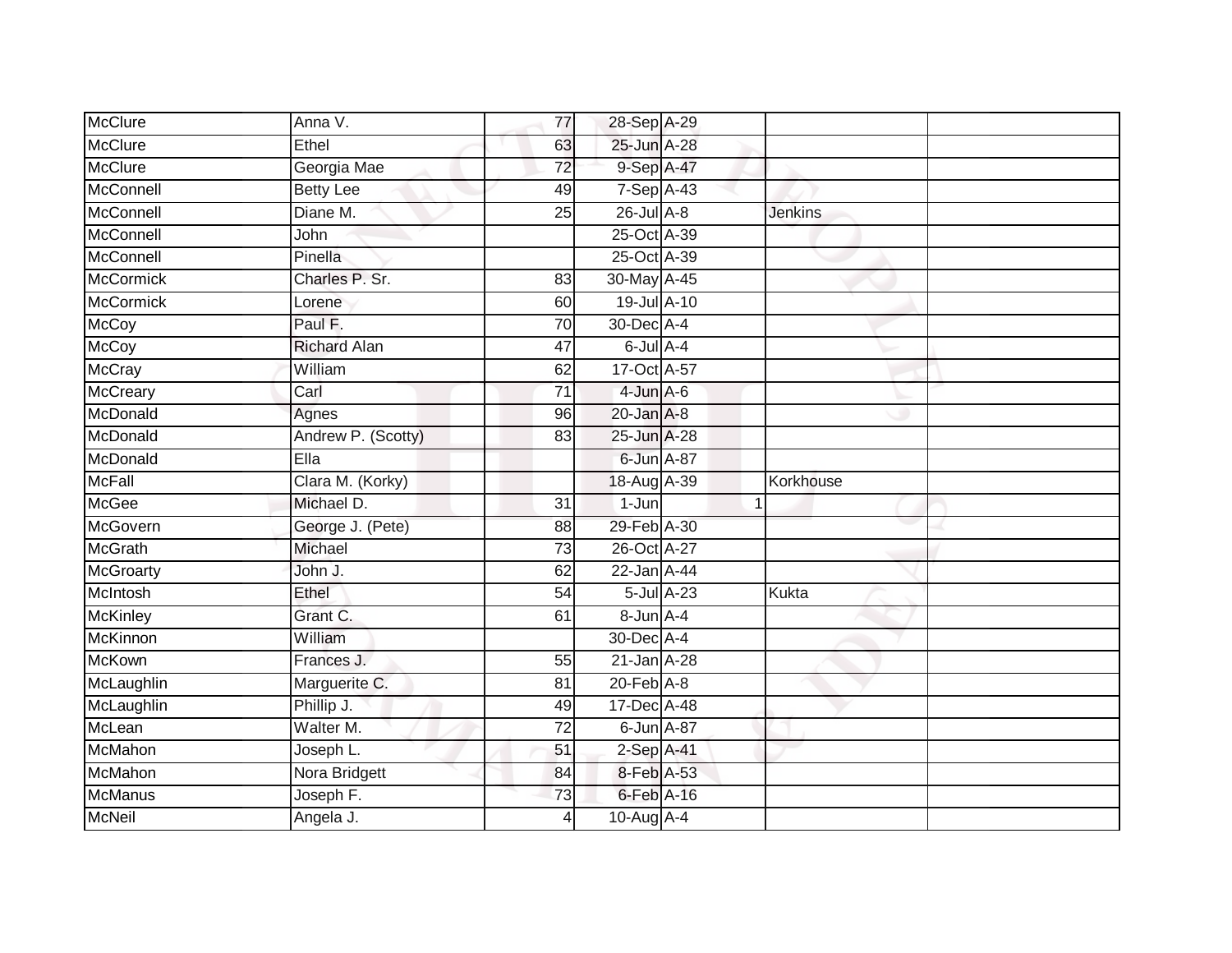| <b>McPhee</b>     | Katherine              | 52              | $1$ -Oct $A$ -14 |                  |          |  |
|-------------------|------------------------|-----------------|------------------|------------------|----------|--|
| <b>McPhee</b>     | Katherine              | 52              | 30-Sep A-27      |                  |          |  |
| <b>McPhillips</b> | <b>Patrick</b>         | $\overline{77}$ | 8-Apr A-28       |                  |          |  |
| McQueeney         | June                   | 79              | 12-Apr A-14      |                  |          |  |
| <b>McShane</b>    | Terrence M.            | 59              | 21-Apr A-28      |                  |          |  |
| <b>McVey</b>      | Genevieve I.           | $\overline{72}$ |                  | 7-Jul A-26       |          |  |
| Medina            | Edwin                  | 23              | 20-May A-32      |                  |          |  |
| Medina            | Esperanza              | 79              | 27-Jun A-53      |                  | Reyes    |  |
| <b>Meeker</b>     | Dewey R.               | $\overline{77}$ | 24-Mar A-10      |                  |          |  |
| Mehandzija        | Anja                   | $\overline{82}$ | 27-Sep A-16      |                  | Meanguyo |  |
| Meier             | Florence               | 68              | 27-Jan A-32      |                  |          |  |
| Meiswinkel        | Ralph H. (Jockey)      | 76              | 16-Apr A-12      |                  |          |  |
| Melcher           | Melvin Jr. (Rocco)     | 21              |                  | 12-Sep 1, A-30   |          |  |
| Melloch           | <b>Raymond Vincent</b> | 66              | 2-Nov A-14       |                  |          |  |
| <b>Melvin</b>     | William L.             | $\overline{88}$ |                  | $1$ -Jul $A$ -44 |          |  |
| Merrill           | Martha M.              | 91              | 18-Feb A-55      |                  |          |  |
| Messenger         | Claude                 | 68              | 29-Sep A-63      |                  |          |  |
| Messer            | Herbie                 | 43              | 18-Oct A-39      |                  |          |  |
| Messmer           | Edward M.              | 86              | 21-Jul A-51      |                  |          |  |
| <b>Mestlin</b>    | Jennie D.              | 93              | $2$ -Feb $A-11$  |                  |          |  |
| Mestrich          | Michael M.             | 60              | 8-Nov A-15       |                  |          |  |
| Metcalf           | Veronica               | 61              | 27-Dec A-15      |                  | Pilch    |  |
| <b>Metz</b>       | Lucille A.             | 56              | 16-Dec A-42      |                  |          |  |
| Metzger           | Richard J. Sr.         |                 | 12-Feb A-38      |                  |          |  |
| Meuzelaar         | Lina                   | 75              | 12-Jul A-25      |                  |          |  |
| Meyers            | Devra                  | 42              | 29-Feb A-30      |                  |          |  |
| Michael           | Savanah E.             | $\overline{88}$ | 13-Dec A-29      |                  |          |  |
| Michalak          | George A.              | 76              | 19-May A-62      |                  |          |  |
| Michalak          | Raymond E.             | 48              | 20-Dec A-30      |                  |          |  |
| Michalec          | Stefan                 | $\overline{77}$ | 10-Aug $A-4$     |                  |          |  |
| Michalski         | John                   | 60              | 11-Mar A-10      |                  |          |  |
| Michau            | Nancy                  |                 | 23-Jun A-38      |                  |          |  |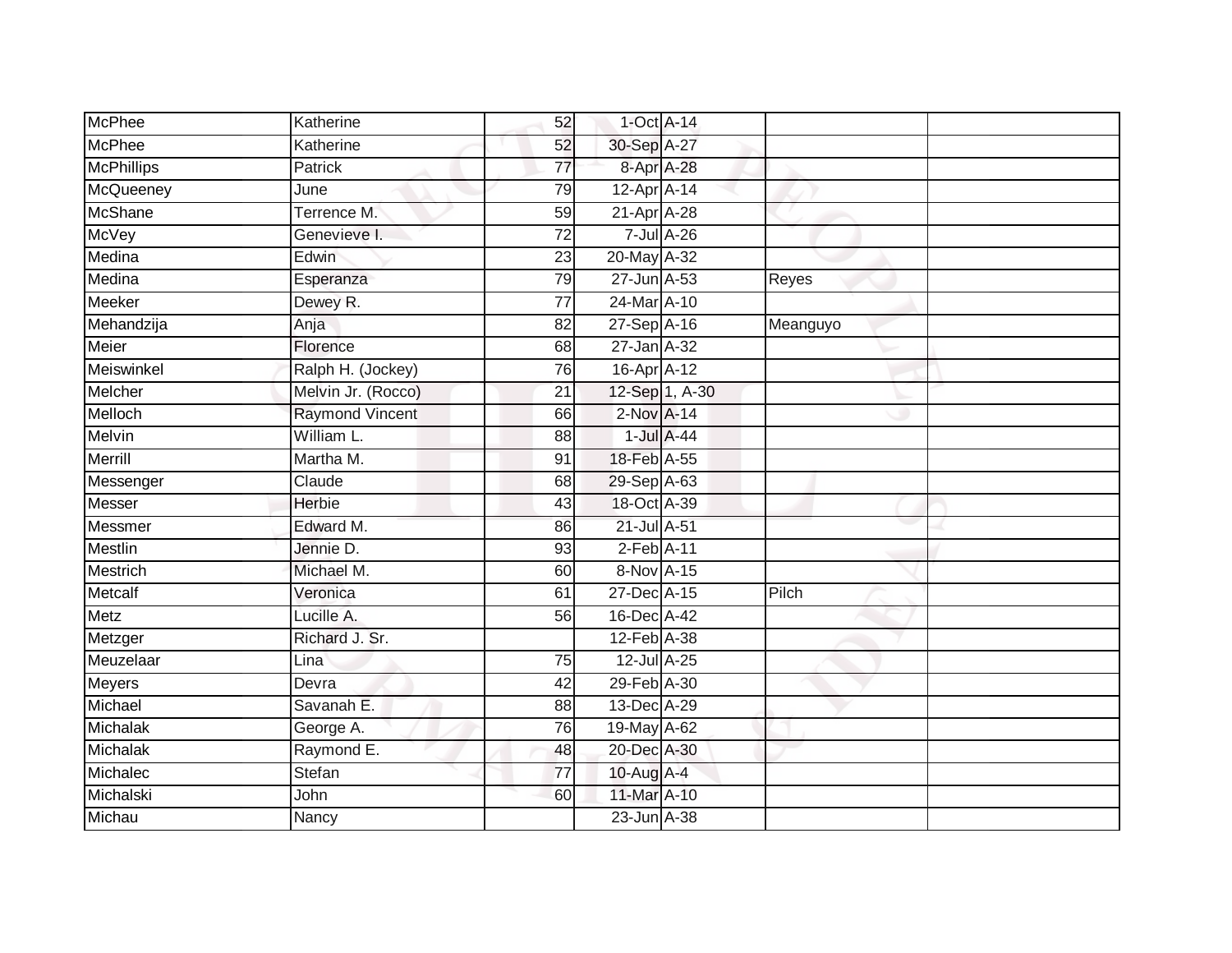| Michel        | Rita O.               | 80              | 11-Mar A-10  |  |                                  |
|---------------|-----------------------|-----------------|--------------|--|----------------------------------|
| Middleton     | Eugene E.             | 52              | 26-May A-63  |  |                                  |
| Mied          | Helen                 | 65              | 19-May A-62  |  | Also listed as<br>Miedzianowski. |
| Miers         | Virginia E.           | 63              | 27-Jan A-32  |  |                                  |
| Mihalso       | Joseph                | 69              | 10-Oct A-40  |  |                                  |
| <b>Mihok</b>  | Elizabeth             | 61              | 11-Aug A-49  |  |                                  |
| Mikhel        | Joseph J.             | 60              | 8-Dec A-61   |  |                                  |
| Mikol         | Helen V.              |                 | 8-Sep A-35   |  |                                  |
| Mikulski      | Edmund                |                 | 25-Nov A-81  |  |                                  |
| <b>Miller</b> | Barbara               | 77              | 16-May A-78  |  |                                  |
| Miller        | Connie                | 32              | 12-Nov A-24  |  |                                  |
| Miller        | Dorothy E.            | 58              | 26-Dec A-78  |  |                                  |
| Miller        | Ernest L.             | $\overline{70}$ | 6-Dec A-24   |  |                                  |
| Miller        | <b>Ethel Brandon</b>  | 90              | 5-Jan A-31   |  |                                  |
| <b>Miller</b> | Grace K.              | 79              | 24-Sep A-22  |  |                                  |
| Miller        | <b>Harold King</b>    | 64              | 21-Sep A-14  |  |                                  |
| Miller        | Herman W.             | 63              | 28-Jan A-41  |  |                                  |
| Miller        | James J.              | 63              | 16-Dec A-42  |  |                                  |
| Miller        | Mabel                 | 90              | 5-Jan A-31   |  |                                  |
| Miller        | Michael Jr.           | 79              | 28-Sep A-29  |  |                                  |
| Miller        | Milroy M.             | 68              | 11-Jan A-30  |  |                                  |
| Miller        | Robert V. Jr. (Bobby) | 31              | 19-Jul A-10  |  |                                  |
| Miller        | Samuel W.             | 90              | 31-Aug A-14  |  |                                  |
| Miller        | William M.            | 32              | 4-Jul A-51   |  |                                  |
| Miller        | Willie H.             | 66              | 22-Aug A-36  |  |                                  |
| Milligan      | <b>Della</b>          | 80              | $29-Nov$ A-6 |  |                                  |
| <b>Mills</b>  | Archie L.             |                 | 12-Sep A-30  |  |                                  |
| <b>Mills</b>  | Forrest L.            | 68              | 10-Sep A-20  |  |                                  |
| Millsap       | Peaches               | 38              | 22-Jul A-22  |  |                                  |
| Milobar       | Mary                  | 83              | 25-Jun A-28  |  |                                  |
| Milovich      | Vidak                 | 82              | 6-Apr A-18   |  |                                  |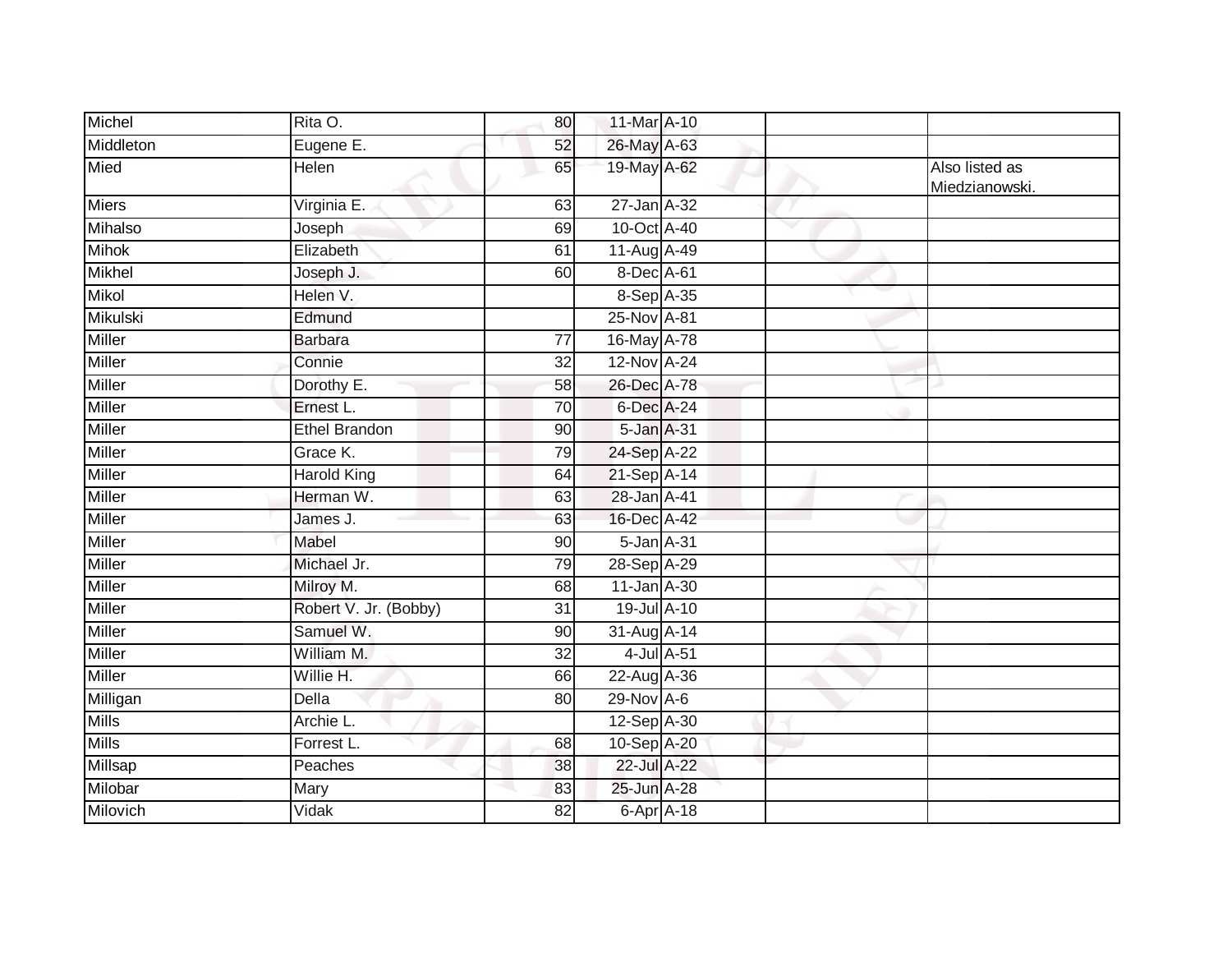| Milton      | Shirley M.             | 39              | 8-Jun A-4       |                  |          |  |
|-------------|------------------------|-----------------|-----------------|------------------|----------|--|
| Minney      | Dora B.                | 60              | 15-Aug A-36     |                  |          |  |
| Minninger   | <b>Nicholas</b>        | 85              | 28-Nov A-52     |                  |          |  |
| Minton      | Nancy L. (Smith)       | 32              | 27-Aug A-33     |                  | Taylor   |  |
| <b>Mish</b> | Frank J.               | 74              | 14-Sep A-29     |                  |          |  |
| Missal      | Minnie                 | 80              | 13-Sep A-27     |                  |          |  |
| Mitchell    | Anna W.                |                 | 13-Feb A-27     |                  |          |  |
| Mitchell    | Earl                   | 70              | 18-Oct A-39     |                  |          |  |
| Mitchell    | Porter                 | 66              | $2$ -Jan $A-32$ |                  |          |  |
| Mitchell    | <b>Ruby Ellen</b>      | 80              | $14$ -Jun $A-8$ |                  |          |  |
| Mitchell    | <b>Sharon Renee</b>    | 10              | 28-Jun A-18     |                  |          |  |
| Mitchuson   | Gaylon                 | 36              | 23-Jun A-38     |                  |          |  |
| Moberg      | Clara Clar             | 82              | 3-Mar A-52      |                  | Carlson  |  |
| Moe         | Mary M.                | 81              | 2-Nov A-14      |                  |          |  |
| Moeglin     | <b>Vincent Wallace</b> | 89              | 28-Mar A-30     |                  |          |  |
| Moeller     | Aloys J. (Bud)         | $\overline{57}$ | 25-Oct A-39     |                  |          |  |
| Moffitt     | Georgia E.             | 60              | 20-May A-32     |                  |          |  |
| Mohler      | Mae L.                 | 71              |                 | $1$ -Jul $A$ -44 |          |  |
| Mohr        | Mollie                 | 74              | 19-Feb A-45     |                  |          |  |
| Moldenhauer | <b>Gary Howard</b>     | 30              | 6-Aug A-31      |                  |          |  |
| Moldovan    | loana                  | 84              | 16-Dec A-42     |                  |          |  |
| Moline      | Frederick L. A.        | 74              | 7-Mar A-52      |                  |          |  |
| Molnar      | John Jr.               | 66              | $2$ -Jan $A-32$ |                  |          |  |
| Molnar      | Joseph                 |                 |                 | $1$ -Jul $A$ -44 |          |  |
| Molnar      | Margaret               | 66              | 30-Jun A-53     |                  | Szilagyi |  |
| Monastyrski | Mildred J.             | 50              | 17-Jun A-37     |                  | Zabrecky |  |
| Moneta      | Marianna               | $\overline{77}$ | 4-Nov A-42      |                  |          |  |
| Montel      | Jessie                 | 66              | 29-Oct A-47     |                  |          |  |
| Montgomery  | Orland F.              | 60              | 26-May A-63     |                  |          |  |
| Montgomery  | William A.             | 82              | 23-Nov A-33     |                  |          |  |
| Moore       | Austin J.              | 56              | 3-Feb A-18      |                  |          |  |
| Moore       | Edwin L.               | 65              | 25-Oct A-39     |                  |          |  |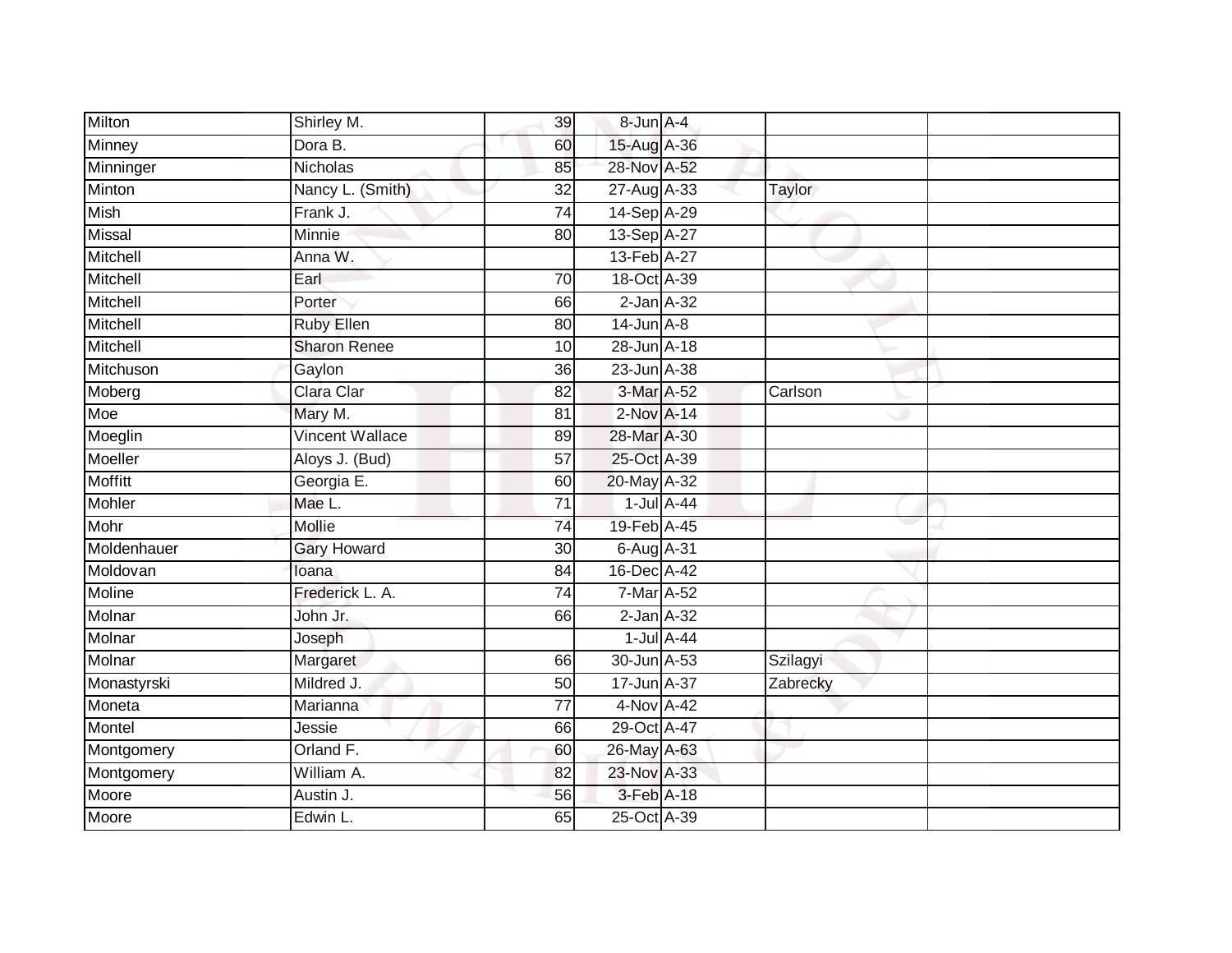| Moore          | Lydia A.         | 60              | 18-Jun A-33                 |                |               |  |
|----------------|------------------|-----------------|-----------------------------|----------------|---------------|--|
| Moore          | Paul Sr.         | 80              | 21-Oct A-38                 |                |               |  |
| Moore          | Scott            | $\overline{21}$ | 14-Oct                      | $\mathbf{1}$   |               |  |
| Moorman        | Margaret J.      | 80              | 5-Oct A-4                   |                |               |  |
| <b>Morales</b> | Michael J.       | $\overline{22}$ | 22-Sep A-26                 |                |               |  |
| Morasan        | George           | 81              | 31-May A-16                 |                |               |  |
| Morey          | Charles A.       | 68              | $20$ -Feb $A-8$             |                |               |  |
| Morgan         | Atron            | 69              | $2$ -Jan $A-32$             |                |               |  |
| Morgan         | Dennis L.        | 25              | 30-Jul A-8                  |                |               |  |
| Morgan         | Esther V.        | 80              | 30-Mar A-14                 |                |               |  |
| <b>Moritz</b>  | Helen F.         | 77              | 24-Oct A-63                 |                |               |  |
| Moritz         | William Fred Jr. | 55              | 7-Sep A-43                  |                |               |  |
| Morrell        | Helen J.         | 63              | 14-Nov A-57                 |                | <b>Bremer</b> |  |
| Morrell        | John C.          | 83              | 19-Feb A-45                 |                |               |  |
| <b>Morris</b>  | Adrian E.        | 59              | 9-Sep A-47                  |                |               |  |
| Morrison       | Ralph            | 68              | 15-Jan A-22                 |                |               |  |
| Morrissey      | Helen L.         | 46              | 19-Mar A-31                 |                |               |  |
| <b>Morrow</b>  | Joann            |                 | 16-Feb                      | $\overline{1}$ |               |  |
| Mosby          | Walter           | 43              | $25 - Jan$                  |                |               |  |
| <b>Moser</b>   | Loretta W.       | 88              | 3-Nov A-52                  |                |               |  |
| <b>Mosier</b>  | John H.          | $\overline{52}$ | $19$ -Jan $A-8$             |                |               |  |
| Moskovitz      | Rose             | 79              | 14-Mar A-24                 |                |               |  |
| <b>Moskus</b>  | Lena             | 85              | 27-Jun A-53                 |                |               |  |
| <b>Moss</b>    | Lugenia          | 55              | 13-Dec A-29                 |                |               |  |
| Mote           | Herbert W.       | 64              | $21$ -Jun $A-8$             |                |               |  |
| Motyka         | Walter J.        | 52              | 17-Dec A-48                 |                |               |  |
| <b>Motz</b>    | Anna             | 80              | 12-Mar A-20                 |                |               |  |
| Mourning       | Clarence L.      | $\overline{71}$ | 18-Jun A-33                 |                |               |  |
| Mowery         | Beatrice M.      | 60              | $17$ -Feb $\overline{A}$ -4 |                |               |  |
| Moyer          | Grace            | 75              | 16-Feb A-12                 |                |               |  |
| Mroch          | Helen J.         | 68              | 2-May A-66                  |                |               |  |
| Mrosefski      | Virge Edith      | $\overline{75}$ | 26-Aug A-6                  |                |               |  |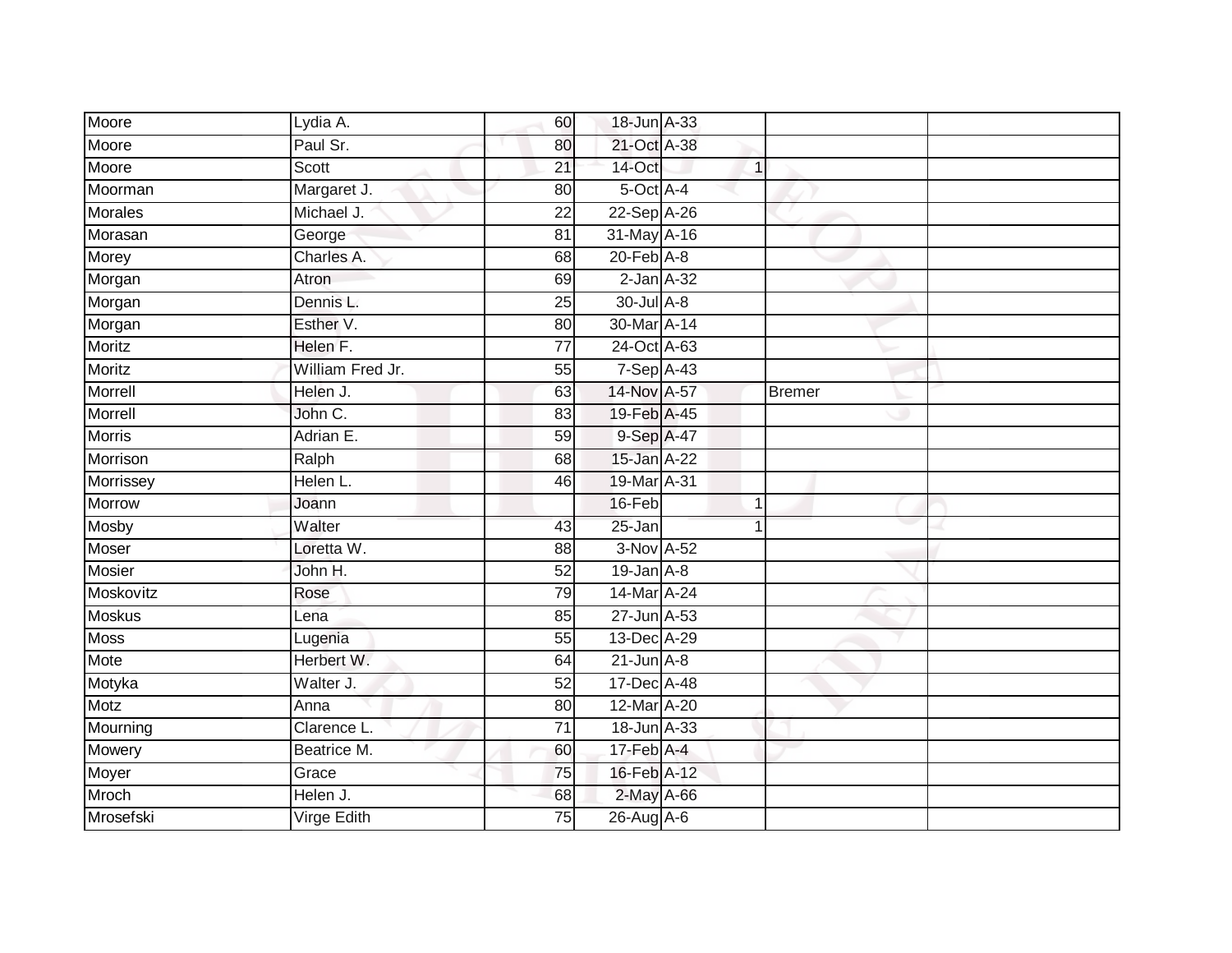| Mubi             | Julia H.           | 67              | 27-Jun A-53      |   |                |  |
|------------------|--------------------|-----------------|------------------|---|----------------|--|
| Mudd             | Patty              | 18              | 14-Jun           | 1 |                |  |
| <b>Mudrak</b>    | Mary               | 87              | 17-Jun A-37      |   |                |  |
| Mudrak           | Matthew Sr. (Mike) | 90              | 29-Jun A-18      |   |                |  |
| Mudrovich        | Matt               | $\overline{74}$ | 11-Jan A-30      |   |                |  |
| <b>Mueller</b>   | Charles C.         | 79              | 10-Jun A-30      |   |                |  |
| Mueller          | Louise W.          | 93              | $1-Mar$ A-6      |   | <b>Dubbert</b> |  |
| <b>Muich</b>     | Mike               | 82              | $6$ -Jul $A$ -4  |   |                |  |
| <b>Mullins</b>   | Kimberly           | 13 months       | 26-Oct A-27      |   |                |  |
| <b>Mulvihill</b> | Michael            | 58              | $16$ -Jan $A$ -6 |   |                |  |
| Munoz            | Albert A.          | 45              | 21-Oct A-38      |   |                |  |
| Munoz            | Jose               | 81              | 26-Sep A-87      |   |                |  |
| Munsie           | Marian R.          | 62              | 9-Aug A-8        |   |                |  |
| Muntean          | Aurelia            |                 | $24$ -Feb $A$ -6 |   |                |  |
| Murad            | John Sr.           | $\overline{80}$ | 14-May A-10      |   |                |  |
| Murawski         | Rose K.            | 63              | $2$ -Aug $A$ -6  |   | Rzepka         |  |
| <b>Murphy</b>    | Herbert D.         | $\overline{77}$ | 28-Mar A-30      |   |                |  |
| Murphy           | Roy L.             | 49              | 1-Sep A-34       |   |                |  |
| Murry            | Mary Ryder         | 54              | $20$ -Jan $A-8$  |   |                |  |
| Murzyn           | Ted (Murphy)       | 51              | $9$ -Jan $A$ -8  |   |                |  |
| <b>Musial</b>    | Walter J.          | 72              | $2$ -Jan $A-32$  |   |                |  |
| <b>Myers</b>     | Clara E.           | 79              | 25-Apr A-39      |   |                |  |
| <b>Myers</b>     | Martha L.          | 79              | 4-Jan A-22       |   | Arndt          |  |
| <b>Myers</b>     | Paul A.            | 59              | 16-Feb A-12      |   |                |  |
| <b>Mylott</b>    | Joseph Michael     | 87              | 3-Dec A-14       |   |                |  |
| <b>Mysker</b>    | Eugene P.          | 48              | 22-Feb A-38      |   |                |  |
| Nadratowski      | Thirza             | 61              | 8-Feb A-53       |   |                |  |
| Naglosky         | <b>Betty</b>       |                 | 27-Sep A-16      |   | Sepsi          |  |
| Nagy             | Mary               | 95              | 21-Mar A-30      |   |                |  |
| Nardi            | Idolfo             | 67              | 16-Jan A-6       |   |                |  |
| Narta            | John P.            | 81              | 2-Mar A-4        |   |                |  |
| <b>Nash</b>      | Ruth L.            | 33              | 13-May A-37      |   | Beckmann       |  |
|                  |                    |                 |                  |   |                |  |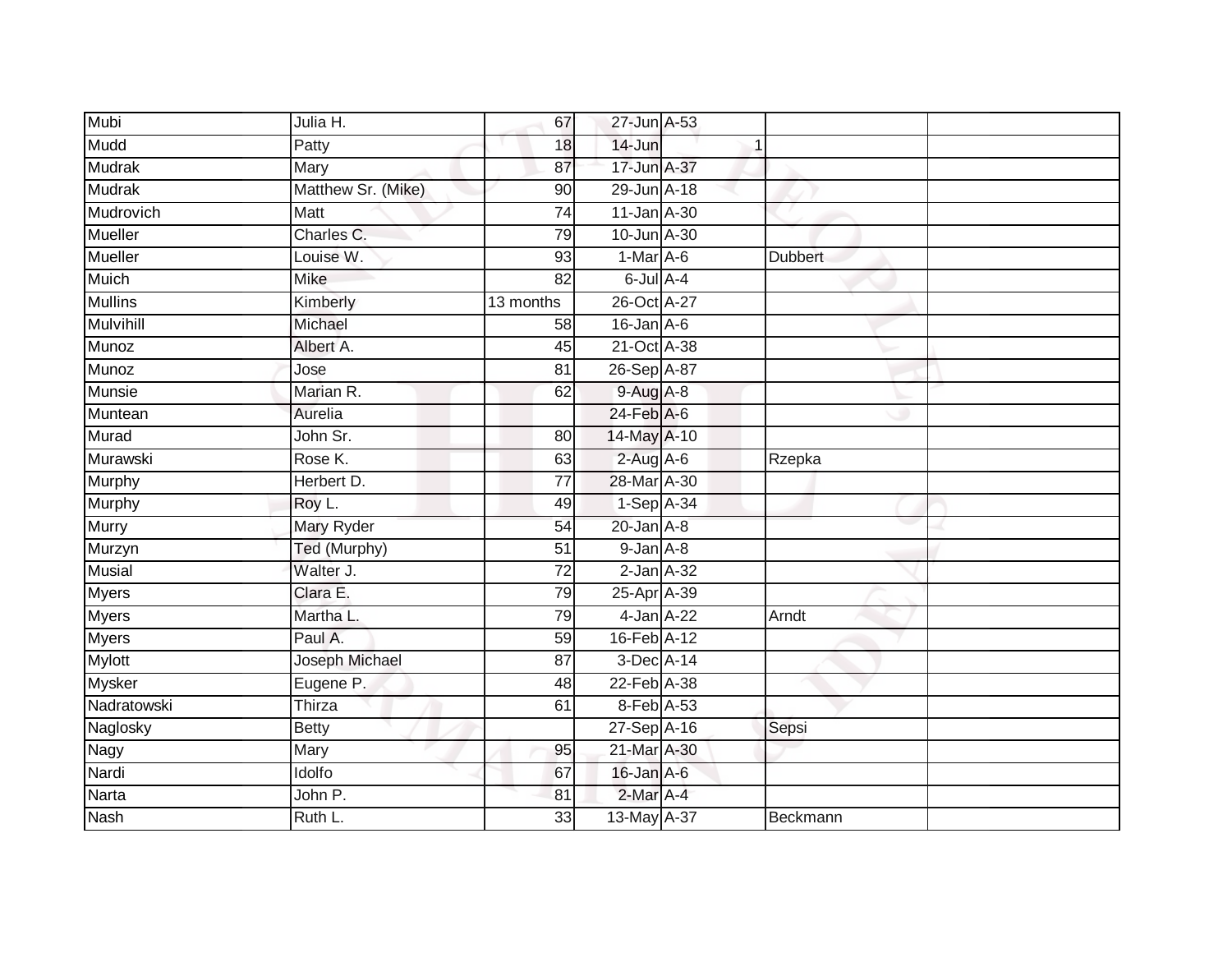| Nau            | Thomas T.             | 61              | 29-Jan A-45                |           |  |
|----------------|-----------------------|-----------------|----------------------------|-----------|--|
| Navarre        | Vincent J. (Dr.)      |                 | 15-Jan A-22                |           |  |
| <b>Neely</b>   | James A.              | 53              | 7-Oct A-10                 |           |  |
| <b>Neff</b>    | <b>Tracy Lynn</b>     | $\overline{3}$  | $26$ -Jul $A-8$            |           |  |
| Negovetich     | Aurelia M.            | $\overline{84}$ | 9-Dec A-47                 | Negovetti |  |
| Nelson         | Albin E.              | 80              | 22-Mar A-16                |           |  |
| Nelson         | Beryl                 | 85              | $2-Sep$ A-41               |           |  |
| Nelson         | Charles F.            | 87              | 13-Jul A-20                |           |  |
| Nelson         | Donald B.             | 64              | $24$ -Feb $A$ -6           |           |  |
| Nelson         | Ella C.               | $\overline{74}$ | 24-Aug A-4                 |           |  |
| <b>Nesbitt</b> | <b>Eugene Phillip</b> | 39              | 13-Feb A-27                |           |  |
| Nespor         | Lynda                 | 19              | 19-Jul A-10                |           |  |
| <b>Nestor</b>  | Clyde J.              | $\overline{72}$ | 19-Nov A-4                 |           |  |
| <b>Nestor</b>  | Mary (Millie)         | 57              | 15-Jan A-22                |           |  |
| Newcomb        | Vera M.               | 65              | 20-Feb A-8                 |           |  |
| <b>Newkirk</b> | Rebecca               | 89              | 15-Nov A-36                |           |  |
| Newland        | Richard H.            | 63              | 21-Apr A-28                |           |  |
| <b>Newlin</b>  | Myrtle Freda          | 73              | 1-Dec A-32                 |           |  |
| Newman         | Lucy                  | 76              | 8-Sep A-35                 |           |  |
| Newsom         | <b>Maysie</b>         |                 | 20-Sep A-16                | Tuley     |  |
| <b>Nice</b>    | Jacob L.              | 88              | 29-Jul A-26                |           |  |
| <b>Nichols</b> | Glenwood              | $\overline{81}$ | 13-Jul A-20                |           |  |
| <b>Nicksic</b> | <b>Steve</b>          | 88              | 29-Dec A-54                |           |  |
| Nieboer        | Elzo                  | 80              | $20$ -Jan $A-8$            |           |  |
| Nieboer        | Jennie                | 81              | $21-Sep \overline{A} - 14$ |           |  |
| Niechwiej      | Anna V.               |                 | 25-May A-12                | Skalka    |  |
| Nielsen        | Mary Redden           |                 | 23-May A-79                |           |  |
| Niepon         | Michael               | 61              | 31-Mar A-36                |           |  |
| Nietzel        | Freidrich             |                 | 21-Mar A-30                |           |  |
| Niewinski      | Josephine             | 85              | 8-Feb A-53                 | Kozdras   |  |
| Niewold        | Donald                | 21              | 13-Jan                     |           |  |
| <b>Niksich</b> | Michael               | 52              | 4-May A-14                 |           |  |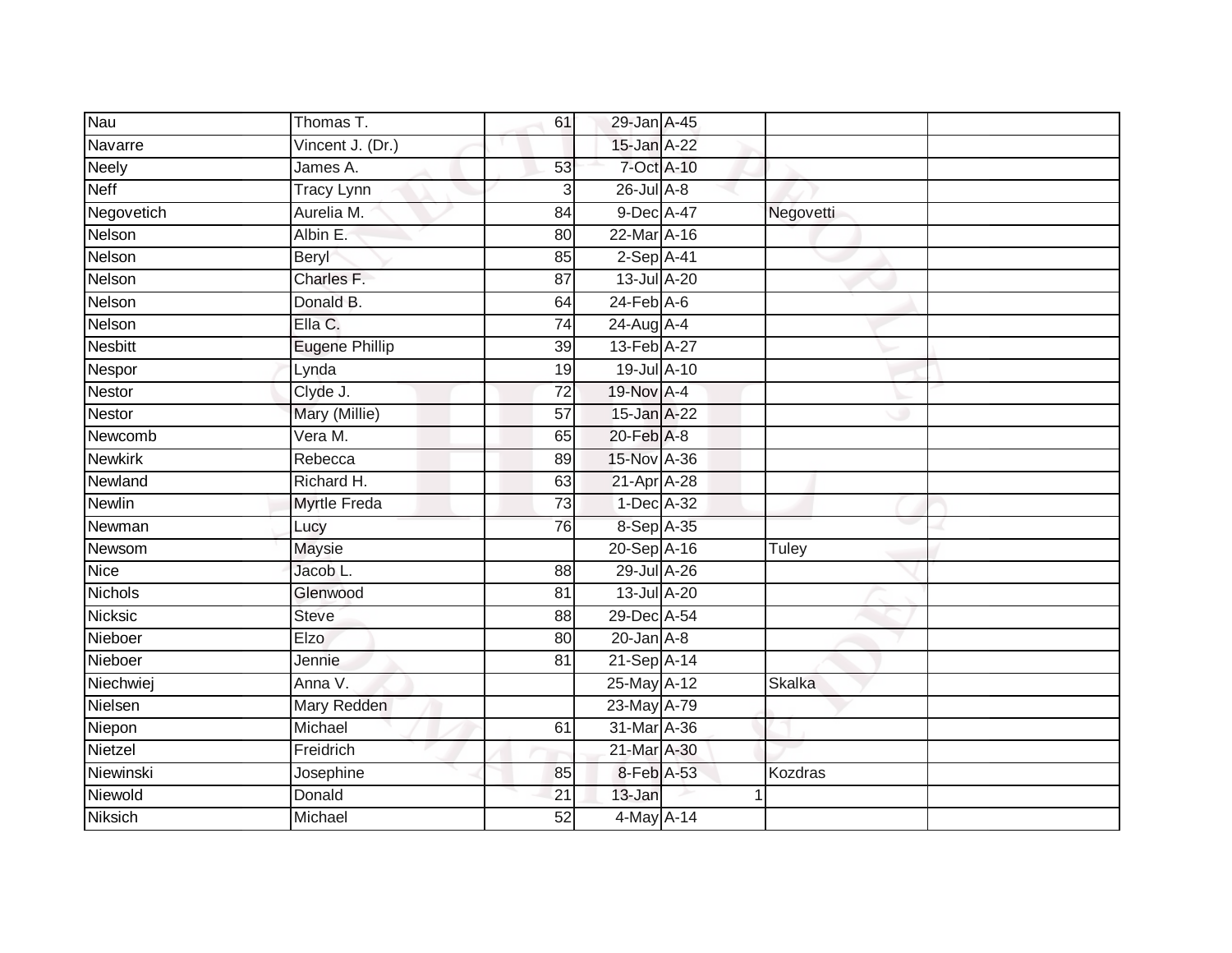| <b>Nitz</b>   | Katherine M. | 83              | 26-Dec A-78      |                |              |  |
|---------------|--------------|-----------------|------------------|----------------|--------------|--|
| Nonordby      | Harold A.    | 47              | $1-Jun$          |                |              |  |
| Noren         | Ragnar       | 68              | 10-Mar A-56      |                |              |  |
| Norris        | Marion A.    | $\overline{72}$ | 5-Oct A-4        |                |              |  |
| <b>North</b>  | Ralph B.     | 70              | 18-Oct A-39      |                |              |  |
| Nosal         | Vernoica C.  | 69              | 25-Jul A-78      |                |              |  |
| <b>Novak</b>  | Ada N.       | 85              | 11-Aug A-49      |                |              |  |
| Novak         | Elizabeth    | 64              | 16-Nov A-14      |                |              |  |
| <b>Novak</b>  | Jack S.      | 40              | 10-Jun A-30      |                |              |  |
| Novak         | Marie I.     | 68              | 26-Oct A-27      |                |              |  |
| Novak         | Mary         | 83              | 23-Mar A-21      |                |              |  |
| Novalick      | Dorothy      | 58              | 26-May A-63      |                |              |  |
| Novotny       | Mary H.      | 91              | 19-Apr A-39      |                | Huncovsky    |  |
| Nowaczyk      | Priscilla    | 68              | 17-May A-6       |                |              |  |
| Nowaczyk      | Raymond J.   | 61              | 13-May A-37      |                |              |  |
| Nowak         | Ann M.       | 67              | 24-Sep A-22      |                |              |  |
| <b>Nowak</b>  | Edward J.    | $\overline{74}$ | 20-Jul A-29      |                |              |  |
| Nowak         | Frank S.     | 71              | 16-Feb A-12      |                |              |  |
| Nowak         | Jon          | 27              |                  | 12-Sep 1, A-30 |              |  |
| Nowicki       | Frances B.   | 85              | $12$ -Jul $A-25$ |                |              |  |
| Noworyta      | Angeline     | 66              | 4-Oct A-18       |                | <b>Tkacz</b> |  |
| <b>Nyland</b> | Arthur C.    | 80              | 3-May A-27       |                |              |  |
| Nysewander    | Elizabeth M. |                 | 23-Jul A-12      |                | <b>Brown</b> |  |
| Oakley        | William L.   | 46              | 6-May A-51       |                |              |  |
| Obey          | Almira H.    | 90              | $27$ -Apr $A$ -6 |                |              |  |
| Obremski      | Stephanie A. |                 | $11$ -Jan $A-30$ |                | Piznarski    |  |
| O'Brien       | Claude R.    | $\overline{71}$ | $23$ -Dec $A-6$  |                |              |  |
| O'Connell     | John S. Jr.  | 44              | 3-Oct A-34       |                |              |  |
| Odanovich     | John         | 85              | 6-Feb A-16       |                |              |  |
| Odell         | Laverne H.   | 55              | 11-Nov A-63      |                |              |  |
| Odom          | D. Richard   | 20              | 27-Jun A-53      |                |              |  |
| O'Donnell     | Julia C.     | 85              | 16-May A-78      |                |              |  |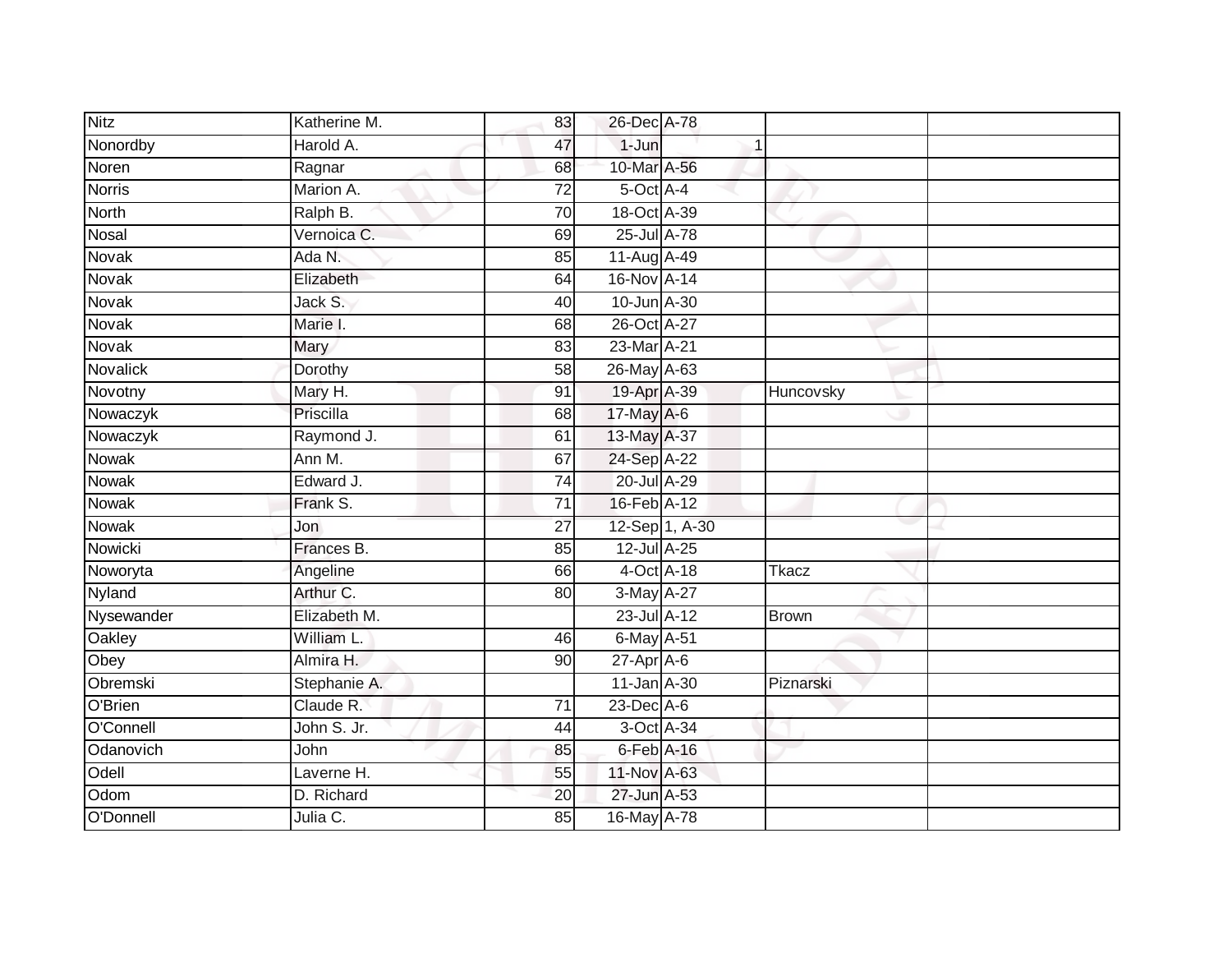| O'Dor      | William E.          | 22              |                  | 22-Aug 1, A-36 |          |
|------------|---------------------|-----------------|------------------|----------------|----------|
| Oglesby    | N. Richard          | 74              | 18-Apr A-50      |                |          |
| Ogrodowski | Ollie A.            | 63              | 25-Mar A-32      |                |          |
| O'Hearn    | Margaret E.         | 58              | 29-Nov A-6       |                |          |
| O'Hearne   | Jerome W.           | $\overline{58}$ | 22-Aug A-36      |                |          |
| Oi         | Hong Lem (Sam Sing) | 76              | 5-Oct A-4        |                |          |
| Oldert     | Grace B.            |                 | 21-Apr A-28      |                |          |
| O'Leary    | Anita S.            | 58              | 7-Sep A-43       |                | Sheridan |
| Olenik     | Anna                | 87              | 18-Jan A-52      |                |          |
| Olenus     | Anna                | 65              | 2-Sep A-41       |                |          |
| Olexo      | Elizabeth           | 62              | 25-Apr A-39      |                |          |
| Olinger    | Andrew J.           | $\overline{57}$ | 29-Jun A-18      |                |          |
| Oliver     | George V.           | 50              | 18-Feb A-55      |                |          |
| Oliver     | Lenore B.           | 56              | 22-Apr A-48      |                |          |
| Oliver     | Robert H. Jr.       | 48              | 5-Dec A-75       |                |          |
| Oliverio   | Fredric             | 38              | 11-Oct A-39      |                |          |
| Oller      | Eugene              | 68              | $11$ -Jun $A-8$  |                |          |
| Ollo       | Joseph              | 49              | 6-May A-51       |                |          |
| Olund      | Ronald E.           | 36              | 23-Jun A-38      |                |          |
| O'Mara     | John J. Sr.         | 57              | 3-Feb A-18       |                |          |
| Omasta     | Mildred             | 69              | $7 - Jan A - 36$ |                |          |
| O'Neal     | Betty J.            | 49              | 4-May A-14       |                |          |
| O'Neal     | James M.            | 26              | 4-Apr A-57       |                |          |
| Opasik     | Elvera              | 60              | 8-Sep A-35       |                | Barr     |
| Opfer      | Robin               | 21              | 14-Oct           |                |          |
| Oppolo     | Dominic             | 84              | 19-May A-62      |                |          |
| Oram       | Theodore (Ted)      | 63              | 4-May A-14       |                |          |
| Orminski   | Michael T. Sr.      | 77              | 21-Oct A-38      |                |          |
| Ornstine   | Harry               | 73              | 11-Oct A-39      |                |          |
| O'Rourke   | Catherine           | 61              | 27-Oct A-56      |                |          |
| Ortega     | Rufino              | 72              | 8-Jan A-43       |                |          |
| Orzel      | Walter              | 69              | 4-Apr A-57       |                |          |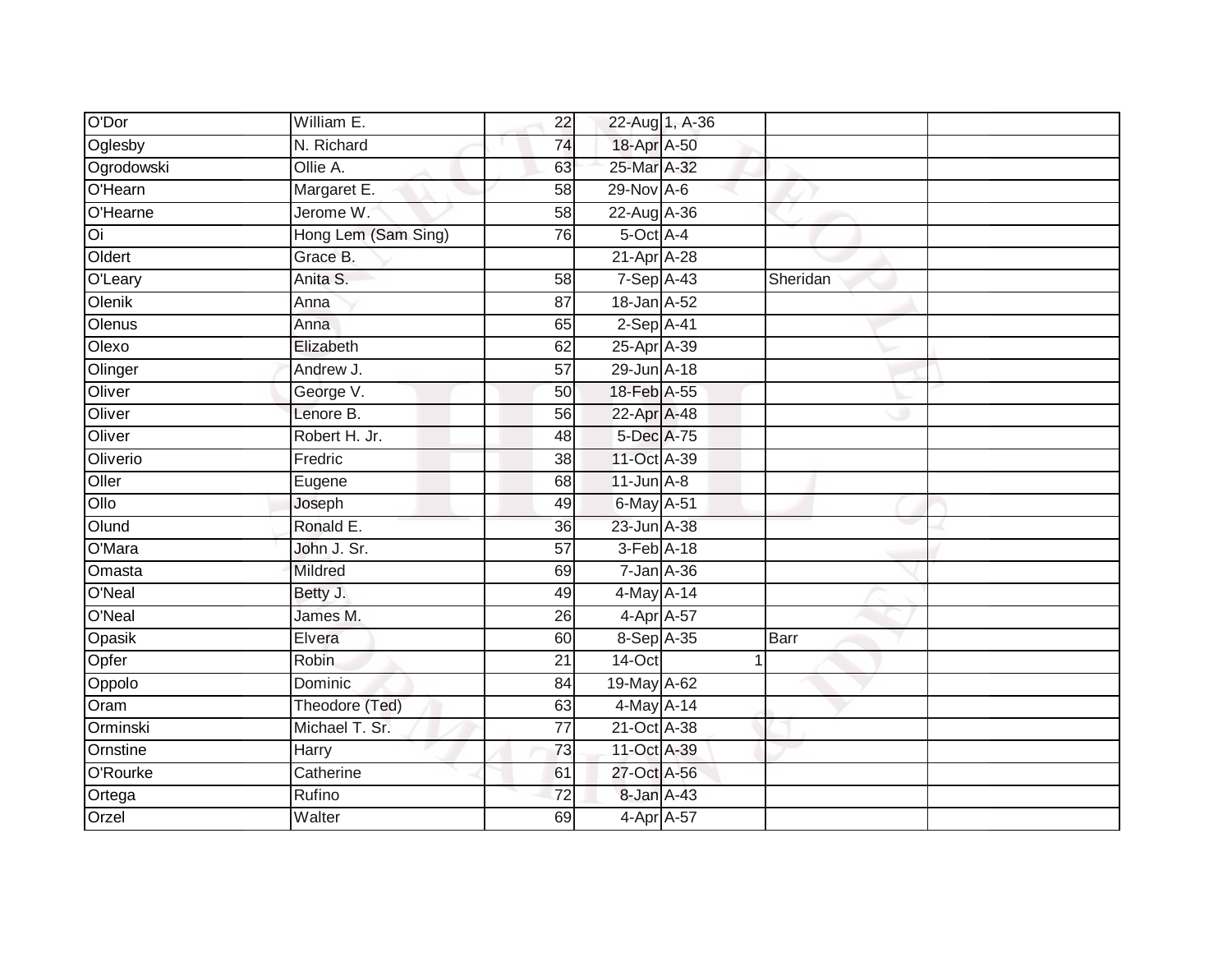| Osborne   | Robert              | 18              | 29-Mar          | 1 |              |  |
|-----------|---------------------|-----------------|-----------------|---|--------------|--|
| Ostby     | Kenneth O.          | 56              | 24-Jun A-47     |   |              |  |
| Osterhoff | Henrietta           | 53              | 4-Jan A-22      |   |              |  |
| Ostrowski | Walter J.           | 73              | 9-May A-58      |   |              |  |
| Ottarson  | Chester J.          | 64              | 18-Jan A-52     |   |              |  |
| Otvos     | Robert E.           | 52              | 26-Sep A-87     |   |              |  |
| Overall   | Jennie              | $\overline{75}$ | 20-Jun A-58     |   |              |  |
| Owens     | Clara               | 88              | $9$ -Feb $A$ -4 |   |              |  |
| Paarlberg | Mary                | 87              | 28-Sep A-29     |   |              |  |
| Pace      | Artie M.            |                 | 19-Feb A-45     |   |              |  |
| Pace      | Cathryn Rae         | 49              | 27-Jul A-22     |   |              |  |
| Page      | William D.          | 83              | 8-Dec A-61      |   |              |  |
| Painter   | James W.            | 33              | $2-Sep$ A-41    |   |              |  |
| Pajic     | Peter               | 27              | 13-Aug A-37     |   |              |  |
| Palagyi   | Rose                | 66              | 22-Apr A-48     |   |              |  |
| Palko     | Helen               | 76              | 4-Feb A-36      |   | <b>Bakus</b> |  |
| Palombo   | Gladys              | $\overline{53}$ | 26-Sep A-87     |   |              |  |
| Palombo   | Joseph T.           | 59              | 17-Jun A-37     |   |              |  |
| Palotto   | Michael N.          | 62              | 15-Apr A-41     |   |              |  |
| Palus     | Joseph F.           | 63              | 10-May A-4      |   |              |  |
| Pandorf   | <b>Charles</b>      | 69              | 6-Jan           | 1 |              |  |
| Panek     | Donald              | 41              | $19$ -Jan $A-8$ |   |              |  |
| Papesh    | Michael Jr.         | 56              | 4-Oct A-18      |   |              |  |
| Pardinek  | Charles Sr.         | 73              | 13-Apr A-12     |   |              |  |
| Pardinek  | Julia M.            | 72              | 5-Feb A-22      |   |              |  |
| Paris     | dillard Jr.         |                 | $13$ -Jan $A-3$ |   |              |  |
| Parish    | <b>Harry Leland</b> | 64              | 4-Aug A-39      |   |              |  |
| Parker    | Mary                |                 | 19-Feb A-45     |   |              |  |
| Parker    | Rachel              | 77              | 28-Nov A-52     |   |              |  |
| Parkinson | Mary L.             | 61              | 20-Feb A-8      |   |              |  |
| Parrish   | Nona G.             | $\overline{76}$ | 19-Nov A-4      |   |              |  |
| Parry     | Marguerite H.       | 89              | 1-Dec A-32      |   |              |  |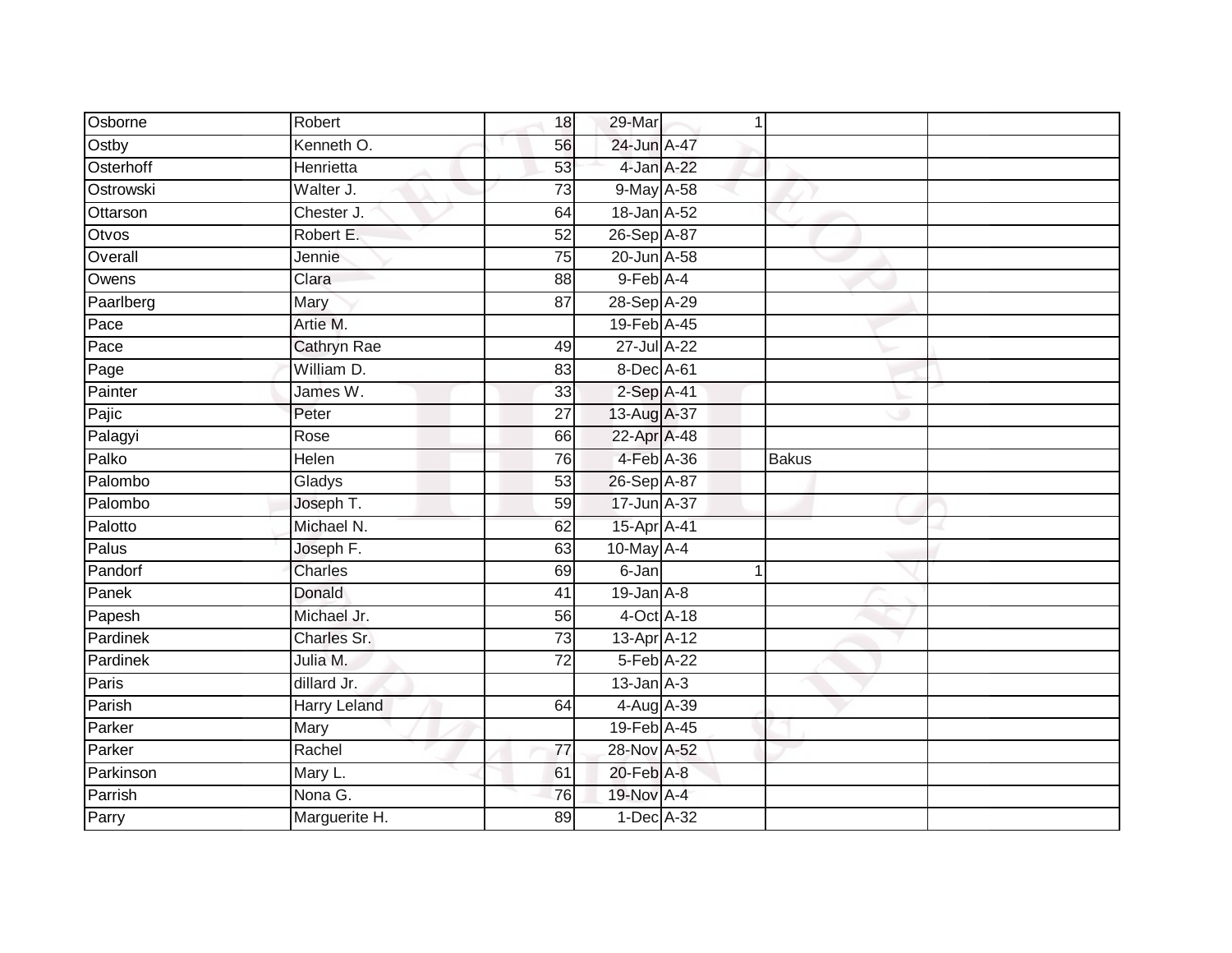| Parsley          | Verna Lee          | 65              | $6$ -Feb $A$ -16 |              |              |  |
|------------------|--------------------|-----------------|------------------|--------------|--------------|--|
| Parsons          | Lois Marilyn       | 44              | 20-Jul A-29      |              |              |  |
| Paryzek          | Mario O.           | 80              | 7-Oct A-10       |              |              |  |
| Pasko            | Anna               |                 | 17-Nov A-63      |              |              |  |
| Passmore         | Hope               | 81              | 20-Sep A-16      |              |              |  |
| Pasztor          | Anna M.            | 91              | $1-Oct$ A-14     |              |              |  |
| Patrick          | <b>Barbara</b>     | 64              | 26-Mar A-43      |              | <b>Byron</b> |  |
| Patrick          | Joseph A.          | 76              | 9-May A-58       |              |              |  |
| Patrick          | Sean M.            | 8               | 18-Oct A-39      |              |              |  |
| Patterson        | Robert M.          | 78              | 13-Jun A-54      |              |              |  |
| Paul             | Emery P. Jr.       | 60              | 26-May A-63      |              |              |  |
| Paulsen          | Elmer H.           | 68              | $1-Feb$ A-26     |              |              |  |
| Paulson          | Hans E.            | 87              | $7$ -Jun $A-6$   |              |              |  |
| Paunicka         | Louis Sr.          | 89              | 18-Feb A-55      |              |              |  |
| Pavichevich      | <b>Mitra</b>       | $\overline{74}$ | 29-Aug A-24      |              |              |  |
| Pavlas           | Anthony M.         | 70              | 11-Nov A-63      |              |              |  |
| Pavlatos         | Dennis A.          | $\overline{37}$ | $1-Jun$          | $\mathbf{1}$ |              |  |
| Pavlekovich      | Steven A. (C.P.D.) | 63              | 31-Dec A-16      |              |              |  |
| Pawlaczyk        | Walter F. (Murphy) | 68              | 28-Jun A-18      |              |              |  |
| Paylo            | Elizabeth          | $\overline{78}$ | 4-Nov A-42       |              |              |  |
| Payne            | Edna R.            | 61              | 16-Jul A-10      |              |              |  |
| Payton           | Ronald L.          |                 | 8-Feb A-53       |              |              |  |
| $\overline{Paz}$ | Susan (Estill)     | 61              | $24$ -Feb $A$ -6 |              |              |  |
| Pazdur           | Joseph M.          | 86              | $2$ -Jan $A-32$  |              |              |  |
| Peacock          | Evelyn M.          | 68              | 22-Jan A-44      |              |              |  |
| Pearson          | Elmer M.           | 71              | 8-Mar A-4        |              |              |  |
| Pearson          | Rose               | 75              | 5-Apr A-31       |              |              |  |
| Pearson          | Walfrid            | 82              | 24-Nov A-21      |              |              |  |
| Peck             | Edward A. (Dr.)    | 65              | $27$ -Apr $A$ -6 |              |              |  |
| Pecsenyak        | Anna               | 82              | 26-Feb A-43      |              |              |  |
| Pegion           | Jasper F.          | $\overline{74}$ | 12-Apr A-14      |              |              |  |
| Pehlgrim         | Frederick C.       | 60              | 15-Jan A-22      |              |              |  |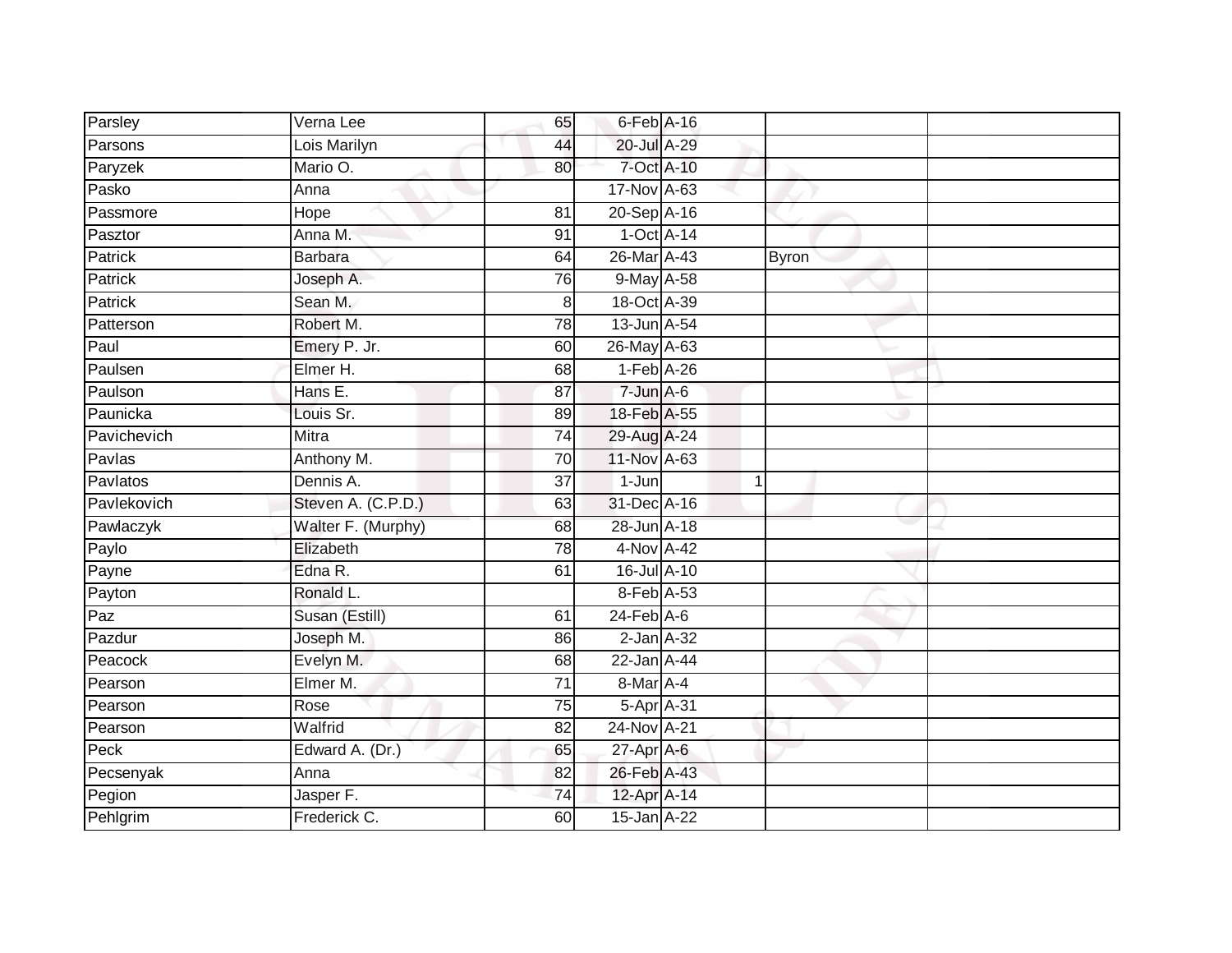| Pekala     | Raymond J.            | 52              | 10-Oct A-40      |          |  |
|------------|-----------------------|-----------------|------------------|----------|--|
| Pelfrey    | Roy E.                | 53              | 4-Mar A-45       |          |  |
| Pelham     | George H.             | 19              | 30-Aug A-23      |          |  |
| Pellar     | George                | 71              | 16-Jul A-10      |          |  |
| Pena       | Rubel Roel Sr.        | 47              | 22-Jun A-12      |          |  |
| Pendoski   | Robert E.             | 27              | $23$ -Feb $A-8$  |          |  |
| Peneton    | Julia E.              | 87              | 17-Jun A-37      |          |  |
| Penning    | Myrtle S.             | 86              | 18-Apr A-50      |          |  |
| Pennington | <b>Bobby Joe</b>      | 29              | $2$ -Jul $A-8$   |          |  |
| Perez      | Conrado               | $\overline{73}$ | 30-Jun A-53      |          |  |
| Perotti    | Victor J.             | 69              | $1-Apr$ A-24     |          |  |
| Perry      | Harold                | 32              | 16-May A-78      |          |  |
| Pers       | John                  | 90              | 5-Sep A-23       |          |  |
| Persenaire | Jennie                | 85              | 13-Dec A-29      |          |  |
| Persianoff | John                  | 49              | 9-May A-58       |          |  |
| Perz       | Marie Louise          | 41              | 13-Aug A-37      | Mihalich |  |
| Pesta      | Emma L.               | 59              | 11-Apr A-63      |          |  |
| Peter      | Ann                   | 56              | 20-Aug A-4       | Zmuda    |  |
| Peters     | Bud C. E.             | 55              | 17-Sep A-18      |          |  |
| Peters     | Byron K.              | 54              | 28-Oct A-51      |          |  |
| Peters     | Halena J.             | 69              | 15-Nov A-36      |          |  |
| Peters     | Mary R.               | $\overline{90}$ | 29-Mar A-4       |          |  |
| Peters     | Pearl M.              |                 | 16-Feb A-12      |          |  |
| Peterson   | Frances L.            | 61              | 16-Sep A-52      |          |  |
| Peterson   | Gladys                | 63              | 5-Feb A-22       |          |  |
| Peterson   | Hazel L.              | 50              | $5$ -Dec $A$ -75 |          |  |
| Peterson   | Kathryn O.            | 66              | 25-Mar A-32      |          |  |
| Peterson   | Kenneth V.            | 73              | 16-May A-78      |          |  |
| Petro      | John M.               | 55              | 8-Feb A-53       |          |  |
| Petronis   | Edward                | 62              | 18-Mar A-20      |          |  |
| Petsas     | James                 | 94              | 18-Nov A-60      |          |  |
| Petty      | <b>Robert William</b> | $\overline{20}$ | 29-Apr A-26      |          |  |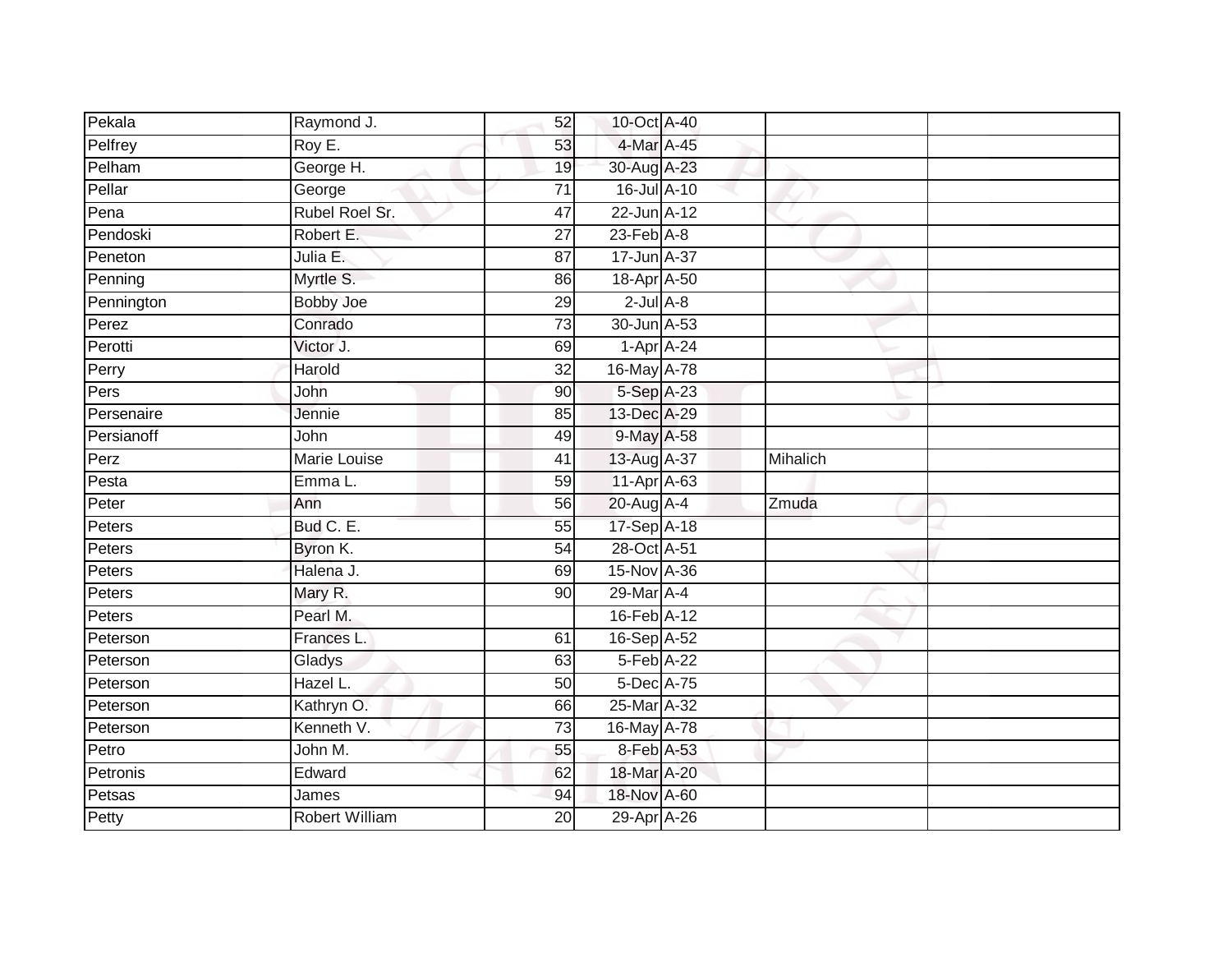| Pfeifer         | John L.               | 44              | $1-Jun$                     | 1 |                |
|-----------------|-----------------------|-----------------|-----------------------------|---|----------------|
| Phelps          | Ethel A.              | 81              | 17-Feb A-4                  |   |                |
| Phelps          | Pendleton (Penn)      | 60              | 10-Mar A-56                 |   |                |
| Phillips        | Ishmael               | 52              | 14-May A-10                 |   |                |
| <b>Phillips</b> | John Paul             | $\overline{23}$ | 4-Aug A-39                  |   |                |
| <b>Phillips</b> | Mary                  | 57              | $29-Nov$ A-6                |   | Lowe           |
| Piatt           | <b>Frances</b>        | $\overline{74}$ | 17-Oct A-57                 |   |                |
| Pierson         | <b>Dott Marie</b>     | 80              | $15$ -Jun $A$ -4            |   |                |
| Pietrzak        | Leo W.                | $\overline{71}$ | $12$ -Oct A-6               |   |                |
| Pietrzak        | Stephanie             | 54              | 23-May A-79                 |   | Pelczar        |
| Pike            | William H.            | 83              | $20$ -Feb $\overline{A}$ -8 |   |                |
| Pilarcik        | Helen G.              |                 | 18-Apr A-50                 |   |                |
| Pillow          | Inez D.               | 71              | 24-Oct A-63                 |   |                |
| Pinak           | Edward J. Jr.         | 23              | 24-Mar A-10                 |   |                |
| Pinkston        | Jane                  | $\overline{54}$ | $2$ -Feb $A-11$             |   |                |
| Pinsak          | Joseph                | 73              | 18-Apr A-50                 |   |                |
| Piper           | Ralph R.              | $\overline{84}$ | 3-Nov A-52                  |   |                |
| Piper           | Walter L.             | 70              | 10-Mar A-56                 |   |                |
| Pirtle          | Lena                  | 79              | $23$ -Apr $A$ -6            |   |                |
| Pisowicz        | Stanley J.            | 59              | $5-Feb$ $A-22$              |   |                |
| Pittman         | <b>Hattie Irene</b>   | 78              | 30-Jun A-53                 |   |                |
| Pivarnik        | Mary Johanna (Sister) | 45              | 21-Jan A-28                 |   |                |
| Plant           | Olla Lee              | 76              | 12-Mar A-20                 |   |                |
| Plebanski       | Michael R. Jr.        | 5 months        | 22-Aug A-36                 |   |                |
| Plesek          | Harry C.              | 64              | 5-Dec A-75                  |   |                |
| Plucinski       | Edward J.             | 80              | 3-Oct A-34                  |   |                |
| Plumb           | Georgiana             |                 | 8-Nov A-15                  |   |                |
| Pobereyko       | John                  | 82              | 30-Jun A-53                 |   |                |
| Pochron         | Thomas C.             | 49              | 26-Jan A-6                  |   |                |
| Pockuba         | John                  | 79              | 23-Mar A-21                 |   |                |
| Podkul          | Mary                  | 85              | 17-Nov A-63                 |   | <b>Mysliwy</b> |
| Podowski        | Lucien                | $\overline{90}$ | 17-Mar A-36                 |   |                |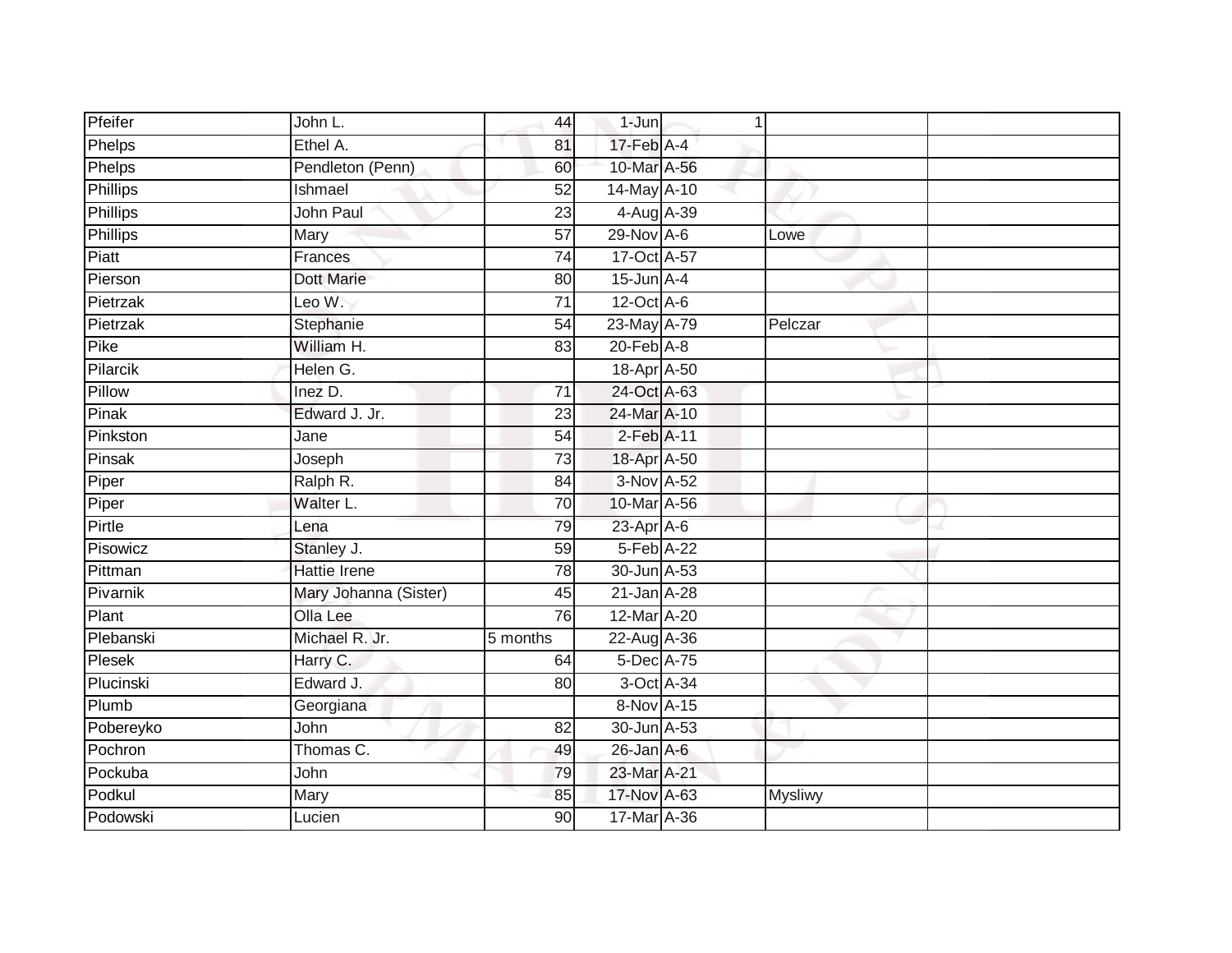| Poer      | Jean A.               | 69              | 25-Apr A-39     |         |  |
|-----------|-----------------------|-----------------|-----------------|---------|--|
| Pointer   | Harold T.             | 73              | 8-Dec A-61      |         |  |
| Pokos     | George L.             | 59              | $2$ -Jul $A-8$  |         |  |
| Poliquin  | Richard               | 62              | 1-Aug A-55      |         |  |
| Poljak    | Violet                | 73              | $15$ -Jun $A-4$ |         |  |
| Polk      | <b>Edward Charles</b> | 1 months        | 21-Nov A-32     |         |  |
| Pollak    | Carl                  | 88              | $3-Feb$ $A-18$  |         |  |
| Polochak  | George J. Jr.         | 45              | 30-Aug A-23     |         |  |
| Poloncak  | Steven                | 78              | 23-Sep A-45     |         |  |
| Poloson   | Elizabeth             | $\overline{82}$ | 22-Feb A-38     | Lazar   |  |
| Polus     | Henry J.              | $\overline{71}$ | 29-Aug A-24     |         |  |
| Pool      | Carl C.               | 44              | 28-Jan A-41     |         |  |
| Poole     | <b>Bessie Mae</b>     | 73              | $2$ -Jan $A-32$ |         |  |
| Popagin   | Ernest                | 82              | 11-Jul A-64     |         |  |
| Popiela   | Frank                 | 79              | 8-Feb A-53      |         |  |
| Popovich  | Joseph                | 81              | 29-Apr A-26     |         |  |
| Porter    | Johanna               | $\overline{77}$ | 27-Dec A-15     | Zype    |  |
| Posewick  | Mary                  | 63              | 13-Jul A-20     | Kucisch |  |
| Posthumus | William               | 77              | $2$ -Jan $A-32$ |         |  |
| Powell    | Carl                  | 15              | 9-Aug           | 1       |  |
| Powell    | Grace L.              | 48              | 29-Jan A-45     |         |  |
| Powers    | Lester S.             | 61              | 28-Jul A-34     |         |  |
| Powers    | Thomas J.             | 57              | 18-Jan A-52     |         |  |
| Pozdol    | Martha M.             | 70              | $9$ -Jan $A$ -8 |         |  |
| Pranger   | Margaret              | 75              | 13-Jun A-54     |         |  |
| Prestamer | <b>Michael James</b>  | 63              | 23-Jan A-24     |         |  |
| Price     | Roy H.                | 46              | 30-Jan A-18     |         |  |
| Proctor   | Willis L.             | 68              | 22-Aug A-36     |         |  |
| Prohl     | William C. (Bud)      | 67              | 21-Mar A-30     |         |  |
| Proudfoot | Dorothy W.            | 80              | 8-Sep A-35      |         |  |
| Pruitt    | David S.              | 22              | 13-Aug          | 1       |  |
| Prum      | Katherine E.          | 55              | 12-Oct A-6      |         |  |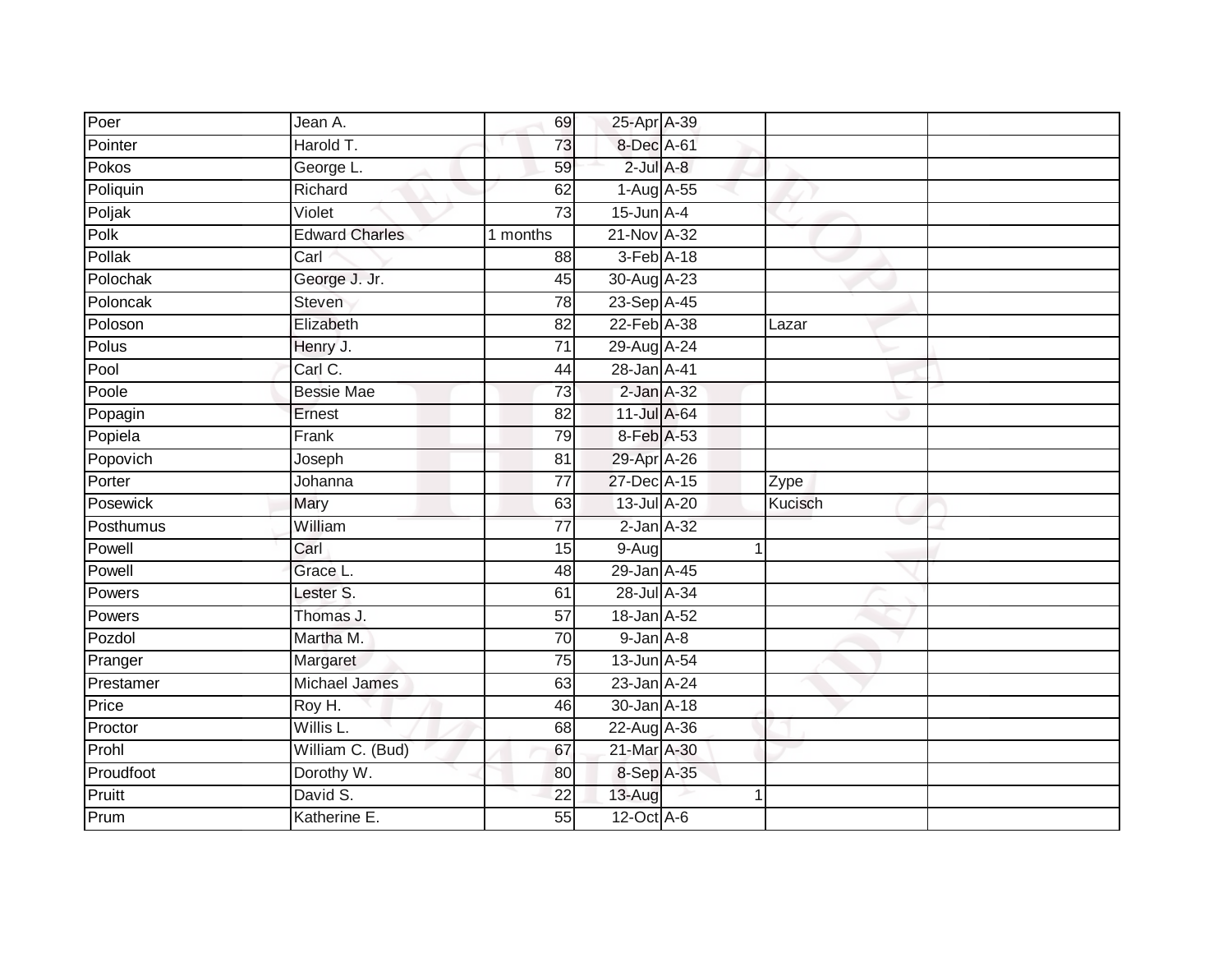| Prymuski    | Frances (Skora) | 80              | 29-Dec A-54      |                |         |  |
|-------------|-----------------|-----------------|------------------|----------------|---------|--|
| Puchalski   | Robert          | 22              | 10-Dec           |                |         |  |
| Pudlo       | Ted S. (Peggy)  | 56              | 5-Jul A-23       |                |         |  |
| Puente      | Jesus G.        | 75              | 30-May A-45      |                |         |  |
| Pugh        | Floyd           | $\overline{75}$ | 3-Nov A-52       |                |         |  |
| Pumnea      | Jennie          | 60              | 22-Mar A-16      |                |         |  |
| Punak       | Joseph          | 60              | 11-Jul A-64      |                |         |  |
| Pyle        | Jean            | 40              | 27-Jul A-22      |                |         |  |
| Pyle        | Millie Jean     | 49              | 1-Aug A-55       |                |         |  |
| Pyrka       | <b>John</b>     | 86              | $4$ -Jun $A$ -6  |                |         |  |
| Quandt      | Anna Mae        | 53              | 23-Aug A-12      |                |         |  |
| Quandt      | Charles         | $\overline{77}$ | 21-Sep A-14      |                |         |  |
| Queer       | Ethel W.        | 86              | 29-Jun A-18      |                |         |  |
| Quick       | Elmer L.        | 78              | 6-Aug A-31       |                |         |  |
| Quick       | Olivia L.       | $\overline{80}$ | 25-Apr A-39      |                |         |  |
| Quisenberry | Raymond D.      | 44              | 26-Jul A-8       |                |         |  |
| Rabe        | Gerald J. (Dr.) | 64              | $24$ -Feb $A$ -6 |                |         |  |
| Racz        | William         | 68              | 28-Apr A-20      |                |         |  |
| Rahmoeller  | Mary E.         | 82              | 14-Mar A-24      |                |         |  |
| Rainford    | Gerald E.       | 57              | 28-Jan A-41      |                |         |  |
| Rainwater   | Ronald R.       | 25              |                  | 10-Oct 1, A-40 |         |  |
| Ralich      | Anna            | 53              | 26-Apr A-23      |                | Rapaich |  |
| Rambo       | Dorothy H.      | 61              | 12-Oct A-6       |                |         |  |
| Ramirez     | Ramon           | 59              | 19-Feb A-45      |                |         |  |
| Ramos       | Andy Jr.        | 12              | 15-Dec 1, A-35   |                |         |  |
| Ramsey      | Louis R.        | 69              | 26-Dec A-78      |                |         |  |
| Ramsey      | Robert L.       | 67              | 28-Jul A-34      |                |         |  |
| Ramzowski   | Alex            | 53              | 27-Jun A-53      |                |         |  |
| Randle      | Juanita         | 72              | 17-Feb A-4       |                |         |  |
| Rapmond     | Alma P.         | 87              | 6-Jun A-87       |                |         |  |
| Rardin      | Earl (Barney)   | 72              | 8-Apr A-28       |                |         |  |
| Rasheta     | Dan             | $\overline{53}$ | 12-Feb A-38      |                |         |  |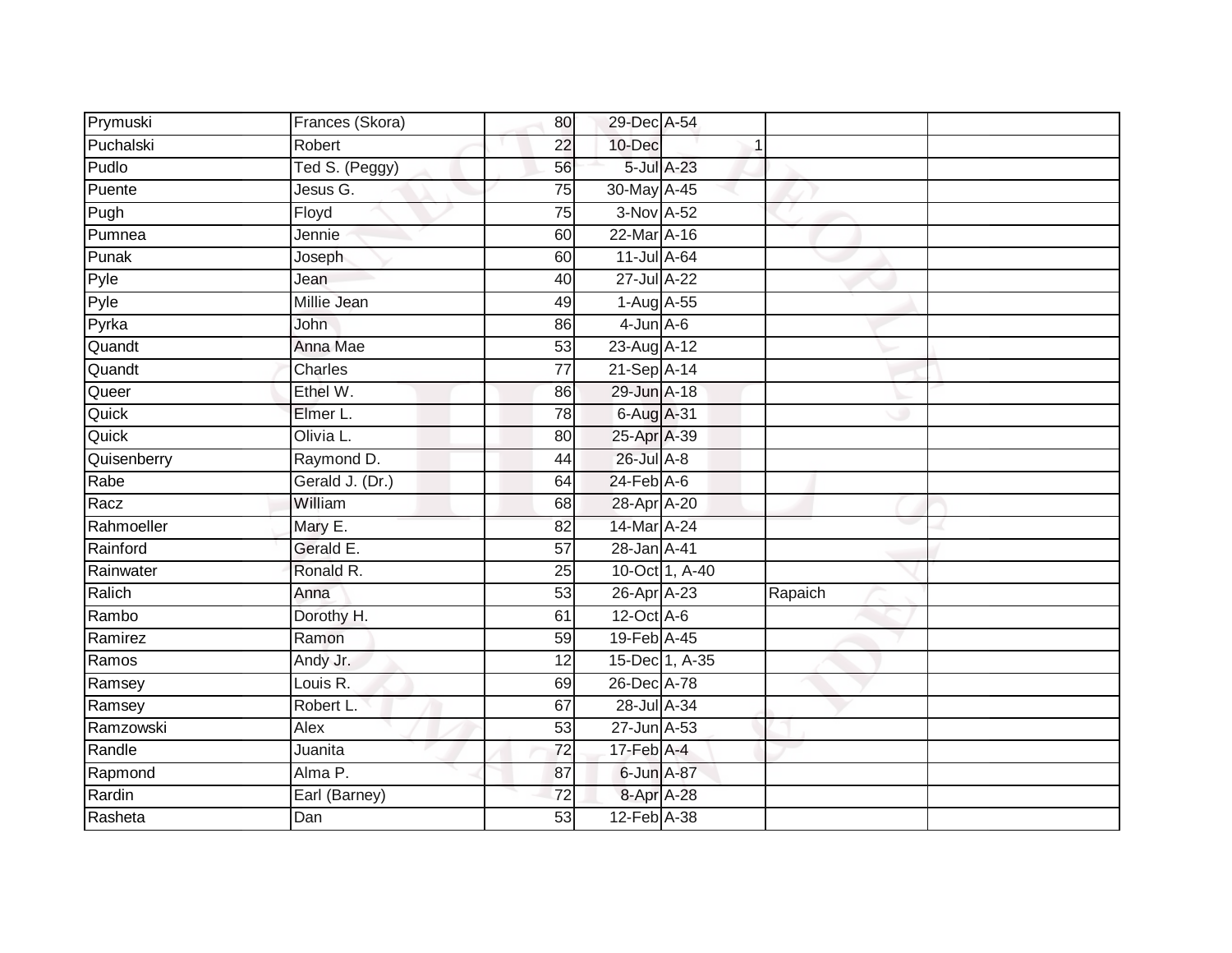| Rasinski   | Gary                    | 32              | $12$ -Jan $A-8$  |            |  |
|------------|-------------------------|-----------------|------------------|------------|--|
| Rasmussen  | Deane                   | 72              |                  | 1-Apr A-24 |  |
| Rattray    | David Arthur            | 87              | 7-Dec A-12       |            |  |
| Rausch     | John                    | 78              | 13-Dec A-29      |            |  |
| Raymond    | Orville (Red)           | 68              |                  | 4-Feb A-36 |  |
| Razo       | Ignacio                 | 28              | 14-Sep A-29      |            |  |
| Razzini    | Frank                   | 83              | 17-Oct A-57      |            |  |
| Ready      | Clayton                 | 61              | 7-Nov A-37       |            |  |
| Ready      | Florence R.             | 47              | 27-Apr A-6       |            |  |
| Reagan     | Michael B.              | 18              | 10-Jun A-30      |            |  |
| Ream       | Rachel Leah             | 86              | 11-Nov A-63      |            |  |
| Recio      | Sarah                   | Infant          | 11-Apr A-63      |            |  |
| Rector     | Clarence                | 75              | $6$ -Feb $A$ -16 |            |  |
| Redar      | Wilbur E.               | 60              | 3-May A-27       |            |  |
| Reder      | Sophie M.               | $\overline{90}$ | 22-Mar A-16      |            |  |
| Redman     | Robert                  | $\overline{97}$ | 1-Nov A-39       |            |  |
| Reeb       | Ernest C.               | 83              | 27-Jul A-22      |            |  |
| Reed       | <b>Albert Stanley</b>   | 85              |                  | 5-Apr A-31 |  |
| Reed       | John                    | 81              | 12-Oct A-6       |            |  |
| Reed       | <b>Otis</b>             | $\overline{72}$ | 20-Sep           | 1          |  |
| Reed       | Robert                  | 55              | 3-Mar A-52       |            |  |
| Reeder     | Mattie M.               | 90              | 20-Sep A-16      |            |  |
| Reeder     | Warren A. Jr.           | 63              | 1-Dec A-32       |            |  |
| Reel       | George A. (Fred)        | 90              | 19-Jul A-10      |            |  |
| Regan      | Landis E.               | 60              | $20$ -Feb $A-8$  |            |  |
| Reichert   | Dorthea                 | $\overline{82}$ | $29-Nov$ A-6     |            |  |
| Reichert   | Emil                    | 78              | 5-Feb A-22       |            |  |
| Reid       | Robert T. (Scotty)      | 80              | $2-AprA-6$       |            |  |
| Reidelbach | Willard J.              | 60              | 8-Sep A-35       |            |  |
| Reiff      | Margaret M.             | 79              | 27-Jun A-53      |            |  |
| Reimer     | <b>Dorothy Patricia</b> | 52              | $2$ -Aug A-6     |            |  |
| Reinstein  | Alfred A.               | 63              |                  | 8-Apr A-28 |  |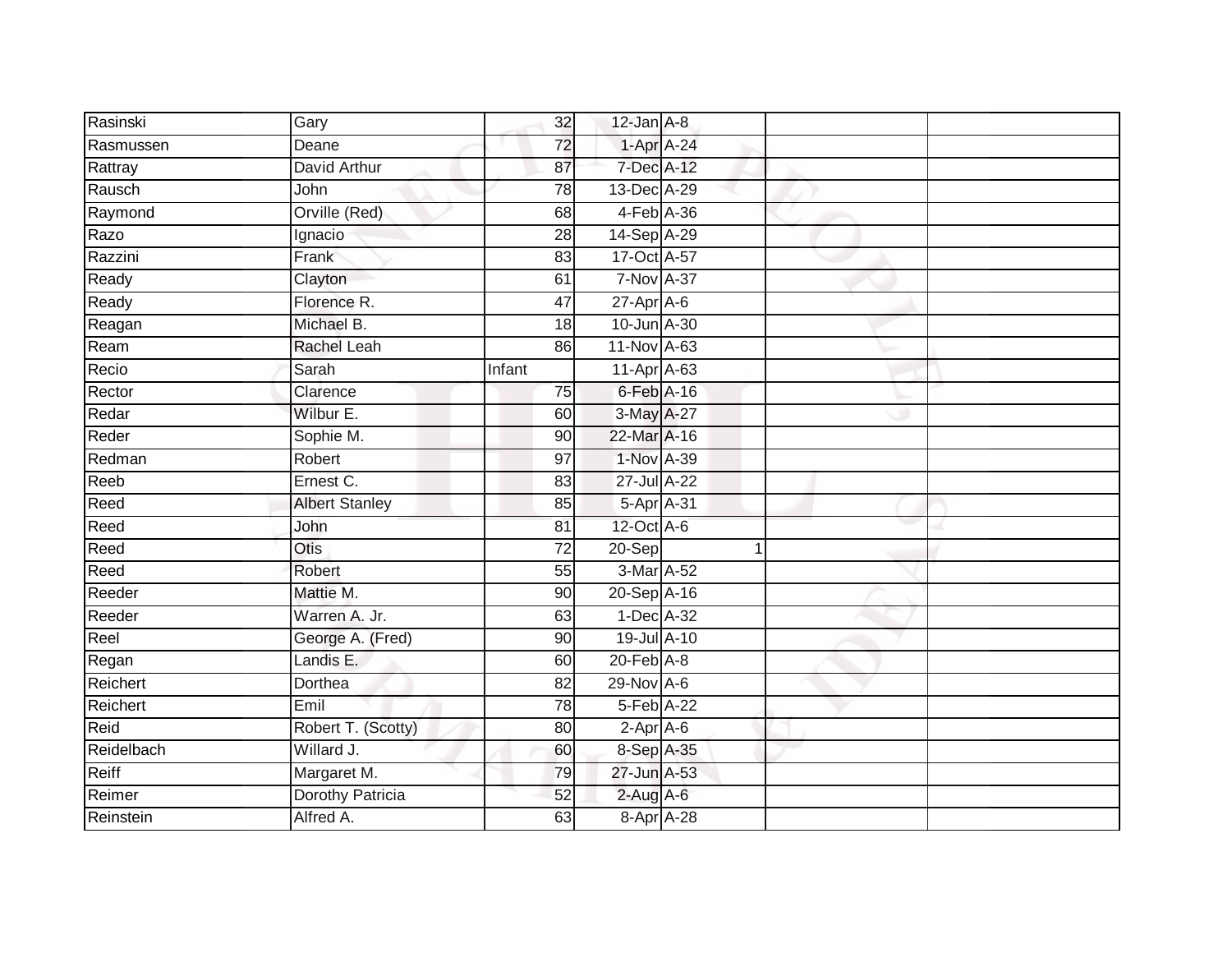| Reiplinger      | $P$ eter                | 86              | 31-Aug A-14        |         |  |
|-----------------|-------------------------|-----------------|--------------------|---------|--|
| Reise           | Ruth E.                 | 80              | 22-Jul A-22        |         |  |
| Reiser          | Genevieve (Burns)       | 76              | 9-Jun A-39         |         |  |
| Reissig         | Henry O.                | 89              | $12$ -Oct $A-6$    |         |  |
| Reiter          | Elizabeth B.            | $\overline{74}$ | 27-Dec A-15        |         |  |
| Reitz           | Hermine                 | 93              | 18-Jun A-33        |         |  |
| Relinski        | Harold J.               | 45              | 26-Feb A-43        |         |  |
| Remak           | Mary                    | 78              | 25-Jan A-36        |         |  |
| Rendina         | Joseph M.               | 54              | $7 - Jun$ A-6      |         |  |
| Renewicz        | Frank                   | 70              | 23-Aug A-12        |         |  |
| Repay           | John Sr.                | 76              | 12-Jul A-25        |         |  |
| Repay           | Mary                    |                 | 5-Jan A-31         |         |  |
| Reschan         | <b>Barbara</b>          | 88              | 22-Sep A-26        | Kanbich |  |
| Respecke        | Anna                    | 72              | 27-Apr A-6         |         |  |
| Rettig          | Charles F.              | $\overline{77}$ | 22-Dec A-38        |         |  |
| Reubold         | Gertrude A.             | 87              | 15-Mar A-6         |         |  |
| Reuth           | Emma <sub>F.</sub>      | 95              | 5-Mar A-36         |         |  |
| Reynolds        | Louis W.                | 35              | 21-Sep A-14        |         |  |
| Rhea            | Vivian T. (Rev. Mother) |                 | 19-Aug A-20        |         |  |
| Rhode           | Alma                    | $\overline{75}$ | 16-May A-78        |         |  |
| Rhode           | Kiff                    | 58              | 7-Apr A-38         |         |  |
| Rhodes          | Cecil H.                | $\overline{72}$ | 14-Mar A-24        |         |  |
| Rhyne           | Meredith J. (Cot)       | 58              | $6 - Apr$ $A - 18$ |         |  |
| Riccardi        | Josephine               | 92              | <b>7-Nov A-37</b>  |         |  |
| Rice            | Harold E.               | 60              | 31-Dec             |         |  |
| Richard         | Katherine               | 85              | 23-May A-79        |         |  |
| <b>Richards</b> | Howard C.               | $\overline{75}$ | 3-Nov A-52         |         |  |
| Richardson      | Glennie A.              | 65              | 31-Oct A-76        |         |  |
| Richardson      | Larry D.                | 29              | 8-Apr A-28         |         |  |
| <b>Richers</b>  | Dorothea S.             | 91              | 14-May A-10        |         |  |
| Richeson        | Warner (Bill)           | 87              | 11-Jan A-30        |         |  |
| Richman         | Donny                   | 5               | 4-Mar A-45         |         |  |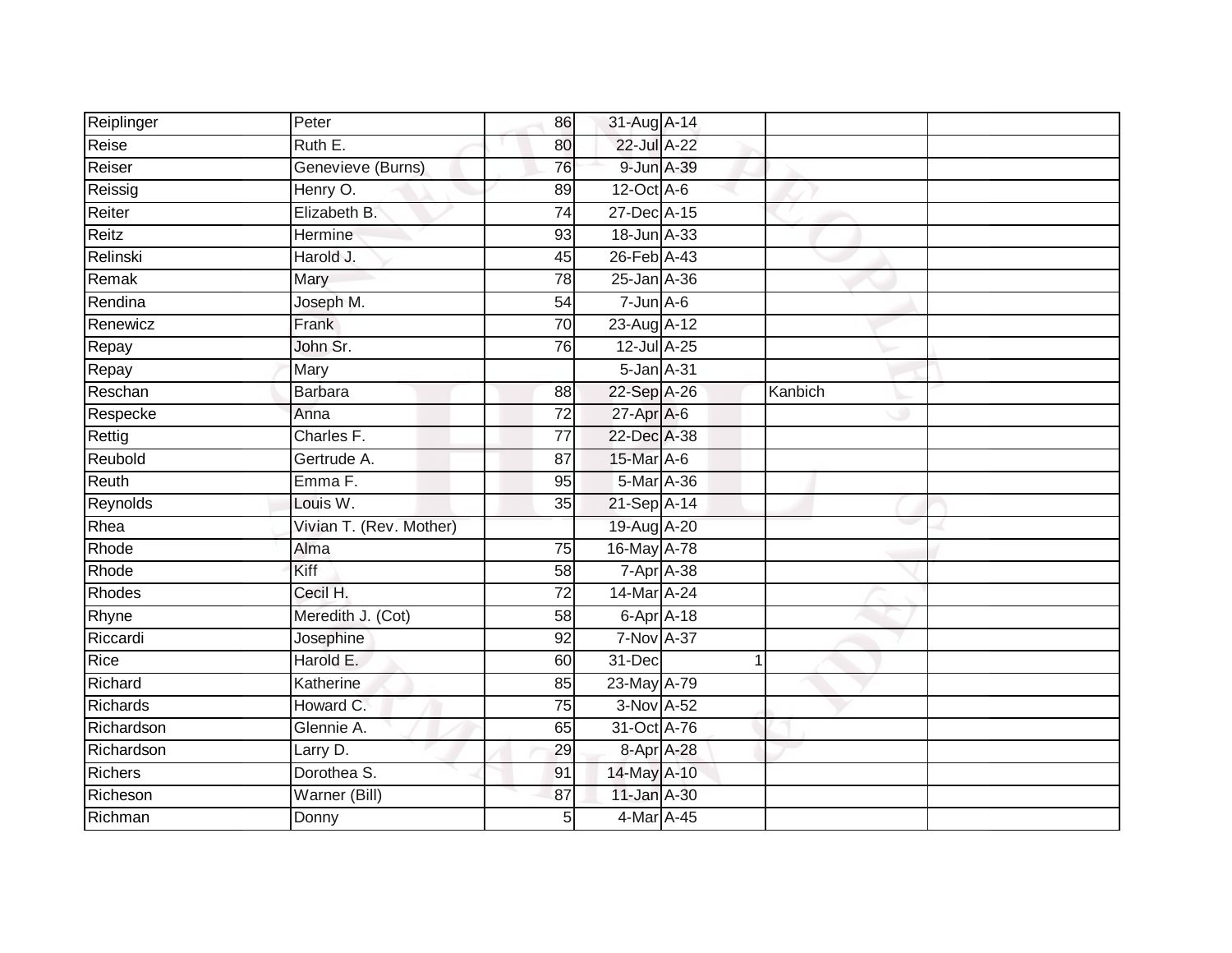| Richmond       | Donya Maurice     | 5 <sup>1</sup>  | 8-Mar A-4         |             |                             |
|----------------|-------------------|-----------------|-------------------|-------------|-----------------------------|
| Richter        | Mary              | 81              | 4-Nov A-42        |             |                             |
| Richwalski     | Michael J.        | 85              | 24-Oct A-63       |             |                             |
| Rickert        | Kathryn P.        | 74              | 26-Oct A-27       |             |                             |
| Rickmann       | Blanche A.        | 81              | 27-Aug A-33       |             |                             |
| Ridder         | <b>Judith Ann</b> | $\overline{36}$ | 31-Oct A-76       |             |                             |
| Riddle         | Catherine B.      | 44              | $6$ -Apr $A$ -18  |             |                             |
| Riddlebarger   | Jasper Earl       | 75              | 29-Mar A-4        |             |                             |
| Rigsby         | Viola             | 73              | 26-Dec A-78       |             |                             |
| <b>Riley</b>   | George T.         | $\overline{73}$ | 24-Aug A-4        |             |                             |
| Rinkenberger   | Ella              | 79              | $2-May$ A-66      |             |                             |
| Rippey         | William M.        | 69              | 16-Nov A-14       |             |                             |
| Risko          | Marie             | 84              | 14-Nov A-57       |             |                             |
| Ritenour       | Frederick C.      | 82              | 29-Jul A-26       |             |                             |
| Ritter         | Harvey E.         | 64              | 28-Jun A-18       |             |                             |
| <b>Ritter</b>  | Roscoe            | 71              | $2-Aug$ A-6       |             | Also listed as Ritterskamp. |
| Rivera         | Paul              | 75              | 28-May A-28       |             |                             |
| Roach          | Lucretia A.       | 88              | 4-Nov A-42        |             |                             |
| <b>Robbins</b> | Charlotte         | 39              | 29-Feb A-30       |             |                             |
| <b>Robbins</b> | John              | 9               | 29-Feb A-30       |             |                             |
| <b>Robbins</b> | William Jay       | 75              | $19$ -Jan $A - 8$ |             |                             |
| Robert         | Anna Bizik        |                 | 10-Mar A-56       |             |                             |
| Robert         | Pirsila M.        | 57              | 24-Sep A-22       | Gavrilovich |                             |
| <b>Roberts</b> | Bernard G.        | 62              | 25-Jul A-78       |             |                             |
| <b>Roberts</b> | Eleanore E.       | 39              | 16-Jul A-10       | Holka       |                             |
| Roberts        | Mary G.           | 75              | 7-Dec A-12        | Orr         |                             |
| <b>Roberts</b> | Roy E.            | 63              | 3-Feb A-18        |             |                             |
| Robertson      | Helen W.          | 83              | 15-Nov A-36       |             |                             |
| Robertson      | Irene             | 67              | 19-Dec A-58       |             |                             |
| Robinson       | Adolfred (Wally)  | 58              | 2-Dec A-38        |             |                             |
| Robinson       | Elizabeth         | 90              | 15-Nov A-36       |             |                             |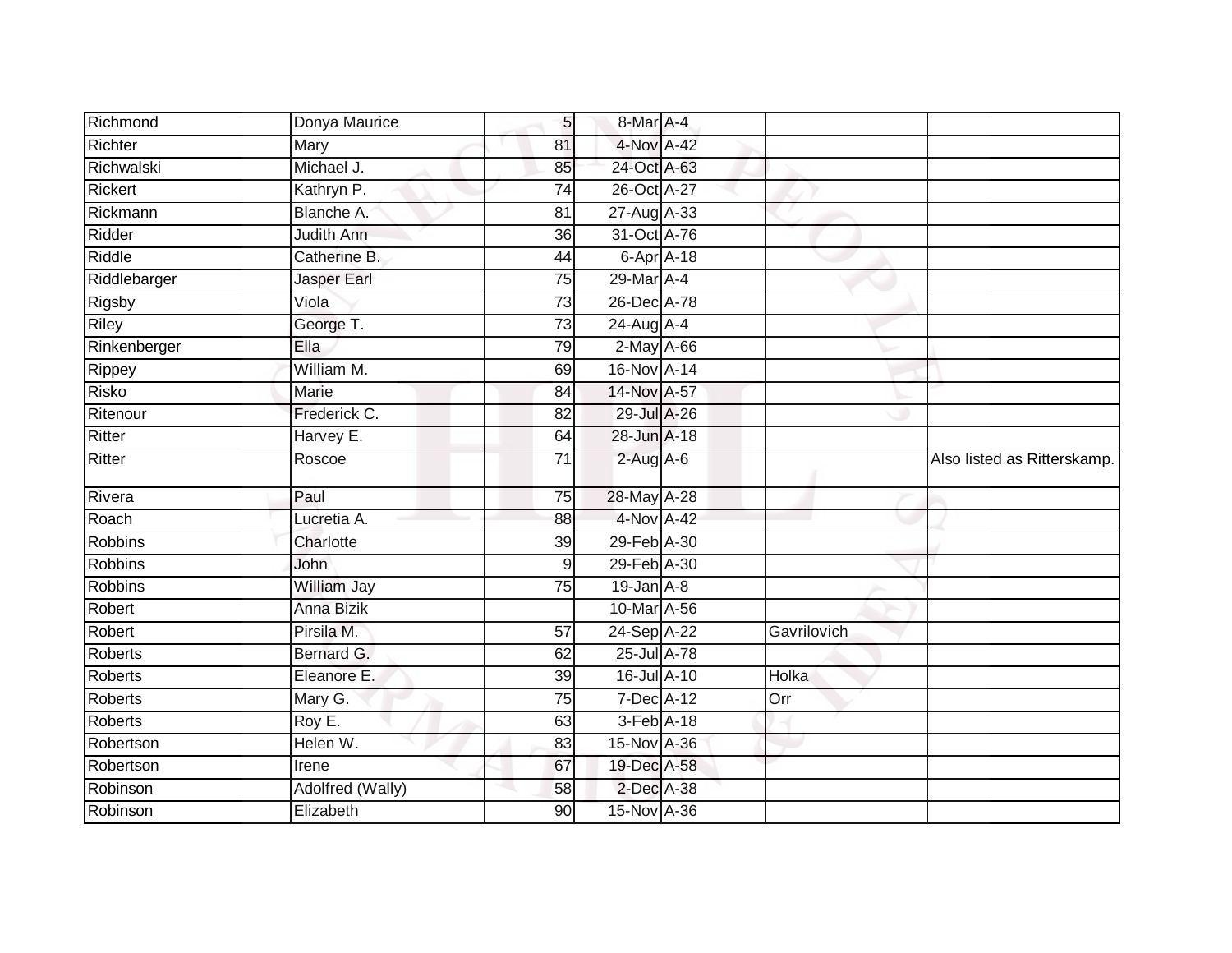| Robinson       | Leo A.               | 63              | 14-Mar A-24                 |  |  |
|----------------|----------------------|-----------------|-----------------------------|--|--|
| Robinson       | Melinda Mae          | 66              | 4-Jan A-22                  |  |  |
| Robinson       | Otley A.             | 75              | 17-Dec A-48                 |  |  |
| Robinson       | Robert C. (Hoover)   | 61              | 6-Oct A-36                  |  |  |
| Rockley        | <b>Benedict</b>      | $\overline{73}$ | 5-May A-46                  |  |  |
| Rodgers        | Lula B.              | 91              | 26-May A-63                 |  |  |
| Rodgerson      | Dora                 | 68              | $13$ -Apr $A$ -12           |  |  |
| Rodriguez      | Anselmo              | 81              | $4$ -Oct $\overline{A}$ -18 |  |  |
| Rodriguez      | Carmen               |                 | 6-Jan A-6                   |  |  |
| Rodriguez      | Eduardo              | 50              | 20-Dec A-30                 |  |  |
| Rodriguez      | Gladys               | 34              | 16-Nov A-14                 |  |  |
| Rodriguez      | Margaret             | 54              | 21-Sep A-14                 |  |  |
| Roe            | Hazel E.             |                 | $9$ -Feb $A$ -4             |  |  |
| Roe            | William C.           | 69              | 16-Jan A-6                  |  |  |
| Roesch         | Willard G.           | $\overline{73}$ | 6-Apr A-18                  |  |  |
| Rogers         | Charles              | 92              | 10-Nov A-30                 |  |  |
| Rogers         | Charles P.           | 90              | $2-Aug$ A-6                 |  |  |
| Rogers         | L.C.                 | 52              | 2-May A-66                  |  |  |
| Rogers         | Mary Karleen         | 61              | 12-Sep A-30                 |  |  |
| Rogers         | Paul Reginald Jr.    | 56              | 28-Nov A-52                 |  |  |
| Rohl           | William J.           | 56              | $6$ -Feb $A$ -16            |  |  |
| Roinski        | John A.              | 62              | 30-Nov A-14                 |  |  |
| Rolfe          | Arthur John (Coach)  | 79              | $1$ -Jul $A$ -44            |  |  |
| Rollins        | Geneva               | 72              | 1-Aug A-55                  |  |  |
| <b>Rollins</b> | Pauline              | 66              | 18-Jan A-52                 |  |  |
| Rolon          | Feliciano            | 48              | 16-Nov A-14                 |  |  |
| Romanovich     | Anthony J. Sr.       | 63              | 9-Apr A-33                  |  |  |
| Romeo          | Gus F.               | 76              | 24-Mar A-10                 |  |  |
| Ronjak         | Emil T.              | 61              | 30-Nov A-14                 |  |  |
| Rooney         | <b>Elsie Marie</b>   | $\overline{77}$ | 12-Oct A-6                  |  |  |
| Root           | <b>Samuel Ernest</b> | 68              | 8-Nov A-15                  |  |  |
| Rosado         | Wilma                | $\overline{20}$ | 14-May A-10                 |  |  |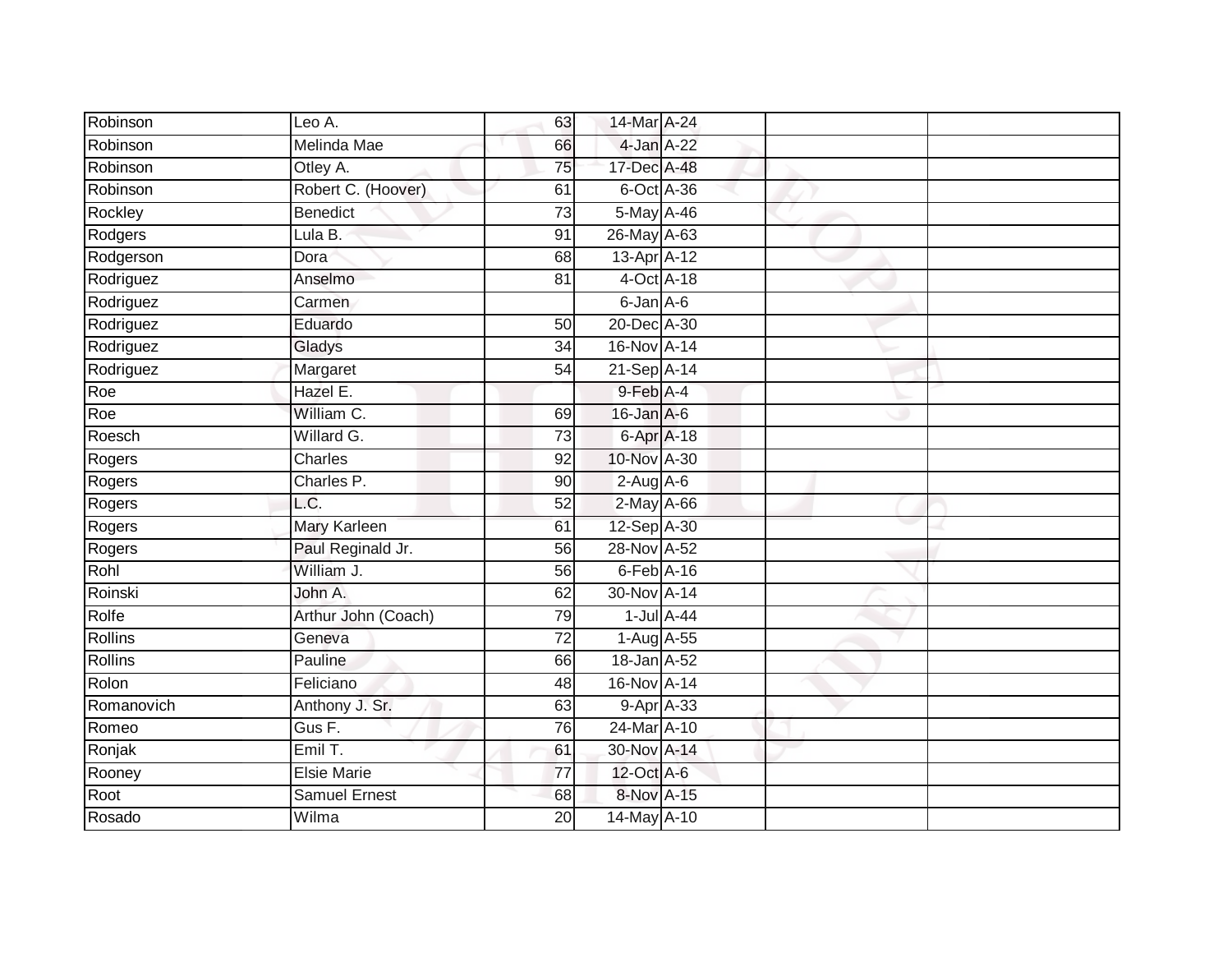| Rosales       | Marina N. (Dr.)        | 43              | 13-Dec A-29      |          |  |
|---------------|------------------------|-----------------|------------------|----------|--|
| Rose          | Fred G.                | 61              | 17-May A-6       |          |  |
| Rosen         | Andrew V.              | $\overline{72}$ | 25-Jun A-28      |          |  |
| Rosene        | Ella M.                | 85              | 24-Dec A-33      |          |  |
| Rosinko       | <b>Mark</b>            | $\overline{23}$ | 30-Mar A-14      |          |  |
| Rosinski      | Edward B.              | 68              | 22-Dec A-38      |          |  |
| Rosinski      | John A.                | 62              | $1$ -Dec $A$ -32 |          |  |
| Ross          | Georgia M.             | 52              | 7-Sep A-43       |          |  |
| Ross          | Howard C.              | 59              | 23-Aug A-12      |          |  |
| <b>Ross</b>   | Mary                   | $\overline{74}$ | 27-Jan A-32      | Skorupa  |  |
| Ross          | Opal C.                | 73              | 15-Jan A-22      |          |  |
| Roth          | Aaron                  | $\overline{71}$ | 17-Dec A-48      |          |  |
| Roush         | Rose                   | 87              | 4-Nov A-42       |          |  |
| Row           | <b>Jeffrie</b>         | 64              | 26-Feb A-43      |          |  |
| Rowley        | Lyda M.                | 57              | 14-Sep A-29      |          |  |
| Royal         | Estil                  | 70              | 20-Aug A-4       |          |  |
| Roysdon       | Katheryn               | 61              | 22-Feb A-38      |          |  |
| Rubense       | Ann D.                 | 61              | 19-Apr A-39      | Benko    |  |
| Rudakas       | Anastasia              | 82              | 11-May $A-8$     |          |  |
| Ruder         | Adam Jr.               | 66              | 23-Nov A-33      |          |  |
| Rudzinksi     | <b>James Frank</b>     | 25              | $27$ -Apr $A$ -6 |          |  |
| Rudzinski     | <b>Helen Tessie</b>    | 56              | 18-Feb A-55      |          |  |
| <b>Ruffin</b> | Retta M.               | 59              | $7-Sep$ A-43     |          |  |
| <b>Rumps</b>  | Carl G. Sr.            | 67              | 11-Jul A-64      |          |  |
| Runberg       | Warren A.              | 58              | 14-Oct A-53      |          |  |
| Runner        | Mary V.                | 64              | 23-May A-79      |          |  |
| Rupp          | Ralph                  | $\overline{92}$ | 23-Jun A-38      |          |  |
| Russell       | Beverly A.             | 37              | 14-May A-10      |          |  |
| Russell       | Irene $\overline{C}$ . | 80              | 23-May A-79      | Erlewein |  |
| Russell       | Theresa                | 70              | 29-Jun A-18      |          |  |
| Rutt          | Muvenia                | 76              | 26-Sep A-87      |          |  |
| Ruzbasan      | Anthony J.             | 56              | $2$ -Dec $A$ -38 |          |  |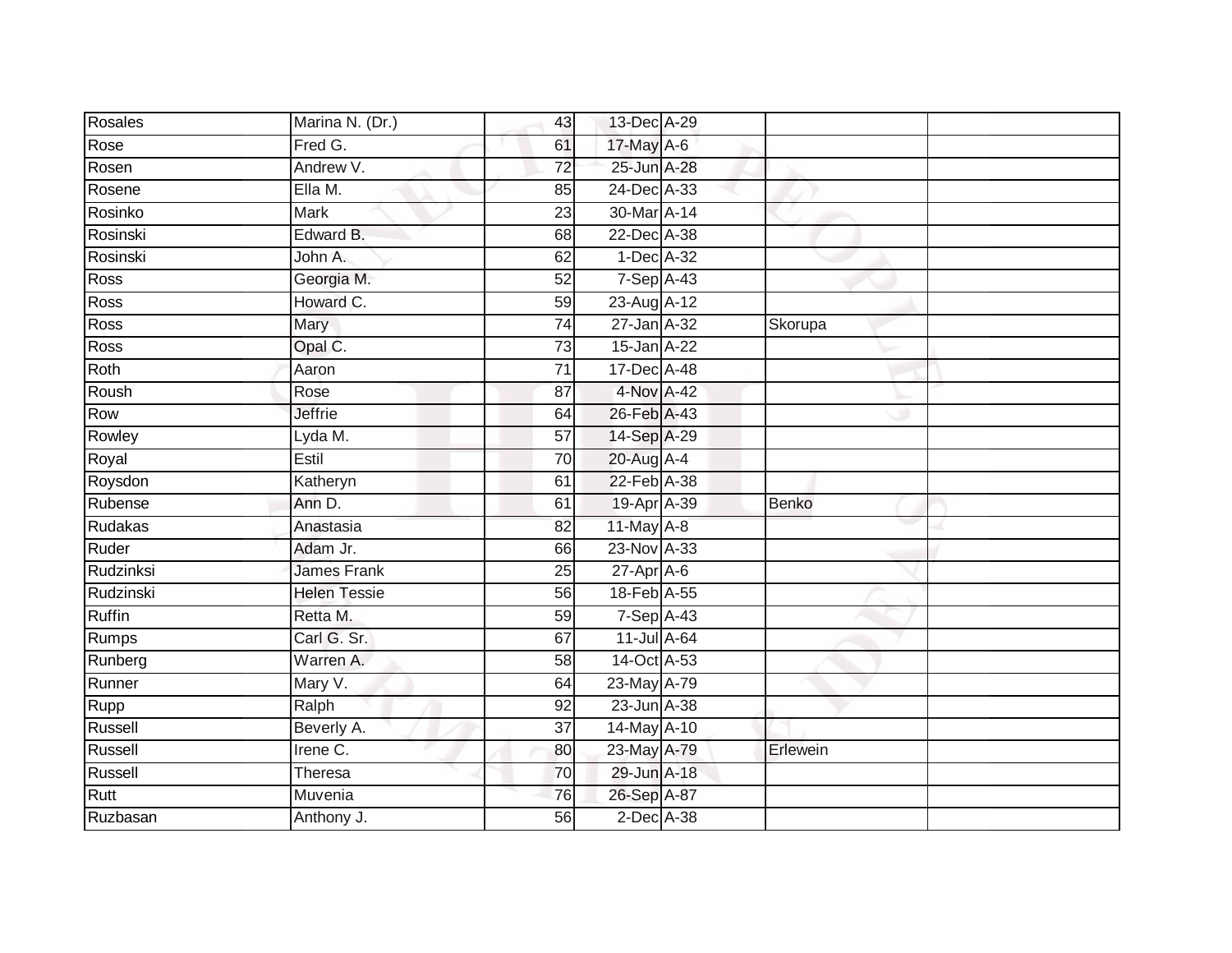| Ruzon          | Thomas J.           | 50              | $20$ -Jan $A-8$  |         |  |
|----------------|---------------------|-----------------|------------------|---------|--|
| Ryband         | Agnes B.            | 86              | 5-Mar A-36       |         |  |
| Rybarczyk      | Edward F.           | 54              | 16-Mar A-4       |         |  |
| Ryll           | Julia               |                 | $2$ -May A-66    | Lesnick |  |
| Rymarowicz     | Casimir             | $\overline{81}$ | 14-Mar A-24      |         |  |
| Rzechula       | Katherine E.        | 63              | 8-Jul A-30       |         |  |
| Saari          | August              | 79              | 8-Jan A-43       |         |  |
| Saberniak      | Louise              | 79              | 28-Dec A-16      | Walker  |  |
| Sabina         | Robert E. (Dr.)     | 42              | $1-Sep$ A-34     |         |  |
| Sabljak        | Margaret Manda      | 82              | 27-May A-56      |         |  |
| Sabo           | <b>Mary Agnes</b>   | 65              | $8-Nov A-15$     |         |  |
| Sabol          | Anthony             | 72              | 20-Dec A-30      |         |  |
| Sabolsice      | Michael J.          | 79              | 20-Aug A-4       |         |  |
| Sacek          | Andy Sr.            | 67              | 16-Jul A-10      |         |  |
| Sacek          | Anna                | 64              | 4-Mar A-45       | Kenes   |  |
| Sadler         | Rudolph             | 69              | 25-Feb A-6       |         |  |
| Sakellarion    | Demetrios E.        | 92              | $2-Apr$ A-6      |         |  |
| <b>Saks</b>    | Jack                | 72              | 18-Aug A-39      |         |  |
| Saksa          | Andrew              | 79              | 30-Nov A-14      |         |  |
| <b>Saksa</b>   | John R.             | $\overline{52}$ | $9-AugA-8$       |         |  |
| Salazar        | Robert S.           | 24              | 27-Aug A-33      |         |  |
| <b>Salinas</b> | Pedro M. Sr.        | 61              | 26-Nov A-20      |         |  |
| Salka          | Terezra             | 81              | $2$ -Feb $A-11$  |         |  |
| Salmon         | Charles I.          | 55              | 19-Sep A-61      |         |  |
| Salovich       | Julia               | 80              | 17-Mar A-36      |         |  |
| Saltz          | Allen H.            | 58              | 6-Oct A-36       |         |  |
| Sambor         | Martin              | 58              | 15-Apr A-41      |         |  |
| Samples        | <b>James Lowell</b> | 62              | $15$ -Jun $A$ -4 |         |  |
| Sampson        | Thelma M.           | 49              | 28-Jun A-18      |         |  |
| Sanchez        | Ascencion Sr.       | 72              | 21-Dec A-21      |         |  |
| Sanchez        | Joseph              | 79              | 29-Jun A-18      |         |  |
| Sanchez        | Marejllda           | $\overline{55}$ | 1-Nov A-39       |         |  |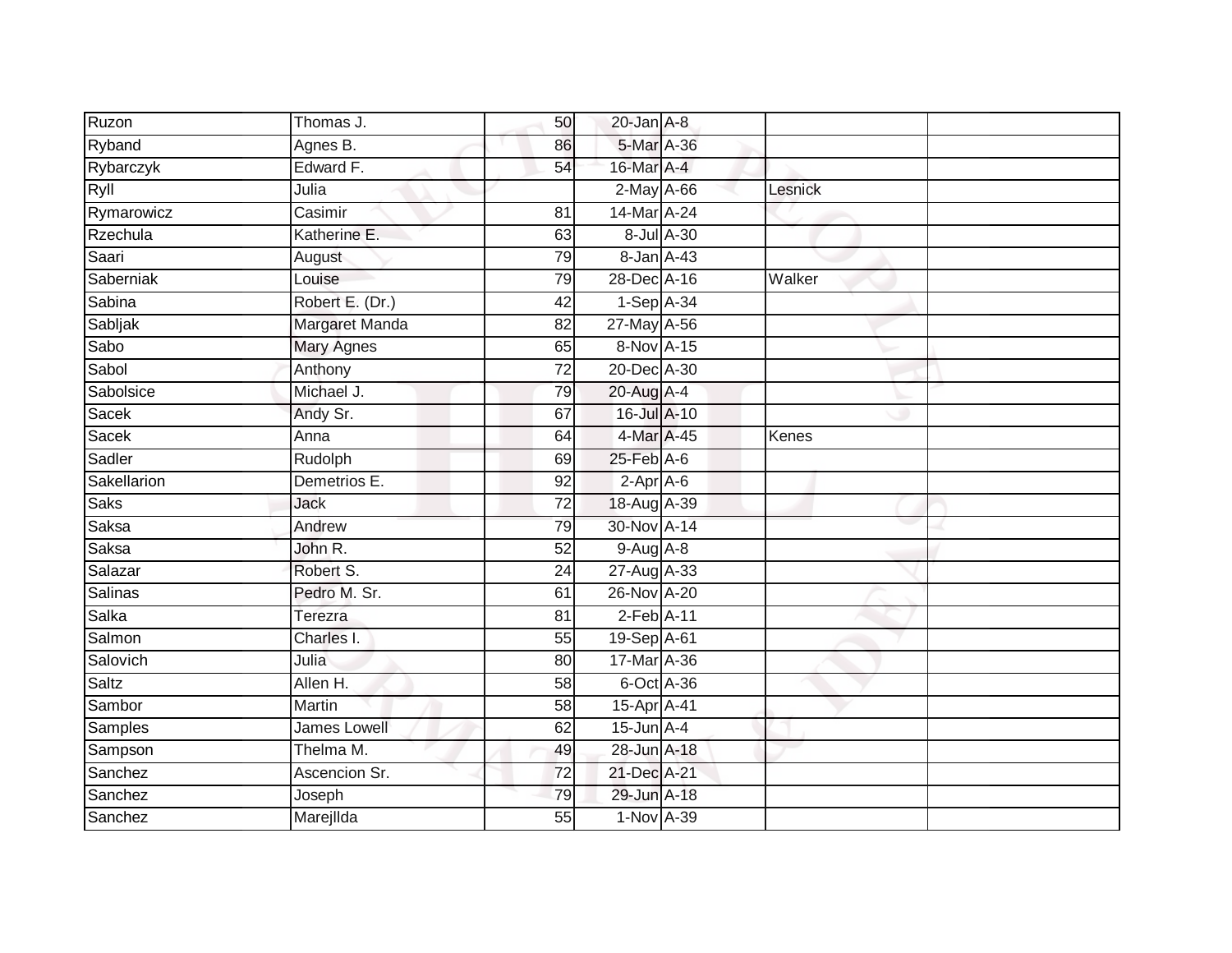| Sanders        | Andrew H.     | 74              | 12-Dec A-62            |                    |  |
|----------------|---------------|-----------------|------------------------|--------------------|--|
| Sanders        | LeRoy         | 65              |                        | 1-Apr A-24         |  |
| <b>Sanders</b> | Roger David   | 24              | 5-Apr A-31             |                    |  |
| Sandifer       | Darlene E.    | 51              | 10-Jun A-30            |                    |  |
| Santefort      | Kent R.       | $\overline{12}$ | 3-Aug A-21             |                    |  |
| Sapyta         | Stanley Jr.   | 22              | 8-Mar A-4              |                    |  |
| Sargis         | Adele         | 68              | $8$ -Jan $A$ -43       |                    |  |
| Sarkisian      | Agnes (Angin) | 75              | 25-Aug A-12            |                    |  |
| Sarkisian      | David         | 82              | $3-Feb$ $A-18$         |                    |  |
| Sass           | Henry C.      | $\overline{77}$ | 5-Apr A-31             |                    |  |
| Saucedo        | Francisca V.  | 50              | $6$ -Feb $A$ -16       |                    |  |
| Sauer          | Marie F.      | $\overline{78}$ | 21-May A-40            |                    |  |
| Saunders       | Harry A.      | 34              | 8-Feb A-53             |                    |  |
| Sayger         | Chester R.    | 73              | 5-Feb A-22             |                    |  |
| Saylor         | Dorothy F.    | 41              | 11-May A-8             |                    |  |
| <b>Scales</b>  | Lynn A.       | 69              | 16-Mar A-4             |                    |  |
| Schaap         | Henrietta     | 84              | 26-May A-63            |                    |  |
| Schafer        | Mathilda S.   | 90              | 24-Aug A-4             |                    |  |
| Schalkle       | Grace         | 90              |                        | 4-Apr A-57         |  |
| Scharf         | Mary E.       | 81              | 19-Oct A-12            |                    |  |
| Schaumburg     | John H. Sr.   | 52              |                        | 9-Apr A-33         |  |
| Schechter      | Ruth          |                 | 15-Feb A-54            |                    |  |
| Scheeringa     | Jack H.       | 56              | 12-May A-51            |                    |  |
| Scheeringa     | Jennie        | 76              | 16-Apr <sup>A-12</sup> |                    |  |
| Scheffel       | Walter V.     | $\overline{77}$ | 27-Aug A-33            |                    |  |
| Scheffer       | George A.     | 74              |                        | $7 - Apr$ $A - 38$ |  |
| Scheffke       | Andrew F.     | 70              | 20-Sep A-16            |                    |  |
| Schelfo        | Rose H.       | 54              | 26-Mar A-43            |                    |  |
| Scherer        | Lillian       | 85              | 16-Feb A-12            |                    |  |
| Schilling      | Charles B.    | 46              | 24-May A-13            |                    |  |
| Schilling      | John          | 86              | 16-Dec A-42            |                    |  |
| Schilling      | Mary          | 1 day           | 9-May A-58             |                    |  |
|                |               |                 |                        |                    |  |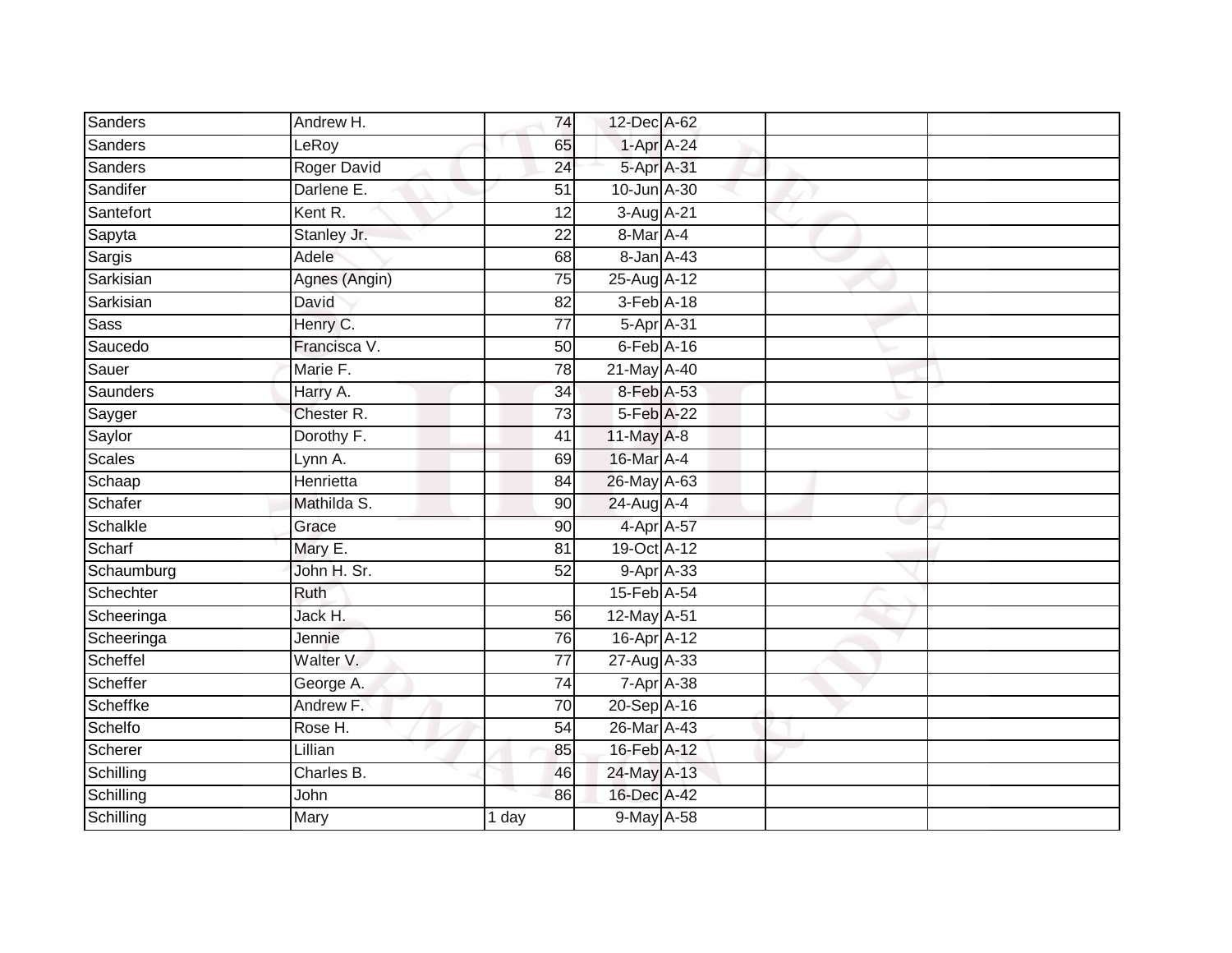| Schinbeckler | John O.           | 95              | 4-Feb A-36                   |      |  |
|--------------|-------------------|-----------------|------------------------------|------|--|
| Schinkel     | Charlotte         | 62              | 5-Aug A-28                   |      |  |
| Schissler    | Andrew J.         | 64              | 22-Jul A-22                  |      |  |
| Schlachter   | Regina M.         | 84              | 27-Aug A-33                  |      |  |
| Schleitzer   | Shirley L.        | 53              | 21-Jul A-51                  |      |  |
| Schlink      | Merle L.          | 70              | 20-Jul A-29                  |      |  |
| Schmal       | Walter M.         | 72              | 14-Mar A-24                  |      |  |
| Schmidt      | Arthur H. Sr.     | 55              | 26-Jul A-8                   |      |  |
| Schmidt      | Elmer M.          | 48              | 22-Jul A-22                  |      |  |
| Schmidt      | Evelyn            | 67              | 23-Jan A-24                  |      |  |
| Schmidt      | Mary E.           | 67              | $20$ -Jan $A-8$              |      |  |
| Schmoeller   | Michael           | 65              | 20-Apr A-35                  |      |  |
| Schneider    | <b>Doris</b>      | 40              | 18-Jan A-52                  |      |  |
| Schneider    | Gertrude H.       | 75              | 29-Feb A-30                  |      |  |
| Schneider    | Louise H.         | $\overline{71}$ | 8-Mar A-4                    | Horn |  |
| Schoeler     | Oscar H.          | 64              | 31-May A-16                  |      |  |
| Schoenfeldt  | Eleanore A.       |                 | 24-Mar A-10                  |      |  |
| Scholl       | Amer W.           | 61              | 28-Apr A-20                  |      |  |
| Schonert     | Florence K.       | 89              | 22-Feb A-38                  |      |  |
| Schott       | Charles E. Sr.    | $\overline{74}$ | 20-Jul A-29                  |      |  |
| Schouten     | Thomas John       | 41              | 3-Jun A-24                   |      |  |
| Schramm      | Steven P.         | $\overline{21}$ | 30-Dec                       |      |  |
| Schulak      | Peter             | 58              | 22-Jan A-44                  |      |  |
| Schuld       | <b>Bertha</b>     | 90              | 19-Mar A-31                  |      |  |
| Schultz      | Antoinette        | 85              | 25-Mar A-32                  |      |  |
| Schultz      | Blanche F.        | 62              | 4-Oct A-18                   |      |  |
| Schultz      | Harry M.          | 66              | 23-May A-79                  |      |  |
| Schultz      | James William Sr. | 67              | $27$ -Feb $\overline{A}$ -43 |      |  |
| Schultz      | Leo D.            | 80              | 26-May A-63                  |      |  |
| Schultz      | Max               | 81              | 14-Sep A-29                  |      |  |
| Schultz      | Otto J.           | 86              | 23-Mar A-21                  |      |  |
| Schultz      | Victor E.         | 68              | $17$ -Feb $A$ -4             |      |  |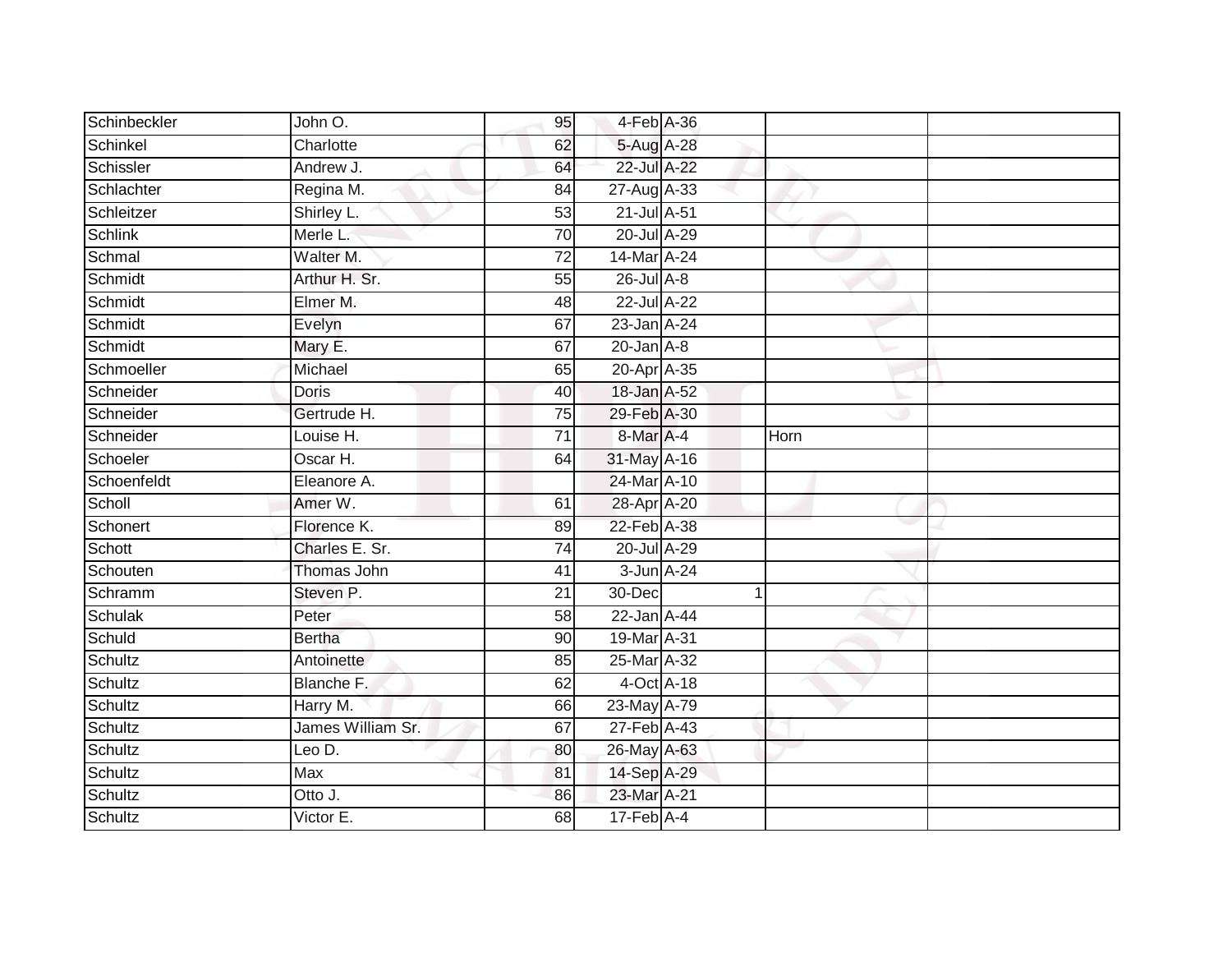| Schuster       | George W.         | 78              | 21-Mar A-30      |            |              |  |
|----------------|-------------------|-----------------|------------------|------------|--------------|--|
| Schuster       | Henry C.          | 75              | 19-Oct A-12      |            |              |  |
| Schuster       | William           | 81              | 10-Sep A-20      |            |              |  |
| Schwartz       | Clara E.          | $\overline{72}$ | 17-Nov A-63      |            |              |  |
| Schwartz       | Sam               | 64              | $1-Apr$ A-24     |            |              |  |
| Schweisthal    | Catherine         | $\overline{77}$ | 14-Oct A-53      |            |              |  |
| Schweitzer     | Nicholas          | 84              | 13-Oct A-20      |            |              |  |
| Schwerin       | Gertrude G.       | 86              | 9-Sep A-47       |            |              |  |
| Scobbie        | Andrew            | 75              | 30-Jun A-53      |            |              |  |
| Scott          | Patricia (Patti)  | 16              | 10-Dec A-44      |            |              |  |
| Scott          | Paul Leroy Sr.    | 52              | 17-May A-6       |            |              |  |
| Scott          | Roy               | 56              | $26$ -Aug $A$ -6 |            |              |  |
| Scurlark       | Zella             | 80              | 29-Jul A-26      |            |              |  |
| <b>Searles</b> | Laura M.          |                 | 15-Jan A-22      |            |              |  |
| Seaton         | Carl              | $\overline{77}$ | 21-Jul A-51      |            |              |  |
| Seay           | Benny             |                 | 16-May A-78      |            |              |  |
| Sebastyen      | Helen             |                 | 7-Oct A-10       |            | Ivan         |  |
| Sedlak         | Josephine         | 74              | 8-Jun A-4        |            |              |  |
| Segneri        | Vittorio          | 65              |                  | 9-Jul A-39 |              |  |
| Segovia        | John P.           | 63              | 11-Aug A-49      |            |              |  |
| Seifried       | John (Phil)       | 27              | 19-Nov A-4       |            |              |  |
| Seketa         | Frank Jr. (Swink) | $\overline{48}$ | $23$ -Apr $A$ -6 |            |              |  |
| Sellberg       | Andrew G.         | 60              | 9-Jan A-8        |            |              |  |
| Sellers        | <b>Bessie</b>     |                 | $1-Aug$ A-55     |            |              |  |
| Selva          | Joseph            | 69              | 5-Feb A-22       |            |              |  |
| Semancik       | Frank J.          | $\overline{75}$ | 5-May A-46       |            |              |  |
| Semerau        | Herbert E.        | 64              | 23-May A-79      |            |              |  |
| Senchak        | Stephen           | 82              | 2-Dec A-38       |            |              |  |
| Senetar        | Mary              | 80              | 31-Oct A-76      |            |              |  |
| Sersic         | Vincent G.        | 71              | 17-Jun A-37      |            |              |  |
| Setmeyer       | Emily C.          | 58              | 30-Mar A-14      |            | <b>Kubas</b> |  |
| Seto           | Joseph            | 69              | 11-Mar A-10      |            |              |  |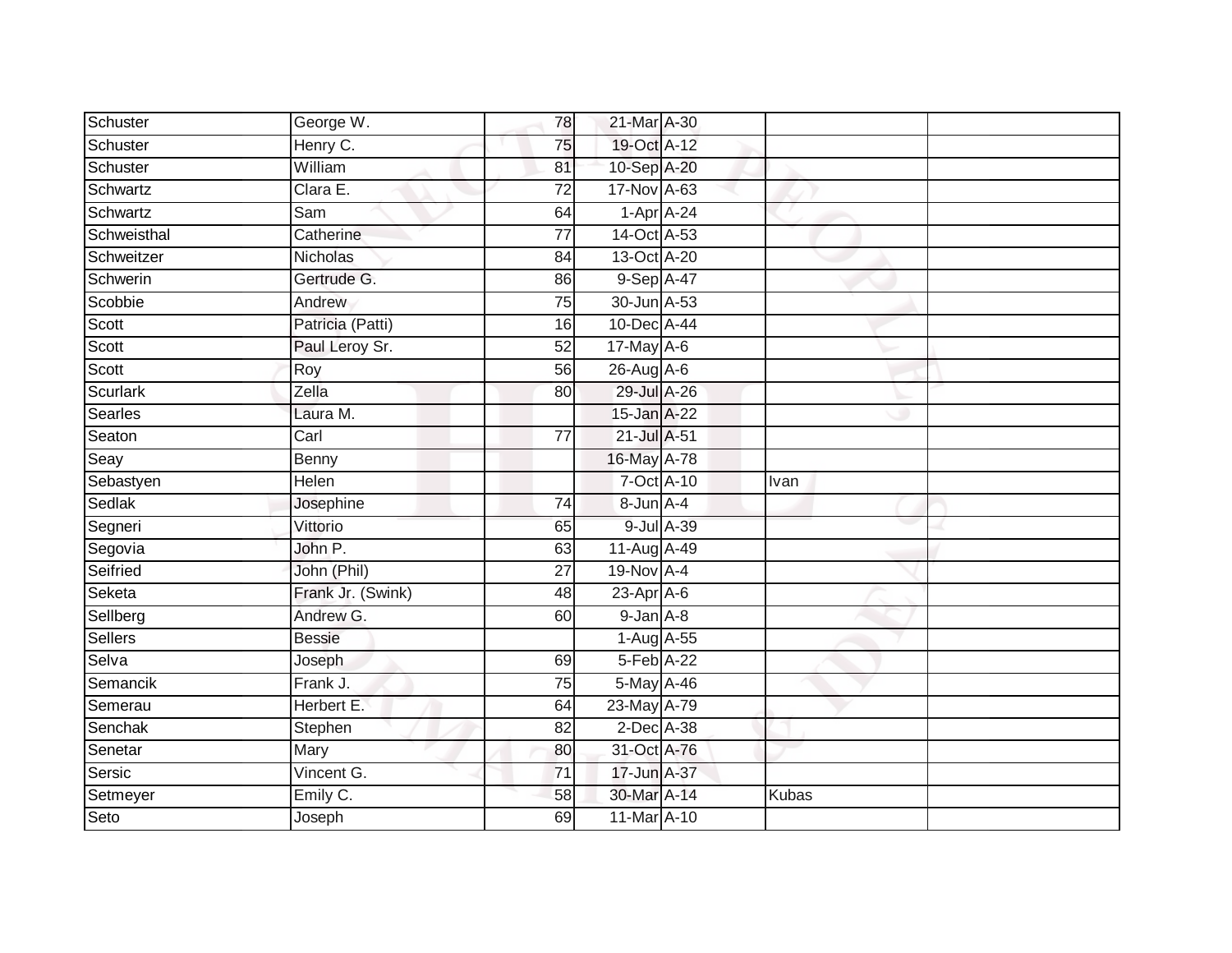| Sfuntouris     | Loukas                | 31/2            | 12-Mar A-20      |              |       |  |
|----------------|-----------------------|-----------------|------------------|--------------|-------|--|
| Sfura          | John Sr.              | 86              | 27-Apr A-6       |              |       |  |
| Shafer         | LeRoy S.              | 48              | 12-May A-51      |              |       |  |
| Shain          | Philip K.             | 23              | 20-Feb           | -1           |       |  |
| Shakich        | Ethel                 |                 | 4-Feb A-36       |              |       |  |
| Shanholtz      | Mary                  | 62              | 11-Aug A-49      |              |       |  |
| Shannon        | Betty L.              |                 | 29-Apr A-26      |              | Lucas |  |
| Shea           | Edward M.             | 69              | 6-Dec A-24       |              |       |  |
| Shea           | Patricia Ann (Kenney) | 40              | $1-Mar$ A-6      |              | Yager |  |
| Shearer        | Clyde D.              | 78              | 28-Dec A-16      |              |       |  |
| Shearer        | Millard J.            |                 | 21-Jan A-28      |              |       |  |
| Sheldon        | George                | 50              | 10-Aug $A-4$     |              |       |  |
| Sheldon        | Marge                 | 48              | 10-Aug A-4       |              |       |  |
| Shepul         | Arvida N.             | 85              | 22-Aug A-36      |              |       |  |
| Sheridan       | Charles E. (Bill)     | 60              | 22-Apr A-48      |              |       |  |
| Shesler        | William M.            | 79              | 9-Apr A-33       |              |       |  |
| <b>Shields</b> | Lawrence A.           | $\overline{80}$ | 30-May A-45      |              |       |  |
| Shipp          | Alfred                | 42              | 16-Dec           | $\mathbf{1}$ |       |  |
| Shive          | William W.            | $\overline{74}$ | 14-Sep A-29      |              |       |  |
| Shocaroff      | Eftim                 | 88              | $7-Sep$ A-43     |              |       |  |
| Short          | Donald                | 12              | 1-Dec A-32       |              |       |  |
| Shroff         | Hubert Dale (Brodie)  | 62              | 28-May           | -1           |       |  |
| Shutler        | Grace                 | 84              | 19-May A-62      |              |       |  |
| Shuton         | <b>Edward David</b>   | 18              | 4-Aug A-39       |              |       |  |
| Shuttz         | John E. Jr.           | 47              | $15$ -Mar $A$ -6 |              |       |  |
| Sibley         | <b>Della</b>          | 77              | 15-Jul A-48      |              |       |  |
| Siboda         | Magdalene E.          | $\overline{73}$ | 5-Sep A-23       |              |       |  |
| Sidenbender    | William (Bill)        | 70              | 15-Jan A-22      |              |       |  |
| Sidote         | Frank W. (Chico)      | 62              | 18-Nov A-60      |              |       |  |
| Siebielec      | George (Wojciech)     | 84              | 28-Jun A-18      |              |       |  |
| Siedentopf     | Thoman                | 65              | 17-Feb           |              |       |  |
| Siedlecki      | <b>Mark</b>           | $\overline{18}$ | $17 - Aug$       |              |       |  |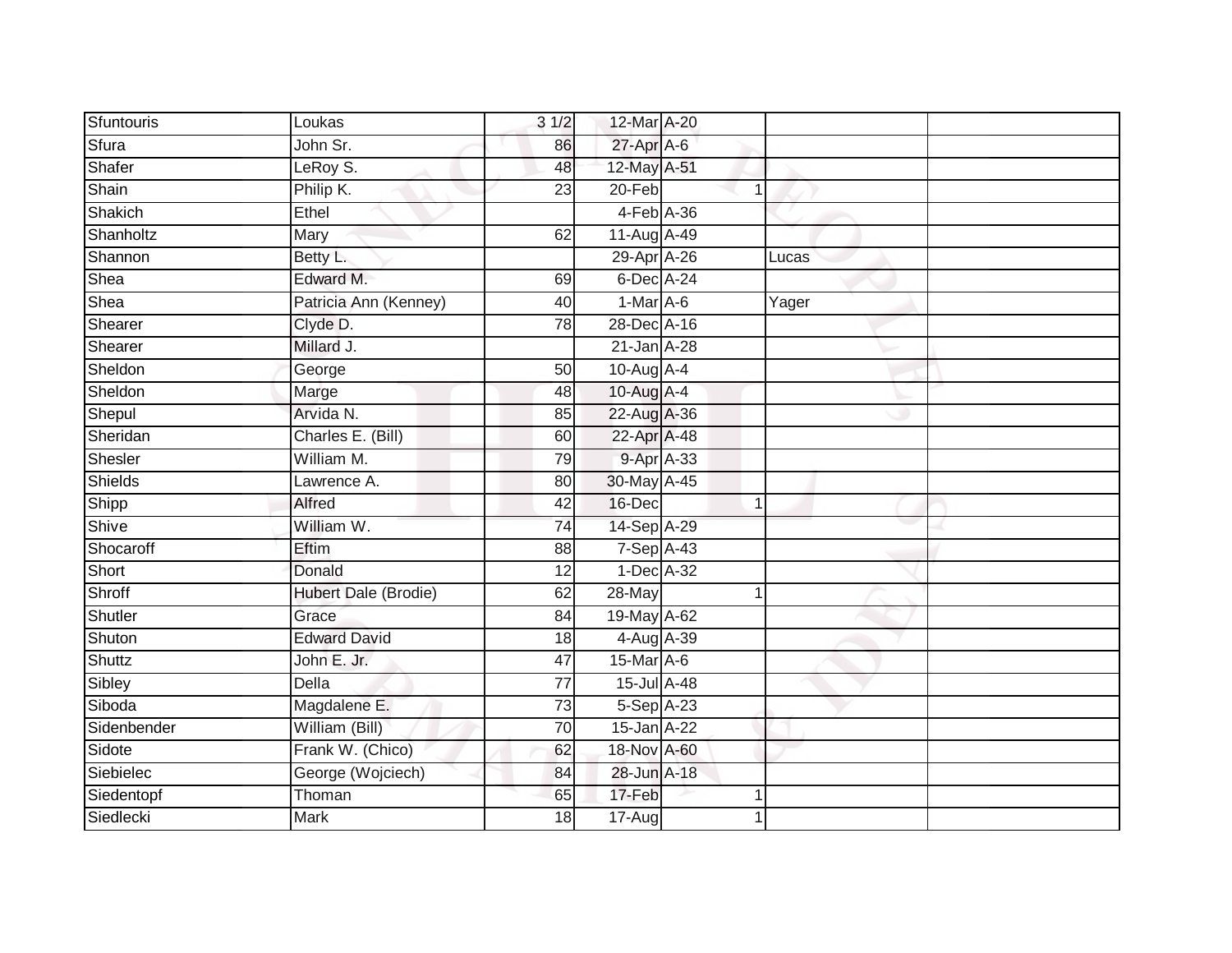| Siegfried      | Odelia K.           | 80              | 20-Dec A-30                |   |         |                          |
|----------------|---------------------|-----------------|----------------------------|---|---------|--------------------------|
| <b>Sikes</b>   | Howard R.           | 69              | 17-Nov A-63                |   |         |                          |
| Sikich         | John                | 59              | 7-Sep A-43                 |   |         |                          |
| Sikla          | Johanna             | 81              | 3-Jun A-24                 |   |         |                          |
| Silhagi        | Peter               | 56              | 1-Aug A-55                 |   |         |                          |
| Silogy         | Jennie Rose         | 73              | 5-May A-46                 |   | Artim   |                          |
| Silogy         | Julius B.           | 68              | 3-Oct A-34                 |   |         |                          |
| Silvasi        | Susan               | 76              | 18-Aug A-39                |   |         |                          |
| Silver         | Nicholas            | 66              | 15-Dec A-35                |   |         |                          |
| Silverthorn    | Willard             | 60              | 6-Jun A-87                 |   |         |                          |
| Simaga         | Sophie              |                 | 5-Jul A-23                 |   |         |                          |
| Simich         | Mildred             | 73              | 25-Mar A-32                |   | Sikirca |                          |
| Simich         | <b>Steve George</b> | 53              | 15-Dec A-35                |   |         |                          |
| Simmers        | Emery H.            | 68              | 23-Jul A-12                |   |         |                          |
| Simmons        | Jimmy L.            | $\overline{22}$ | 4-Jul                      | 1 |         |                          |
| <b>Simmons</b> | John D. (Jack)      | 75              | 9-Jun A-39                 |   |         |                          |
| Simnick        | Mary A.             | $\overline{70}$ | $9$ -Feb $\overline{A}$ -4 |   |         |                          |
| Simon          | Steven              | 76              | 22-Dec A-38                |   |         |                          |
| Simpson        | David E.            | 52              | 26-May A-63                |   |         |                          |
| Simpson        | Ora                 | $\overline{70}$ | $11$ -May $A-8$            |   |         |                          |
| Sims           | Esther H.           | 63              | $2-Nov$ A-14               |   |         |                          |
| Singel         | John                | 83              | 1-Oct A-14                 |   |         | Also listed as Cingel.   |
| Sirbek         | Margaret J.         | 43              | 5-Dec A-75                 |   |         |                          |
| <b>Sirois</b>  | Minnie L.           | 89              | 15-Feb A-54                |   |         |                          |
| <b>Sitnik</b>  | <b>Steve</b>        | 86              | 8-Feb A-53                 |   |         | Also listed as Sitnicki. |
| Sivak          | Mary E.             | 94              | 21-Jan A-28                |   |         |                          |
| Skiba          | Katherine           | 88              | 19-Dec A-58                |   |         |                          |
| <b>Skitz</b>   | Marie Anne          | 44              | $16$ -Jan $A$ -6           |   |         |                          |
| Skorupa        | Robert F.           | 45              | 2-Feb A-11                 |   |         |                          |
| Skrzypek       | Stanley J.          | 47              | 10-Aug A-4                 |   |         |                          |
| Slack          | Mildred L.          | $\overline{71}$ | 3-Dec A-14                 |   |         |                          |
| Slaga          | John F.             | 63              | 22-Sep A-26                |   |         |                          |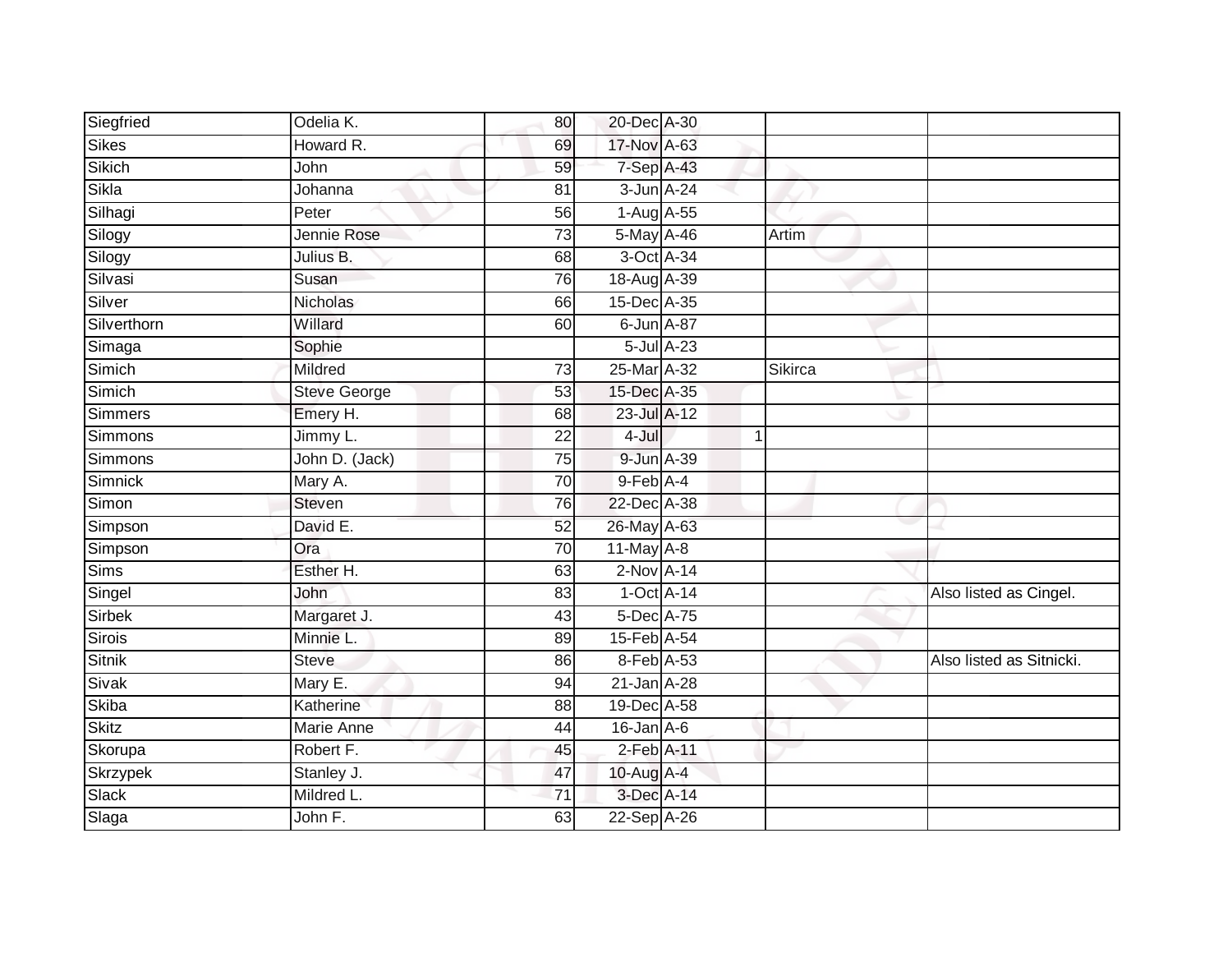| Slaman        | Laura L.           | 62              | 30-Aug A-23      |                |            |  |
|---------------|--------------------|-----------------|------------------|----------------|------------|--|
| Slathar       | Fred               | 78              | 9-Feb A-4        |                |            |  |
| Slavick       | Marvin             | 47              | 20-Apr A-35      |                |            |  |
| Slazyk        | Joseph J.          | 53              | 5-Dec A-75       |                |            |  |
| Slazyk        | Mary               | 69              | 22-Nov A-14      |                |            |  |
| Sliwa         | Frank I.           | 60              | 20-Sep A-16      |                |            |  |
| Sluiter       | Henry              | 84              | 22-Jan A-44      |                |            |  |
| Slupski       | Richard J.         | $\overline{22}$ |                  | 19-Jul 1, A-10 |            |  |
| Smallman      | Estelle            | 62              | $16$ -Jan $A-6$  |                |            |  |
| <b>Smerek</b> | Zuzana             | 80              | 12-Aug A-36      |                |            |  |
| Smith         | Aaron (Little 'A') |                 | $6$ -May $A$ -51 |                |            |  |
| <b>Smith</b>  | Andrew Jr.         | 60              | 4-Jan A-22       |                |            |  |
| Smith         | Anna M.            | 80              | 13-Feb A-27      |                |            |  |
| Smith         | Bertha L.          | 56              | 5-Dec A-75       |                |            |  |
| Smith         | Clarence R.        | 67              | 19-Jul A-10      |                |            |  |
| Smith         | Curtis L.          | 50              | 22-Apr A-48      |                |            |  |
| Smith         | Dean B.            | 52              | 26-Nov A-20      |                |            |  |
| Smith         | <b>Delores</b>     | 40              | 9-Mar A-4        |                |            |  |
| Smith         | Doris A.           | 70              | 8-Apr A-28       |                |            |  |
| Smith         | Dorothy L.         | $\overline{58}$ | $1-Oct$ A-14     |                |            |  |
| Smith         | Etta M.            |                 | 15-Dec A-35      |                | Holtzapple |  |
| Smith         | Gerald (Bob)       | 45              | $22$ -Oct $A-6$  |                |            |  |
| Smith         | Glenn S.           |                 | 11-Jan A-30      |                |            |  |
| Smith         | Herman A.          | 78              | 9-Nov A-21       |                |            |  |
| Smith         | Jesse C.           | 67              | 13-Oct A-20      |                |            |  |
| Smith         | Lawrence W.        | 63              | 6-Aug A-31       |                |            |  |
| Smith         | Martha V.          | $\overline{82}$ | 23-Nov A-33      |                |            |  |
| Smith         | Michael            | 15              | 4-Apr A-57       |                |            |  |
| Smith         | Nathan D.          | 60              | 22-Aug 1, A-36   |                |            |  |
| Smith         | Paul               | 47              |                  | 12-Dec 1, A-62 |            |  |
| Smith         | Phillip Justin     | 85              | 7-Jun A-6        |                |            |  |
| Smith         | Ralph              | $\overline{84}$ | 8-Jan A-43       |                |            |  |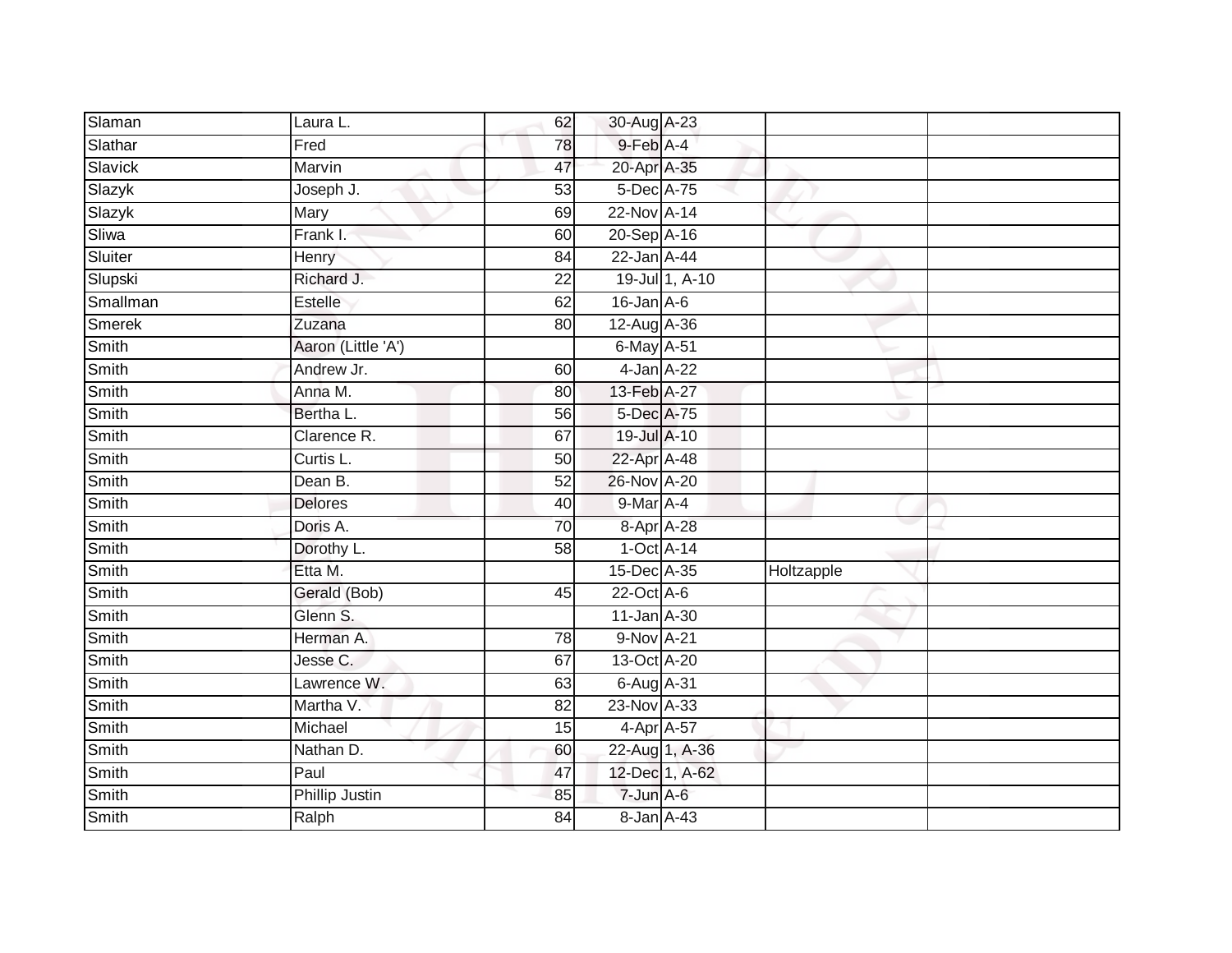| Smith           | Russell             | 62              | 10-Dec A-44      |              |       |                   |
|-----------------|---------------------|-----------------|------------------|--------------|-------|-------------------|
| Smith           | Theresa (Henderson) | 17              | 8-Jan A-43       |              |       |                   |
| Smith           | Virgil              | 76              | 13-Jun A-54      |              |       |                   |
| <b>Smothers</b> | Leland C.           | 79              | 10-Mar A-56      |              |       |                   |
| Smulevitz       | <b>Alice</b>        | 60              | 18-Jan A-52      |              |       |                   |
| Snell           | Ora Lee             | 69              | 5-Oct A-4        |              |       |                   |
| Snowberger      | Raymond             | 47              | 23-Jun A-38      |              |       |                   |
| Snyder          | Dewey S.            | 77              | 19-Apr A-39      |              |       |                   |
| Snyder          | Earl J.             | 83              | 25-Jun A-28      |              |       | Picture included. |
| Snyder          | <b>Frances Rae</b>  | $\overline{75}$ | 18-Jul A-34      |              |       |                   |
| Sobczak         | Agnes               | 86              | $4$ -Jun $A$ -6  |              | Cyman |                   |
| Sobilo          | Nicholas            | 89              | 18-Feb A-55      |              |       |                   |
|                 |                     |                 |                  |              |       |                   |
| Sodo            | Anthony E. Sr.      | 81              | $27$ -Apr $A$ -6 |              |       |                   |
| Sohl            | Mable L.            | 81              | 29-Feb A-30      |              |       |                   |
| Solan           | John S.             | $\overline{30}$ | 22-Jan A-44      |              |       |                   |
| Solecki         | Larue C.            | 53              | 23-Sep A-45      |              |       |                   |
| Soler           | Esteban             | $\overline{24}$ | $22-Feb$         | $\mathbf{1}$ |       |                   |
| Solomon         | Theodore (Dick)     | 59              | 29-Jul A-26      |              |       |                   |
| Soltis          | Deborah A.          | 15              | 7-May A-20       |              |       |                   |
| Sommer          | Gloria R.           | $\overline{51}$ | 19-Sep A-61      |              |       |                   |
| Sonnenberg      | Ida                 | 84              | $23$ -Jul $A-12$ |              |       |                   |
| Sotak           | Michael J.          | 80              | 30-May A-45      |              |       |                   |
| South           | Woodrow E.          | 62              | 21-Nov A-32      |              |       |                   |
| Southworth      | Marguerite          | 68              | $6$ -Jul $A$ -4  |              |       |                   |
| Sowinski        | Ann                 | 63              | 28-Mar A-30      |              |       |                   |
| Soy             | Stanley V. Sr.      | 56              | 31-Mar A-36      |              |       |                   |
| Spates          | <b>Rhynea Denay</b> | 51/2<br>months  | $15-Aug$ A-36    |              |       |                   |
| Spaulding       | Edward C.           | 57              | 29-Feb A-30      |              |       |                   |
| Spencer         | Hazel D.            | 80              | 14-Oct A-53      |              |       |                   |
| Spencer         | Ronald L.           | 36              | 20-Oct A-43      |              |       |                   |
| Spencer         | Virl                | 62              | 11-Jul A-64      |              |       |                   |
|                 |                     |                 |                  |              |       |                   |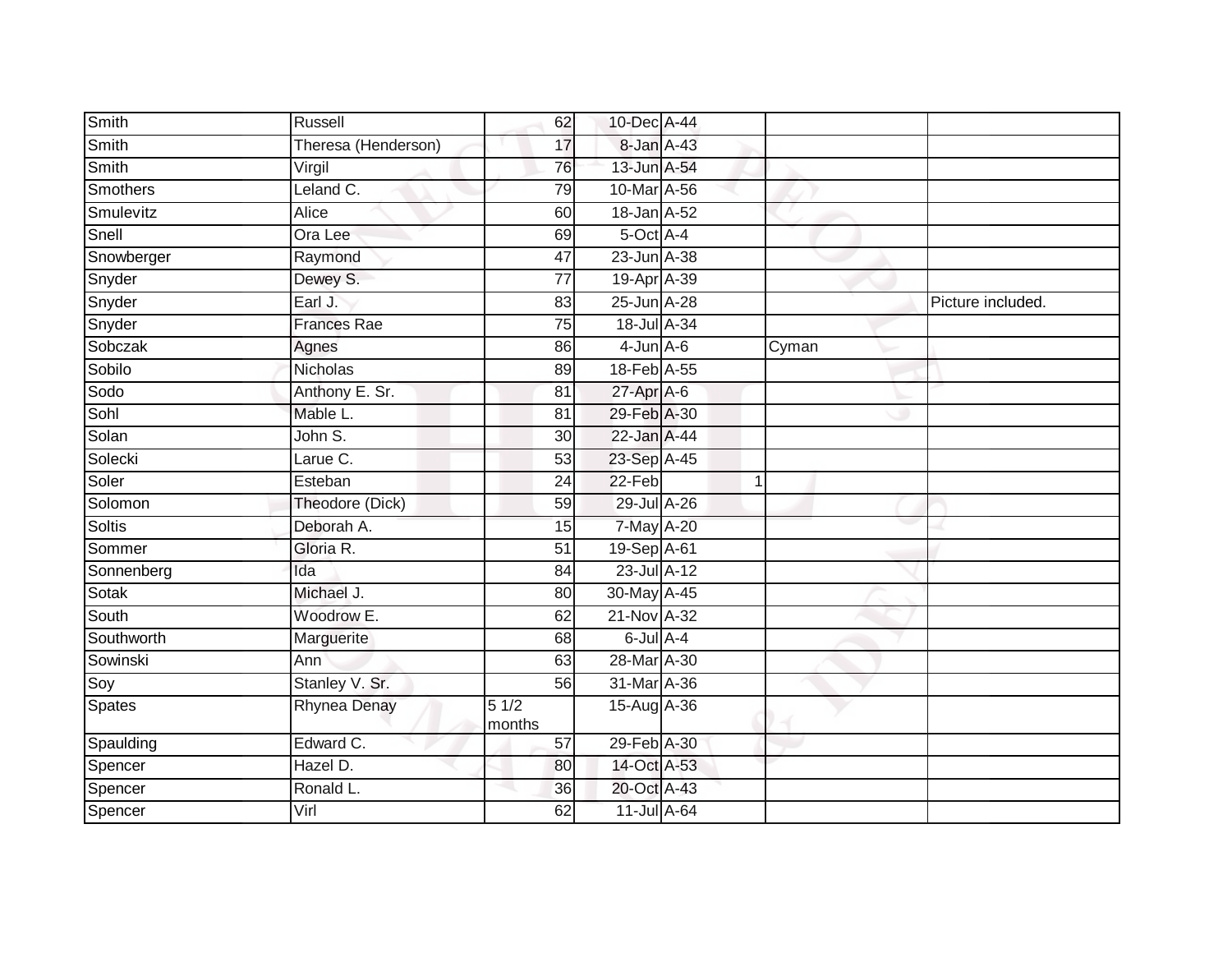| Spencer         | William A.              |                 | 29-Mar A-4        |            |              |        |  |
|-----------------|-------------------------|-----------------|-------------------|------------|--------------|--------|--|
| <b>Spillers</b> | Mack                    |                 | 12-Oct A-6        |            |              |        |  |
| Spillmeier      | Mary J. (Penny)         | 53              | 17-Mar A-36       |            |              |        |  |
| Spiroff         | Sotir                   | 89              |                   | 9-Jul A-39 |              |        |  |
| Spisak          | Emma                    | 83              | 17-May A-6        |            |              |        |  |
| Spisak          | John J.                 | 89              | 15-Apr A-41       |            |              |        |  |
| Spivak          | Philip                  | 62              | $1-Feb$ A-26      |            |              |        |  |
| Spoerner        | <b>Arthur Archie</b>    | 89              | 9-Nov A-21        |            |              |        |  |
| Spogis          | Anna                    | 79              | 5-Oct A-4         |            |              |        |  |
| Spogis          | Madonna M.              | $\overline{57}$ | 16-Aug A-23       |            |              |        |  |
| Spolarich       | Helen                   | 66              | 16-May A-78       |            |              |        |  |
| Sporinsky       | Stephen G. Sr.          |                 | 6-Dec             |            | $\mathbf{1}$ |        |  |
| Spragia         | Assuntina               | 81              | 5-Jan A-31        |            |              |        |  |
| Sprague         | Bertha L.               | 84              | 20-Dec A-30       |            |              | Ellis  |  |
| Spudic          | Nicholas                | $\overline{72}$ | 24-Oct A-63       |            |              |        |  |
| Spurlock        | Harry Sr.               | 60              | 14-Mar A-24       |            |              |        |  |
| Squires         | <b>Harriet</b>          | 80              | 8-Feb A-53        |            |              |        |  |
| Sroka           | Stella B.               | 69              | <b>7-Nov A-37</b> |            |              | Gmerek |  |
| Stachowicz      | Emily                   | 83              | $2$ -Jan $A-32$   |            |              |        |  |
| Stack           | Emily R.                |                 | 5-Jan A-31        |            |              |        |  |
| Stade           | Harry C.                |                 |                   | 9-Jul A-39 |              |        |  |
| Stafford        | Henry                   | 61              | 14-Jun A-8        |            |              |        |  |
| Stafford        | <b>Philip Truesdale</b> | 64              | 8-Nov A-15        |            |              |        |  |
| Stanaszek       | Albina                  | 81              |                   | 8-Jul A-30 |              |        |  |
| <b>Stanek</b>   | Raymond C.              |                 | 6-Jan A-6         |            |              |        |  |
| Stanisz         | Joseph J.               | 67              | 26-Nov A-20       |            |              |        |  |
| Stanley         | Antawnette L. L.        | 8 months        | 8-Aug A-22        |            |              |        |  |
| Stanners        | Robert H.               | 70              | 14-Nov A-57       |            |              |        |  |
| <b>Starks</b>   | Charles                 | 45              | 29-Dec A-54       |            |              |        |  |
| Starnes         | Lorraine                | 18              | 15-Sep A-43       |            |              |        |  |
| Starr           | Mildred                 | 81              | 12-Apr A-14       |            |              |        |  |
| Starstead       | Orville V.              | 61              | $1-Feb$ A-26      |            |              |        |  |
|                 |                         |                 |                   |            |              |        |  |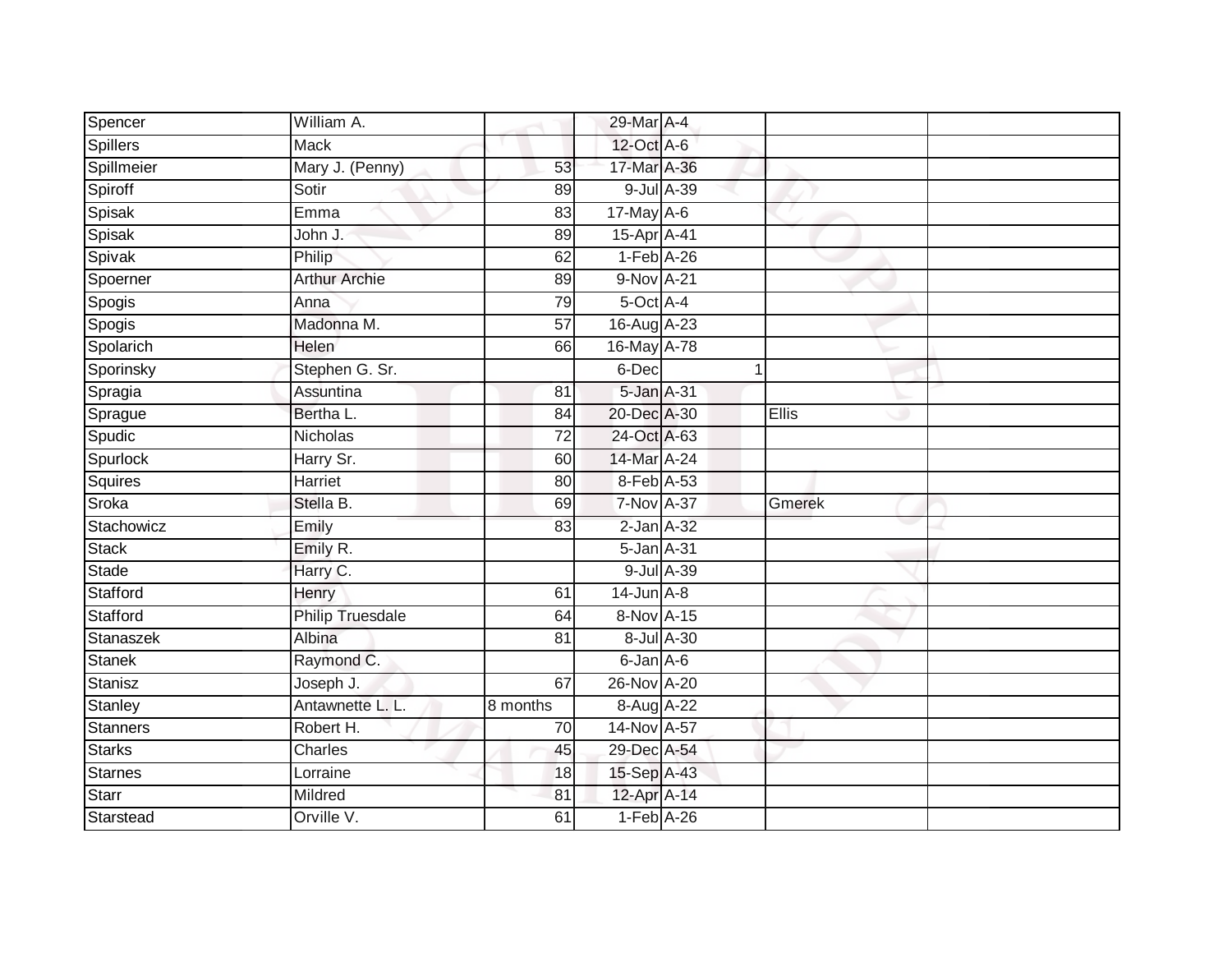| Stasco         | Winifred A.           | 72              | 12-Apr A-14      |                |               |  |
|----------------|-----------------------|-----------------|------------------|----------------|---------------|--|
| Stasek         | Paul                  | 78              | 10-Sep A-20      |                |               |  |
| Staszewski     | Aloysius (Stack)      | 85              | 26-Aug A-6       |                |               |  |
| Staszewski     | Frank E.              | 79              | 22-Jul A-22      |                |               |  |
| <b>Stec</b>    | Albert                | $\overline{72}$ | 4-Feb A-36       |                |               |  |
| <b>Stecks</b>  | John H.               | $\overline{74}$ | $1-Mar$ A-6      |                |               |  |
| Steele         | Lola Ann              | $\overline{77}$ | 5-Dec A-75       |                |               |  |
| Steen          | C. Marie              | 83              | $1-Oct$ A-14     |                |               |  |
| Steenson       | Freda P.              | 50              | 15-Jan A-22      |                |               |  |
| Stefaniszyn    | Mary                  | $\overline{72}$ | 16-Jul A-10      |                |               |  |
| Steinke        | Fred W.               | $\overline{81}$ | 29-Feb A-30      |                |               |  |
| Stemper        | Joseph E.             | 51              | 25-Oct A-39      |                |               |  |
| Stemper        | Richard J. Sr.        | 56              | 18-Apr A-50      |                |               |  |
| Stempf         | Arthur H.             | 59              | 19-Oct A-12      |                |               |  |
| Stephan        | Joseph H. (Chubby)    | 62              | 12-Oct A-6       |                |               |  |
| Stephens       | Maxwell M.            | 69              | 23-Sep A-45      |                |               |  |
| Stephens       | <b>Robert Haynes</b>  | 67              | 26-May A-63      |                |               |  |
| Stephenson     | Ethel M.              | 62              | 3-Mar A-52       |                |               |  |
| Steuart        | David                 | 29              | 21-Apr A-28      |                |               |  |
| Steuart        | Louise V.             | 56              | $6$ -Feb $A$ -16 |                |               |  |
| Stevens        | John R.               | 86              | $19$ -Jan $A-8$  |                |               |  |
| <b>Stevens</b> | William               | $\overline{72}$ | 15-Dec A-35      |                |               |  |
| Stevenson      | Vernon A.             | 86              | 6-Jun A-87       |                |               |  |
| Stewart        | Dorothy C.            | 59              | $26$ -Jan $A$ -6 |                |               |  |
| Stillman       | Margaretta            |                 | 12-Aug A-36      |                | Huish         |  |
| <b>Stine</b>   | Kenneth <sub>S.</sub> | 86              | 9-Nov A-21       |                |               |  |
| Stivers        | Lori                  | 18              |                  | 25-Aug 1, A-12 |               |  |
| Stocker        | Alfred M.             | 80              | 13-Apr A-12      |                |               |  |
| Stocker        | Frances               | 74              | 16-Aug A-23      |                | <b>DeRolf</b> |  |
| Stojakovich    | Anna                  | 67              | $17$ -Feb $A$ -4 |                |               |  |
| Stoll          | Regina F.             | 86              | 17-Jun A-37      |                |               |  |
| <b>Stone</b>   | Florence R. (Moone)   |                 | 18-Jan A-52      |                |               |  |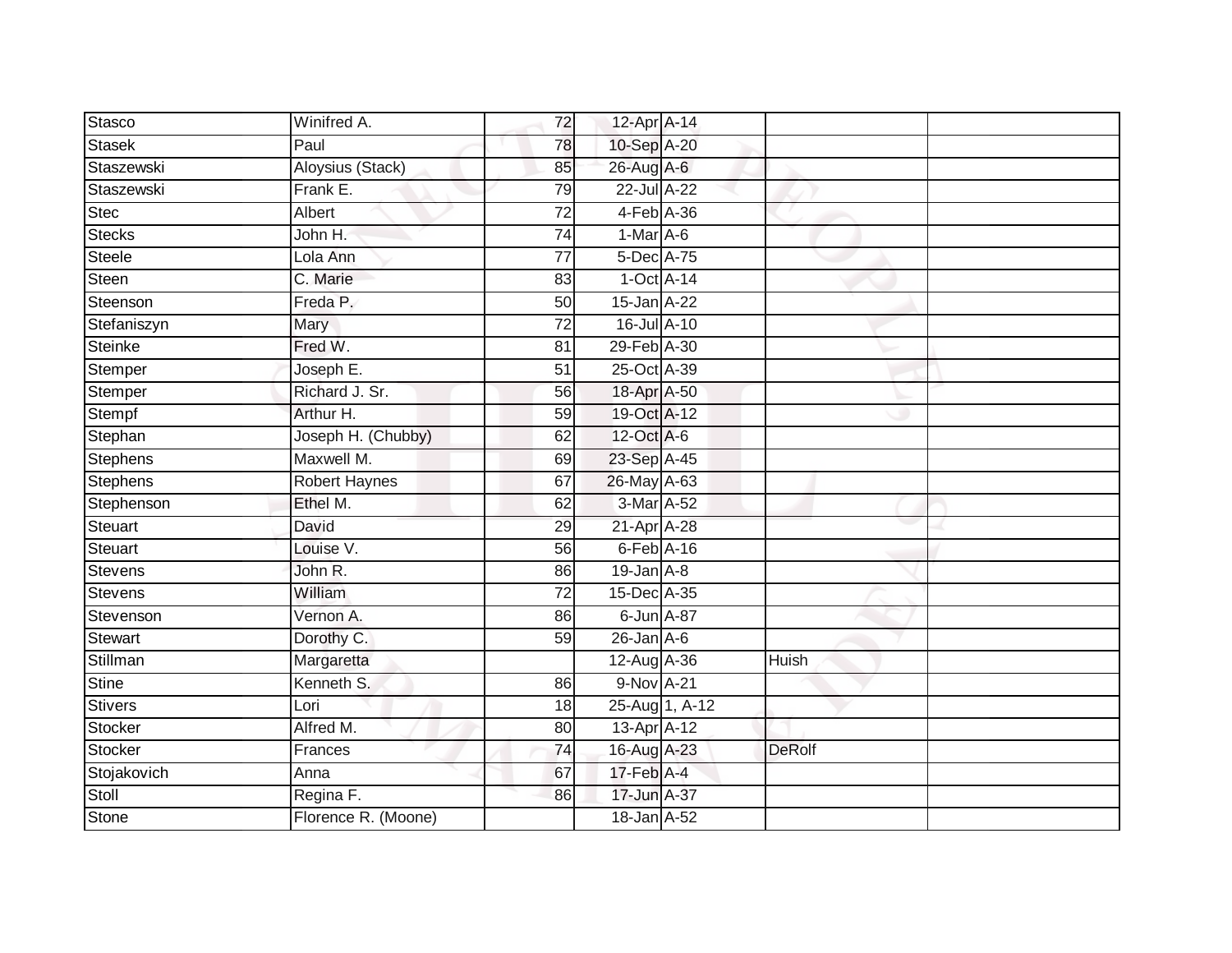| Stone         | <b>Stella</b>        | 75              | 19-Aug A-20     |             |      |  |
|---------------|----------------------|-----------------|-----------------|-------------|------|--|
| Stone         | <b>William Lee</b>   | 18              | 26-Feb A-43     |             |      |  |
| Storey        | Elizabeth M.         | 86              | $9$ -Aug A-8    |             |      |  |
| Stout         | James A.             | 53              | 11-Oct A-39     |             |      |  |
| Stout         | Lois V.              | 56              | 5-Jan A-31      |             |      |  |
| Strain        | Leo O.               | 59              | 18-May A-15     |             |      |  |
| Straka        | <b>Helen</b>         | 69              | 8-Sep A-35      |             |      |  |
| Strapp        | Louis W. Sr. (Bill)  | 71              | $9$ -Jan $A$ -8 |             |      |  |
| Straub        | Robert A.            | 44              | 14-Nov A-57     |             |      |  |
| Strauch       | Cynthia C.           | 41              | 14-Jul A-41     |             |      |  |
| Strauch       | Wanda E.             | 62              | 27-Oct A-56     |             |      |  |
| Stremshaug    | Grace                | 83              | 8-Dec A-61      |             |      |  |
| Striko        | Mary                 |                 | 5-Oct A-4       |             |      |  |
| Stringer      | Rayfield Sr.         | 68              | 3-Nov A-52      |             |      |  |
| Stripe        | James A.             | 82              | 1-Apr A-24      |             |      |  |
| Stroberg      | George F.            | 64              | 2-Feb A-11      |             |      |  |
| Stromberg     | Sharon Lynn          | $\overline{17}$ | 20-Dec A-30     |             |      |  |
| Stromske      | Anna                 | 87              | 18-Jan A-52     |             |      |  |
| Strong        | Sara                 |                 | 12-Oct A-6      |             | Goot |  |
| Strosky       | Wilma Mae            | $\overline{50}$ | 4-Feb A-36      |             |      |  |
| Strufe        | <b>Eve Marie</b>     | 59              | 11-Feb A-61     |             |      |  |
| Struhs        | Eugene               | 69              | $9$ -Feb $A$ -4 |             |      |  |
| Struzik       | Mary                 | 88              | 24-Nov A-21     |             |      |  |
| Strychanowski | Edward P.            | 61              | $2$ -Nov $A-14$ |             |      |  |
| Strykala      | <b>Stella</b>        | 87              | 25-Aug A-12     |             |      |  |
| Stuart        | Wayne L. Sr.         | 53              | 14-Nov A-57     |             |      |  |
| Studic        | Nicholas             | $\overline{72}$ | $22$ -Oct A-6   |             |      |  |
| Stull         | June                 | 19              | 2-Dec           | $\mathbf 1$ |      |  |
| Stump         | <b>Charles David</b> | 54              | $7 - Jun A - 6$ |             |      |  |
| Stump         | Perry F. Sr.         | 76              | 26-Sep A-87     |             |      |  |
| Stump         | Walter               | $\overline{71}$ | 24-May A-13     |             |      |  |
| Stupeck       | Robert J.            | $\overline{57}$ | 16-Apr A-12     |             |      |  |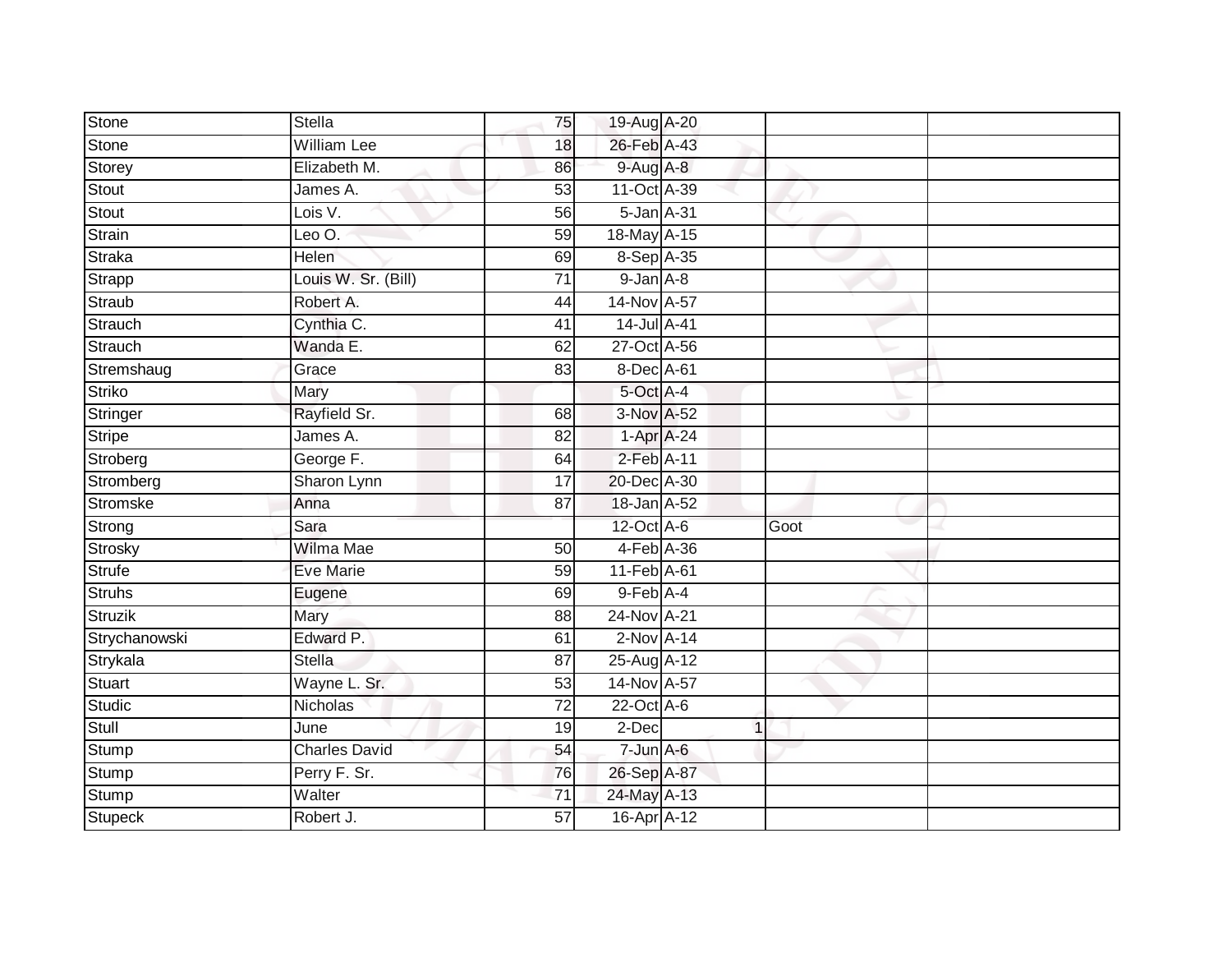| <b>Stutler</b> | Frank J.           | 52              | 29-Jun A-18      |                 |         |                   |
|----------------|--------------------|-----------------|------------------|-----------------|---------|-------------------|
| Stutz          | Malinda (Margaret) | 68              | 19-Aug A-20      |                 |         |                   |
| Suarez         | German C.          | 67              | 22-Feb A-38      |                 |         |                   |
|                |                    |                 |                  |                 |         |                   |
| Suchocki       | Thaddeus (Ted)     | 65              | 4-Mar A-45       |                 |         |                   |
| Suliman        | Margaret K.        | 66              | 29-Jul A-26      |                 |         |                   |
| Sullivan       | Ida                | 80              | 3-Aug A-21       |                 |         |                   |
| Sullivan       | Joseph P.          | 67              | 2-Dec A-38       |                 |         | Picture included. |
| Sum            | John C.            | 28              | $7 - Jun$ A-6    |                 |         |                   |
| Sunny          | Kenneth            | 24              | $2-Mar$ A-4      |                 |         |                   |
| Surchik        | Joseph F.          | 65              | 9-Feb A-4        |                 |         |                   |
| Surdyk         | Marie L.           |                 | $7$ -Jan $A$ -36 |                 | Tadda   |                   |
| Surowiecki     | Rose C.            | 73              | 24-Oct A-63      |                 |         |                   |
| Suttinger      | Murna I.           | 88              | 13-Aug A-37      |                 |         |                   |
| Svenda         | Michael            | 84              | $6-AprA-18$      |                 |         |                   |
| Svetanoff      | Dollie M.          | 68              | 7-Dec A-12       |                 |         |                   |
| Swalek         | Stanley J.         | 63              |                  | 4-Oct A-18      |         |                   |
| Swanberg       | Alfred A.          | $\overline{34}$ | 7-Jan            |                 |         |                   |
| Swanson        | G. Clarence        | 78              | 17-Mar A-36      |                 |         |                   |
| Swanson        | Lillian S.         | 60              | 6-Dec A-24       |                 |         |                   |
| Swanson        | Selma              | 89              | 26-Dec A-78      |                 |         |                   |
| Swart          | Anna               | 90              | 22-Nov A-14      |                 |         |                   |
| Swarthout      | Theodore F. (Ted)  | 70              | 16-Nov A-14      |                 |         |                   |
| Swearingen     | George W. Sr.      | 93              | 24-Mar A-10      |                 |         |                   |
| Swearingen     | Josephine (Gerry)  | 61              | 28-Jun A-18      |                 |         |                   |
| Swearingen     | Nancy I.           | 60              | 15-Dec A-35      |                 |         |                   |
| Sweet          | Louise A.          | 44              | 27-Aug A-33      |                 |         |                   |
| Sweezey        | Benjamin           | 69              | 16-Mar A-4       |                 |         |                   |
| Sweitzer       | Martha             | 53              |                  | $2$ -Jan $A-32$ |         |                   |
| Swender        | Sally              |                 | 27-May A-56      |                 |         |                   |
| Swets          | Henry              | 51              | 19-Dec A-58      |                 |         |                   |
| Swets          | Johanna            | 62              | 24-Jun A-47      |                 |         |                   |
| <b>Swets</b>   | Minnie             | 88              | 17-Jun A-37      |                 | Austgen |                   |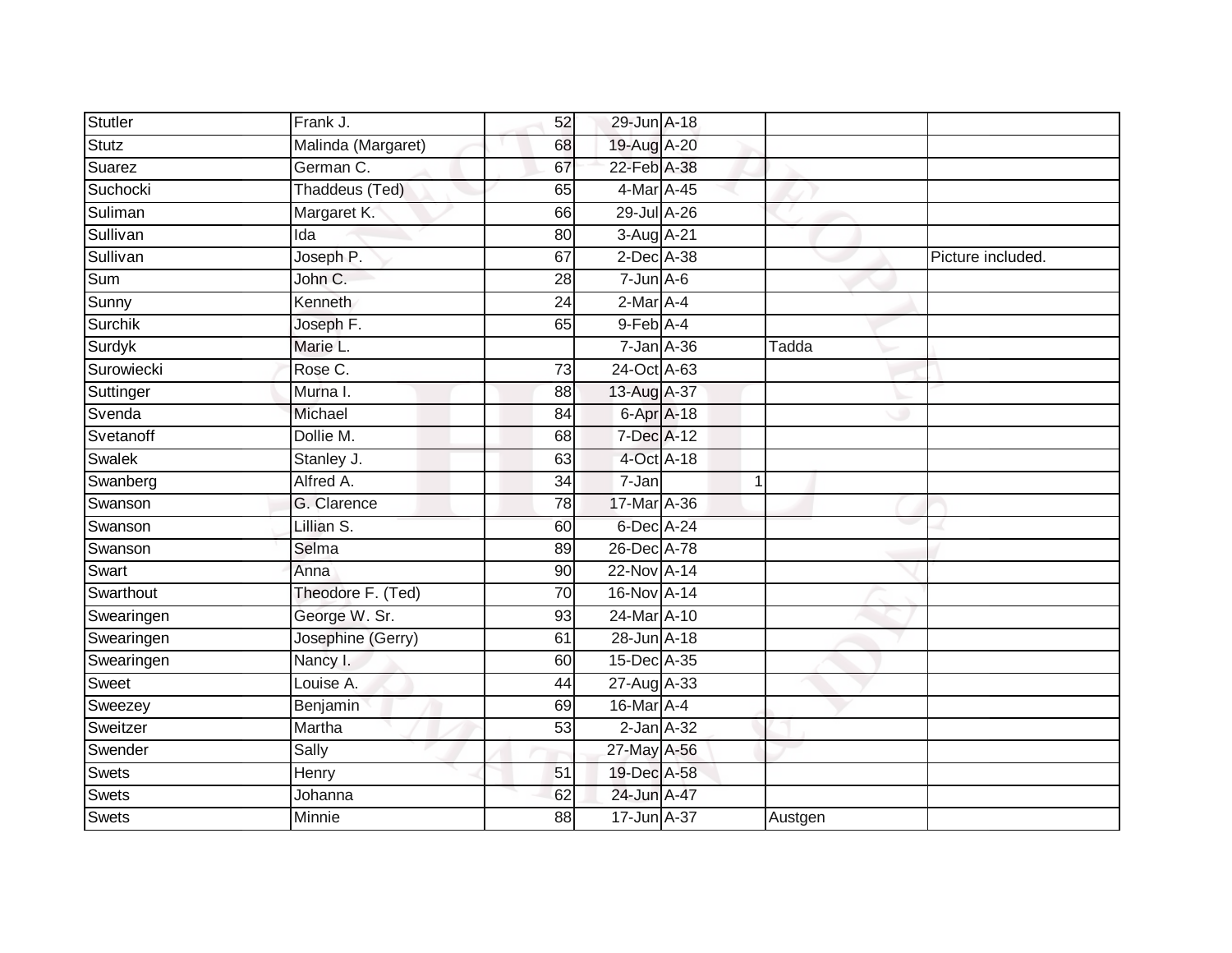| Swiatkowski        | Walter J.      | 60              | 16-Aug A-23      |                |            |  |
|--------------------|----------------|-----------------|------------------|----------------|------------|--|
| Swiderski          | Barney F.      | 61              | 24-Oct A-63      |                |            |  |
| Swieringa          | Jacob          | 69              | 2-Nov A-14       |                |            |  |
| Swing              | Harvey A.      | 71              | $23$ -Feb $A-8$  |                |            |  |
| Swinson            | Charles R.     | 73              | 15-Sep A-43      |                |            |  |
| Sykora             | Cyril          | 90              | $1-Mar A-6$      |                |            |  |
| Syler              | Beula F.       | 67              | 22-Aug A-36      |                |            |  |
| Szabo              | Elizabeth      | 78              |                  | 28-Jul 1, A-34 |            |  |
| Szabo              | Wilma          | $\overline{75}$ | 26-Sep A-87      |                | Gyure      |  |
| Szajkovics         | Joseph A.      | 66              | 16-Aug A-23      |                |            |  |
| <b>Szaller</b>     | William        | $\overline{51}$ |                  | 7-Jul A-26     |            |  |
| Szany              | Gerald         | 39              | 4-May A-14       |                |            |  |
| Szczygiel          | Julia (Segal)  | 75              | 19-Jul A-10      |                | Lesniak    |  |
| Szkil              | Ewdokia        | 74              | 21-Apr A-28      |                |            |  |
| Szlanda            | Felix (Snyder) | $\overline{72}$ | 14-Apr A-61      |                |            |  |
| Szot               | Walter G.      | $\overline{75}$ | 28-Jul A-34      |                |            |  |
| Szpejewski         | Stanislawa     | 85              | 18-Oct A-39      |                |            |  |
| Szumski            | John           | 66              | 5-Dec A-75       |                |            |  |
| Szydlowski         | Mary           | 64              | 11-Jul A-64      |                |            |  |
| Szymanski          | Edward         | 66              | 17-Aug A-14      |                |            |  |
| Szymanski          | Wieslawa F.    | 47              | 31-Dec A-16      |                |            |  |
| Szymborski         | Alexander F.   | 63              | 24-Oct A-63      |                |            |  |
| Taborski           | Frank A.       | 51              | $20$ -Jan $A-8$  |                |            |  |
| <b>Takcz</b>       | Alex J.        | 61              | $17$ -Feb $A$ -4 |                |            |  |
| Tangerman          | John H.        | 96              | 30-Aug A-23      |                |            |  |
| Tanis              | George         | 78              | $7 - Jun A - 6$  |                |            |  |
| Tanner             | Freeman W.     | $\overline{81}$ | 10-Feb A-21      |                |            |  |
| Tanner             | Larry C. Sr.   | 25              |                  | 29-Aug 1, A-24 |            |  |
| Tanski             | Raymond J.     |                 | 14-Jul A-41      |                |            |  |
| $\overline{T}$ app | Cecile A.      |                 | 3-Feb A-18       |                | Shoemaker  |  |
| Tate               | Constance G.   | 74              | 30-Sep A-27      |                |            |  |
| Taulman            | Minnie J.      | 63              | 12-Apr A-14      |                | Abrahamson |  |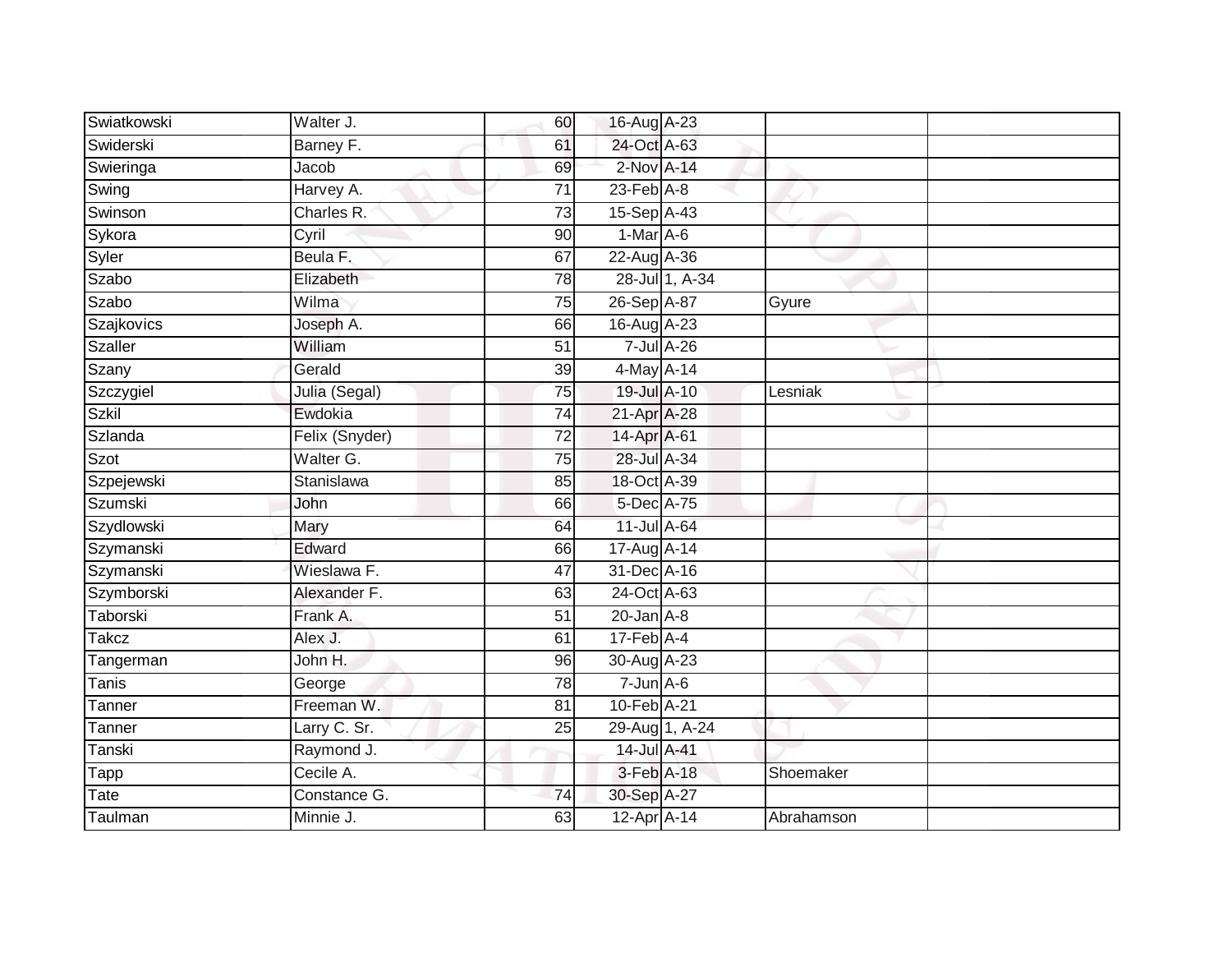| Tauscher      | Milton B.            | 79              | 10-Aug A-4       |                 |         |  |
|---------------|----------------------|-----------------|------------------|-----------------|---------|--|
| Taylor        | Charles R.           | 62              | 16-May A-78      |                 |         |  |
| <b>Taylor</b> | Jane E.              | 39              | 17-Aug A-14      |                 |         |  |
| Taylor        | Judith L.            | 20              | $20$ -Jan $A-8$  |                 |         |  |
| Taylor        | Ralph K.             | 60              | 27-Feb A-43      |                 |         |  |
| Taylor        | Raymond E.           | 44              | 24-Dec A-33      |                 |         |  |
| Taylor        | Thomas J. Sr.        | 89              | 10-May A-4       |                 |         |  |
| Taylor        | William C.           | 63              | 16-Feb A-12      |                 |         |  |
| Tebout        | Charles H.           | 54              | 22-Jan A-44      |                 |         |  |
| Teegarden     | <b>Clyde Mynard</b>  | 29              | $2$ -Jun $A-45$  |                 |         |  |
| Teeling       | Mary C.              | 58              | 21-Dec A-21      |                 |         |  |
| Teibel        | Martin J.            | $\overline{73}$ | 22-Dec A-38      |                 |         |  |
| Tepavcevich   | Mary Anna            | $\overline{77}$ | 23-Sep A-45      |                 | Dercich |  |
| Terket        | Sofia                | 67              | 23-Nov A-33      |                 |         |  |
| Terpstra      | John D.              | 63              | 22-Jul A-22      |                 |         |  |
| Terry         | Harold               | 32              | 14-May A-10      |                 |         |  |
| Thanholdt     | Maude E.             | 77              | 4-Aug A-39       |                 |         |  |
| Theodore      | Clara                | 85              | 12-Apr A-14      |                 |         |  |
| Thiel         | Mary                 | 95              | 24-Aug A-4       |                 |         |  |
| Thiry         | George F.            | 76              | 21-Nov A-32      |                 |         |  |
| Thomas        | <b>Rosalie Marie</b> | 55              | $29-Nov$ A-6     |                 |         |  |
| Thomas        | Susan                | 94              | 29-Aug A-24      |                 |         |  |
| Thompson      | Dennis J.            | 18              |                  | $1-Nov$ 1, A-39 |         |  |
| Thompson      | <b>John</b>          | 52              | 21-Dec           | 1               |         |  |
| Thompson      | Walter E.            | $\overline{75}$ | 13-Dec A-29      |                 |         |  |
| Thompson      | Wilma E.             | 56              | 14-Sep A-29      |                 |         |  |
| Thon          | Helene G.            | $\overline{85}$ | 11-Mar A-10      |                 |         |  |
| Thornberry    | Valeria A.           | 59              | 15-Apr A-41      |                 |         |  |
| Thornburgh    | Hugh                 | 60              | 21-Nov A-32      |                 |         |  |
| Thornton      | <b>Clark Allan</b>   | 19              | 25-Mar A-32      |                 |         |  |
| Thorpe        | Judith               | 23              | 16-Aug A-23      |                 |         |  |
| Thrailkill    | Kathryn              | 61              | $2$ -Jan $A$ -32 |                 |         |  |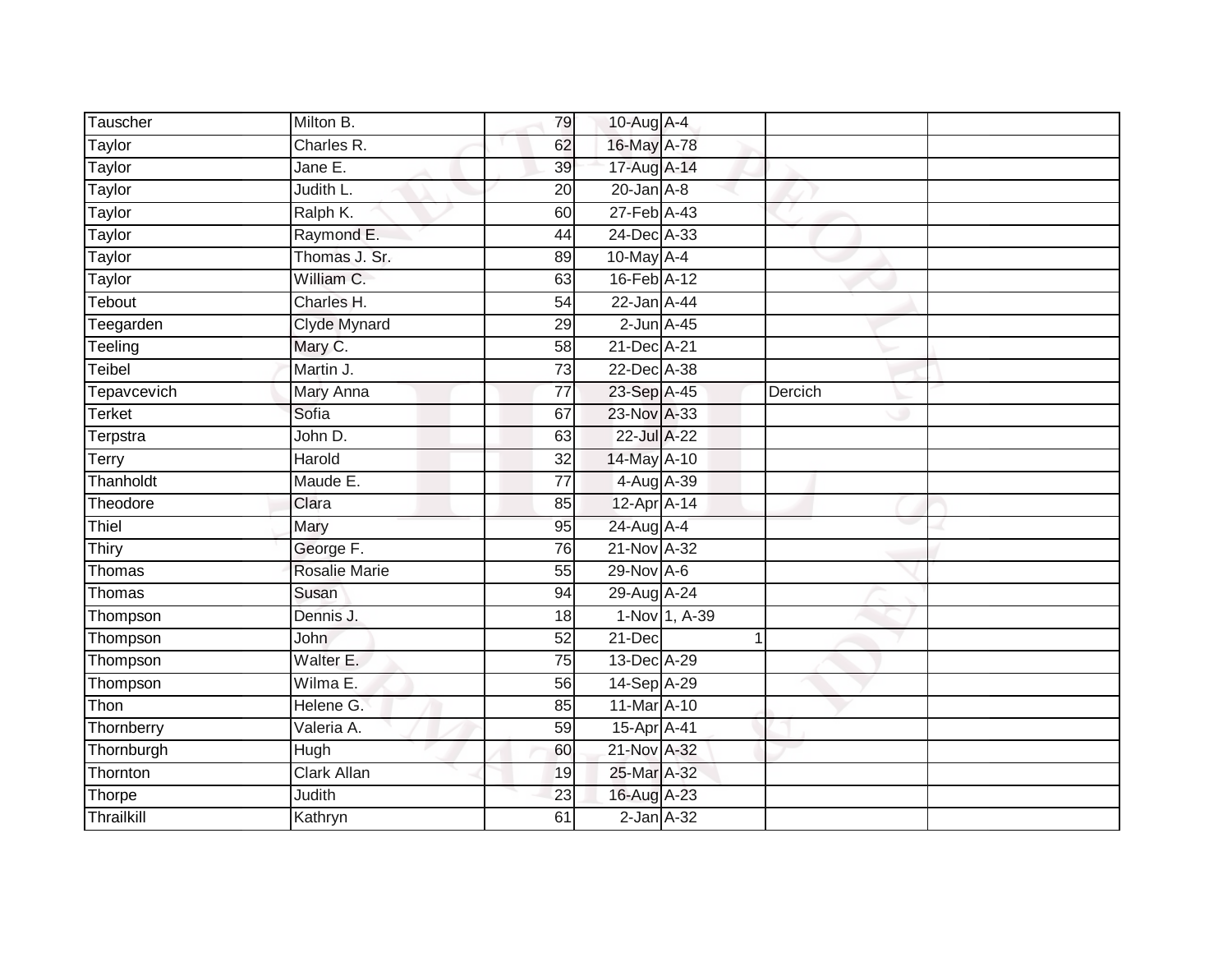| Thrope              | Murlene               | 51                    | 23-Feb A-8                 |                |         |
|---------------------|-----------------------|-----------------------|----------------------------|----------------|---------|
| Tieman              | Bertha W.             | 84                    | 16-Sep A-52                |                |         |
| <b>Timmons</b>      | Elmer P.              | 66                    | 26-Sep A-87                |                |         |
| Tingle              | Elza H.               | 53                    | 5-Dec A-75                 |                |         |
| <b>Tokarz</b>       | Aniela K.             |                       | 18-May A-15                |                |         |
| <b>Tokarz</b>       | Eleanor M.            | 59                    | 19-Jul A-10                |                | Saliga  |
| Tolin               | Michael Sr.           | 76                    | 10-May $A-4$               |                |         |
| <b>Tomczak</b>      | Thomas J.             | 56                    | 10-Sep A-20                |                |         |
| Tomich              | Anton                 | 81                    | 7-Dec A-12                 |                |         |
| Tomich              | Richard A. (Dick)     | 29                    | 16-Nov A-14                |                |         |
| Tominovich          | John                  | 84                    | 14-May A-10                |                |         |
| Tonkovich           | Margaret R.           | $\overline{57}$       | $2-NovA-14$                |                | Kertis  |
| Tonkovich           | Mary C.               | 55                    | 21-Sep A-14                |                |         |
| Torgenson           | <b>Theodore Elmer</b> | 64                    | 11-Nov A-63                |                |         |
| Torhany             | <b>Mary</b>           | 80                    | 28-Jan A-41                |                |         |
| Torok               | Mary                  | 79                    | 23-Sep A-45                |                | Goresos |
| <b>Torres</b>       | Angel L.              | $\overline{22}$       | 21-Sep A-14                |                |         |
| <b>Torres</b>       | <b>Maria Eloise</b>   | 15 months             | 3-Nov A-52                 |                |         |
| Toth                | Julia                 | 76                    | 22-Mar A-16                |                |         |
| Toth                | Paul                  | 67                    | 30-Jan A-18                |                |         |
| Towasnicki          | Frank C.              | 55                    | 6-May A-51                 |                |         |
| Traverse            | Mary                  | 69                    | 13-Aug A-37                |                |         |
| <b>Travis</b>       | Mark A.               | 17                    |                            | 13-Jul 1, A-20 |         |
| Trela               | Louis J.              | 53                    | 22-Jan A-44                |                |         |
| Trelinski           | Anthony (Tony)        | 62                    | 14-Nov A-57                |                |         |
| Trester             | Albert G.             | 47                    | 14-Mar A-24                |                |         |
| <b>Triantos</b>     | Margaret              | 89                    | 22-Nov A-14                |                |         |
| Tribby              | David                 | 20                    | 27-Jun                     | $\overline{1}$ |         |
| Trkulja             | <b>Mirko</b>          | 62                    | 14-Oct A-53                |                |         |
|                     |                       |                       |                            |                |         |
| Trobey              | Frank M.              |                       | 26-Jul A-8                 |                |         |
| Troksa<br>Truttling | George J.<br>Pearl    | 71<br>$\overline{90}$ | 26-Nov A-20<br>29-Oct A-47 |                |         |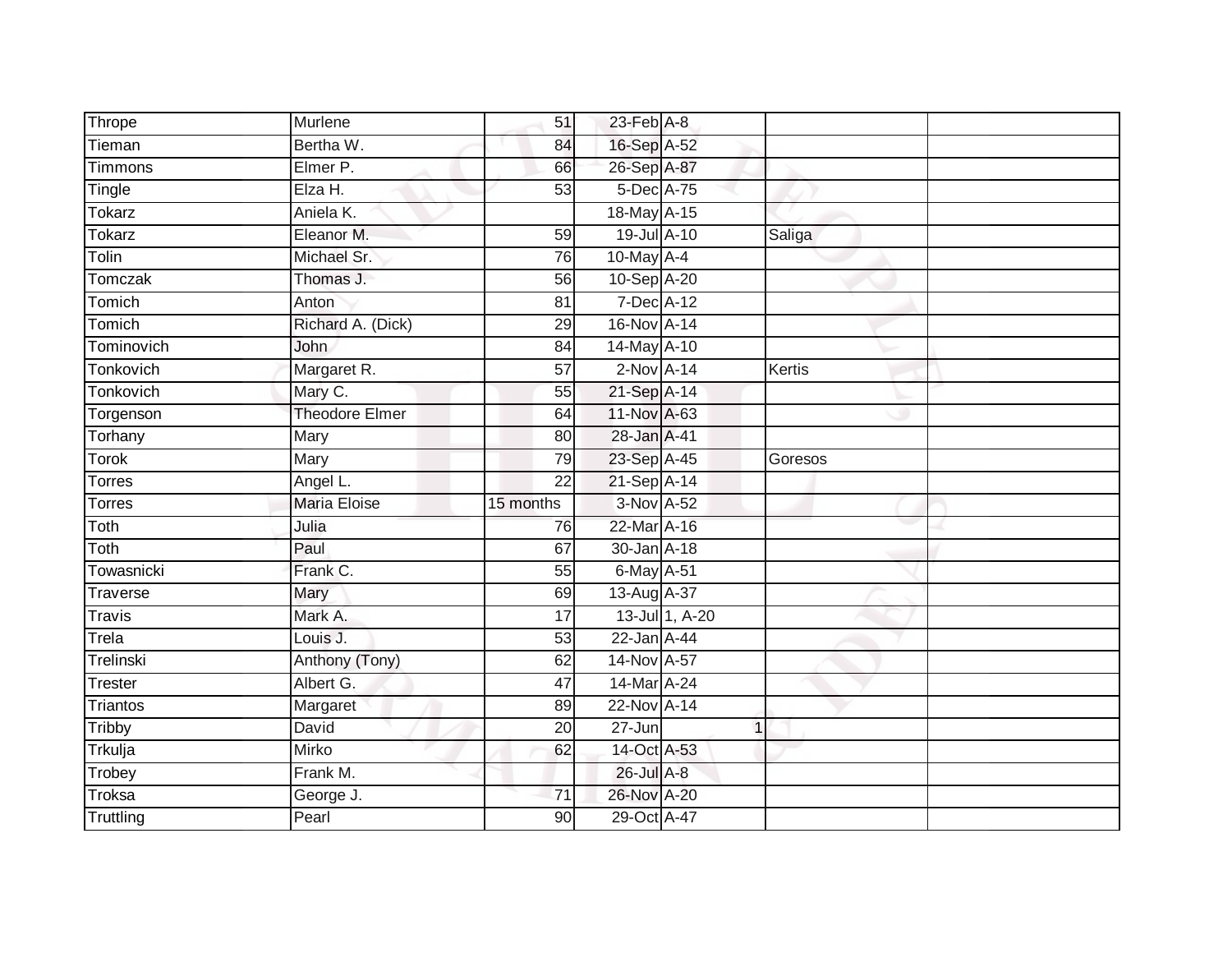| Trzupek               | Walter J.           | 58              | 7-Apr A-38                     |                  |        |  |
|-----------------------|---------------------|-----------------|--------------------------------|------------------|--------|--|
| Tucker                | John W.             | 65              | 20-Jun A-58                    |                  |        |  |
| Tucker                | <b>Willie Frank</b> | $\overline{57}$ | 13-Dec A-29                    |                  |        |  |
| Tuley                 | Eureka J.           | 96              | 3-Nov A-52                     |                  |        |  |
| Tully                 | Avis E.             |                 | $1-Apr$ A-24                   |                  |        |  |
| Tully                 | Rose                | $\overline{75}$ | 14-Apr A-61                    |                  |        |  |
| Tunstall              | Richard P.          | $\overline{75}$ | 10-Mar A-56                    |                  |        |  |
| Turbeville            | <b>Ethel Marie</b>  | 79              | 26-Sep A-87                    |                  |        |  |
| Turean                | Dan                 | 87              | 26-Mar A-43                    |                  |        |  |
| Turner                | Albert R.           | 89              | $15$ -Mar $A$ -6               |                  |        |  |
| Turner                | Charles             | 36              | 17-Jun                         | 1                |        |  |
| Turner                | David K.            | 16              | 13-Dec A-29                    |                  |        |  |
| Turner                | Esther E.           | 83              | 4-Oct A-18                     |                  |        |  |
| Turner                | Helen               | 77              | 19-Mar A-31                    |                  |        |  |
| Turner                | Joseph A.           |                 | 11-Nov A-63                    |                  |        |  |
| Turner                | Lewis               | 82              | 3-Jun A-24                     |                  |        |  |
|                       |                     |                 |                                |                  |        |  |
| Turner                | Margaret M.         | 73              | 9-Mar A-4                      |                  | Hendry |  |
| Turner                | Sarah Lee           | 27              | 29-Sep A-63                    |                  |        |  |
| Turpin                | Charles E.          | 63              | $26$ -Jan $A$ -6               |                  |        |  |
| Turpin                | James D.            | 47              | 22-Feb A-38                    |                  |        |  |
| Tussey                | Preston H.          | 61              | 11-Nov A-63                    |                  |        |  |
| <b>Tybik</b>          | <b>Stella</b>       | $\overline{76}$ | 16-Dec A-42                    |                  |        |  |
| Tychsem               | Alvina M.           | 73              | 4-Apr A-57                     |                  |        |  |
| Tye                   | Jimmy               | 44              | 9-Aug                          | 1                |        |  |
| Tyrpin                | Kenneth J.          | 25              | 2-Dec A-38                     |                  |        |  |
| <b>Ubik</b>           | Loraine M.          | 73              | 25-May A-12                    |                  |        |  |
| Uhter                 | Elvera J. (Mick)    | $\overline{70}$ |                                | $1$ -Jul $A$ -44 |        |  |
| Ulm                   | Albert E.           | 73              | 22-Mar A-16                    |                  |        |  |
| Ulm                   | Floyd               | 67              | $9-Aug$                        | 1                |        |  |
| Underwood             | John C.             | 85              | 17-Oct A-57                    |                  |        |  |
| Underwood<br>Upchurch | Wanda<br>Gilbert    | 47<br>76        | 27-Apr A-6<br>$2$ -May $A$ -66 |                  |        |  |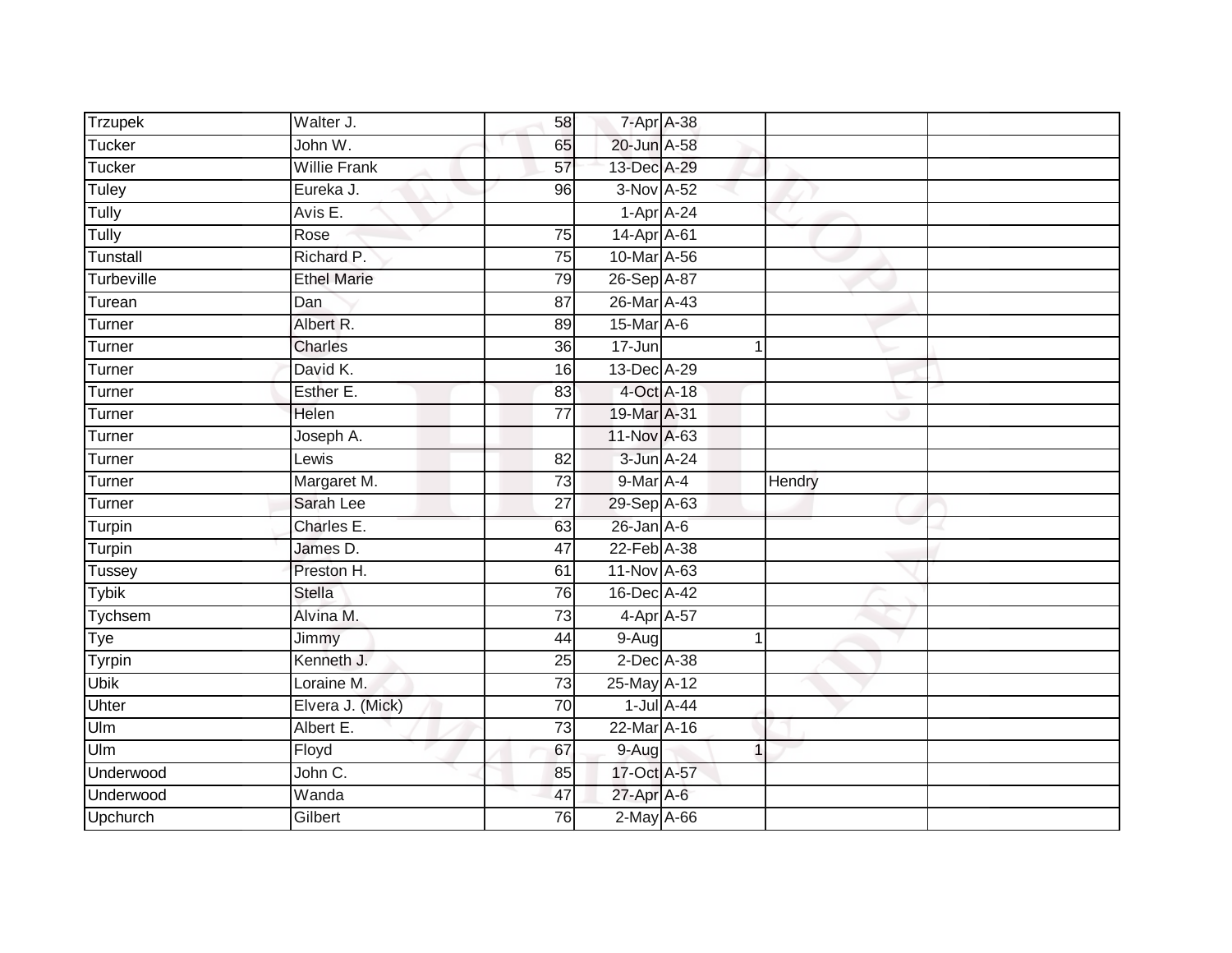| Updegraff      | Catherine         | 83              | 16-Apr A-12      |            |           |  |
|----------------|-------------------|-----------------|------------------|------------|-----------|--|
| <b>Urbahns</b> | Lillian E.        | 64              | 18-Feb A-55      |            |           |  |
| Urban          | Andrew J.         | $\overline{74}$ | 30-Jul A-8       |            |           |  |
| Urbanik        | Agnes             | 80              | 30-Nov A-14      |            |           |  |
| Urbanski       | Helen             | 62              | 29-Nov A-6       |            | Ramut     |  |
| Urbanski       | Walter L.         | 67              | $2$ -Jan $A-32$  |            |           |  |
| Urosovic       | Milutin           | 63              | 16-Nov A-14      |            |           |  |
| <b>Ursery</b>  | Josephine (Josie) | 87              | 8-Jun A-4        |            |           |  |
| Vadas          | Raymond           | 46              | 29-Nov A-6       |            |           |  |
| Vahey          | William E.        | 55              | 30-Aug A-23      |            |           |  |
| Vahorich       | Joseph R.         | 52              | 3-Jun A-24       |            |           |  |
| Vahorvich      | Silvia            | $\overline{57}$ | $2$ -May $A$ -66 |            |           |  |
| Valdez         | Rafael M.         | 89              |                  | 5-Jul A-23 |           |  |
| Valuch         | Sylvia            | 61              | 20-Oct A-43      |            | Kiejewski |  |
| Van Der Wall   | Sam D.            | $\overline{72}$ | 22-Apr A-48      |            |           |  |
| Van Deraa      | Johanna           | 76              | 11-Oct A-39      |            |           |  |
| Van Deraa      | Theodore          | 64              | 16-Dec A-42      |            |           |  |
| Van Dongen     | Andrew            | 51              | 29-Aug A-24      |            |           |  |
| Van Drunen     | Cornelius J.      | 89              | 15-Dec A-35      |            |           |  |
| Van Norman     | Donald J.         | 23              | 28-May A-28      |            |           |  |
| Van Valkenburg | Charles           | 83              | 16-Jul A-10      |            |           |  |
| Van Valkenburg | Harry J.          | 86              | $7 - Jun A - 6$  |            |           |  |
| Van Vleet      | Myrtle L.         | 84              | 24-May A-13      |            |           |  |
| Vanco          | Esther            | 80              | 7-Mar A-52       |            |           |  |
| Vander Werff   | Sidney            | 58              | $2$ -May $A$ -66 |            |           |  |
| Vanderaa       | Gilbert           | $\overline{74}$ | 20-Apr A-35      |            |           |  |
| Vanderbilt     | Margaret          | 73              | 25-Mar A-32      |            |           |  |
| VanDerveen     | Janet             | 80              | 24-Sep A-22      |            |           |  |
| VanDerWoude    | Clarence W.       | 57              | 8-Jan A-43       |            |           |  |
| Vanek          | James F. Sr.      | 52              | 25-Oct           |            | 1         |  |
| Vanourek       | Joseph A. Sr.     | 66              | 19-Mar A-31      |            |           |  |
| Vanzo          | Henry             | 80              | 19-Oct A-12      |            |           |  |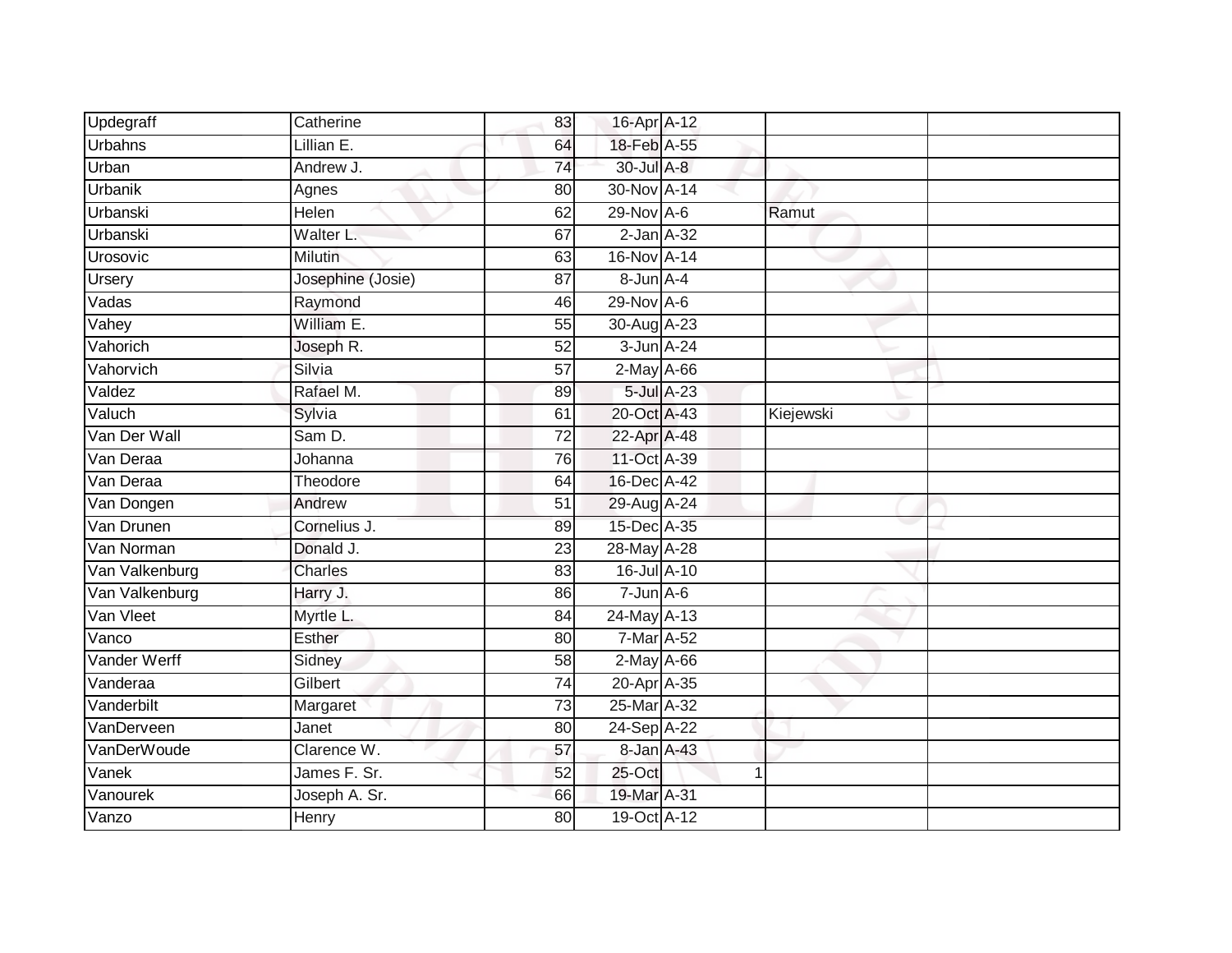| Vargas                      | Pedro Rios               | 76               | 3-Feb A-18       |               |            |
|-----------------------------|--------------------------|------------------|------------------|---------------|------------|
| $\overline{\text{V}}$ argas | Porfirio (Cruz)          | 51               |                  | $1$ -Jul A-44 |            |
| Vargo                       | John Jr.                 | 61               | 16-May A-78      |               |            |
| Vargo                       | Lester Sr.               | 71               | 23-Mar A-21      |               |            |
| Varkalis                    | Timothy                  | $\boldsymbol{9}$ | 16-Mar 1, A-4    |               |            |
| Varney                      | <b>Bernice Katherine</b> | 72               | 21-Sep A-14      |               |            |
| Vater                       | Mildred                  |                  | 21-May A-40      |               |            |
| Vaughn                      | Carrie                   | 61               | 29-Jul A-26      |               | Upshaw     |
| Vaughn                      | Lyla M.                  |                  | 3-May A-27       |               |            |
| Vaux                        | Dorothea N.              | 69               | 28-Sep A-29      |               | Cooper     |
| Vela                        | <b>Maria</b>             | 79               | $5-AprA-31$      |               |            |
| Velasquez                   | Jose Luis                | 2 months         | 30-Nov A-14      |               |            |
| Velenski                    | Pauline                  |                  | 13-Dec A-29      |               | Wichlinski |
| Veljkovic                   | Vlastimir                | 71               | $1-Mar A-6$      |               |            |
| Vellines                    | Robert                   | 64               | 29-Dec           | $\mathbf 1$   |            |
| Veloria                     | Candelaria               | 74               | 12-Apr A-14      |               |            |
| Venturella                  | Emmanuel                 | $\overline{39}$  | 15-Sep           | $\mathbf{1}$  |            |
| Verbeck                     | Anna                     | 91               | 21-Jul A-51      |               |            |
| Verhulst                    | Adrian                   | 46               | $7$ -Jun $A$ -6  |               |            |
| Vidovich                    | Mary                     | 80               | 1-Nov A-39       |               |            |
| Vierk                       | Wilbert (Bill)           | 64               | 6-May A-51       |               |            |
| Viers                       | Gwyneth                  | 59               | 4-Mar A-45       |               |            |
| Villa                       | Ruth                     | 83               | $21$ -Jan $A-28$ |               |            |
| Villegas                    | Tiburcio Jr.             | 26               | 23-May A-79      |               |            |
| Viramontes                  | <b>Mercedes</b>          | 45               | 27-Dec A-15      |               | Mancilla   |
| Visakay                     | Eugene John              | 72               | 22-Nov A-14      |               |            |
| Visser                      | John                     | 83               | $26$ -Jan $A-6$  |               |            |
| Vlahinic                    | <b>Mike</b>              | 82               | 27-May A-56      |               |            |
| Vojvoda                     | Amalia                   | 81               | $24$ -Feb $A$ -6 |               |            |
| Volbrecht                   | Philip                   | 78               | 22-Jul A-22      |               |            |
| Volk                        | Robert J.                | 46               | 31-May A-16      |               |            |
| Vrabely                     | Irene $B$ .              |                  | $2$ -Dec $A$ -38 |               |            |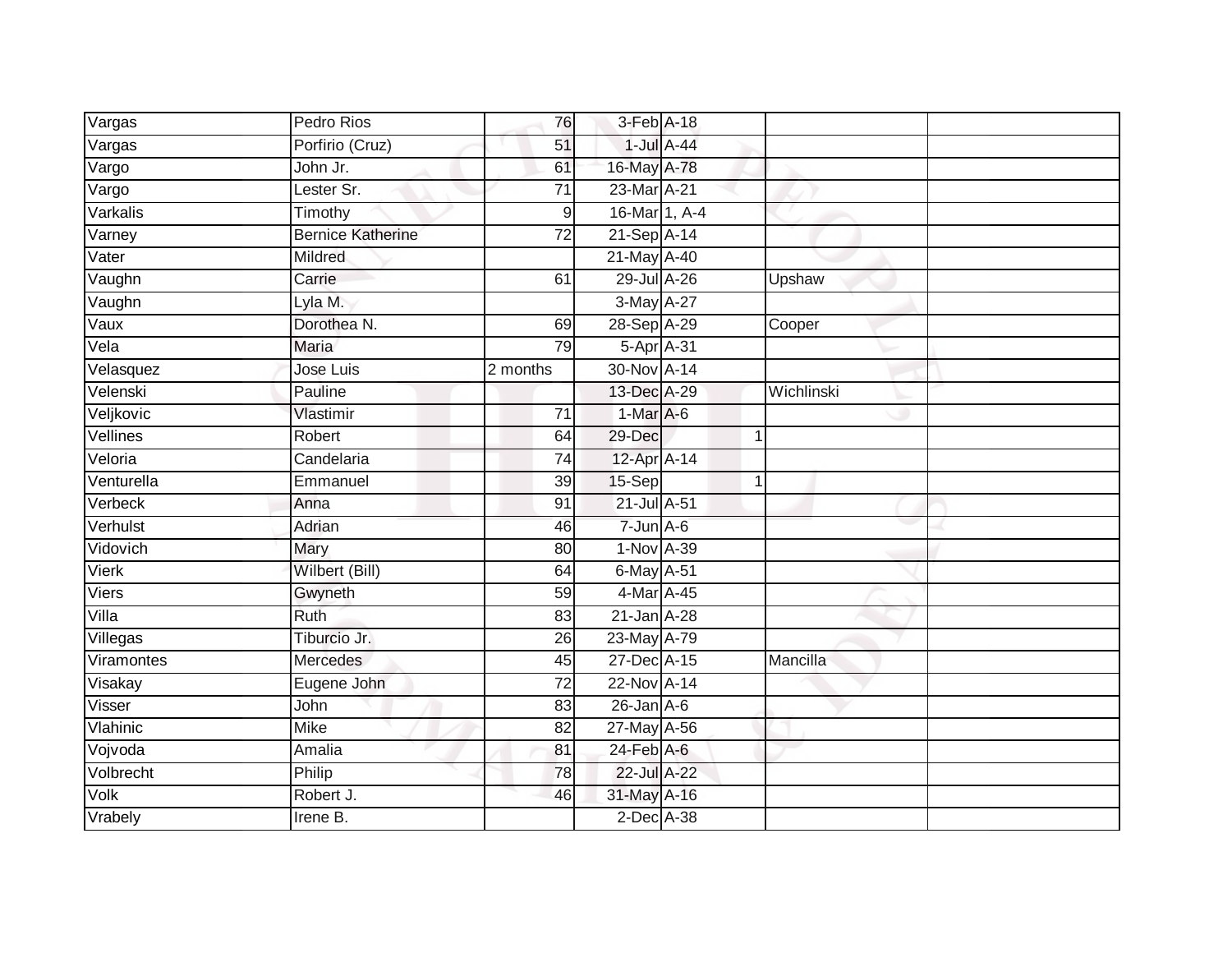| Vrablec   | Catherine          | 65              | 29-Mar A-4      |               |        |  |
|-----------|--------------------|-----------------|-----------------|---------------|--------|--|
| Vree      | Louis G.           | 79              | 9-Jun A-39      |               |        |  |
| Vujanich  | Anna               | 82              | 16-Jul A-10     |               |        |  |
| Wachowiak | Frances H.         | 86              | 30-Jun A-53     |               |        |  |
| Wacker    | Aloysius J.        | 63              | 27-May A-56     |               |        |  |
| Waclawek  | Helen T.           | 53              | 28-Jan A-41     |               |        |  |
| Wadas     | Stella             | 72              | 1-Nov A-39      |               | Zolkos |  |
| Waggoner  | Harold J.          | 67              | 12-May A-51     |               |        |  |
| Wagila    | John J.            | 55              | 25-Jan A-36     |               |        |  |
| Wagner    | Chester J.         | 48              | 14-Mar A-24     |               |        |  |
| Wagner    | Elizabeth H.       | $\overline{77}$ | 1-Mar A-6       |               |        |  |
| Wagner    | Pamela Jean        | $\overline{21}$ | 6-Jun A-87      |               |        |  |
| Wagner    | William M. (Hans)  | 65              | 4-Mar A-45      |               |        |  |
| Waite     | Fred               | $\overline{52}$ | 5-Apr A-31      |               |        |  |
| Walczak   | Eugene V.          | $\overline{58}$ | 25-Apr A-39     |               |        |  |
| Walesiak  | John               | $\overline{82}$ | 9-Nov A-21      |               |        |  |
| Walker    | Homer J.           |                 | 12-Jul A-25     |               |        |  |
| Walker    | John               | 77              | 8-Jan A-43      |               |        |  |
| Walker    | Walter             | 58              | 2-Dec A-38      |               |        |  |
| Walkowiak | Joseph S. Sr.      | 83              | $15$ -Jun $A-4$ |               |        |  |
| Wall      | Lawrence H.        | 30              |                 | 26-Jul 1, A-8 |        |  |
| Wallace   | Jean               | $\overline{77}$ | 30-Jan A-18     |               |        |  |
| Wallace   | Joseph A.          | 60              | 11-Apr A-63     |               |        |  |
| Wallard   | Walter O.          | 84              | $9$ -Jan $A$ -8 |               |        |  |
| Wallen    | Darleen H.         | 60              | 22-Feb A-38     |               |        |  |
| Walls     | Grover             | 90              | 14-Jan A-10     |               |        |  |
| Walls     | Mable              | 59              | 8-Feb A-53      |               |        |  |
| Walsh     | Cecelia            | 69              | 27-Jul A-22     |               |        |  |
| Walters   | Ralph W.           | 57              | 11-Apr A-63     |               |        |  |
| Walters   | Russell A.         | 66              | 21-Mar A-30     |               |        |  |
| Walton    | Ada                |                 | 27-Dec A-15     |               |        |  |
| Walton    | Ester Mae (Mooney) | 60              | 18-Oct A-39     |               |        |  |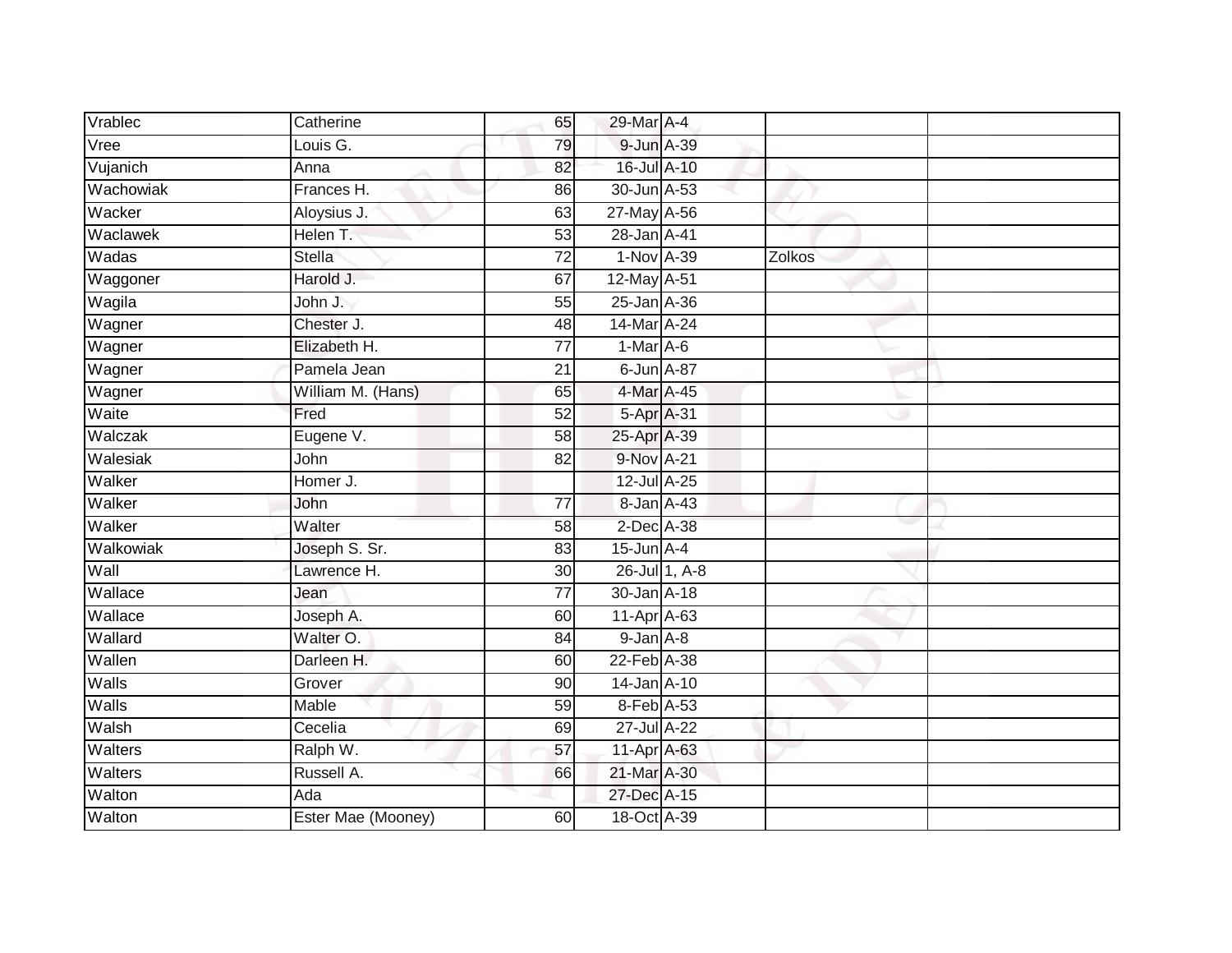| Walton     | <b>Nita</b>   | 11 months       | 6-May           | $\overline{1}$ |              |  |
|------------|---------------|-----------------|-----------------|----------------|--------------|--|
| Walton     | William E.    | 69              | 11-Nov A-63     |                |              |  |
| Walton     | William H.    | 74              | 13-May A-37     |                |              |  |
| Wands      | Carol E.      | $\overline{31}$ | 25-Jun A-28     |                |              |  |
| Wantuch    | Rose          | $\overline{92}$ | $2$ -Feb $A-11$ |                |              |  |
| Ward       | Jean          | 65              | $26$ -Jan $A-6$ |                |              |  |
| Ward       | Jean L.       | 55              | 22-Feb A-38     |                |              |  |
| Ward       | <b>Nettie</b> | 79              | 15-Jul A-48     |                |              |  |
| Ware       | Robin         | $\sqrt{2}$      | 7-May           |                |              |  |
| Ware       | Sholanda      | 7 months        | 7-May           |                |              |  |
| Warkentien | Edna E.       | 58              | 5-Feb A-22      |                |              |  |
| Warren     | Mary          | $\overline{77}$ | 22-Jan A-44     |                |              |  |
| Watkins    | Donald G.     | 31              | 16-Aug A-23     |                |              |  |
| Watkins    | Mildred B.    | 67              | $21$ -Jun $A-8$ |                |              |  |
| Watson     | Andrew        | $\overline{74}$ |                 | 4-Jan A-22     |              |  |
| Wawrzyniak | Mary          | 59              | 2-May A-66      |                | Pawlak       |  |
| Wayne      | Guy W.        | 56              | 20-Dec A-30     |                |              |  |
| Wayne      | Rose M.       | 75              | 15-Aug A-36     |                |              |  |
| Wayo       | Stephen       |                 | 18-Oct A-39     |                |              |  |
| Weeks      | Arthur Jr.    | $\overline{21}$ |                 | 24-Sep 1, A-22 |              |  |
| Weesner    | Glenn L.      | 63              | 8-Nov A-15      |                |              |  |
| Weichsel   | William       | 68              | 18-Jun A-33     |                |              |  |
| Weimer     | Mable L.      | 82              | 14-Mar A-24     |                |              |  |
| Weiss      | <b>Beth</b>   | 68              | 10-Sep A-20     |                | Ackerman     |  |
| Weiss      | Elinor F.     | 65              | 5-Feb A-22      |                |              |  |
| Weiss      | Louis         | $\overline{74}$ | 14-Apr A-61     |                |              |  |
| Welch      | James R.      | $\overline{71}$ | 23-Nov A-33     |                |              |  |
| Weldele    | Pauline F.    | 73              | 12-Aug A-36     |                |              |  |
| Welk       | Florence P.   |                 | 18-Mar A-20     |                | Andrzejewski |  |
| Weller     | Vera B.       | 66              | 12-Feb A-38     |                |              |  |
| Wells      | Larry Dale    | 25              | 27-Sep A-16     |                |              |  |
| Wells      | Ralph L.      | 54              | 19-Feb A-45     |                |              |  |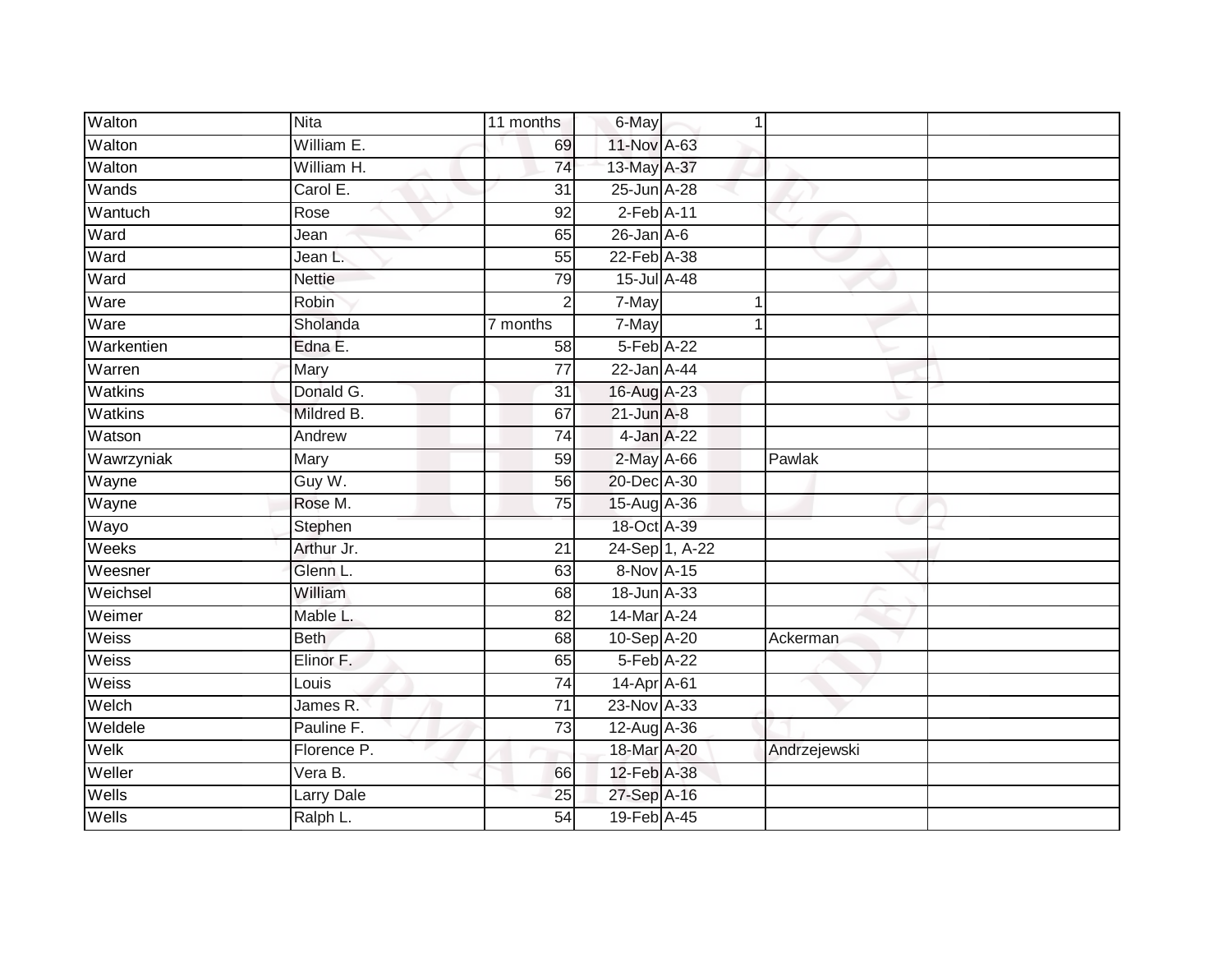| Wendling  | Carolyn                 | 82              | 23-Apr A-6        |                | Schur   |  |
|-----------|-------------------------|-----------------|-------------------|----------------|---------|--|
| Wennekes  | HenryJ.                 | 52              | 14-Mar A-24       |                |         |  |
| Wenner    | Harry                   | 66              | 11-Nov A-63       |                |         |  |
| Wenrich   | Sarah                   | 82              | 20-May A-32       |                |         |  |
| Wenzel    | Eileen H.               | 69              | 22-Feb A-38       |                |         |  |
| Werkowski | Harry E. (O.D., R.P.S.) | 50              | 18-Oct A-39       |                |         |  |
| Werner    | Rudolph R.              | $\overline{77}$ | 23-Aug A-12       |                |         |  |
| West      | Margaret                | 68              | 6-Oct A-36        |                |         |  |
| Westphal  | Max E.                  |                 | 14-Jul A-41       |                |         |  |
| Whalen    | Jessie                  | 84              | 18-May A-15       |                | Stevens |  |
| Wheaton   | Phyllis                 | 33              | $4-Aug$ $A-39$    |                |         |  |
| Whipple   | Elizabeth T.            | 92              | 27-Sep A-16       |                |         |  |
| White     | Anne                    | 76              | 23-Nov A-33       |                | Grogan  |  |
| White     | George E.               | 83              | 28-Jan A-41       |                |         |  |
| White     | Lee Amos                | $\overline{20}$ | $7 -$ Jul         | 1              |         |  |
| White     | Madeline                | 46              | 17-Jun A-37       |                |         |  |
| White     | Mary                    | 65              | 6-Jan             | 1              |         |  |
| White     | Norbert C. Sr.          | 48              | 29-Apr A-26       |                |         |  |
| White     | Verner C.               | 66              | $21$ -Jun $A-8$   |                |         |  |
| Whitehead | Allean S.               | 49              | 29-Dec A-54       |                |         |  |
| Whitehead | Charles                 | 71              |                   | 11-Aug 1, A-49 |         |  |
| Whitehead | <b>Martha Lee</b>       | $\overline{77}$ | 29-Jan A-45       |                |         |  |
| Whitfield | Annbeth C.              | 56              | $14$ -Jan $A-10$  |                |         |  |
| Whitfield | <b>Sybil Carrie</b>     | $\overline{77}$ | 13-Jun A-54       |                |         |  |
| Whitley   | Evelyn                  | 74              | 7-Nov A-37        |                |         |  |
| Whitmire  | George F. Jr.           | 53              | $17$ -Dec $A$ -48 |                |         |  |
| Widuger   | Walter G.               | 65              | 19-Apr A-39       |                |         |  |
| Wieland   | Francis I.              | 57              | 8-Apr A-28        |                |         |  |
| Wiening   | Harriet                 | 77              | $27$ -Jul A-22    |                |         |  |
| Wieser    | <b>Allie</b>            | $\overline{72}$ | 16-Mar A-4        |                |         |  |
| Wightman  | David D.                | 66              | 28-Sep A-29       |                |         |  |
| Wilburn   | <b>Paris</b>            | 65              | $23$ -Dec $A-6$   |                |         |  |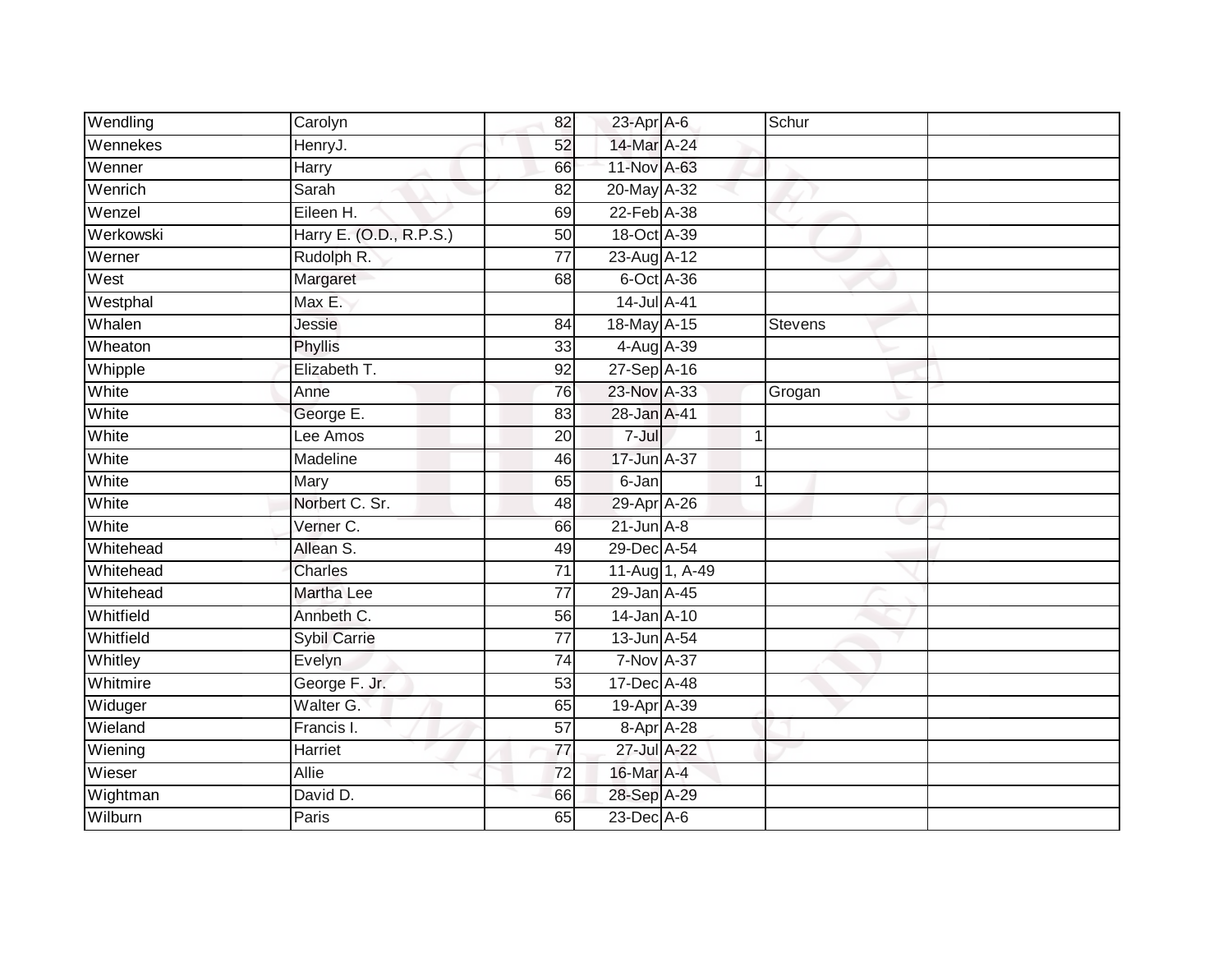| Wilcockson      | Pearl M.               | 76              | 2-Dec A-38      |                           |        |  |
|-----------------|------------------------|-----------------|-----------------|---------------------------|--------|--|
| Wilczewski      | Walter R. Sr.          | $\overline{72}$ | 22-Nov A-14     |                           |        |  |
| Wilder          | <b>Kenneth Darrell</b> | $\overline{23}$ | 12-May A-51     |                           |        |  |
| Wiley           | Ellen                  | 55              | $9$ -Jan $A$ -8 |                           |        |  |
| Wilford         | <b>Ruth</b>            |                 | 15-Mar A-6      |                           |        |  |
| Wilken          | Christine              | 91              | 21-Mar A-30     |                           |        |  |
| Wilkening       | <b>Bernice</b>         | 79              | 25-Apr A-39     |                           |        |  |
| <b>Wilkins</b>  | Dorothy E.             | 71              |                 | 9-Jul A-39                |        |  |
| Will            | John H.                | $\overline{75}$ | 27-May A-56     |                           |        |  |
| Willardson      | Irma E.                | 79              | 26-Dec A-78     |                           |        |  |
| Williams        | <b>Charles</b>         | 67              | $12$ -Jan $A-8$ |                           |        |  |
| Williams        | Charles W. (Twiggy)    | 31              | 15-Jan A-22     |                           |        |  |
| <b>Williams</b> | Ellis R.               | 56              | 10-Aug $A-4$    |                           |        |  |
| Williams        | Glen M.                | 57              | 18-Aug A-39     |                           |        |  |
| <b>Williams</b> | Henry M.               | $\overline{74}$ | 12-Nov A-24     |                           |        |  |
| Williams        | Hilton D.              | 60              | 1-Feb A-26      |                           |        |  |
| Williams        | James Darryl (Keilman) | 25 days         | 19-Mar A-31     |                           |        |  |
| Williams        | John                   | 84              | $2-Apr$ A-6     |                           |        |  |
| Williams        | John A.                | 71              | 19-Oct A-12     |                           |        |  |
| Williams        | Josephine              | $\overline{94}$ | $2-NovA-14$     |                           |        |  |
| Williams        | Magaret Jean           | 7               | 13-Jun A-54     |                           |        |  |
| Williams        | Mary                   | 26              | 28-Jul A-34     |                           | Ulmer  |  |
| Williams        | Robert                 | 27              | 3-Feb A-18      |                           |        |  |
| <b>Williams</b> | Sam                    | 83              | 29-Mar A-4      |                           |        |  |
| Williams        | Walter E.              | 47              | 9-Dec           |                           | 1      |  |
| <b>Williams</b> | Wilson                 | 63              | 3-Feb A-18      |                           |        |  |
| Williamson      | Helen A.               | 60              | 18-Aug A-39     |                           | Hacker |  |
| <b>Willis</b>   | Clark E.               | 13              | 17-Aug A-14     |                           |        |  |
| Wilson          | Archie Lee             | 82              | 25-Apr A-39     |                           |        |  |
| Wilson          | <b>Charles Edward</b>  | 24              | 26-Jan A-6      |                           |        |  |
| Wilson          | Clarence               | 71              | 5-Feb A-22      |                           |        |  |
| Wilson          | Harry E.               | 73              |                 | $1 - \text{Apr}$ $A - 24$ |        |  |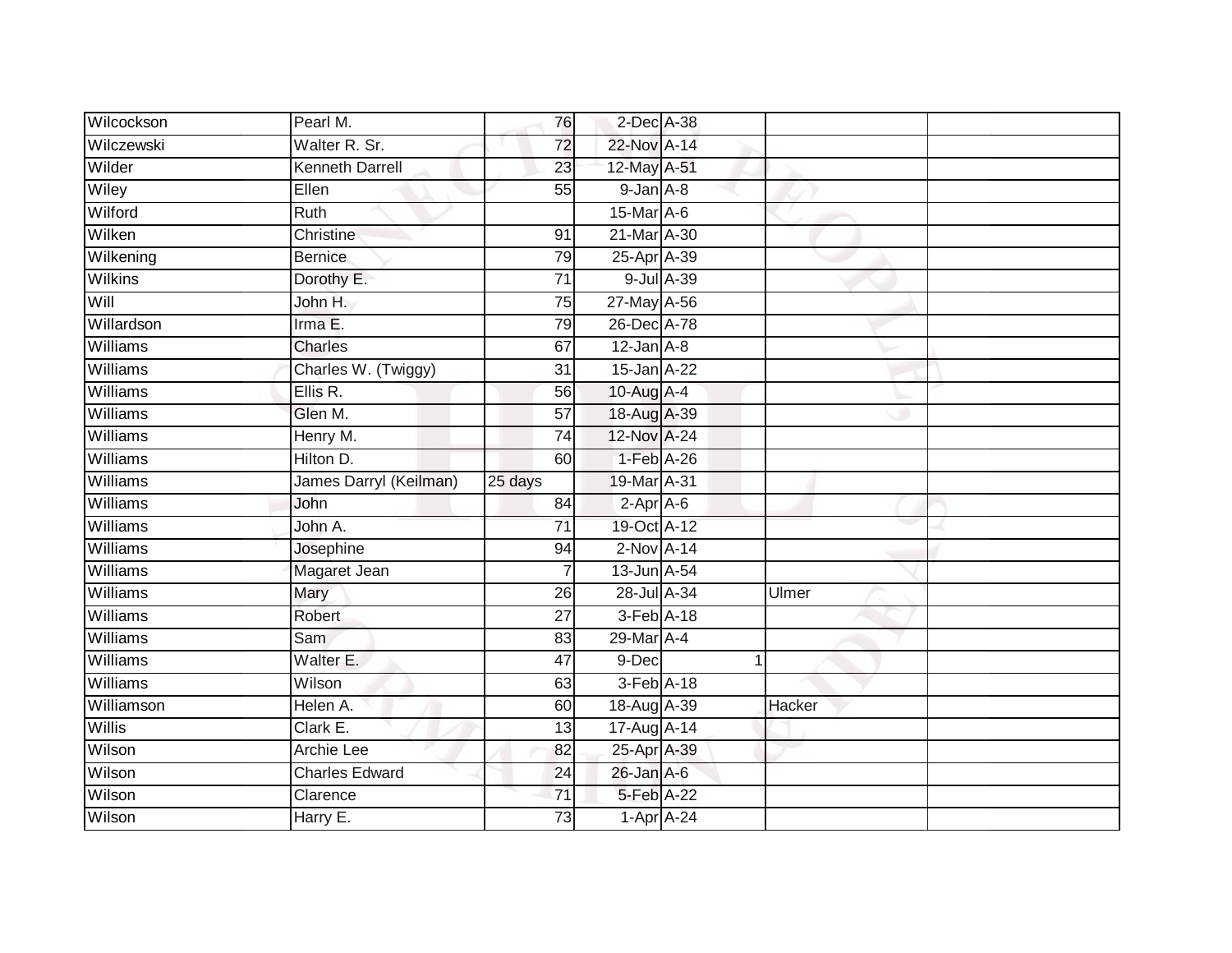| Wilson     | Irene              | 42              | $23$ -Feb $A-8$ |   |           |  |
|------------|--------------------|-----------------|-----------------|---|-----------|--|
| Wilson     | <b>Jack</b>        | 68              | 20-Sep A-16     |   |           |  |
| Wilson     | James (Jay)        | 67              | 22-Apr A-48     |   |           |  |
| Wilson     | James E.           | $\overline{72}$ | 6-Jun A-87      |   |           |  |
| Wilson     | Ralph O.           | 46              | 28-Nov A-52     |   |           |  |
| Wilson     | Robert M.          | 42              | 16-Mar A-4      |   |           |  |
| Wilson     | Walter             | 59              | $11$ -May $A-8$ |   |           |  |
| Wilson     | William (Willie)   | 65              | 20-Apr A-35     |   |           |  |
| Wilson     | William T.         | $\overline{21}$ | 20-Jun A-58     |   |           |  |
| Wilton     | Oliver             | 26              | 31-Oct          | 1 |           |  |
| Wimmer     | Naomi L.           | 53              | 8-Jan A-43      |   |           |  |
| Winfield   | Shawn              | 5 <sub>l</sub>  | 15-Apr          | 1 |           |  |
| Winiecke   | Katherine          | 55              | 26-Jul A-8      |   | Murin     |  |
| Winston    | Alfred             | 10              | 23-Jul          |   |           |  |
| Winston    | Nora E.            | $\overline{95}$ | 13-Aug A-37     |   |           |  |
| Winters    | Mary B.            | 47              | 27-Jun A-53     |   |           |  |
| Wirtes     | John M. Sr.        | 64              | 30-Mar A-14     |   |           |  |
| Wise       | Jefferson M.       | 80              | 15-Jul A-48     |   |           |  |
| Wise       | Sharon Kay         | 20              | 19-Mar A-31     |   |           |  |
| Wisinski   | Alexander          | 90              | 11-Mar A-10     |   |           |  |
| Wisneski   | Walter             | 61              | 18-Feb A-55     |   |           |  |
| Witvoet    | Sadie              | 66              | $4$ -Jun $A$ -6 |   |           |  |
| Wochadlo   | Frank (Waldo)      | 83              | 16-Nov A-14     |   |           |  |
| Woffe      | Anna L.            | $\overline{22}$ | 5-Mar A-36      |   | Schroader |  |
| Wohlgemuth | <b>Walter Kurt</b> | 16              | $6$ -Jul $A$ -4 |   |           |  |
| Wojcik     | Peter P.           | 55              | 19-Oct A-12     |   |           |  |
| Wojtowicz  | Edward             | 53              | 17-Dec A-48     |   |           |  |
| Wolff      | Edwin A.           | 67              | 27-Jul A-22     |   |           |  |
| Wolinski   | Jennie             | 78              | 27-May A-56     |   |           |  |
| Wollet     | Clyde C.           | 79              | 30-Apr A-37     |   |           |  |
| Wolosek    | John               | 83              | 23-Jun A-38     |   |           |  |
| Wolter     | Marie D.           | $\overline{72}$ | 27-Dec A-15     |   |           |  |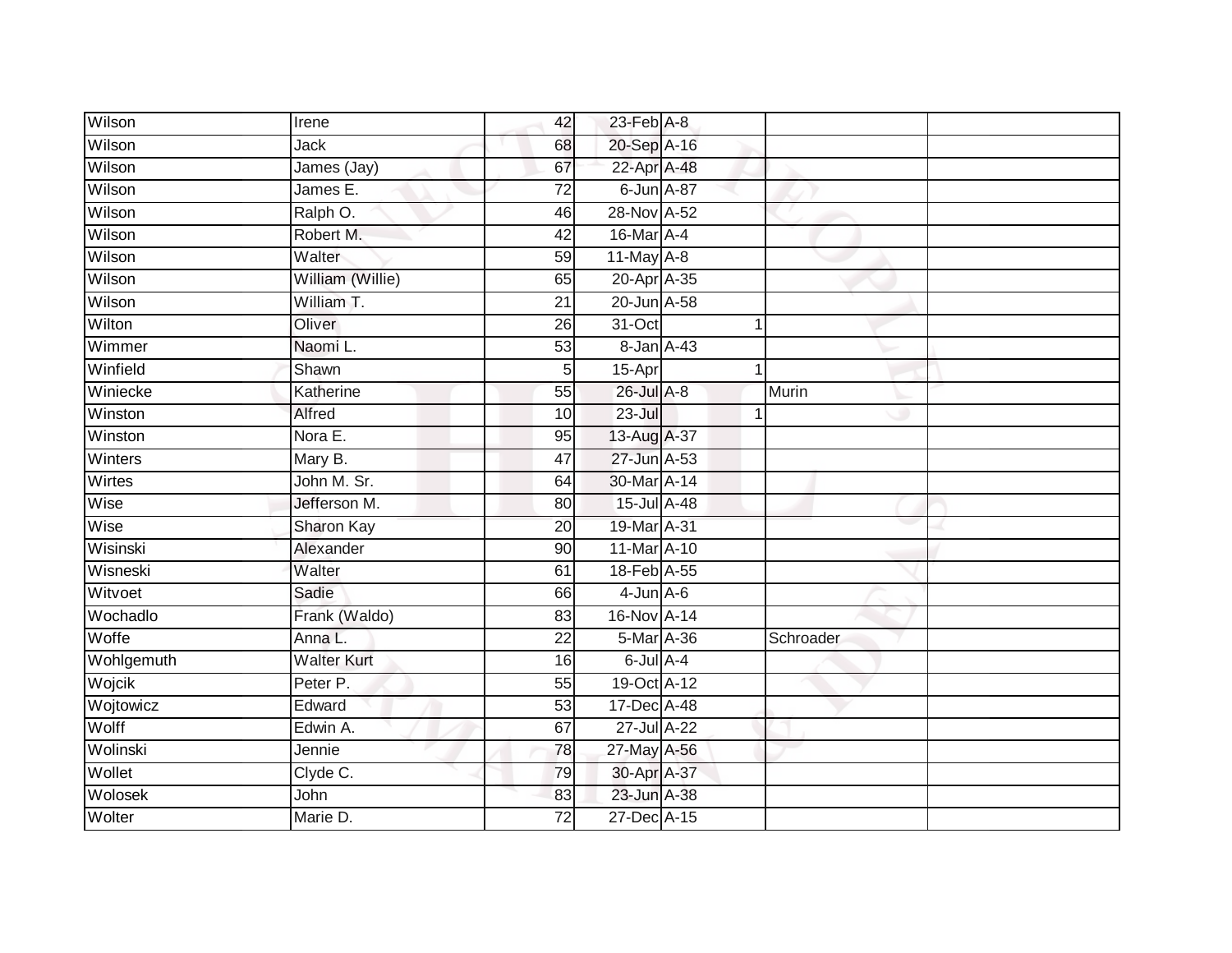| Wondaal     | David                | 83              | 17-Nov A-63      |            |                |  |
|-------------|----------------------|-----------------|------------------|------------|----------------|--|
| Wonderly    | Joseph S. (Rev.)     | 81              | 30-Jun A-53      |            |                |  |
| Wontorski   | Robert M.            | $\overline{25}$ | 1-Nov A-39       |            |                |  |
| Wood        | Betty J.             | 51              | 20-Jul A-29      |            |                |  |
| Wood        | Lena M.              | 73              | 23-Sep A-45      |            |                |  |
| Wood        | Lillie               | 69              | 15-Apr A-41      |            |                |  |
| Woodard     | Charles O.           | 50              | $26$ -Jan $A-6$  |            |                |  |
| Woods       | Charlie J.           | 63              | 27-Oct A-56      |            |                |  |
| Woods       | David                | 43              | 21-Nov A-32      |            |                |  |
| Woods       | Henry                | 73              | 3-Aug A-21       |            |                |  |
| Woods       | Lester <sub>R.</sub> | $\overline{72}$ | 29-Jan A-45      |            |                |  |
| Woods       | William P.           | 68              | 29-Jan A-45      |            |                |  |
| Woodward    | Thomas               | 55              | 2-Mar            |            | $\overline{1}$ |  |
| Woodward    | Vern                 | 87              | 8-Jan A-43       |            |                |  |
| Woolley     | <b>Daisy</b>         |                 | $2$ -Jan $A-32$  |            |                |  |
| Wools       | Vianna               | 87              | 28-Oct A-51      |            |                |  |
| Wooton      | Kathy                | 40              | 22-Jun A-12      |            | Hall           |  |
| Worley      | Lester               | 60              | $9-Aug$ $A-8$    |            |                |  |
| Woronka     | Henry J.             | 63              | 15-Nov A-36      |            |                |  |
| Worthington | Alice M.             | 44              | 4-Mar A-45       |            |                |  |
| Wozny       | Joseph               | 84              | 18-Nov A-60      |            |                |  |
| Wright      | Clara A.             | $\overline{84}$ | 8-Aug A-22       |            |                |  |
| Wright      | <b>Richard Allyn</b> | 24              | $2$ -Jun $A-45$  |            |                |  |
| Wrobel      | Genevieve (Jean)     | 55              | 27-Dec A-15      |            |                |  |
| Wrona       | Joseph               | 63              | $25$ -Feb $A$ -6 |            |                |  |
| Wukich      | Frank J.             | 61              | 12-Sep A-30      |            |                |  |
| Wydrinski   | Patricia Ann         | $\overline{37}$ |                  | 4-Jul A-51 | Lesniak        |  |
| Wynn        | Edwin R.             | 58              |                  | 9-Apr A-33 |                |  |
| Yager       | Gilbert C.           |                 | 11-Nov A-63      |            |                |  |
| Yakovich    | Nicholas M.          | 80              | 25-Mar A-32      |            |                |  |
| Yardley     | Verna                | 46              | 25-Apr A-39      |            | Blakeman       |  |
| Yates       | Susan                |                 | 23-May A-79      |            | Einsele        |  |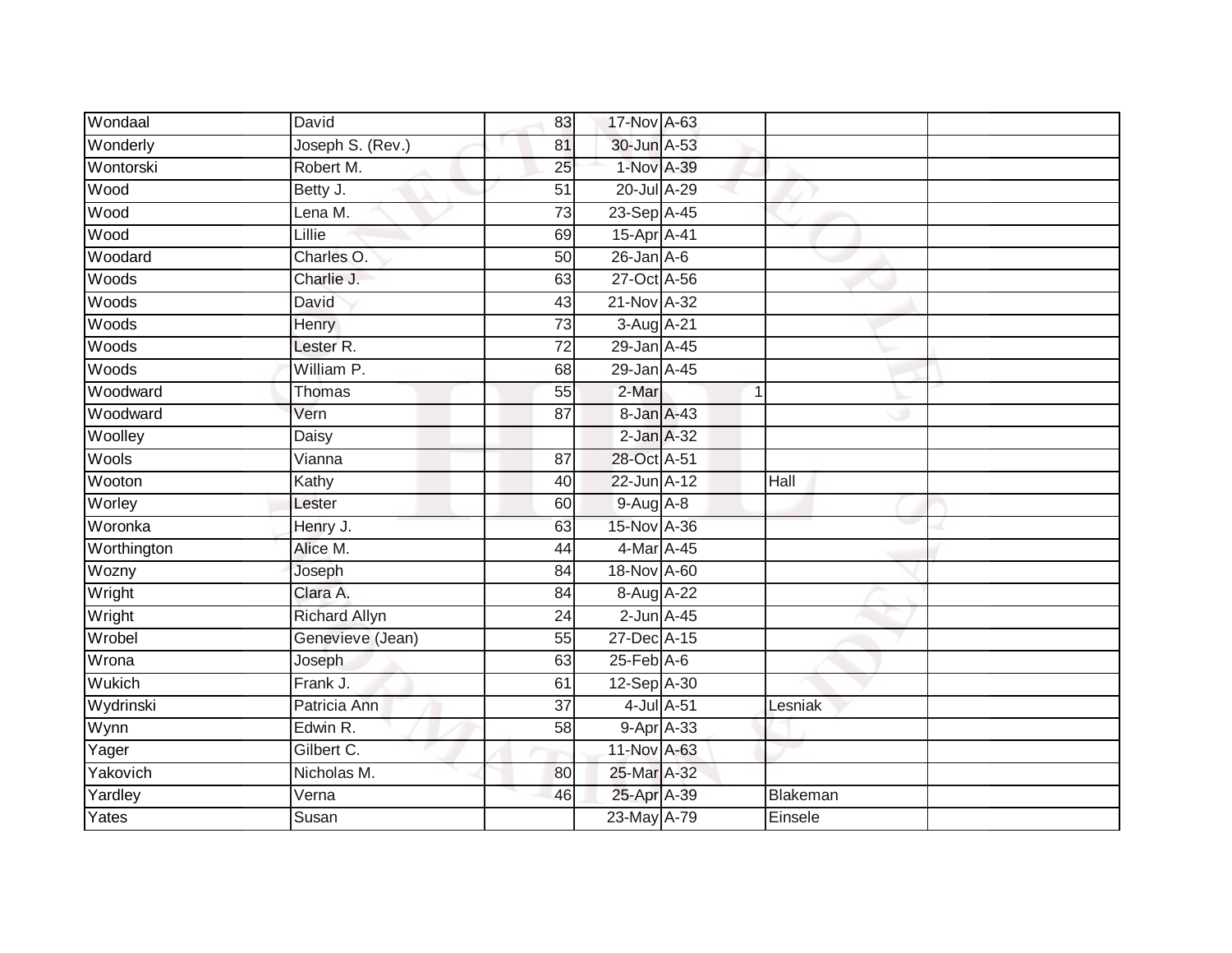| Yerga             | Anna E.           | 69              | 23-Feb A-8       |    |           |  |
|-------------------|-------------------|-----------------|------------------|----|-----------|--|
| Yess              | Minnie            | 83              | 20-Dec A-30      |    |           |  |
| Yobbka            | Joseph A.         | 75              | 24-Oct A-63      |    |           |  |
| Young             | Catherine         |                 | 20-Jun A-58      |    |           |  |
| Young             | Hilding L. (Cy)   | $\overline{70}$ | 26-Mar A-43      |    |           |  |
| Young             | John A. (Earl)    | 89              | 8-Feb A-53       |    |           |  |
| Young             | John L.           | 68              | 10-Dec A-44      |    |           |  |
| Yurski            | Joseph C.         | 29              | 12-Aug 1, A-36   |    |           |  |
| Zaborowska        | Anna              | 80              | $7 - Jun$ A-6    |    |           |  |
| Zaborski          | Steve             | 92              | 13-Apr A-12      |    |           |  |
| Zacker            | John              | 69              | 7-Oct A-10       |    |           |  |
| Zadrozny          | Andrew J.         | 46              | 21-Nov A-32      |    |           |  |
| Zagrocki          | Lillian J.        |                 | 1-Dec A-32       |    | Pietrucha |  |
| $\overline{Z}$ ak | Paul              | 86              | 31-Aug A-14      |    |           |  |
| Zak               | Victoria Sohacki  | $\overline{84}$ | 10-Nov A-30      |    |           |  |
| Zakulansky        | Jan               | 41              | 1-Sep            | -1 |           |  |
| Zalazar           | Jose              | 23              | 4-Oct            | 1  |           |  |
| Zalewski          | Paul              | 69              | 27-Aug A-33      |    |           |  |
| Zapf              | Crescentia        | 87              | 8-Dec A-61       |    |           |  |
| Zarnas            | Lycurgus (Joe)    | 67              | $24$ -Feb $A$ -6 |    |           |  |
| Zasada            | Julia P.          | 63              | 15-Dec A-35      |    |           |  |
| Zaskowski         | <b>Boleslaw</b>   | $\overline{82}$ | 11-Apr A-63      |    |           |  |
| Zatlokowicz       | Joseph W.         | 65              | 11-Oct A-39      |    |           |  |
| Zawadzki          | Edward M.         | 48              | 22-Jun A-12      |    |           |  |
| Zaydel            | <b>Emily Jane</b> | 41              | 5-Dec A-75       |    |           |  |
| Zbur              | <b>Steve</b>      | 81              | $11$ -Jun $A-8$  |    |           |  |
| Zeisel            | Martha S.         |                 | 15-Oct A-31      |    |           |  |
| Zencka            | Eugene A.         | 65              | 23-Sep A-45      |    |           |  |
| Zentz             | Raymond E. Sr.    | 75              | 5-Mar A-36       |    |           |  |
| Zesotko           | Mary              | 78              | 28-Apr A-20      |    |           |  |
| Zgoda             | Martin            | 87              | 23-Apr A-6       |    |           |  |
| Ziemba            | <b>Stanley</b>    | 85              | 5-Dec A-75       |    |           |  |